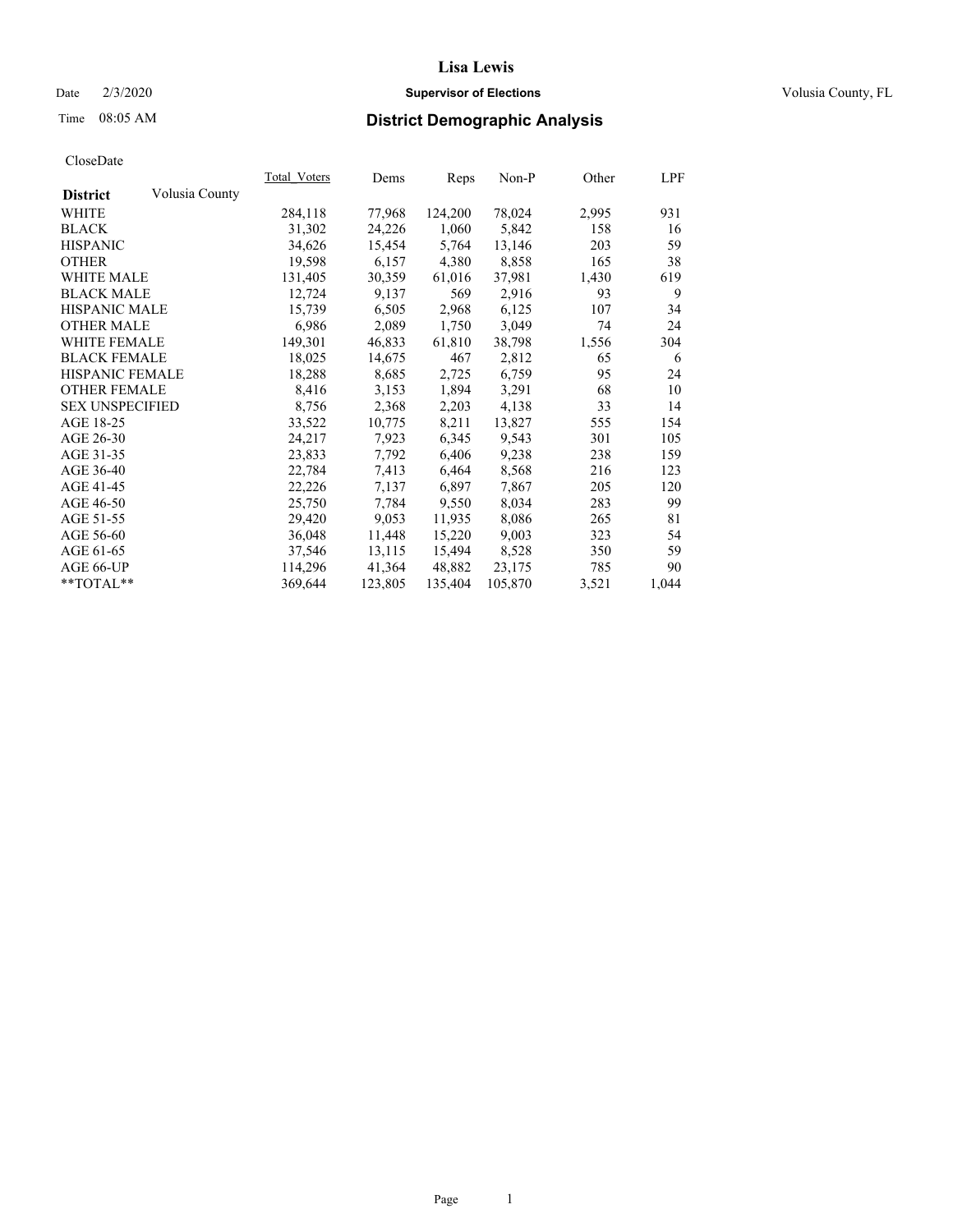### Date  $2/3/2020$  **Supervisor of Elections** Volusia County, FL

| CloseDate |
|-----------|
|-----------|

|                                              | Total Voters | Dems   | Reps   | Non-P  | Other | LPF            |
|----------------------------------------------|--------------|--------|--------|--------|-------|----------------|
| County Council District 1<br><b>District</b> |              |        |        |        |       |                |
| WHITE                                        | 57,385       | 15,356 | 26,497 | 14,809 | 513   | 210            |
| <b>BLACK</b>                                 | 5,436        | 4,279  | 174    | 956    | 24    | 3              |
| <b>HISPANIC</b>                              | 7,360        | 3,153  | 1,291  | 2,854  | 47    | 15             |
| <b>OTHER</b>                                 | 3,888        | 1,229  | 904    | 1,718  | 28    | 9              |
| WHITE MALE                                   | 26,179       | 5,834  | 12,836 | 7,138  | 230   | 141            |
| <b>BLACK MALE</b>                            | 2,172        | 1,613  | 83     | 461    | 12    | 3              |
| <b>HISPANIC MALE</b>                         | 3,176        | 1,265  | 628    | 1,252  | 21    | 10             |
| <b>OTHER MALE</b>                            | 1,390        | 424    | 366    | 585    | 9     | 6              |
| <b>WHITE FEMALE</b>                          | 30,560       | 9,385  | 13,379 | 7,449  | 280   | 67             |
| <b>BLACK FEMALE</b>                          | 3,164        | 2,594  | 82     | 476    | 12    | $\mathbf{0}$   |
| <b>HISPANIC FEMALE</b>                       | 4,048        | 1,823  | 650    | 1,545  | 25    | 5              |
| <b>OTHER FEMALE</b>                          | 1,637        | 618    | 356    | 647    | 14    | $\overline{c}$ |
| <b>SEX UNSPECIFIED</b>                       | 1,742        | 461    | 485    | 784    | 9     | 3              |
| AGE 18-25                                    | 6,830        | 2,070  | 1,842  | 2,794  | 85    | 39             |
| AGE 26-30                                    | 4,981        | 1,536  | 1,432  | 1,940  | 48    | 25             |
| AGE 31-35                                    | 4,825        | 1,435  | 1,434  | 1,881  | 43    | 32             |
| AGE 36-40                                    | 4,753        | 1,481  | 1,503  | 1,700  | 40    | 29             |
| AGE 41-45                                    | 4,584        | 1,393  | 1,566  | 1,558  | 42    | 25             |
| AGE 46-50                                    | 5,159        | 1,488  | 2,039  | 1,565  | 54    | 13             |
| AGE 51-55                                    | 5,813        | 1,736  | 2,553  | 1,458  | 42    | 24             |
| AGE 56-60                                    | 6,851        | 2,127  | 3,068  | 1,588  | 56    | 12             |
| AGE 61-65                                    | 7,052        | 2,378  | 3,100  | 1,509  | 53    | 12             |
| AGE 66-UP                                    | 23,221       | 8,373  | 10,329 | 4,344  | 149   | 26             |
| $*$ TOTAL $*$                                | 74,069       | 24,017 | 28,866 | 20,337 | 612   | 237            |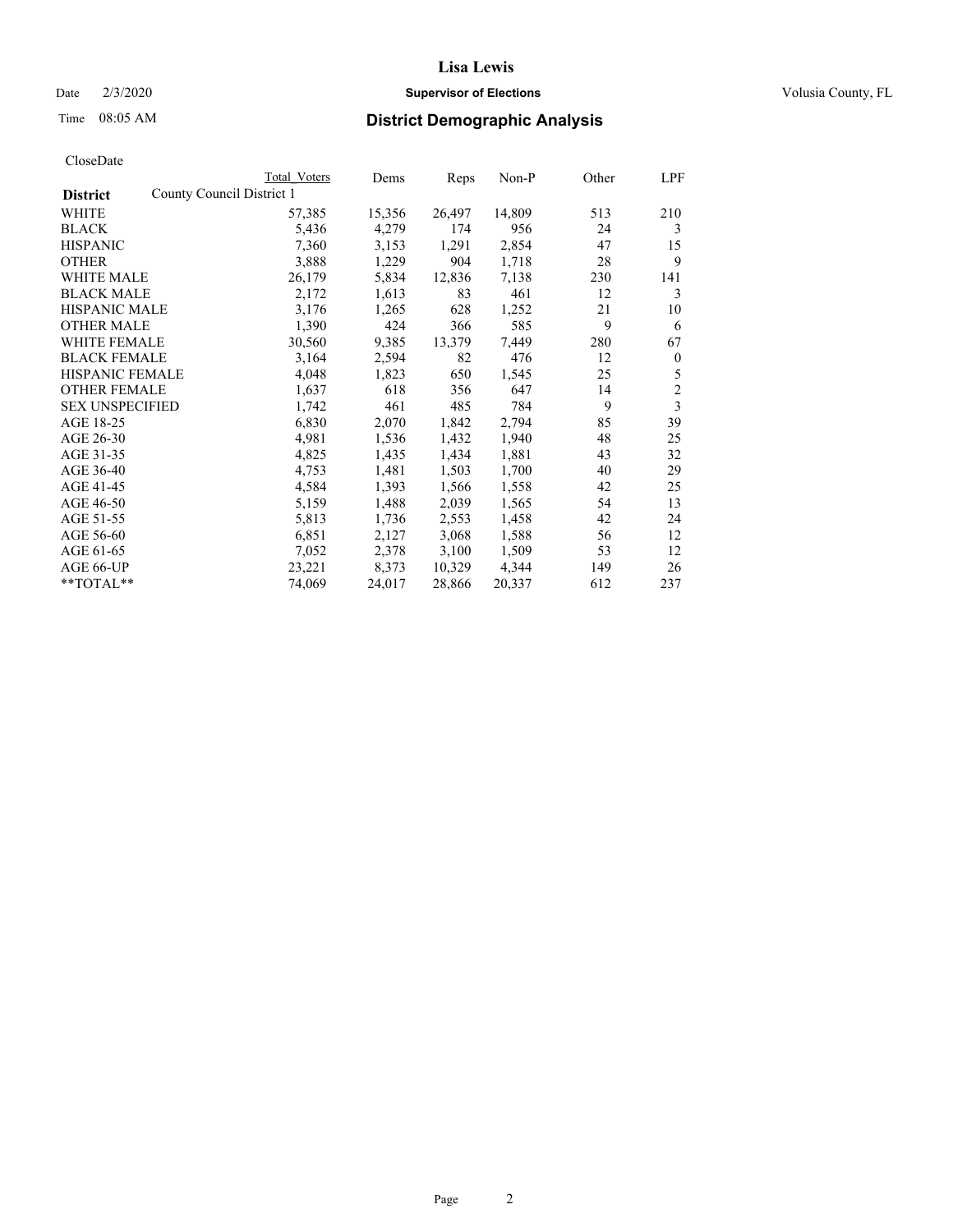### Date  $2/3/2020$  **Supervisor of Elections** Volusia County, FL

|                                              | Total Voters | Dems   | Reps   | Non-P  | Other | LPF            |
|----------------------------------------------|--------------|--------|--------|--------|-------|----------------|
| County Council District 2<br><b>District</b> |              |        |        |        |       |                |
| WHITE                                        | 53,535       | 15,449 | 22,141 | 15,073 | 699   | 173            |
| <b>BLACK</b>                                 | 10,262       | 8,112  | 291    | 1,806  | 49    | 4              |
| <b>HISPANIC</b>                              | 2,809        | 1,189  | 571    | 1,018  | 24    | 7              |
| <b>OTHER</b>                                 | 4,054        | 1,340  | 829    | 1,831  | 45    | 9              |
| WHITE MALE                                   | 24,931       | 6,079  | 10,980 | 7,401  | 356   | 115            |
| <b>BLACK MALE</b>                            | 3,989        | 2,956  | 149    | 856    | 28    | $\mathbf{0}$   |
| <b>HISPANIC MALE</b>                         | 1,287        | 490    | 309    | 469    | 16    | 3              |
| <b>OTHER MALE</b>                            | 1,424        | 460    | 341    | 603    | 16    | 4              |
| <b>WHITE FEMALE</b>                          | 27,956       | 9,199  | 10,916 | 7,443  | 342   | 56             |
| <b>BLACK FEMALE</b>                          | 6,073        | 5,000  | 139    | 910    | 21    | 3              |
| HISPANIC FEMALE                              | 1,463        | 674    | 257    | 520    | 8     | 4              |
| <b>OTHER FEMALE</b>                          | 1,766        | 669    | 369    | 700    | 24    | $\overline{4}$ |
| <b>SEX UNSPECIFIED</b>                       | 1,771        | 563    | 372    | 826    | 6     | $\overline{4}$ |
| AGE 18-25                                    | 6,942        | 2,764  | 1,318  | 2,687  | 148   | 25             |
| AGE 26-30                                    | 4,780        | 1,816  | 1,087  | 1,786  | 75    | 16             |
| AGE 31-35                                    | 4,334        | 1,644  | 1,010  | 1,591  | 52    | 37             |
| AGE 36-40                                    | 3,952        | 1,500  | 1,005  | 1,382  | 46    | 19             |
| AGE 41-45                                    | 3,579        | 1,326  | 979    | 1,214  | 36    | 24             |
| AGE 46-50                                    | 4,239        | 1,494  | 1,401  | 1,274  | 51    | 19             |
| AGE 51-55                                    | 5,247        | 1,784  | 1,879  | 1,513  | 58    | 13             |
| AGE 56-60                                    | 6,837        | 2,411  | 2,670  | 1,675  | 71    | 10             |
| AGE 61-65                                    | 7,288        | 2,728  | 2,825  | 1,642  | 84    | 9              |
| AGE 66-UP                                    | 23,461       | 8,623  | 9,658  | 4,963  | 196   | 21             |
| $*$ TOTAL $*$                                | 70,660       | 26,090 | 23,832 | 19,728 | 817   | 193            |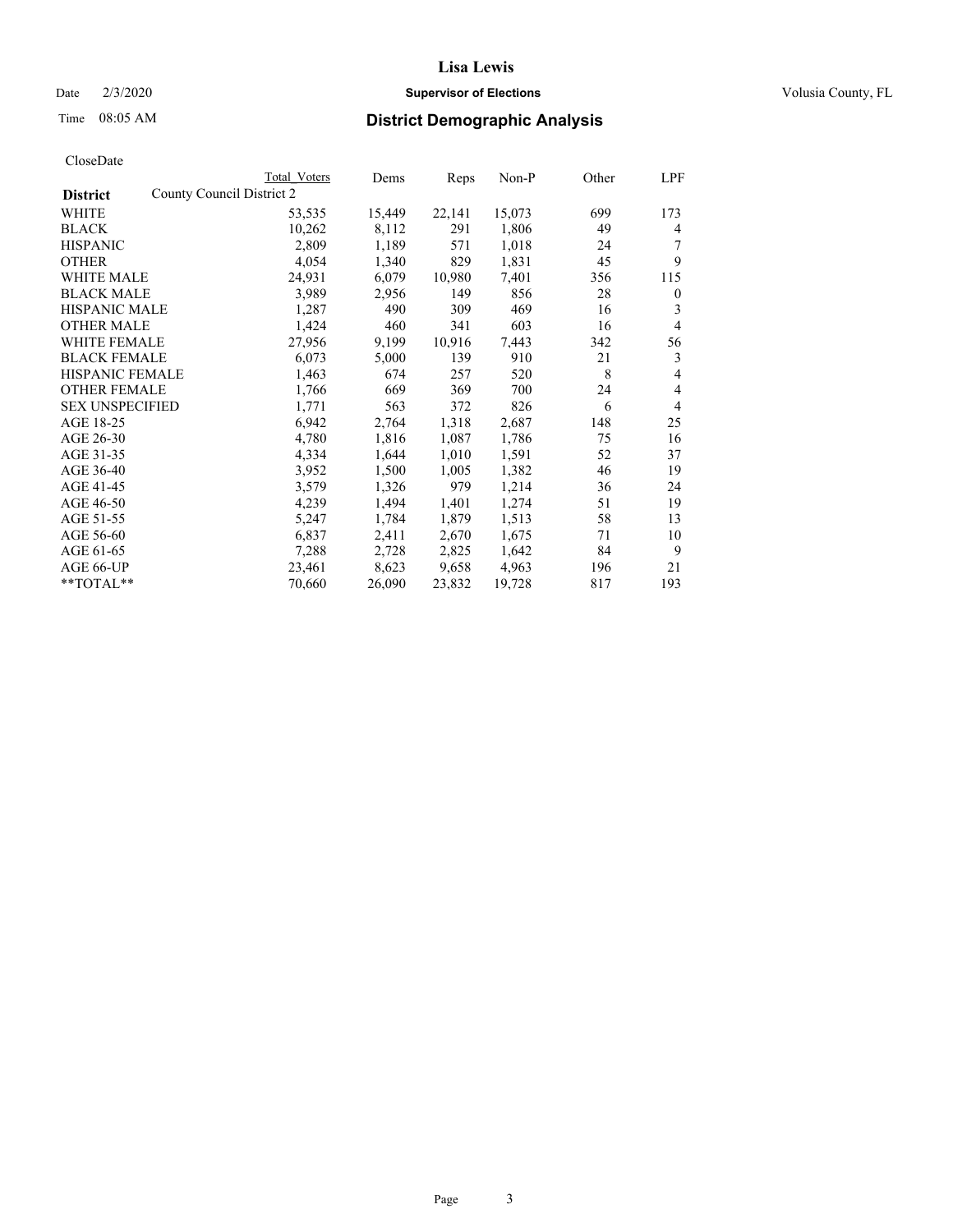## Date  $2/3/2020$  **Supervisor of Elections** Volusia County, FL

|                        |                           | Total Voters | Dems   | Reps   | $Non-P$ | Other          | LPF            |
|------------------------|---------------------------|--------------|--------|--------|---------|----------------|----------------|
| <b>District</b>        | County Council District 3 |              |        |        |         |                |                |
| WHITE                  |                           | 71,864       | 19,274 | 31,985 | 19,570  | 821            | 214            |
| <b>BLACK</b>           |                           | 2,042        | 1,573  | 83     | 374     | 10             | 2              |
| <b>HISPANIC</b>        |                           | 1,947        | 685    | 502    | 730     | 28             | $\overline{2}$ |
| <b>OTHER</b>           |                           | 3,122        | 877    | 822    | 1,387   | 30             | 6              |
| WHITE MALE             |                           | 33,494       | 7,573  | 15,847 | 9,556   | 381            | 137            |
| <b>BLACK MALE</b>      |                           | 916          | 645    | 45     | 216     | 8              | 2              |
| <b>HISPANIC MALE</b>   |                           | 873          | 271    | 247    | 342     | 12             | 1              |
| <b>OTHER MALE</b>      |                           | 1,136        | 292    | 334    | 486     | 20             | $\overline{4}$ |
| <b>WHITE FEMALE</b>    |                           | 37,565       | 11,514 | 15,802 | 9,735   | 439            | 75             |
| <b>BLACK FEMALE</b>    |                           | 1,092        | 899    | 37     | 154     | $\overline{2}$ | $\mathbf{0}$   |
| HISPANIC FEMALE        |                           | 1,033        | 398    | 244    | 374     | 16             | 1              |
| <b>OTHER FEMALE</b>    |                           | 1,325        | 465    | 366    | 483     | 9              | $\overline{c}$ |
| <b>SEX UNSPECIFIED</b> |                           | 1,540        | 352    | 470    | 714     | $\overline{c}$ | $\overline{2}$ |
| AGE 18-25              |                           | 5,874        | 1,523  | 1,844  | 2,338   | 141            | 28             |
| AGE 26-30              |                           | 4,122        | 1,061  | 1,322  | 1,642   | 71             | 26             |
| AGE 31-35              |                           | 4,303        | 1,194  | 1,348  | 1,672   | 56             | 33             |
| AGE 36-40              |                           | 4,287        | 1,118  | 1,459  | 1,643   | 43             | 24             |
| AGE 41-45              |                           | 4,448        | 1,077  | 1,686  | 1,603   | 58             | 24             |
| AGE 46-50              |                           | 5,476        | 1,347  | 2,326  | 1,715   | 65             | 23             |
| AGE 51-55              |                           | 6,179        | 1,492  | 2,910  | 1,683   | 75             | 19             |
| AGE 56-60              |                           | 8,170        | 2,158  | 3,858  | 2,054   | 84             | 16             |
| AGE 61-65              |                           | 8,727        | 2,677  | 3,905  | 2,044   | 87             | 14             |
| AGE 66-UP              |                           | 27,389       | 8,762  | 12,734 | 5,667   | 209            | 17             |
| $*$ TOTAL $*$          |                           | 78,975       | 22,409 | 33,392 | 22,061  | 889            | 224            |
|                        |                           |              |        |        |         |                |                |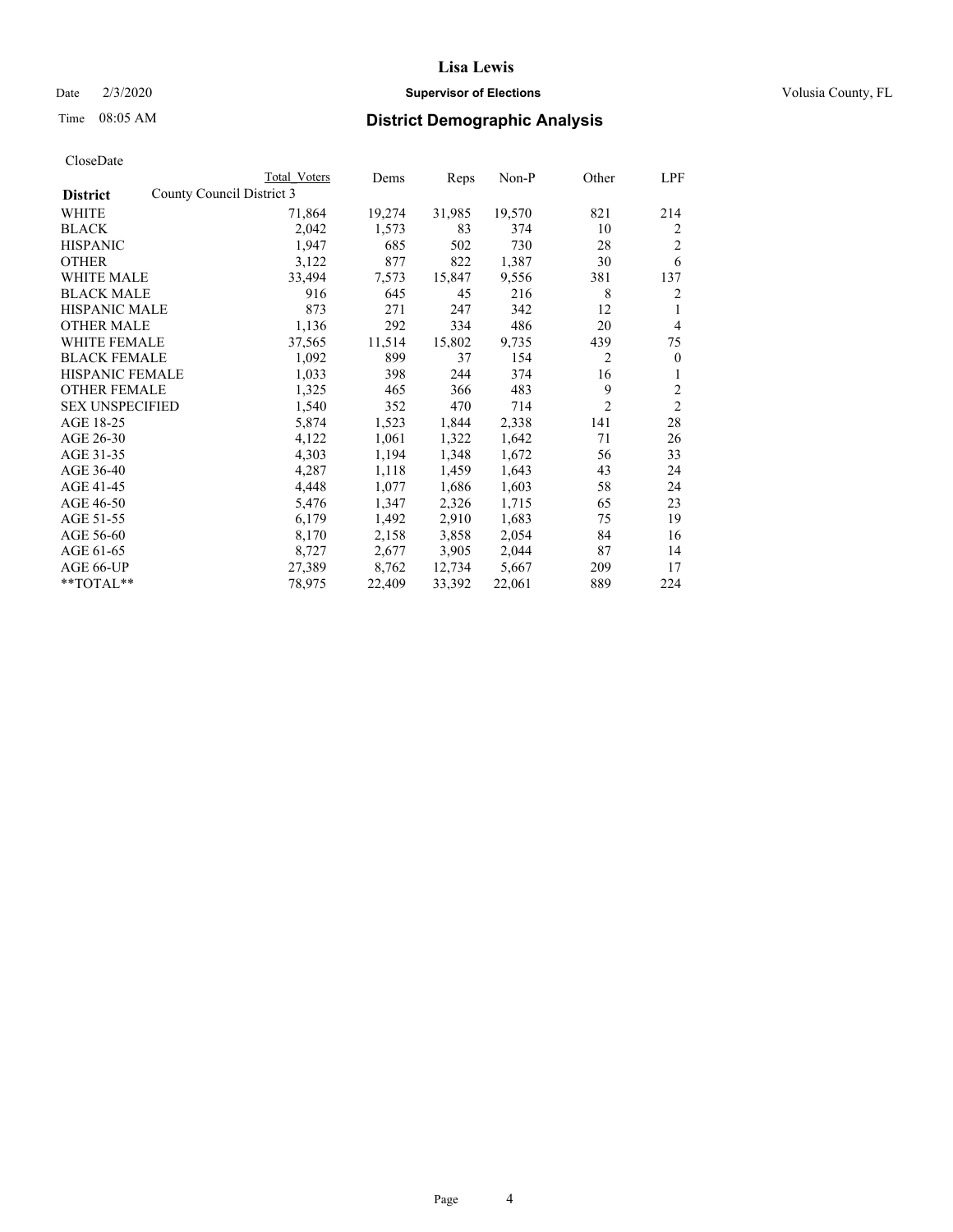### Date  $2/3/2020$  **Supervisor of Elections** Volusia County, FL

|                                              | Total Voters | Dems   | Reps   | $Non-P$ | Other | LPF            |
|----------------------------------------------|--------------|--------|--------|---------|-------|----------------|
| County Council District 4<br><b>District</b> |              |        |        |         |       |                |
| WHITE                                        | 59,842       | 17,030 | 25,979 | 16,023  | 632   | 178            |
| <b>BLACK</b>                                 | 7,024        | 5,474  | 231    | 1,275   | 39    | 5              |
| <b>HISPANIC</b>                              | 2,497        | 1,001  | 548    | 908     | 30    | 10             |
| <b>OTHER</b>                                 | 4,041        | 1,256  | 935    | 1,809   | 35    | 6              |
| <b>WHITE MALE</b>                            | 27,527       | 6,581  | 12,739 | 7,781   | 302   | 124            |
| <b>BLACK MALE</b>                            | 2,752        | 1,968  | 124    | 634     | 23    | 3              |
| <b>HISPANIC MALE</b>                         | 1,107        | 394    | 272    | 416     | 18    | 7              |
| <b>OTHER MALE</b>                            | 1,466        | 428    | 361    | 657     | 17    | 3              |
| <b>WHITE FEMALE</b>                          | 31,618       | 10,306 | 12,971 | 7,958   | 329   | 54             |
| <b>BLACK FEMALE</b>                          | 4,144        | 3,409  | 102    | 615     | 16    | 2              |
| HISPANIC FEMALE                              | 1,335        | 590    | 263    | 467     | 12    | 3              |
| <b>OTHER FEMALE</b>                          | 1,702        | 636    | 412    | 639     | 14    | 1              |
| <b>SEX UNSPECIFIED</b>                       | 1,752        | 449    | 448    | 848     | 5     | $\overline{2}$ |
| AGE 18-25                                    | 6,384        | 2,061  | 1,737  | 2,460   | 95    | 31             |
| AGE 26-30                                    | 4,471        | 1,524  | 1,205  | 1,667   | 63    | 12             |
| AGE 31-35                                    | 4,320        | 1,520  | 1,174  | 1,556   | 42    | 28             |
| AGE 36-40                                    | 3,952        | 1,333  | 1,112  | 1,449   | 36    | 22             |
| AGE 41-45                                    | 3,964        | 1,279  | 1,242  | 1,375   | 38    | 30             |
| AGE 46-50                                    | 4,796        | 1,393  | 1,890  | 1,429   | 62    | 22             |
| AGE 51-55                                    | 5,885        | 1,829  | 2,405  | 1,583   | 56    | 12             |
| AGE 56-60                                    | 7,209        | 2,258  | 3,046  | 1,814   | 82    | 9              |
| AGE 61-65                                    | 7,893        | 2,778  | 3,281  | 1,725   | 94    | 15             |
| AGE 66-UP                                    | 24,530       | 8,786  | 10,601 | 4,957   | 168   | 18             |
| $*$ $TOTAL**$                                | 73,404       | 24,761 | 27,693 | 20,015  | 736   | 199            |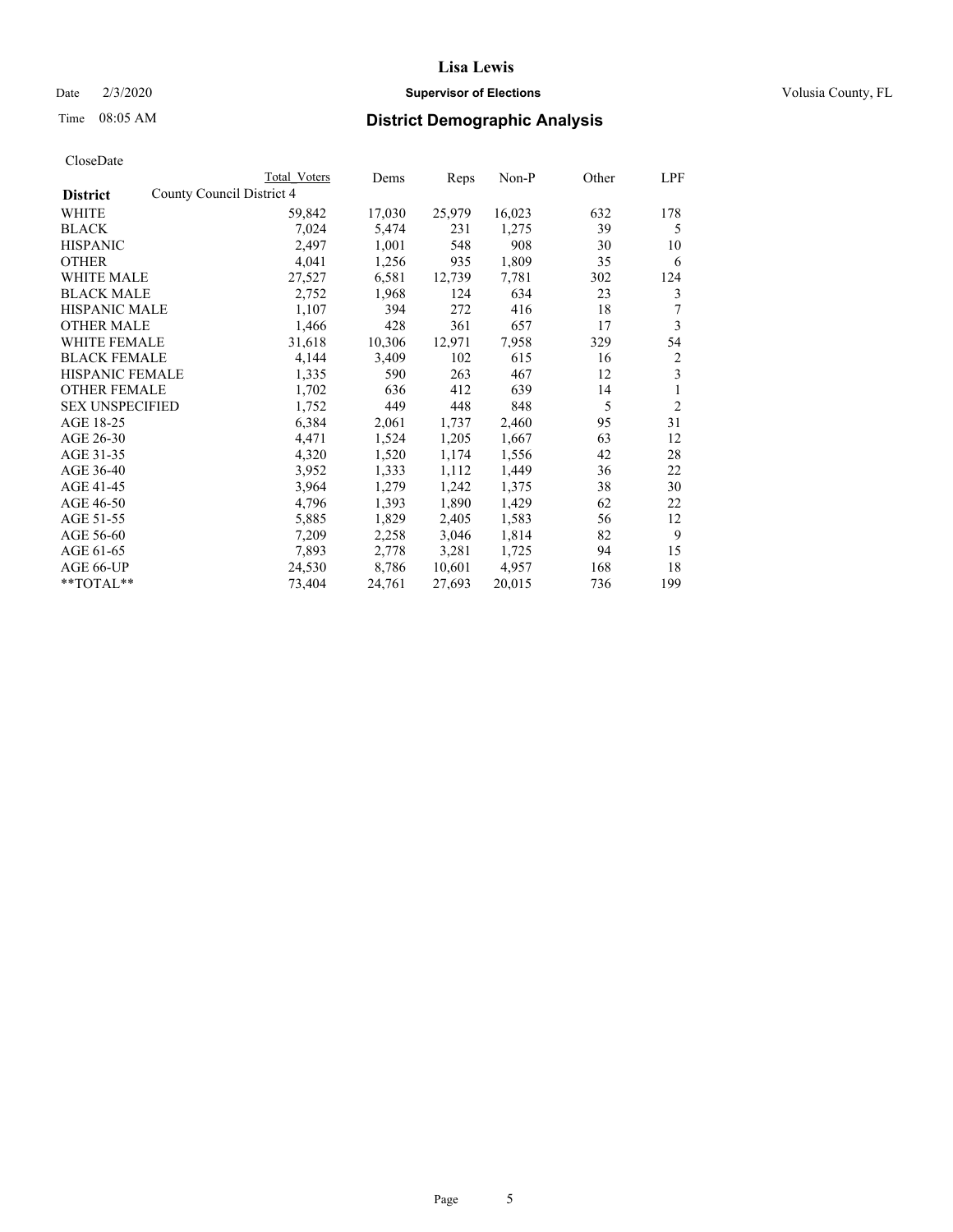### Date  $2/3/2020$  **Supervisor of Elections** Volusia County, FL

|                                              | Total Voters | Dems   | Reps   | Non-P  | Other | LPF |
|----------------------------------------------|--------------|--------|--------|--------|-------|-----|
| County Council District 5<br><b>District</b> |              |        |        |        |       |     |
| WHITE                                        | 41,492       | 10,859 | 17,598 | 12,549 | 330   | 156 |
| <b>BLACK</b>                                 | 6,538        | 4,788  | 281    | 1,431  | 36    | 2   |
| <b>HISPANIC</b>                              | 20,013       | 9,426  | 2,852  | 7,636  | 74    | 25  |
| <b>OTHER</b>                                 | 4,493        | 1,455  | 890    | 2,113  | 27    | 8   |
| WHITE MALE                                   | 19,274       | 4,292  | 8,614  | 6,105  | 161   | 102 |
| <b>BLACK MALE</b>                            | 2,895        | 1,955  | 168    | 749    | 22    | 1   |
| <b>HISPANIC MALE</b>                         | 9,296        | 4,085  | 1,512  | 3,646  | 40    | 13  |
| <b>OTHER MALE</b>                            | 1,570        | 485    | 348    | 718    | 12    | 7   |
| <b>WHITE FEMALE</b>                          | 21,602       | 6,429  | 8,742  | 6,213  | 166   | 52  |
| <b>BLACK FEMALE</b>                          | 3,552        | 2,773  | 107    | 657    | 14    | 1   |
| HISPANIC FEMALE                              | 10,409       | 5,200  | 1,311  | 3,853  | 34    | 11  |
| <b>OTHER FEMALE</b>                          | 1,986        | 765    | 391    | 822    | 7     | 1   |
| <b>SEX UNSPECIFIED</b>                       | 1,951        | 543    | 428    | 966    | 11    | 3   |
| AGE 18-25                                    | 7,492        | 2,357  | 1,470  | 3,548  | 86    | 31  |
| AGE 26-30                                    | 5,863        | 1,986  | 1,299  | 2,508  | 44    | 26  |
| AGE 31-35                                    | 6,051        | 1,999  | 1,440  | 2,538  | 45    | 29  |
| AGE 36-40                                    | 5,840        | 1,981  | 1,385  | 2,394  | 51    | 29  |
| AGE 41-45                                    | 5,651        | 2,062  | 1,424  | 2,117  | 31    | 17  |
| AGE 46-50                                    | 6,080        | 2,062  | 1,894  | 2,051  | 51    | 22  |
| AGE 51-55                                    | 6,296        | 2,212  | 2,188  | 1,849  | 34    | 13  |
| AGE 56-60                                    | 6,981        | 2,494  | 2,578  | 1,872  | 30    | 7   |
| AGE 61-65                                    | 6,586        | 2,554  | 2,383  | 1,608  | 32    | 9   |
| AGE 66-UP                                    | 15,695       | 6,820  | 5,560  | 3,244  | 63    | 8   |
| **TOTAL**                                    | 72,536       | 26,528 | 21,621 | 23,729 | 467   | 191 |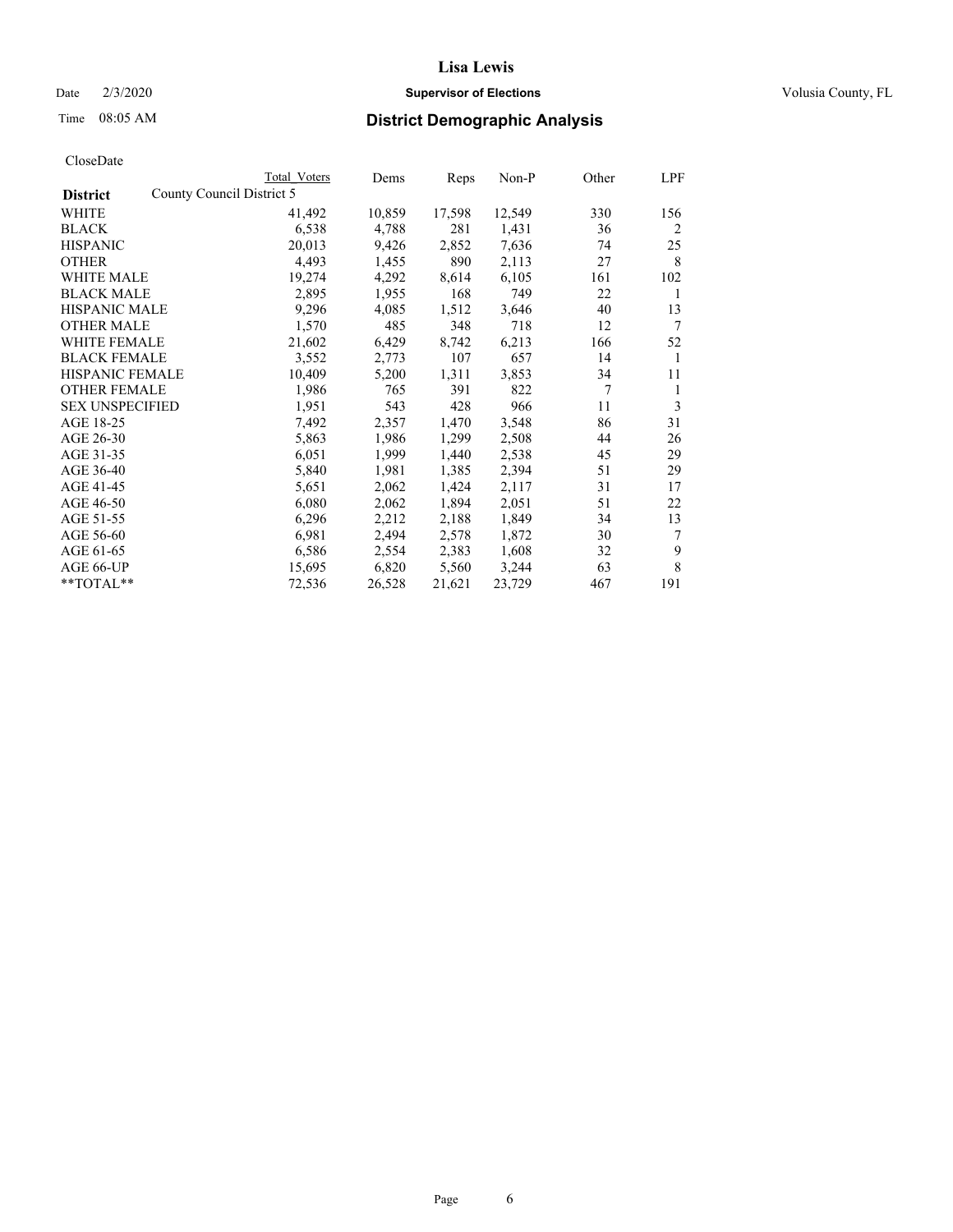## Date  $2/3/2020$  **Supervisor of Elections** Volusia County, FL

# Time 08:05 AM **District Demographic Analysis**

|                        |                              | Total Voters | Dems | Reps | Non-P | Other          | LPF              |
|------------------------|------------------------------|--------------|------|------|-------|----------------|------------------|
| <b>District</b>        | Indigo Community Development |              |      |      |       |                |                  |
| WHITE                  |                              | 1,362        | 303  | 671  | 358   | 23             |                  |
| <b>BLACK</b>           |                              | 177          | 118  | 14   | 43    | 2              | $\theta$         |
| <b>HISPANIC</b>        |                              | 83           | 26   | 20   | 35    | 2              | 0                |
| <b>OTHER</b>           |                              | 132          | 38   | 34   | 59    |                | 0                |
| <b>WHITE MALE</b>      |                              | 679          | 117  | 343  | 197   | 15             | 7                |
| <b>BLACK MALE</b>      |                              | 89           | 47   | 11   | 29    | 2              | $\theta$         |
| HISPANIC MALE          |                              | 33           | 10   | 10   | 13    | 0              | 0                |
| <b>OTHER MALE</b>      |                              | 49           | 11   | 12   | 26    | 0              | 0                |
| <b>WHITE FEMALE</b>    |                              | 671          | 185  | 321  | 157   | 8              | 0                |
| <b>BLACK FEMALE</b>    |                              | 83           | 66   | 3    | 14    | 0              | 0                |
| <b>HISPANIC FEMALE</b> |                              | 50           | 16   | 10   | 22    | $\overline{c}$ | 0                |
| <b>OTHER FEMALE</b>    |                              | 66           | 24   | 16   | 25    |                | $\theta$         |
| <b>SEX UNSPECIFIED</b> |                              | 33           | 9    | 12   | 12    | $\mathbf{0}$   | $\mathbf{0}$     |
| AGE 18-25              |                              | 147          | 48   | 49   | 47    |                | 2                |
| AGE 26-30              |                              | 117          | 31   | 44   | 40    | 2              | $\boldsymbol{0}$ |
| AGE 31-35              |                              | 144          | 39   | 43   | 58    | 3              | 1                |
| AGE 36-40              |                              | 104          | 37   | 32   | 34    |                | 0                |
| AGE 41-45              |                              | 116          | 38   | 32   | 44    |                | 1                |
| AGE 46-50              |                              | 135          | 29   | 62   | 40    | 2              | 2                |
| AGE 51-55              |                              | 127          | 34   | 53   | 39    | 1              | $\theta$         |
| AGE 56-60              |                              | 168          | 38   | 80   | 45    | 5              | 0                |
| AGE 61-65              |                              | 188          | 60   | 89   | 35    | 3              | 1                |
| AGE 66-UP              |                              | 508          | 131  | 255  | 113   | 9              | 0                |
| **TOTAL**              |                              | 1,754        | 485  | 739  | 495   | 28             | 7                |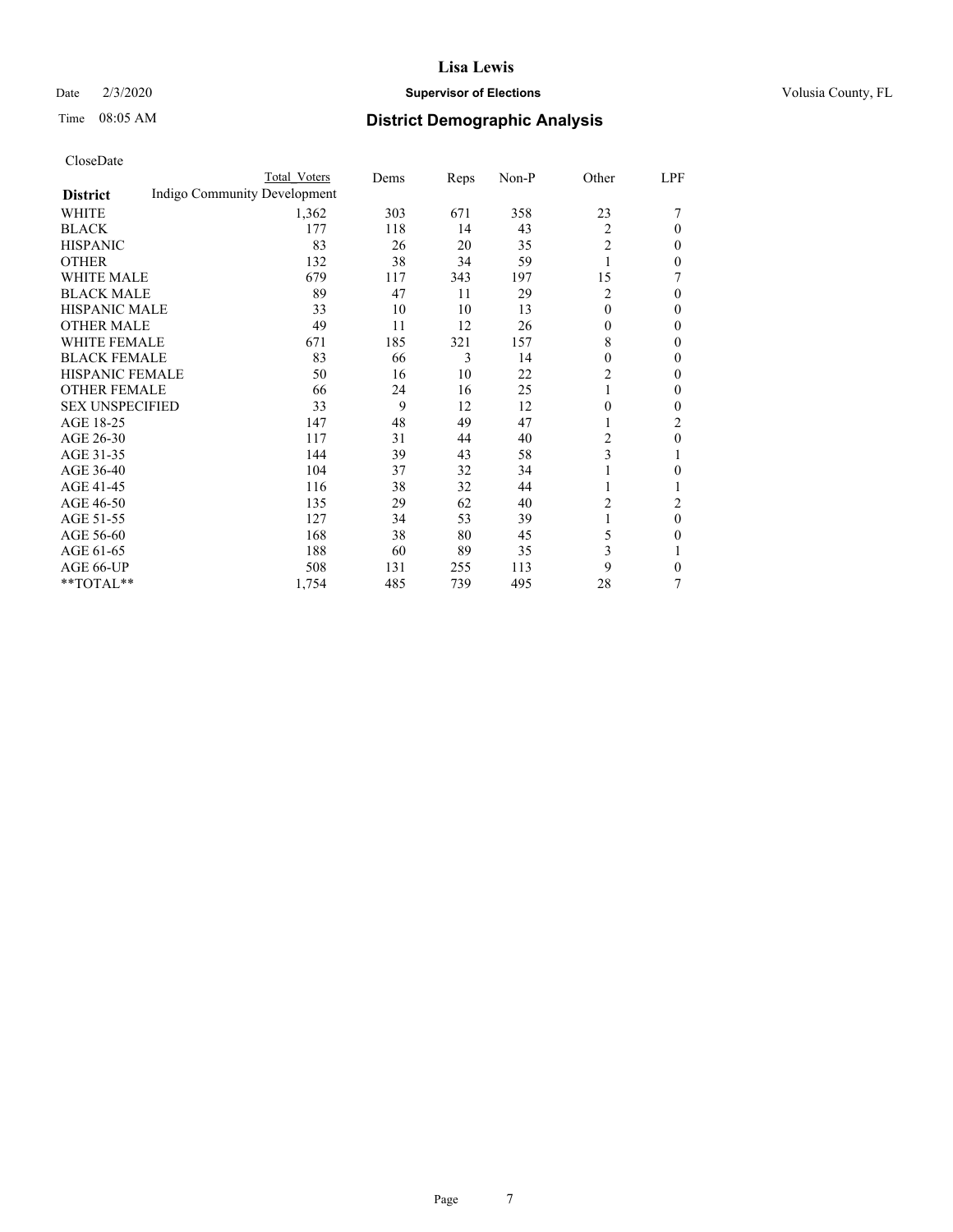### Date  $2/3/2020$  **Supervisor of Elections** Volusia County, FL

# Time 08:05 AM **District Demographic Analysis**

|                        |                  | Total Voters | Dems           | Reps           | Non-P | Other    | LPF    |
|------------------------|------------------|--------------|----------------|----------------|-------|----------|--------|
| <b>District</b>        | Orlandia Heights |              |                |                |       |          |        |
| WHITE                  |                  | 671          | 172            | 315            | 183   | 1        | $_{0}$ |
| <b>BLACK</b>           |                  | 15           | 7              | 3              | 5     | 0        | 0      |
| <b>HISPANIC</b>        |                  | 34           | 6              | 12             | 16    | $_{0}$   | 0      |
| <b>OTHER</b>           |                  | 41           | 10             | 10             | 21    | 0        | 0      |
| <b>WHITE MALE</b>      |                  | 341          | 83             | 158            | 99    |          | 0      |
| <b>BLACK MALE</b>      |                  | 7            | 3              | 1              | 3     | 0        | 0      |
| <b>HISPANIC MALE</b>   |                  | 15           |                | 6              | 8     | 0        | 0      |
| <b>OTHER MALE</b>      |                  | 12           | $\overline{c}$ | 5              | 5     | 0        | 0      |
| <b>WHITE FEMALE</b>    |                  | 319          | 87             | 154            | 78    |          | 0      |
| <b>BLACK FEMALE</b>    |                  | 7            | 4              | 2              |       | $_{0}$   | 0      |
| <b>HISPANIC FEMALE</b> |                  | 17           | 5              | 5              |       | $\theta$ | 0      |
| <b>OTHER FEMALE</b>    |                  | 20           | 8              | $\overline{4}$ | 8     | $_{0}$   | 0      |
| <b>SEX UNSPECIFIED</b> |                  | 23           | $\overline{c}$ | 5              | 16    | 0        | 0      |
| AGE 18-25              |                  | 76           | 12             | 22             | 41    |          | 0      |
| AGE 26-30              |                  | 42           | 13             | 14             | 15    | 0        | 0      |
| AGE 31-35              |                  | 63           | 15             | 27             | 21    |          | 0      |
| AGE 36-40              |                  | 47           | 5              | 19             | 23    | 0        | 0      |
| AGE 41-45              |                  | 43           | 6              | 19             | 18    | 0        | 0      |
| AGE 46-50              |                  | 60           | 13             | 25             | 22    | $_{0}$   | 0      |
| AGE 51-55              |                  | 69           | 13             | 42             | 14    | 0        | 0      |
| AGE 56-60              |                  | 105          | 21             | 57             | 27    | $\theta$ | 0      |
| AGE 61-65              |                  | 88           | 27             | 46             | 15    | $_{0}$   | 0      |
| AGE 66-UP              |                  | 168          | 70             | 69             | 29    |          | 0      |
| **TOTAL**              |                  | 761          | 195            | 340            | 225   |          | 0      |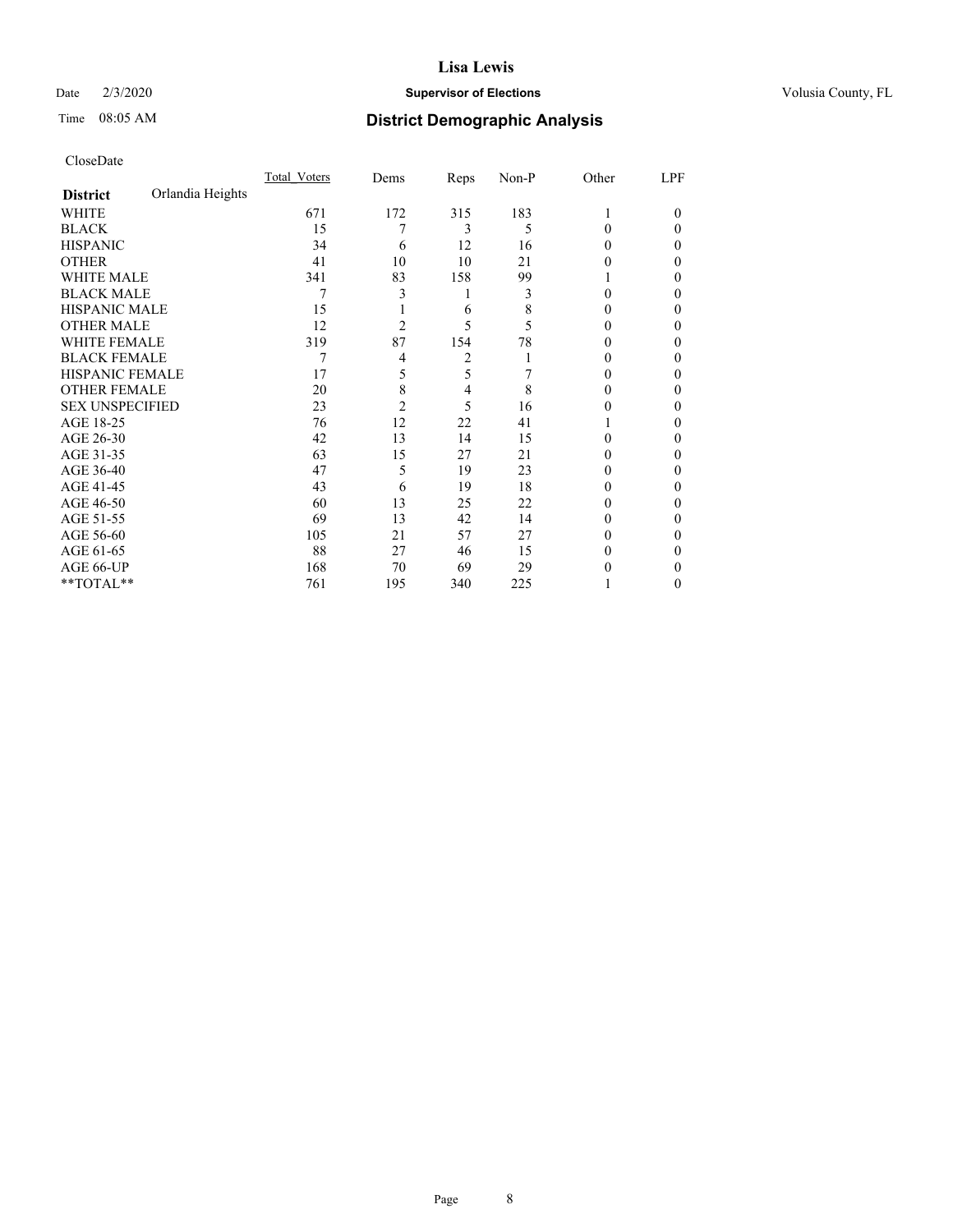### Date  $2/3/2020$  **Supervisor of Elections** Volusia County, FL

| CloseDate |
|-----------|
|-----------|

|                        | Total Voters             | Dems    | Reps    | Non-P   | Other | LPF   |
|------------------------|--------------------------|---------|---------|---------|-------|-------|
| <b>District</b>        | Congressional District 6 |         |         |         |       |       |
| WHITE                  | 284,118                  | 77,968  | 124,200 | 78,024  | 2,995 | 931   |
| <b>BLACK</b>           | 31,302                   | 24,226  | 1,060   | 5,842   | 158   | 16    |
| <b>HISPANIC</b>        | 34,626                   | 15,454  | 5,764   | 13,146  | 203   | 59    |
| <b>OTHER</b>           | 19,598                   | 6,157   | 4,380   | 8,858   | 165   | 38    |
| WHITE MALE             | 131,405                  | 30,359  | 61,016  | 37,981  | 1,430 | 619   |
| <b>BLACK MALE</b>      | 12,724                   | 9,137   | 569     | 2,916   | 93    | 9     |
| <b>HISPANIC MALE</b>   | 15,739                   | 6,505   | 2,968   | 6,125   | 107   | 34    |
| <b>OTHER MALE</b>      | 6,986                    | 2,089   | 1,750   | 3,049   | 74    | 24    |
| <b>WHITE FEMALE</b>    | 149,301                  | 46,833  | 61,810  | 38,798  | 1,556 | 304   |
| <b>BLACK FEMALE</b>    | 18,025                   | 14,675  | 467     | 2,812   | 65    | 6     |
| HISPANIC FEMALE        | 18,288                   | 8,685   | 2,725   | 6,759   | 95    | 24    |
| <b>OTHER FEMALE</b>    | 8,416                    | 3,153   | 1,894   | 3,291   | 68    | 10    |
| <b>SEX UNSPECIFIED</b> | 8,756                    | 2,368   | 2,203   | 4,138   | 33    | 14    |
| AGE 18-25              | 33,522                   | 10,775  | 8,211   | 13,827  | 555   | 154   |
| AGE 26-30              | 24,217                   | 7,923   | 6,345   | 9,543   | 301   | 105   |
| AGE 31-35              | 23,833                   | 7,792   | 6,406   | 9,238   | 238   | 159   |
| AGE 36-40              | 22,784                   | 7,413   | 6,464   | 8,568   | 216   | 123   |
| AGE 41-45              | 22,226                   | 7,137   | 6,897   | 7,867   | 205   | 120   |
| AGE 46-50              | 25,750                   | 7,784   | 9,550   | 8,034   | 283   | 99    |
| AGE 51-55              | 29,420                   | 9,053   | 11,935  | 8,086   | 265   | 81    |
| AGE 56-60              | 36,048                   | 11,448  | 15,220  | 9,003   | 323   | 54    |
| AGE 61-65              | 37,546                   | 13,115  | 15,494  | 8,528   | 350   | 59    |
| AGE 66-UP              | 114,296                  | 41,364  | 48,882  | 23,175  | 785   | 90    |
| $*$ $TOTAL**$          | 369,644                  | 123,805 | 135,404 | 105,870 | 3,521 | 1,044 |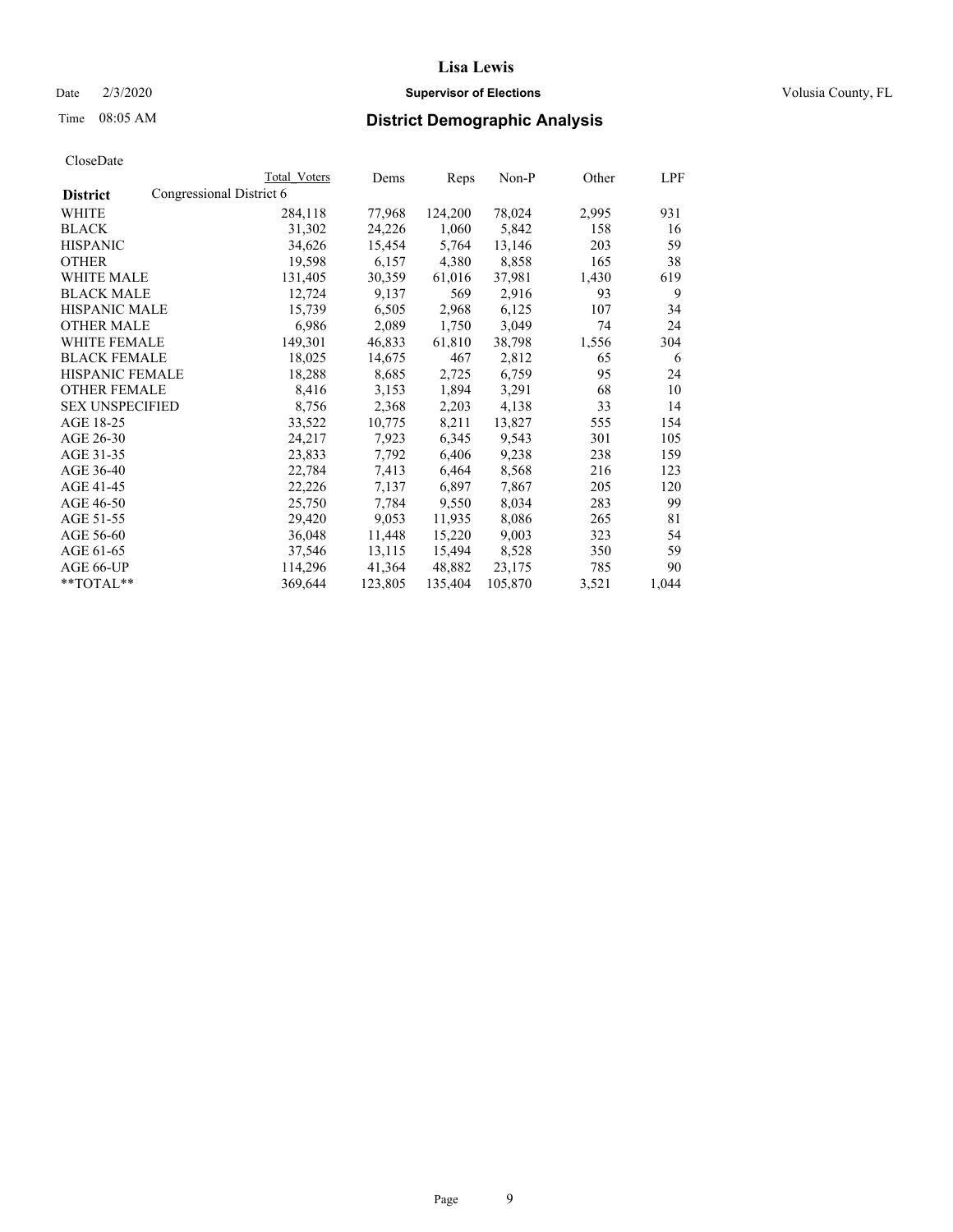### Date  $2/3/2020$  **Supervisor of Elections** Volusia County, FL

# Time 08:05 AM **District Demographic Analysis**

|                                        | Total Voters | Dems   | Reps   | Non-P  | Other | LPF          |
|----------------------------------------|--------------|--------|--------|--------|-------|--------------|
| Unincorporated Area<br><b>District</b> |              |        |        |        |       |              |
| WHITE                                  | 69,362       | 17,976 | 32,036 | 18,492 | 628   | 230          |
| <b>BLACK</b>                           | 2,900        | 2,222  | 104    | 549    | 24    | 1            |
| <b>HISPANIC</b>                        | 4,319        | 1,729  | 884    | 1,665  | 31    | 10           |
| <b>OTHER</b>                           | 3,575        | 958    | 996    | 1,587  | 27    | 7            |
| WHITE MALE                             | 32,810       | 7,156  | 16,116 | 9,096  | 298   | 144          |
| <b>BLACK MALE</b>                      | 1,246        | 887    | 53     | 292    | 13    | 1            |
| <b>HISPANIC MALE</b>                   | 1,955        | 711    | 435    | 787    | 15    | 7            |
| <b>OTHER MALE</b>                      | 1,255        | 315    | 396    | 528    | 10    | 6            |
| WHITE FEMALE                           | 35,694       | 10,656 | 15,538 | 9,085  | 330   | 85           |
| <b>BLACK FEMALE</b>                    | 1,599        | 1,292  | 47     | 249    | 11    | $\mathbf{0}$ |
| <b>HISPANIC FEMALE</b>                 | 2,262        | 972    | 433    | 838    | 16    | 3            |
| <b>OTHER FEMALE</b>                    | 1,466        | 496    | 403    | 553    | 13    | 1            |
| <b>SEX UNSPECIFIED</b>                 | 1,868        | 400    | 599    | 864    | 4     | 1            |
| AGE 18-25                              | 6,640        | 1,666  | 2,136  | 2,698  | 111   | 29           |
| AGE 26-30                              | 4,795        | 1,220  | 1,579  | 1,918  | 54    | 24           |
| AGE 31-35                              | 4,746        | 1,279  | 1,503  | 1,880  | 44    | 40           |
| AGE 36-40                              | 4,398        | 1,159  | 1,490  | 1,695  | 34    | 20           |
| AGE 41-45                              | 4,416        | 1,106  | 1,653  | 1,588  | 38    | 31           |
| AGE 46-50                              | 5,537        | 1,312  | 2,425  | 1,726  | 57    | 17           |
| AGE 51-55                              | 6,732        | 1,667  | 3,186  | 1,803  | 56    | 20           |
| AGE 56-60                              | 8,560        | 2,258  | 4,118  | 2,085  | 83    | 16           |
| AGE 61-65                              | 8,736        | 2,699  | 3,992  | 1,947  | 79    | 19           |
| AGE 66-UP                              | 25,596       | 8,519  | 11,938 | 4,953  | 154   | 32           |
| $*$ $TOTAL**$                          | 80,156       | 22,885 | 34,020 | 22,293 | 710   | 248          |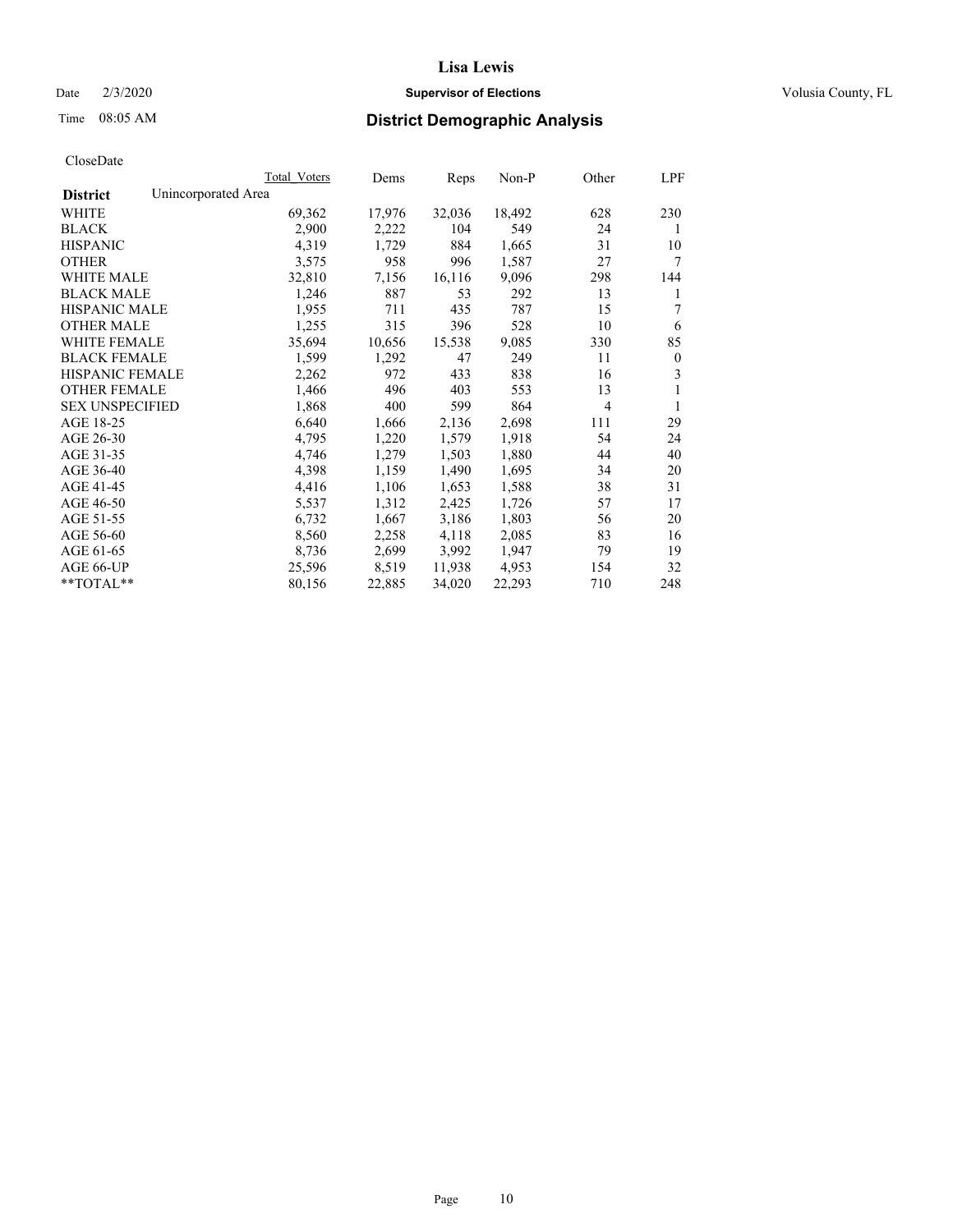### Date  $2/3/2020$  **Supervisor of Elections** Volusia County, FL

# Time 08:05 AM **District Demographic Analysis**

|                        |               | Total Voters | Dems   | Reps   | $Non-P$ | Other | LPF            |
|------------------------|---------------|--------------|--------|--------|---------|-------|----------------|
| <b>District</b>        | Daytona Beach |              |        |        |         |       |                |
| WHITE                  |               | 23,998       | 7,020  | 9,615  | 6,924   | 353   | 86             |
| <b>BLACK</b>           |               | 12,669       | 10,201 | 318    | 2,097   | 50    | 3              |
| <b>HISPANIC</b>        |               | 1,917        | 874    | 312    | 710     | 19    | $\overline{2}$ |
| <b>OTHER</b>           |               | 2,851        | 1,021  | 457    | 1,335   | 33    | 5              |
| WHITE MALE             |               | 11,481       | 2,821  | 4,918  | 3,516   | 169   | 57             |
| <b>BLACK MALE</b>      |               | 4,878        | 3,667  | 170    | 1,009   | 31    | 1              |
| <b>HISPANIC MALE</b>   |               | 879          | 360    | 168    | 339     | 11    | 1              |
| <b>OTHER MALE</b>      |               | 971          | 342    | 188    | 425     | 14    | 2              |
| <b>WHITE FEMALE</b>    |               | 12,215       | 4,120  | 4,596  | 3,286   | 184   | 29             |
| <b>BLACK FEMALE</b>    |               | 7,538        | 6,333  | 144    | 1,040   | 19    | 2              |
| <b>HISPANIC FEMALE</b> |               | 993          | 494    | 140    | 350     | 8     | 1              |
| <b>OTHER FEMALE</b>    |               | 1,184        | 500    | 185    | 481     | 16    | $\overline{2}$ |
| <b>SEX UNSPECIFIED</b> |               | 1,295        | 479    | 192    | 620     | 3     | 1              |
| AGE 18-25              |               | 5,555        | 2,681  | 787    | 1,993   | 80    | 14             |
| AGE 26-30              |               | 3,331        | 1,577  | 558    | 1,141   | 48    | 7              |
| AGE 31-35              |               | 2,869        | 1,353  | 472    | 997     | 29    | 18             |
| AGE 36-40              |               | 2,466        | 1,221  | 442    | 771     | 25    | 7              |
| AGE 41-45              |               | 2,302        | 1,103  | 451    | 722     | 15    | 11             |
| AGE 46-50              |               | 2,602        | 1,137  | 685    | 726     | 43    | 11             |
| AGE 51-55              |               | 3,111        | 1,375  | 862    | 830     | 39    | 5              |
| AGE 56-60              |               | 3,775        | 1,640  | 1,204  | 890     | 37    | 4              |
| AGE 61-65              |               | 4,100        | 1,906  | 1,303  | 840     | 42    | 9              |
| AGE 66-UP              |               | 11,323       | 5,123  | 3,938  | 2,155   | 97    | 10             |
| $*$ TOTAL $*$          |               | 41,435       | 19,116 | 10,702 | 11,066  | 455   | 96             |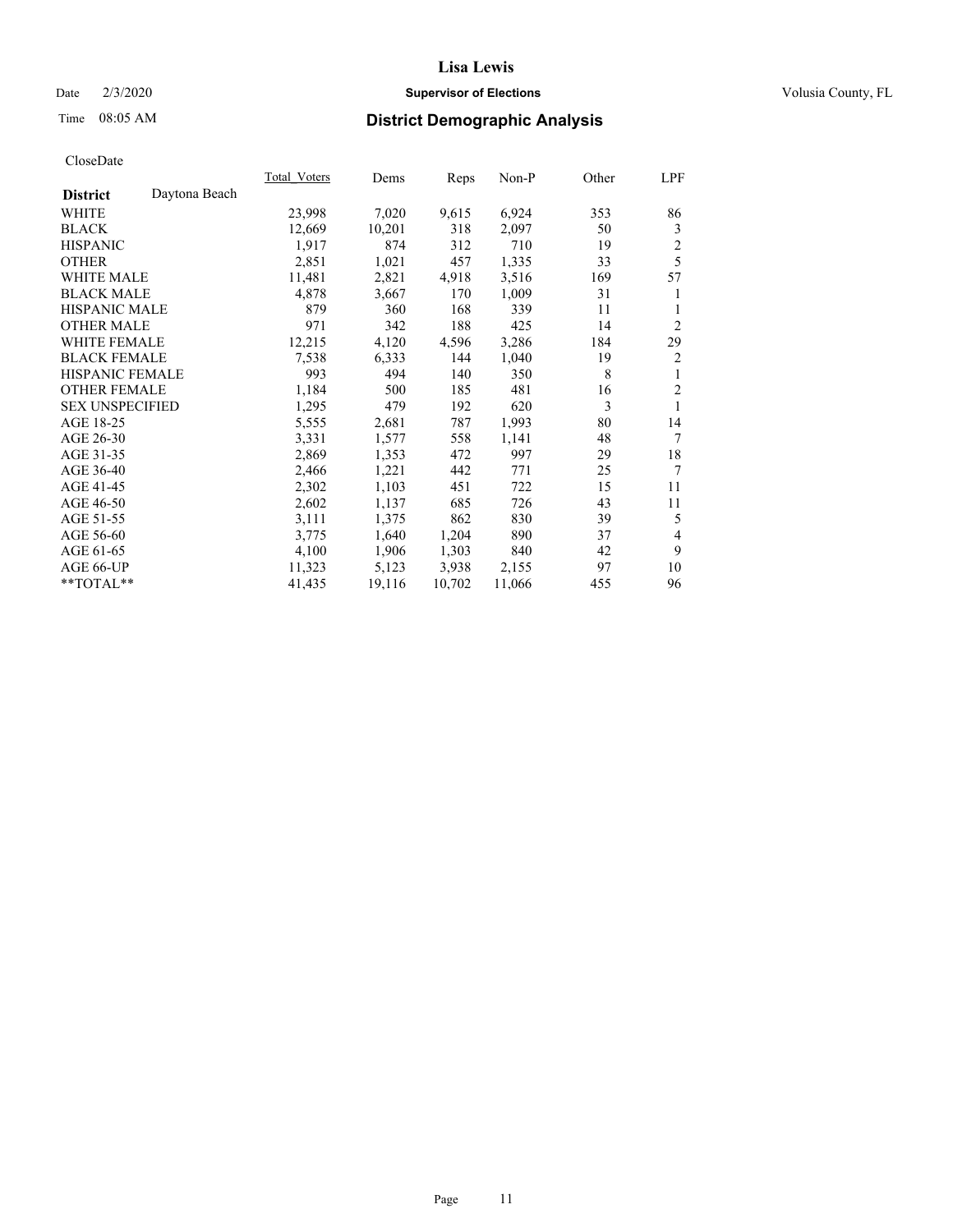## Date  $2/3/2020$  **Supervisor of Elections** Volusia County, FL

# Time 08:05 AM **District Demographic Analysis**

|                        | Total Voters         | Dems  | Reps             | Non-P | Other          | LPF          |
|------------------------|----------------------|-------|------------------|-------|----------------|--------------|
| <b>District</b>        | Daytona Beach Shores |       |                  |       |                |              |
| <b>WHITE</b>           | 3,962                | 933   | 2,010            | 959   | 51             | 9            |
| <b>BLACK</b>           | 60                   | 39    | 2                | 17    |                |              |
| <b>HISPANIC</b>        | 115                  | 38    | 40               | 36    |                | $\theta$     |
| <b>OTHER</b>           | 250                  | 75    | 77               | 96    |                |              |
| <b>WHITE MALE</b>      | 1,872                | 386   | 964              | 486   | 30             | 6            |
| <b>BLACK MALE</b>      | 25                   | 14    | $\boldsymbol{0}$ | 10    |                | $\mathbf{0}$ |
| <b>HISPANIC MALE</b>   | 52                   | 12    | 20               | 19    |                | $\mathbf{0}$ |
| <b>OTHER MALE</b>      | 98                   | 31    | 31               | 36    | $\theta$       | $\theta$     |
| <b>WHITE FEMALE</b>    | 2,047                | 536   | 1,026            | 462   | 20             | 3            |
| <b>BLACK FEMALE</b>    | 34                   | 25    | 2                | 6     | $\theta$       |              |
| <b>HISPANIC FEMALE</b> | 62                   | 26    | 19               | 17    | 0              | $\theta$     |
| <b>OTHER FEMALE</b>    | 120                  | 36    | 35               | 47    |                |              |
| <b>SEX UNSPECIFIED</b> | 77                   | 19    | 32               | 25    |                | $\theta$     |
| AGE 18-25              | 138                  | 38    | 45               | 50    | 5              | $\theta$     |
| AGE 26-30              | 85                   | 21    | 31               | 31    |                | 1            |
| AGE 31-35              | 97                   | 22    | 34               | 35    |                | 5            |
| AGE 36-40              | 102                  | 26    | 37               | 39    | 0              | $\theta$     |
| AGE 41-45              | 101                  | 33    | 37               | 27    | 2              | 2            |
| AGE 46-50              | 151                  | 34    | 62               | 54    |                | $\theta$     |
| AGE 51-55              | 266                  | 61    | 116              | 86    | $\overline{c}$ | 1            |
| AGE 56-60              | 418                  | 90    | 224              | 99    | 5              | $\theta$     |
| AGE 61-65              | 551                  | 120   | 282              | 136   | 12             | 1            |
| AGE 66-UP              | 2,478                | 640   | 1,261            | 551   | 25             |              |
| **TOTAL**              | 4,387                | 1,085 | 2,129            | 1,108 | 54             | 11           |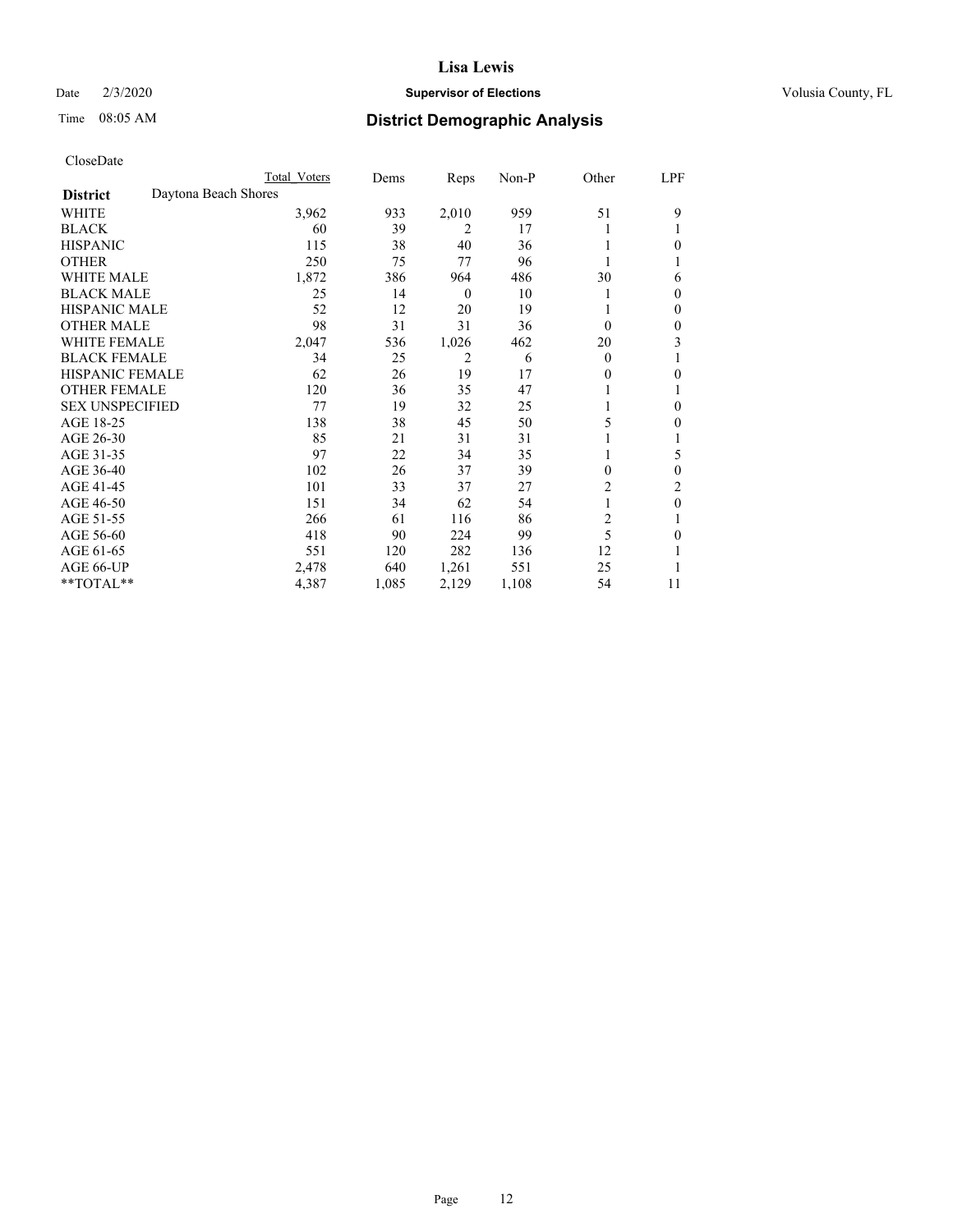## Date  $2/3/2020$  **Supervisor of Elections** Volusia County, FL

# Time 08:05 AM **District Demographic Analysis**

|                        |        | Total Voters | Dems  | Reps  | Non-P | Other          | LPF            |
|------------------------|--------|--------------|-------|-------|-------|----------------|----------------|
| <b>District</b>        | DeBary |              |       |       |       |                |                |
| WHITE                  |        | 12,639       | 2,891 | 6,236 | 3,360 | 103            | 49             |
| <b>BLACK</b>           |        | 699          | 505   | 33    | 159   | 2              | $\mathbf{0}$   |
| <b>HISPANIC</b>        |        | 1,522        | 630   | 347   | 529   | 12             | 4              |
| <b>OTHER</b>           |        | 908          | 241   | 231   | 430   | 5              | 1              |
| WHITE MALE             |        | 5,881        | 1,121 | 3,059 | 1,622 | 46             | 33             |
| <b>BLACK MALE</b>      |        | 325          | 210   | 15    | 98    | 2              | $\mathbf{0}$   |
| <b>HISPANIC MALE</b>   |        | 692          | 263   | 179   | 242   | 6              | 2              |
| <b>OTHER MALE</b>      |        | 312          | 73    | 90    | 145   | 3              | 1              |
| WHITE FEMALE           |        | 6,588        | 1,740 | 3,109 | 1,670 | 54             | 15             |
| <b>BLACK FEMALE</b>    |        | 364          | 287   | 18    | 59    | $\overline{0}$ | $\mathbf{0}$   |
| <b>HISPANIC FEMALE</b> |        | 807          | 359   | 164   | 276   | 6              | 2              |
| <b>OTHER FEMALE</b>    |        | 415          | 137   | 101   | 175   | $\overline{c}$ | $\theta$       |
| <b>SEX UNSPECIFIED</b> |        | 384          | 77    | 112   | 191   | 3              | 1              |
| AGE 18-25              |        | 1,254        | 304   | 364   | 554   | 19             | 13             |
| AGE 26-30              |        | 923          | 231   | 330   | 351   | 9              | 2              |
| AGE 31-35              |        | 1,031        | 268   | 373   | 379   | 7              | $\overline{4}$ |
| AGE 36-40              |        | 1,033        | 242   | 375   | 392   | 7              | 17             |
| AGE 41-45              |        | 1,021        | 278   | 378   | 352   | 8              | 5              |
| AGE 46-50              |        | 1,184        | 279   | 502   | 388   | 9              | 6              |
| AGE 51-55              |        | 1,346        | 345   | 652   | 336   | 10             | 3              |
| AGE 56-60              |        | 1,536        | 382   | 761   | 378   | 13             | $\overline{c}$ |
| AGE 61-65              |        | 1,629        | 453   | 787   | 374   | 15             | $\mathbf{0}$   |
| AGE 66-UP              |        | 4,810        | 1,484 | 2,325 | 974   | 25             | 2              |
| $*$ $TOTAL**$          |        | 15,768       | 4,267 | 6,847 | 4,478 | 122            | 54             |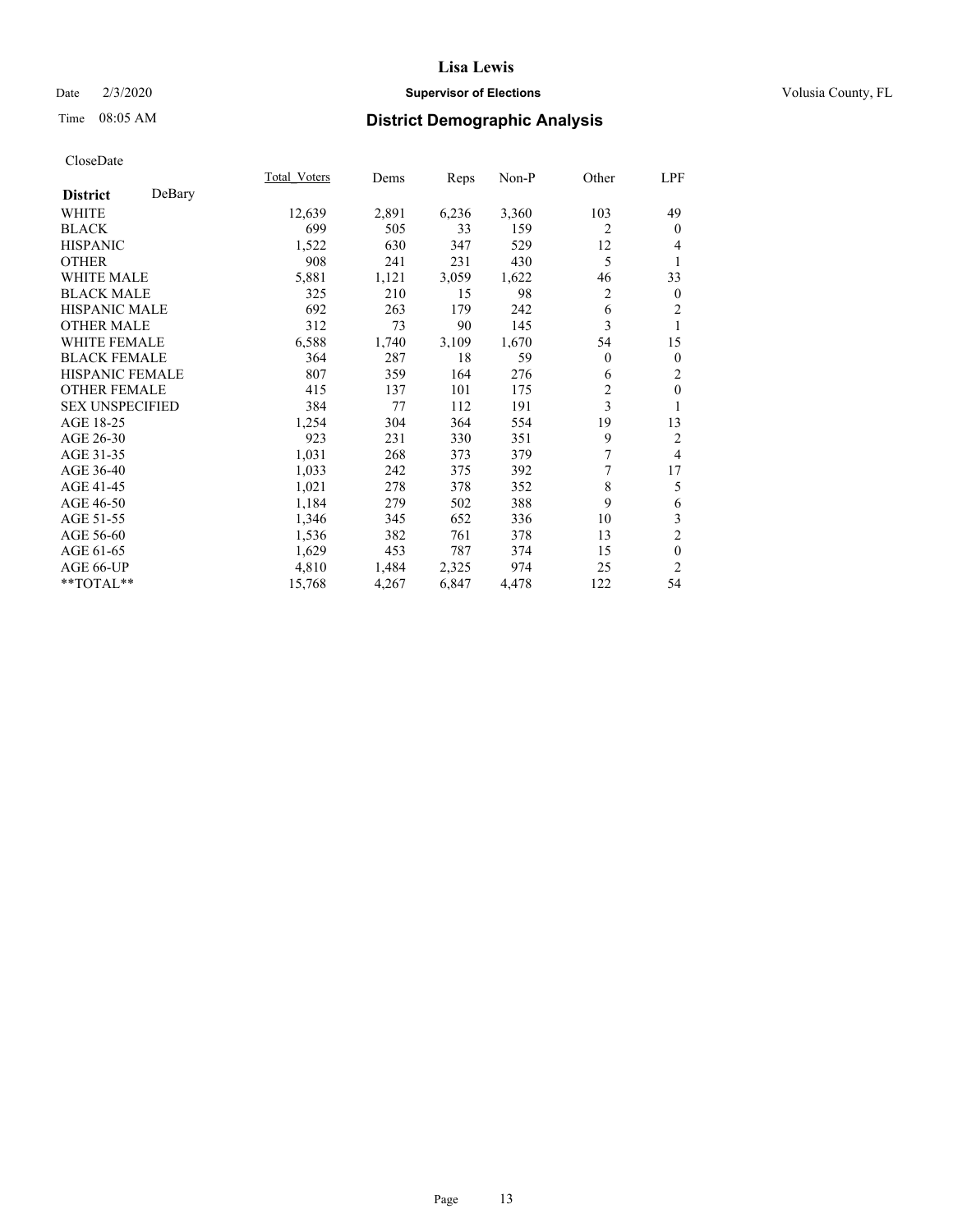## Date  $2/3/2020$  **Supervisor of Elections** Volusia County, FL

# Time 08:05 AM **District Demographic Analysis**

|                        |        | Total Voters | Dems  | Reps  | Non-P | Other          | LPF                     |
|------------------------|--------|--------------|-------|-------|-------|----------------|-------------------------|
| <b>District</b>        | DeLand |              |       |       |       |                |                         |
| WHITE                  |        | 15,441       | 4,585 | 6,738 | 3,887 | 170            | 61                      |
| <b>BLACK</b>           |        | 2,850        | 2,243 | 96    | 497   | 12             | 2                       |
| <b>HISPANIC</b>        |        | 2,269        | 1,004 | 410   | 831   | 18             | 6                       |
| <b>OTHER</b>           |        | 1,312        | 478   | 243   | 580   | 8              | 3                       |
| WHITE MALE             |        | 6,797        | 1,686 | 3,134 | 1,855 | 80             | 42                      |
| <b>BLACK MALE</b>      |        | 1,094        | 813   | 44    | 230   | 5              | 2                       |
| <b>HISPANIC MALE</b>   |        | 935          | 378   | 188   | 359   | 7              | 3                       |
| <b>OTHER MALE</b>      |        | 492          | 175   | 108   | 205   | 4              | $\mathbf{0}$            |
| WHITE FEMALE           |        | 8,494        | 2,853 | 3,553 | 1,980 | 90             | 18                      |
| <b>BLACK FEMALE</b>    |        | 1,697        | 1,386 | 46    | 258   | 7              | $\boldsymbol{0}$        |
| <b>HISPANIC FEMALE</b> |        | 1,304        | 609   | 220   | 462   | 10             | 3                       |
| <b>OTHER FEMALE</b>    |        | 571          | 230   | 98    | 237   | $\overline{4}$ | $\overline{2}$          |
| <b>SEX UNSPECIFIED</b> |        | 488          | 180   | 96    | 209   | 1              | $\overline{2}$          |
| AGE 18-25              |        | 2,118        | 813   | 452   | 809   | 29             | 15                      |
| AGE 26-30              |        | 1,535        | 579   | 370   | 567   | 10             | 9                       |
| AGE 31-35              |        | 1,517        | 536   | 394   | 559   | 18             | 10                      |
| AGE 36-40              |        | 1,553        | 610   | 414   | 506   | 16             | 7                       |
| AGE 41-45              |        | 1,481        | 534   | 446   | 480   | 17             | 4                       |
| AGE 46-50              |        | 1,497        | 554   | 490   | 431   | 18             | 4                       |
| AGE 51-55              |        | 1,574        | 558   | 623   | 373   | 12             | 8                       |
| AGE 56-60              |        | 1,754        | 662   | 696   | 380   | 13             | $\overline{\mathbf{3}}$ |
| AGE 61-65              |        | 1,869        | 739   | 719   | 392   | 16             | 3                       |
| AGE 66-UP              |        | 6,974        | 2,725 | 2,883 | 1,298 | 59             | 9                       |
| **TOTAL**              |        | 21,872       | 8,310 | 7,487 | 5,795 | 208            | 72                      |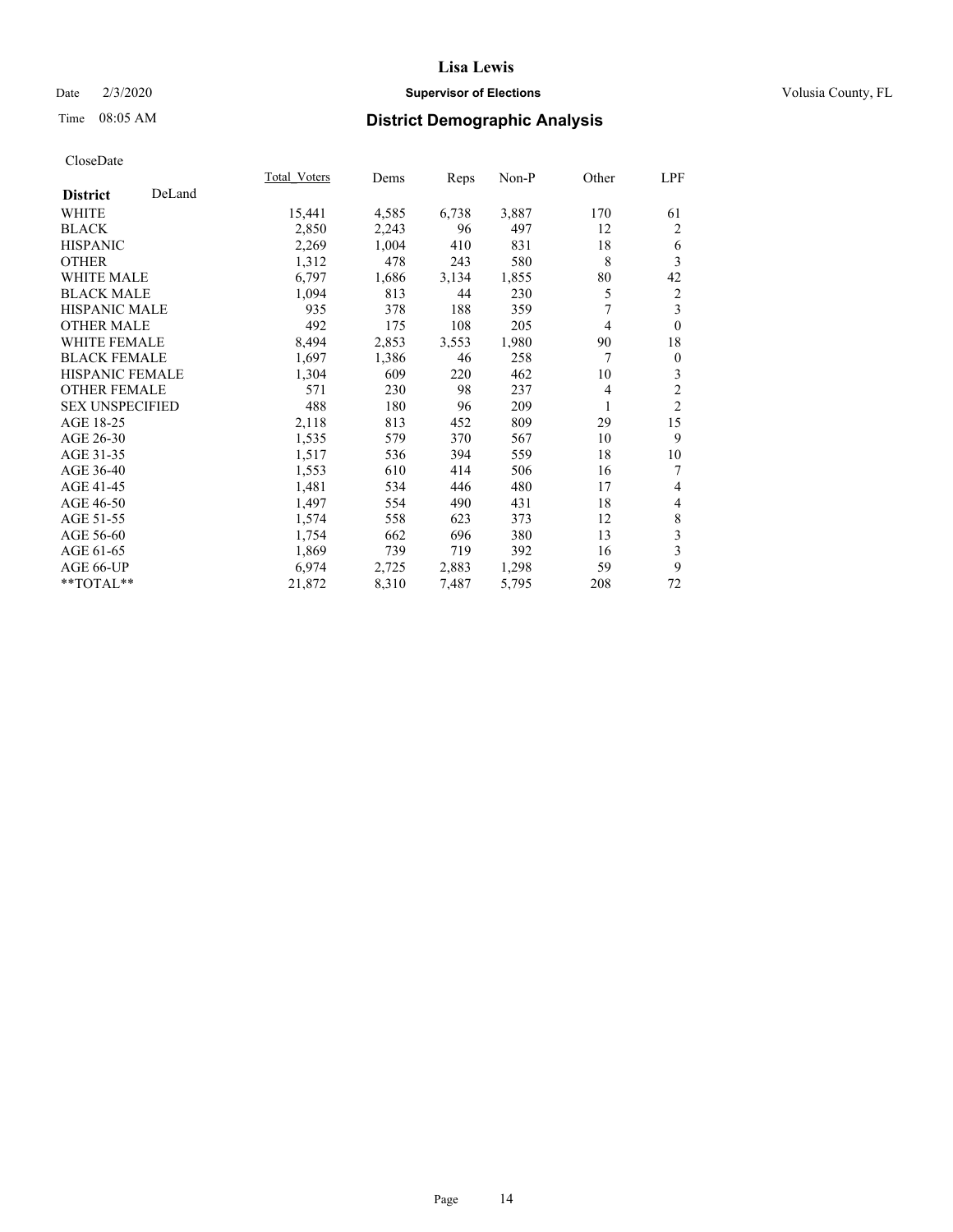## Date  $2/3/2020$  **Supervisor of Elections** Volusia County, FL

# Time 08:05 AM **District Demographic Analysis**

|                        |         | Total Voters | Dems   | Reps   | $Non-P$ | Other | LPF            |
|------------------------|---------|--------------|--------|--------|---------|-------|----------------|
| <b>District</b>        | Deltona |              |        |        |         |       |                |
| WHITE                  |         | 32,145       | 8,735  | 13,071 | 9,961   | 262   | 116            |
| <b>BLACK</b>           |         | 6,018        | 4,420  | 254    | 1,310   | 32    | 2              |
| <b>HISPANIC</b>        |         | 18,857       | 8,954  | 2,582  | 7,230   | 68    | 23             |
| <b>OTHER</b>           |         | 3,851        | 1,285  | 717    | 1,818   | 25    | 6              |
| WHITE MALE             |         | 14,843       | 3,451  | 6,359  | 4,827   | 128   | 78             |
| <b>BLACK MALE</b>      |         | 2,662        | 1,809  | 153    | 680     | 19    | 1              |
| <b>HISPANIC MALE</b>   |         | 8,741        | 3,871  | 1,372  | 3,449   | 36    | 13             |
| <b>OTHER MALE</b>      |         | 1,364        | 433    | 288    | 628     | 10    | 5              |
| <b>WHITE FEMALE</b>    |         | 16,842       | 5,179  | 6,529  | 4,965   | 132   | 37             |
| <b>BLACK FEMALE</b>    |         | 3,269        | 2,554  | 95     | 606     | 13    | 1              |
| <b>HISPANIC FEMALE</b> |         | 9,823        | 4,946  | 1,186  | 3,650   | 32    | 9              |
| <b>OTHER FEMALE</b>    |         | 1,686        | 667    | 307    | 704     | 7     | 1              |
| <b>SEX UNSPECIFIED</b> |         | 1,640        | 483    | 335    | 810     | 10    | $\overline{2}$ |
| AGE 18-25              |         | 6,476        | 2,123  | 1,175  | 3,084   | 74    | 20             |
| AGE 26-30              |         | 5,075        | 1,801  | 1,000  | 2,212   | 39    | 23             |
| AGE 31-35              |         | 5,157        | 1,767  | 1,116  | 2,210   | 41    | 23             |
| AGE 36-40              |         | 4,974        | 1,764  | 1,098  | 2,048   | 46    | 18             |
| AGE 41-45              |         | 4,823        | 1,846  | 1,103  | 1,836   | 24    | 14             |
| AGE 46-50              |         | 5,086        | 1,833  | 1,475  | 1,719   | 43    | 16             |
| AGE 51-55              |         | 5,265        | 1,970  | 1,664  | 1,593   | 26    | 12             |
| AGE 56-60              |         | 5,753        | 2,197  | 1,962  | 1,565   | 23    | 6              |
| AGE 61-65              |         | 5,391        | 2,187  | 1,822  | 1,347   | 26    | 9              |
| AGE 66-UP              |         | 12,871       | 5,906  | 4,209  | 2,705   | 45    | 6              |
| **TOTAL**              |         | 60,871       | 23,394 | 16,624 | 20,319  | 387   | 147            |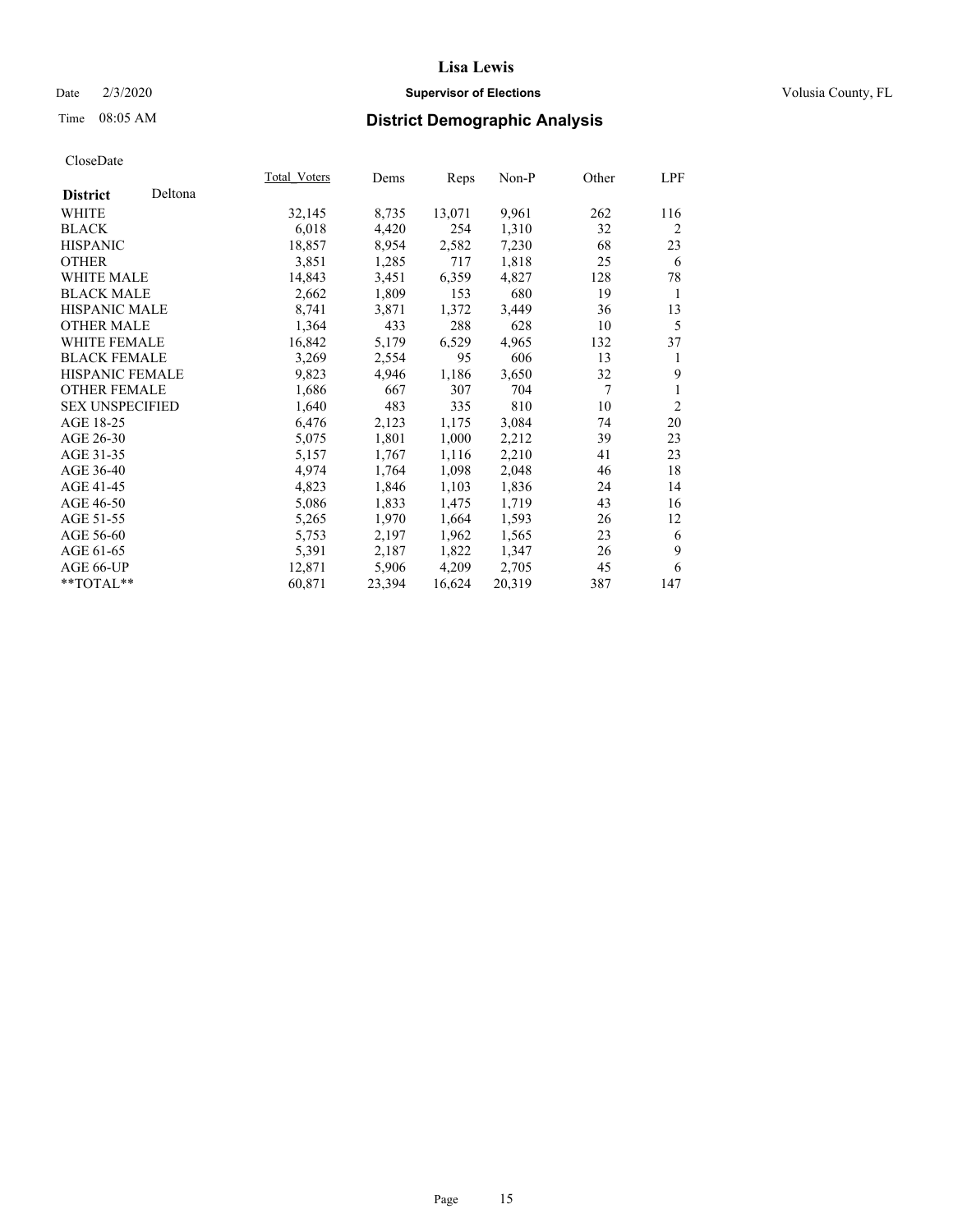## Date  $2/3/2020$  **Supervisor of Elections** Volusia County, FL

# Time 08:05 AM **District Demographic Analysis**

|                        |           | Total Voters | Dems  | Reps  | Non-P | Other | LPF            |
|------------------------|-----------|--------------|-------|-------|-------|-------|----------------|
| <b>District</b>        | Edgewater |              |       |       |       |       |                |
| WHITE                  |           | 14,973       | 4,271 | 6,048 | 4,450 | 159   | 45             |
| <b>BLACK</b>           |           | 359          | 267   | 17    | 69    | 6     | $\overline{0}$ |
| <b>HISPANIC</b>        |           | 322          | 123   | 64    | 127   | 8     | 0              |
| <b>OTHER</b>           |           | 545          | 162   | 124   | 252   | 7     | $\theta$       |
| WHITE MALE             |           | 6,830        | 1,627 | 2,994 | 2,113 | 67    | 29             |
| <b>BLACK MALE</b>      |           | 169          | 113   | 10    | 41    | 5     | $\theta$       |
| <b>HISPANIC MALE</b>   |           | 146          | 43    | 32    | 66    | 5     | 0              |
| <b>OTHER MALE</b>      |           | 195          | 59    | 51    | 82    | 3     | $\theta$       |
| <b>WHITE FEMALE</b>    |           | 7,981        | 2,609 | 2,983 | 2,281 | 92    | 16             |
| <b>BLACK FEMALE</b>    |           | 184          | 149   | 7     | 27    | 1     | $\overline{0}$ |
| <b>HISPANIC FEMALE</b> |           | 170          | 76    | 31    | 60    | 3     | 0              |
| <b>OTHER FEMALE</b>    |           | 211          | 73    | 55    | 80    | 3     | $\mathbf{0}$   |
| <b>SEX UNSPECIFIED</b> |           | 313          | 74    | 90    | 148   |       | 0              |
| AGE 18-25              |           | 1,164        | 309   | 319   | 500   | 28    | 8              |
| AGE 26-30              |           | 964          | 255   | 295   | 393   | 17    | 4              |
| AGE 31-35              |           | 963          | 265   | 288   | 389   | 9     | 12             |
| AGE 36-40              |           | 888          | 232   | 285   | 362   | 6     | 3              |
| AGE 41-45              |           | 952          | 252   | 342   | 345   | 9     | 4              |
| AGE 46-50              |           | 1,090        | 259   | 428   | 384   | 13    | 6              |
| AGE 51-55              |           | 1,172        | 318   | 498   | 340   | 13    | 3              |
| AGE 56-60              |           | 1,620        | 477   | 685   | 437   | 20    |                |
| AGE 61-65              |           | 1,749        | 529   | 732   | 469   | 18    | 1              |
| AGE 66-UP              |           | 5,637        | 1,927 | 2,381 | 1,279 | 47    | 3              |
| **TOTAL**              |           | 16,199       | 4,823 | 6,253 | 4,898 | 180   | 45             |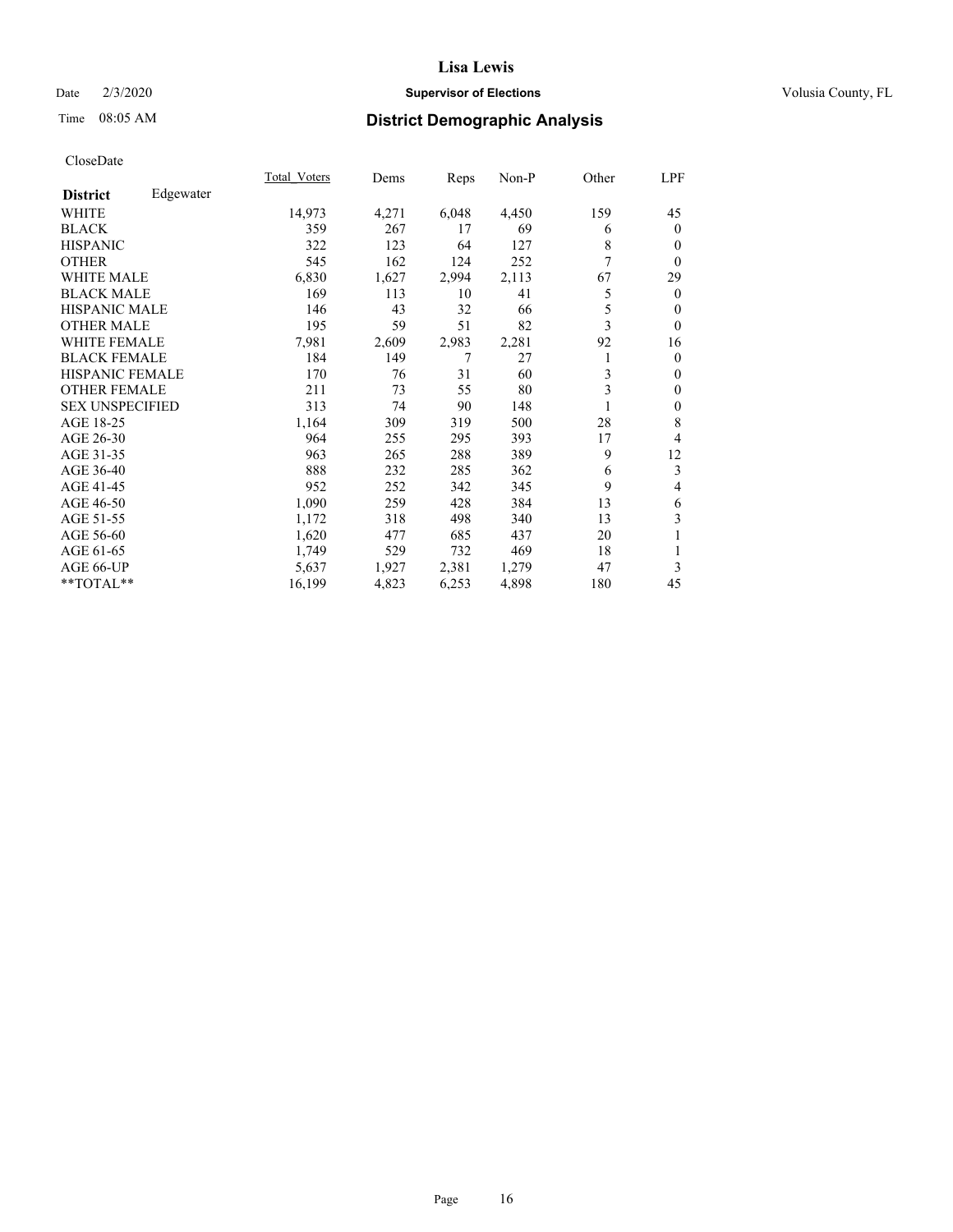## Date  $2/3/2020$  **Supervisor of Elections** Volusia County, FL

# Time 08:05 AM **District Demographic Analysis**

|                        |            | Total Voters | Dems  | Reps  | Non-P | Other          | LPF              |
|------------------------|------------|--------------|-------|-------|-------|----------------|------------------|
| <b>District</b>        | Holly Hill |              |       |       |       |                |                  |
| WHITE                  |            | 5,980        | 1,938 | 2,140 | 1,805 | 66             | 31               |
| <b>BLACK</b>           |            | 1,057        | 772   | 33    | 246   | 4              | $\overline{2}$   |
| <b>HISPANIC</b>        |            | 312          | 143   | 45    | 120   | 3              | 1                |
| <b>OTHER</b>           |            | 421          | 145   | 78    | 196   | $\overline{2}$ | $\theta$         |
| <b>WHITE MALE</b>      |            | 2,752        | 749   | 1,061 | 890   | 30             | 22               |
| <b>BLACK MALE</b>      |            | 388          | 253   | 16    | 116   | 2              | 1                |
| <b>HISPANIC MALE</b>   |            | 158          | 66    | 25    | 63    | 3              | 1                |
| <b>OTHER MALE</b>      |            | 140          | 47    | 33    | 60    | $\mathbf{0}$   | $\mathbf{0}$     |
| <b>WHITE FEMALE</b>    |            | 3,165        | 1,176 | 1,057 | 887   | 36             | 9                |
| <b>BLACK FEMALE</b>    |            | 655          | 510   | 17    | 125   | 2              | 1                |
| <b>HISPANIC FEMALE</b> |            | 150          | 76    | 19    | 55    | $\theta$       | $\mathbf{0}$     |
| <b>OTHER FEMALE</b>    |            | 170          | 78    | 32    | 60    | $\theta$       | $\mathbf{0}$     |
| <b>SEX UNSPECIFIED</b> |            | 192          | 43    | 36    | 111   | $\overline{c}$ | $\boldsymbol{0}$ |
| AGE 18-25              |            | 670          | 230   | 122   | 305   | 6              | 7                |
| AGE 26-30              |            | 572          | 236   | 115   | 212   | 8              | 1                |
| AGE 31-35              |            | 567          | 216   | 119   | 221   | 5              | 6                |
| AGE 36-40              |            | 469          | 181   | 98    | 182   | 4              | $\overline{4}$   |
| AGE 41-45              |            | 453          | 170   | 109   | 166   | 7              | 1                |
| AGE 46-50              |            | 537          | 179   | 153   | 196   | 6              | 3                |
| AGE 51-55              |            | 643          | 242   | 195   | 198   | 3              | 5                |
| AGE 56-60              |            | 823          | 305   | 279   | 228   | 6              | 5                |
| AGE 61-65              |            | 795          | 324   | 260   | 197   | 12             | $\overline{c}$   |
| AGE 66-UP              |            | 2,241        | 915   | 846   | 462   | 18             | $\theta$         |
| **TOTAL**              |            | 7,770        | 2,998 | 2,296 | 2,367 | 75             | 34               |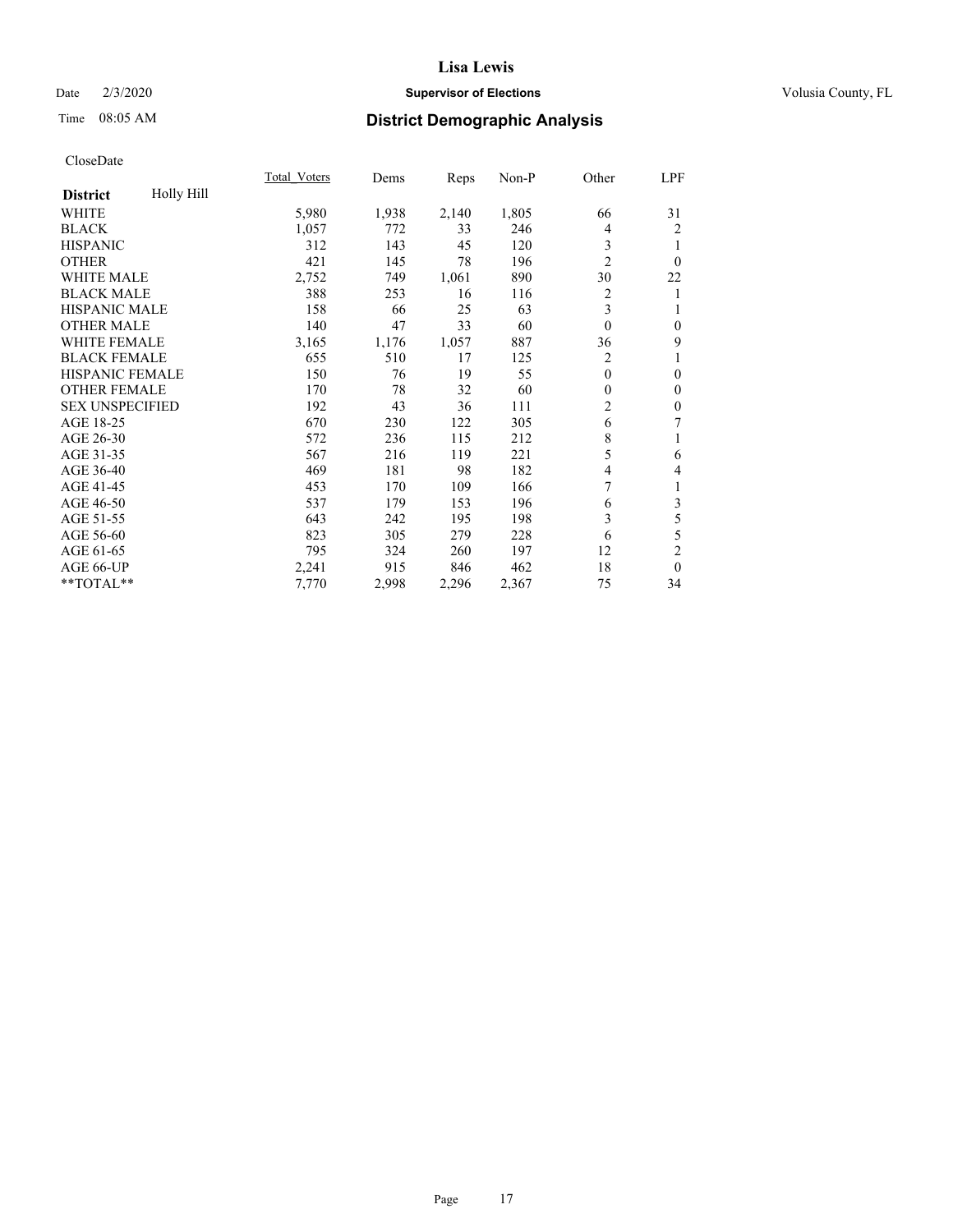### Date  $2/3/2020$  **Supervisor of Elections** Volusia County, FL

# Time 08:05 AM **District Demographic Analysis**

|                        |            | Total Voters | Dems | Reps | Non-P | Other          | LPF          |
|------------------------|------------|--------------|------|------|-------|----------------|--------------|
| <b>District</b>        | Lake Helen |              |      |      |       |                |              |
| WHITE                  |            | 1,793        | 498  | 772  | 502   | 17             | 4            |
| <b>BLACK</b>           |            | 161          | 137  | 5    | 19    | $\theta$       | $\Omega$     |
| <b>HISPANIC</b>        |            | 78           | 29   | 20   | 27    |                |              |
| <b>OTHER</b>           |            | 69           | 26   | 17   | 25    | 0              |              |
| WHITE MALE             |            | 825          | 198  | 378  | 240   | 5              | 4            |
| <b>BLACK MALE</b>      |            | 70           | 62   | 3    | 5     | $\Omega$       | 0            |
| <b>HISPANIC MALE</b>   |            | 32           | 15   | 7    | 9     | $\Omega$       |              |
| <b>OTHER MALE</b>      |            | 21           | 10   | 4    | 6     | $\theta$       |              |
| <b>WHITE FEMALE</b>    |            | 948          | 298  | 383  | 255   | 12             | 0            |
| <b>BLACK FEMALE</b>    |            | 87           | 74   | 1    | 12    | $\theta$       | 0            |
| <b>HISPANIC FEMALE</b> |            | 45           | 13   | 13   | 18    |                | 0            |
| <b>OTHER FEMALE</b>    |            | 31           | 15   | 5    | 11    | 0              | 0            |
| <b>SEX UNSPECIFIED</b> |            | 42           | 5    | 20   | 17    | $\Omega$       | 0            |
| AGE 18-25              |            | 165          | 39   | 56   | 67    | 2              |              |
| AGE 26-30              |            | 140          | 28   | 53   | 57    | 1              |              |
| AGE 31-35              |            | 129          | 38   | 39   | 49    | 3              | 0            |
| AGE 36-40              |            | 132          | 39   | 40   | 52    |                | 0            |
| AGE 41-45              |            | 135          | 35   | 40   | 59    | 0              |              |
| AGE 46-50              |            | 147          | 37   | 53   | 51    | 3              | 3            |
| AGE 51-55              |            | 172          | 49   | 81   | 40    | 2              | 0            |
| AGE 56-60              |            | 229          | 74   | 102  | 50    | 3              | 0            |
| AGE 61-65              |            | 238          | 88   | 102  | 46    | $\overline{2}$ | $\mathbf{0}$ |
| AGE 66-UP              |            | 614          | 263  | 248  | 102   |                | 0            |
| **TOTAL**              |            | 2,101        | 690  | 814  | 573   | 18             | 6            |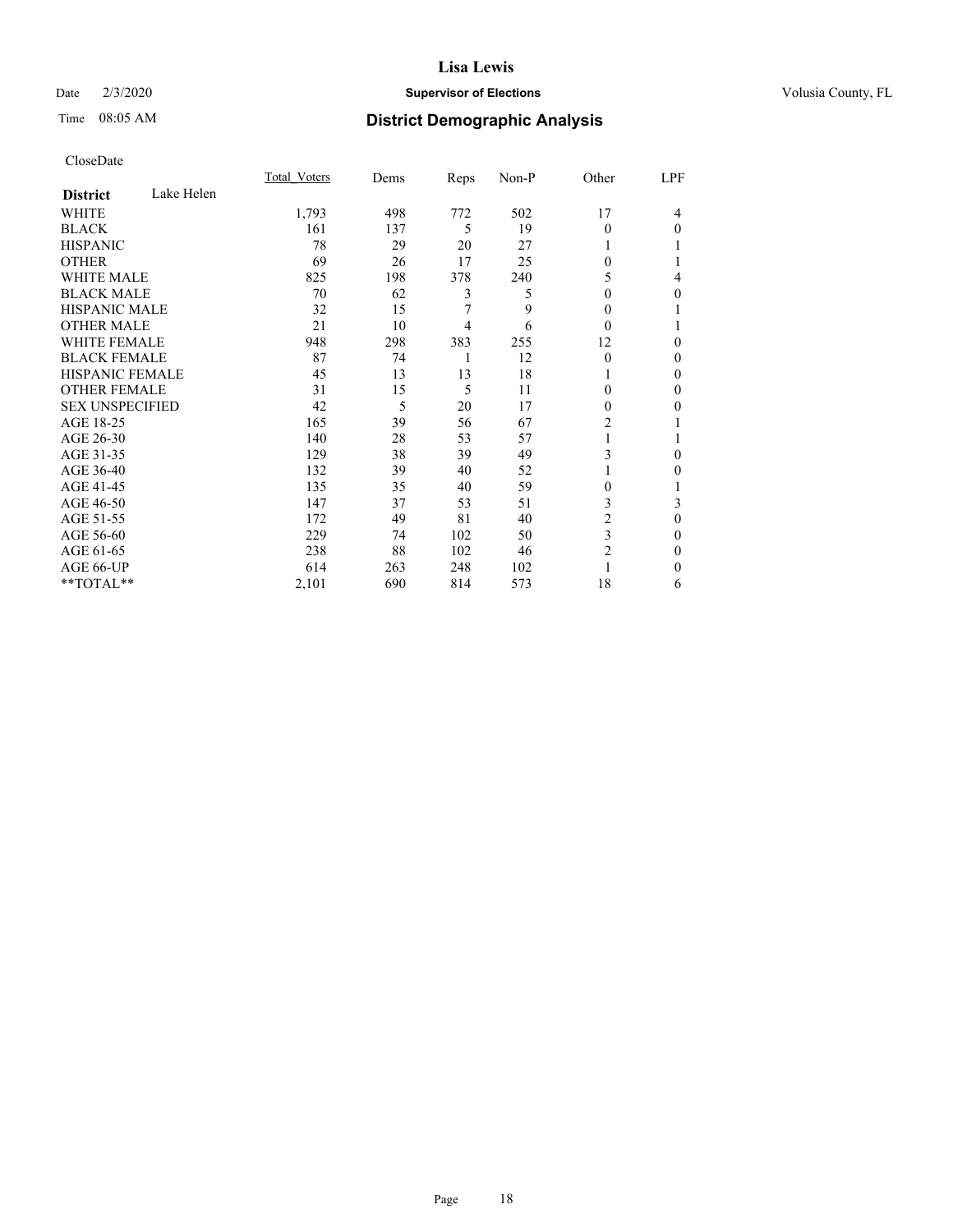## Date  $2/3/2020$  **Supervisor of Elections** Volusia County, FL

# Time 08:05 AM **District Demographic Analysis**

|                                     | Total Voters | Dems  | Reps  | $Non-P$ | Other            | LPF            |
|-------------------------------------|--------------|-------|-------|---------|------------------|----------------|
| New Smyrna Beach<br><b>District</b> |              |       |       |         |                  |                |
| WHITE                               | 20,263       | 5,561 | 9,246 | 5,096   | 301              | 59             |
| <b>BLACK</b>                        | 736          | 596   | 21    | 116     | 1                | 2              |
| <b>HISPANIC</b>                     | 419          | 144   | 137   | 132     | 6                | $\theta$       |
| <b>OTHER</b>                        | 728          | 200   | 205   | 316     | 5                | $\overline{2}$ |
| <b>WHITE MALE</b>                   | 9,289        | 2,140 | 4,477 | 2,484   | 150              | 38             |
| <b>BLACK MALE</b>                   | 297          | 222   | 9     | 63      | 1                | 2              |
| <b>HISPANIC MALE</b>                | 202          | 64    | 67    | 68      | 3                | $\theta$       |
| <b>OTHER MALE</b>                   | 265          | 66    | 82    | 112     | 4                | 1              |
| <b>WHITE FEMALE</b>                 | 10,797       | 3,372 | 4,693 | 2,561   | 151              | 20             |
| <b>BLACK FEMALE</b>                 | 426          | 363   | 11    | 52      | $\boldsymbol{0}$ | $\mathbf{0}$   |
| HISPANIC FEMALE                     | 208          | 79    | 67    | 59      | 3                | $\mathbf{0}$   |
| <b>OTHER FEMALE</b>                 | 307          | 107   | 94    | 104     | 1                | 1              |
| <b>SEX UNSPECIFIED</b>              | 355          | 88    | 109   | 157     | $\theta$         | 1              |
| AGE 18-25                           | 1,272        | 350   | 409   | 474     | 33               | 6              |
| AGE 26-30                           | 942          | 251   | 285   | 378     | 20               | 8              |
| AGE 31-35                           | 1,040        | 294   | 333   | 388     | 18               | 7              |
| AGE 36-40                           | 1,062        | 306   | 351   | 379     | 17               | 9              |
| AGE 41-45                           | 1,023        | 269   | 373   | 356     | 18               | 7              |
| AGE 46-50                           | 1,308        | 357   | 546   | 374     | 27               | 4              |
| AGE 51-55                           | 1,604        | 380   | 770   | 420     | 30               | 4              |
| AGE 56-60                           | 2,304        | 602   | 1,134 | 532     | 32               | 4              |
| AGE 61-65                           | 2,657        | 829   | 1,197 | 594     | 30               | 7              |
| AGE 66-UP                           | 8,934        | 2,863 | 4,211 | 1,765   | 88               | 7              |
| **TOTAL**                           | 22,146       | 6,501 | 9,609 | 5,660   | 313              | 63             |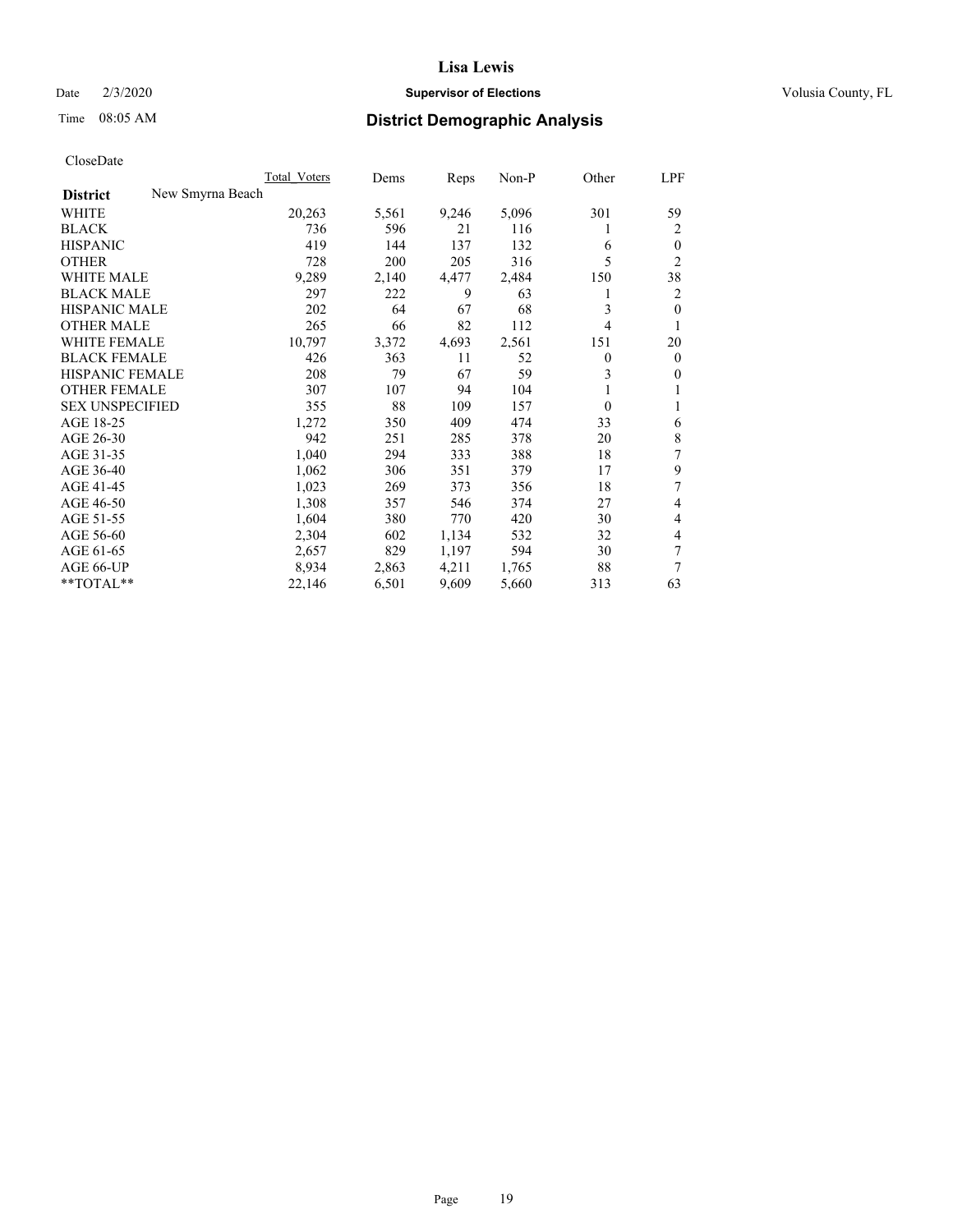## Date  $2/3/2020$  **Supervisor of Elections** Volusia County, FL

# Time 08:05 AM **District Demographic Analysis**

|                        |          | Total Voters | Dems | Reps           | Non-P          | Other    | LPF      |
|------------------------|----------|--------------|------|----------------|----------------|----------|----------|
| <b>District</b>        | Oak Hill |              |      |                |                |          |          |
| WHITE                  |          | 1,332        | 326  | 624            | 361            | 18       | 3        |
| <b>BLACK</b>           |          | 143          | 119  | 5              | 19             | 0        | 0        |
| <b>HISPANIC</b>        |          | 12           | 6    |                | 5              | 0        | 0        |
| <b>OTHER</b>           |          | 42           | 12   | 16             | 14             | $\Omega$ | 0        |
| WHITE MALE             |          | 662          | 145  | 319            | 192            | 4        | 2        |
| <b>BLACK MALE</b>      |          | 64           | 48   | 3              | 13             | $\theta$ | $\theta$ |
| <b>HISPANIC MALE</b>   |          | 5            |      | 1              | 3              | $\theta$ | 0        |
| <b>OTHER MALE</b>      |          | 16           | 3    | 7              | 6              | $\Omega$ | 0        |
| WHITE FEMALE           |          | 652          | 179  | 294            | 164            | 14       |          |
| <b>BLACK FEMALE</b>    |          | 79           | 71   | 2              | 6              | $\Omega$ | 0        |
| <b>HISPANIC FEMALE</b> |          | 7            | 5    | $\overline{0}$ | 2              | $\Omega$ | 0        |
| <b>OTHER FEMALE</b>    |          | 16           | 8    | 6              | $\overline{2}$ | $\Omega$ | 0        |
| <b>SEX UNSPECIFIED</b> |          | 28           | 3    | 14             | 11             | $\Omega$ | 0        |
| AGE 18-25              |          | 99           | 32   | 24             | 39             | 4        | 0        |
| AGE 26-30              |          | 64           | 22   | 18             | 21             | 3        | 0        |
| AGE 31-35              |          | 62           | 19   | 23             | 19             |          | 0        |
| AGE 36-40              |          | 78           | 28   | 26             | 23             | 0        |          |
| AGE 41-45              |          | 69           | 23   | 18             | 28             | $\theta$ | 0        |
| AGE 46-50              |          | 83           | 22   | 34             | 26             |          | 0        |
| AGE 51-55              |          | 120          | 36   | 54             | 30             | 0        | 0        |
| AGE 56-60              |          | 169          | 50   | 76             | 38             | 5        | 0        |
| AGE 61-65              |          | 185          | 58   | 86             | 39             | $\theta$ | 2        |
| AGE 66-UP              |          | 600          | 173  | 287            | 136            | 4        | 0        |
| **TOTAL**              |          | 1,529        | 463  | 646            | 399            | 18       | 3        |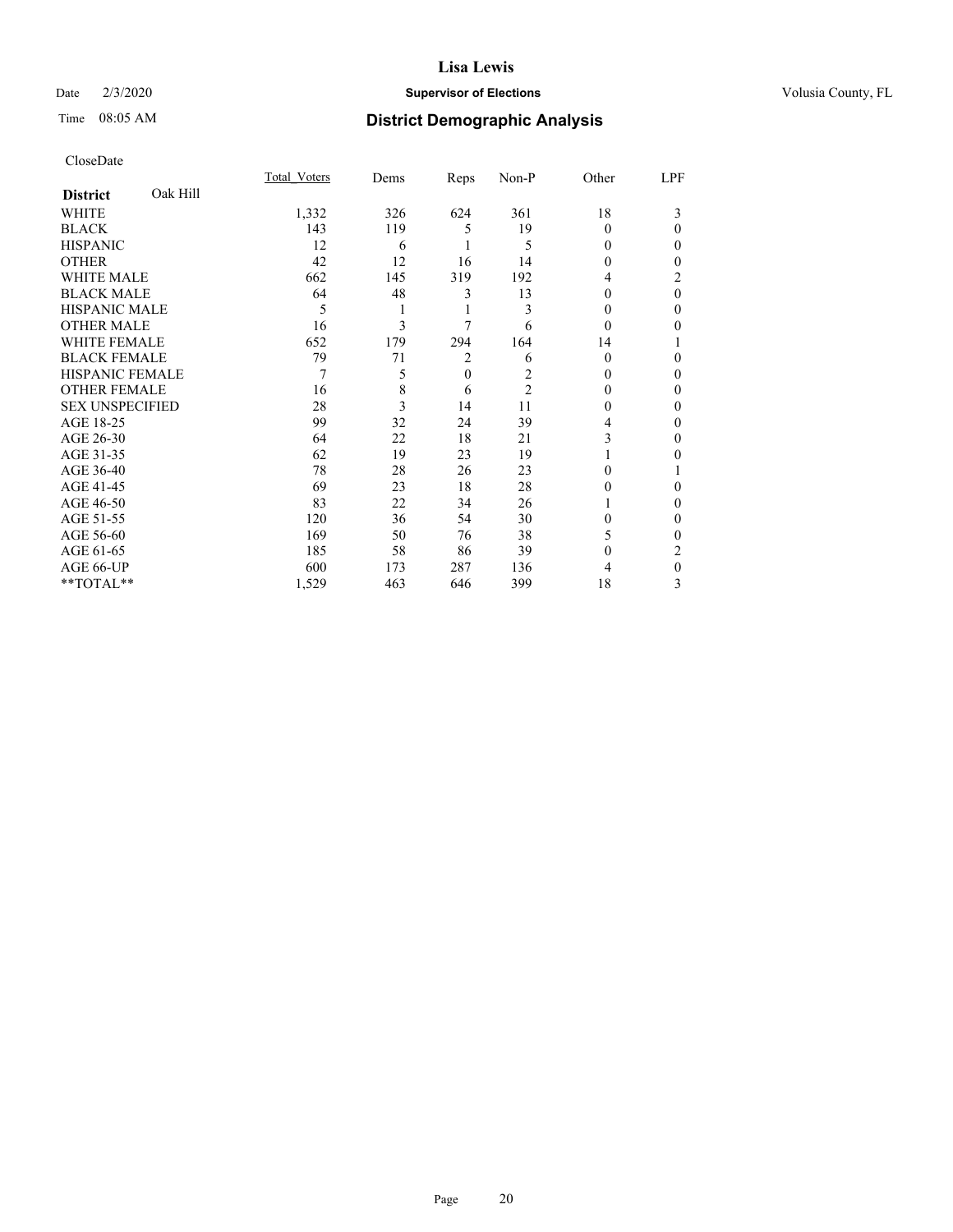## Date  $2/3/2020$  **Supervisor of Elections** Volusia County, FL

# Time 08:05 AM **District Demographic Analysis**

|                        |             | Total Voters | Dems  | Reps  | Non-P | Other          | LPF          |
|------------------------|-------------|--------------|-------|-------|-------|----------------|--------------|
| <b>District</b>        | Orange City |              |       |       |       |                |              |
| WHITE                  |             | 5,689        | 1,565 | 2,530 | 1,529 | 47             | 18           |
| <b>BLACK</b>           |             | 468          | 361   | 19    | 87    |                | $\mathbf{0}$ |
| <b>HISPANIC</b>        |             | 1,332        | 599   | 201   | 526   | 6              | $\theta$     |
| <b>OTHER</b>           |             | 388          | 123   | 84    | 176   | 4              | 1            |
| <b>WHITE MALE</b>      |             | 2,436        | 548   | 1,141 | 713   | 22             | 12           |
| <b>BLACK MALE</b>      |             | 179          | 128   | 12    | 39    | $\mathbf{0}$   | $\mathbf{0}$ |
| <b>HISPANIC MALE</b>   |             | 553          | 235   | 106   | 207   | 5              | $\mathbf{0}$ |
| <b>OTHER MALE</b>      |             | 134          | 36    | 35    | 61    |                | 1            |
| <b>WHITE FEMALE</b>    |             | 3,205        | 1,009 | 1,369 | 797   | 24             | 6            |
| <b>BLACK FEMALE</b>    |             | 283          | 229   | 7     | 46    |                | $\mathbf{0}$ |
| <b>HISPANIC FEMALE</b> |             | 756          | 355   | 93    | 307   |                | $\mathbf{0}$ |
| <b>OTHER FEMALE</b>    |             | 177          | 74    | 38    | 63    | $\overline{c}$ | $\theta$     |
| <b>SEX UNSPECIFIED</b> |             | 153          | 34    | 32    | 85    | $\overline{c}$ | $\mathbf{0}$ |
| AGE 18-25              |             | 648          | 199   | 155   | 285   | 6              | 3            |
| AGE 26-30              |             | 477          | 154   | 109   | 202   | 8              | 4            |
| AGE 31-35              |             | 468          | 159   | 128   | 177   | 3              | 1            |
| AGE 36-40              |             | 471          | 162   | 130   | 174   |                | 4            |
| AGE 41-45              |             | 474          | 165   | 131   | 170   | 6              | 2            |
| AGE 46-50              |             | 548          | 154   | 213   | 176   | 5              | $\theta$     |
| AGE 51-55              |             | 542          | 175   | 195   | 167   | 4              | 1            |
| AGE 56-60              |             | 657          | 221   | 239   | 188   | 8              | 1            |
| AGE 61-65              |             | 694          | 244   | 269   | 176   | 4              | 1            |
| AGE 66-UP              |             | 2,898        | 1,015 | 1,265 | 603   | 13             | 2            |
| **TOTAL**              |             | 7,877        | 2,648 | 2,834 | 2,318 | 58             | 19           |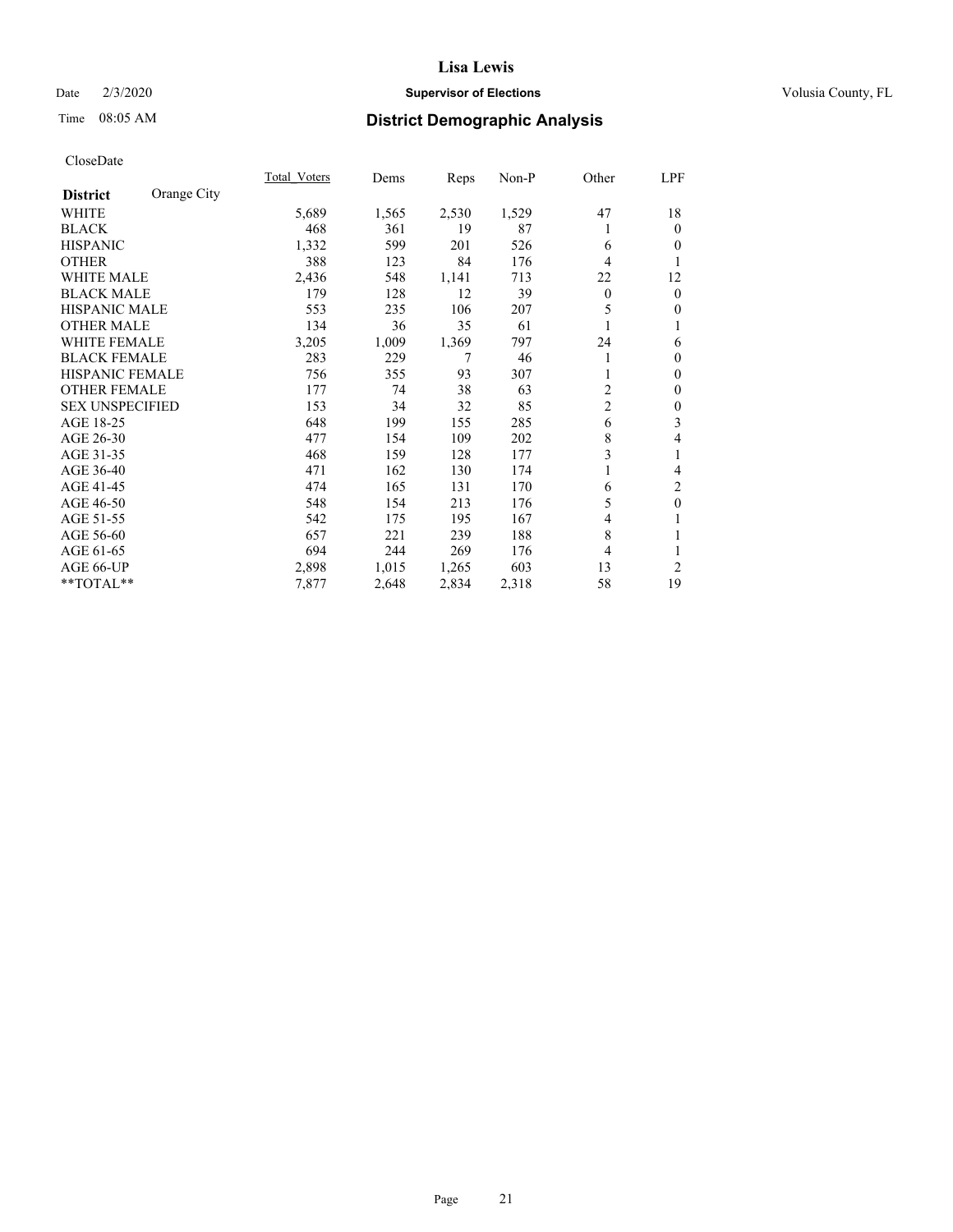## Date  $2/3/2020$  **Supervisor of Elections** Volusia County, FL

# Time 08:05 AM **District Demographic Analysis**

|                        |              | Total Voters | Dems  | Reps   | Non-P | Other | LPF              |
|------------------------|--------------|--------------|-------|--------|-------|-------|------------------|
| <b>District</b>        | Ormond Beach |              |       |        |       |       |                  |
| WHITE                  |              | 28,202       | 8,040 | 12,664 | 7,180 | 250   | 68               |
| <b>BLACK</b>           |              | 1,080        | 811   | 52     | 207   | 9     | 1                |
| <b>HISPANIC</b>        |              | 936          | 359   | 228    | 334   | 11    | $\overline{4}$   |
| <b>OTHER</b>           |              | 1,805        | 554   | 444    | 787   | 16    | $\overline{4}$   |
| <b>WHITE MALE</b>      |              | 12,773       | 3,071 | 6,105  | 3,434 | 111   | 52               |
| <b>BLACK MALE</b>      |              | 462          | 323   | 21     | 112   | 5     | 1                |
| <b>HISPANIC MALE</b>   |              | 387          | 135   | 110    | 135   | 5     | $\overline{2}$   |
| <b>OTHER MALE</b>      |              | 670          | 191   | 159    | 308   | 10    | $\mathfrak{2}$   |
| <b>WHITE FEMALE</b>    |              | 15,115       | 4,889 | 6,451  | 3,621 | 138   | 16               |
| <b>BLACK FEMALE</b>    |              | 600          | 474   | 30     | 92    | 4     | $\mathbf{0}$     |
| <b>HISPANIC FEMALE</b> |              | 532          | 221   | 114    | 189   | 6     | $\sqrt{2}$       |
| <b>OTHER FEMALE</b>    |              | 799          | 279   | 217    | 299   | 4     | $\boldsymbol{0}$ |
| <b>SEX UNSPECIFIED</b> |              | 685          | 181   | 181    | 318   | 3     | $\overline{2}$   |
| AGE 18-25              |              | 2,556        | 681   | 841    | 980   | 42    | 12               |
| AGE 26-30              |              | 1,738        | 492   | 572    | 648   | 22    | 4                |
| AGE 31-35              |              | 1,804        | 544   | 588    | 649   | 14    | 9                |
| AGE 36-40              |              | 1,743        | 455   | 602    | 657   | 18    | 11               |
| AGE 41-45              |              | 1,748        | 465   | 661    | 587   | 18    | 17               |
| AGE 46-50              |              | 2,161        | 551   | 949    | 628   | 23    | 10               |
| AGE 51-55              |              | 2,632        | 716   | 1,219  | 668   | 25    | 4                |
| AGE 56-60              |              | 2,981        | 866   | 1,346  | 741   | 26    | $\overline{c}$   |
| AGE 61-65              |              | 3,318        | 1,084 | 1,504  | 692   | 36    | $\mathbf{2}$     |
| AGE 66-UP              |              | 11,342       | 3,910 | 5,106  | 2,258 | 62    | 6                |
| **TOTAL**              |              | 32,023       | 9,764 | 13,388 | 8,508 | 286   | 77               |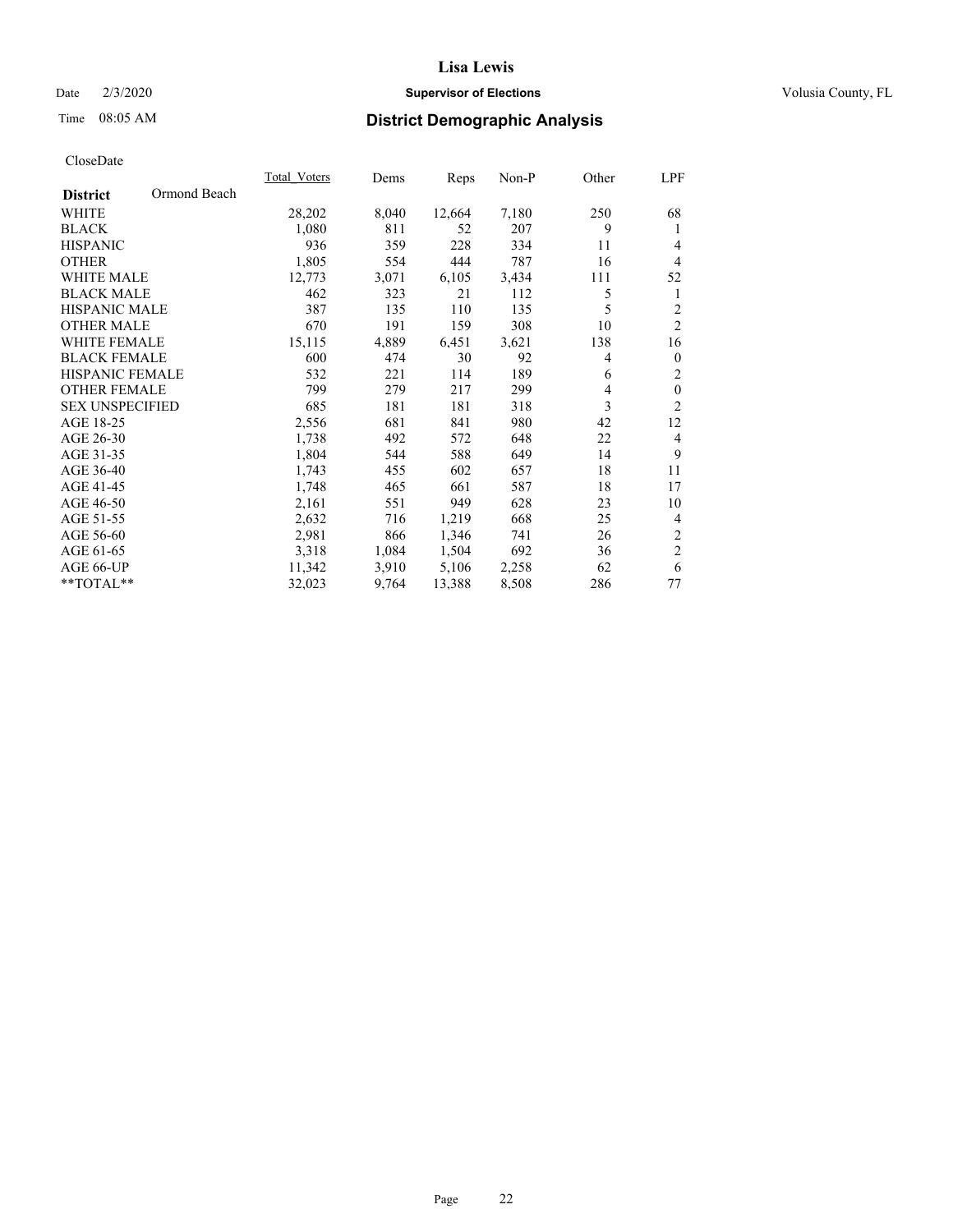## Date  $2/3/2020$  **Supervisor of Elections** Volusia County, FL

| CloseDate |
|-----------|
|-----------|

|                        |         | Total Voters | Dems | Reps         | Non-P | Other    | LPF      |
|------------------------|---------|--------------|------|--------------|-------|----------|----------|
| <b>District</b>        | Pierson |              |      |              |       |          |          |
| WHITE                  |         | 553          | 146  | 285          | 110   | 6        | 6        |
| <b>BLACK</b>           |         | 36           | 29   |              | 6     | $\Omega$ | $\Omega$ |
| <b>HISPANIC</b>        |         | 179          | 84   | 11           | 84    | $\theta$ | $\Omega$ |
| <b>OTHER</b>           |         | 33           | 7    | 6            | 20    | 0        | 0        |
| <b>WHITE MALE</b>      |         | 271          | 68   | 138          | 56    | 4        | 5        |
| <b>BLACK MALE</b>      |         | 17           | 14   | 1            | 2     | 0        | $\Omega$ |
| <b>HISPANIC MALE</b>   |         | 94           | 46   | 7            | 41    | $_{0}$   | 0        |
| <b>OTHER MALE</b>      |         | 15           | 2    | 5            | 8     | 0        | 0        |
| <b>WHITE FEMALE</b>    |         | 276          | 77   | 143          | 53    | 2        |          |
| <b>BLACK FEMALE</b>    |         | 19           | 15   | $\mathbf{0}$ | 4     | $\theta$ | 0        |
| <b>HISPANIC FEMALE</b> |         | 82           | 36   | 4            | 42    | 0        | 0        |
| <b>OTHER FEMALE</b>    |         | 11           | 4    | 1            | 6     | 0        | 0        |
| <b>SEX UNSPECIFIED</b> |         | 16           | 4    | 4            | 8     | 0        | 0        |
| AGE 18-25              |         | 110          | 33   | 19           | 57    | 0        |          |
| AGE 26-30              |         | 75           | 30   | 16           | 27    | $_{0}$   | 2        |
| AGE 31-35              |         | 51           | 17   | 17           | 17    |          | 0        |
| AGE 36-40              |         | 59           | 12   | 22           | 24    | 0        |          |
| AGE 41-45              |         | 48           | 9    | 19           | 18    | 0        | 2        |
| AGE 46-50              |         | 53           | 14   | 22           | 17    | 0        | $\theta$ |
| AGE 51-55              |         | 47           | 17   | 19           | 10    |          | 0        |
| AGE 56-60              |         | 77           | 28   | 32           | 16    |          | 0        |
| AGE 61-65              |         | 95           | 29   | 47           | 18    |          | 0        |
| AGE 66-UP              |         | 186          | 77   | 90           | 16    | 3        | 0        |
| **TOTAL**              |         | 801          | 266  | 303          | 220   | 6        | 6        |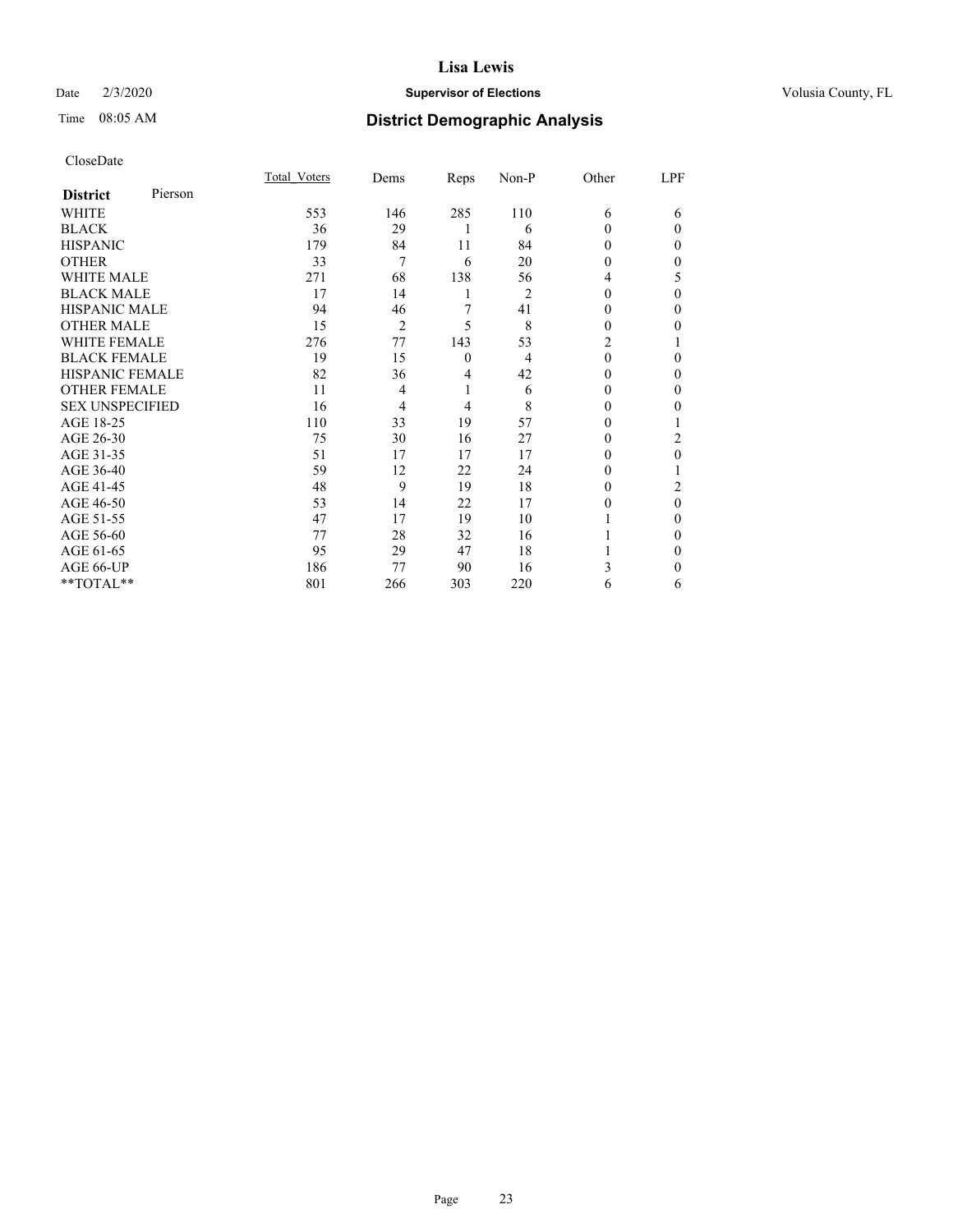## Date  $2/3/2020$  **Supervisor of Elections** Volusia County, FL

# Time 08:05 AM **District Demographic Analysis**

|                        |             | Total Voters | Dems | Reps           | Non-P          | Other    | LPF            |
|------------------------|-------------|--------------|------|----------------|----------------|----------|----------------|
| <b>District</b>        | Ponce Inlet |              |      |                |                |          |                |
| WHITE                  |             | 2,935        | 674  | 1,540          | 673            | 41       | 7              |
| <b>BLACK</b>           |             | 13           | 3    | 4              | 6              | $\Omega$ | $\theta$       |
| <b>HISPANIC</b>        |             | 59           | 10   | 24             | 24             | 0        |                |
| <b>OTHER</b>           |             | 111          | 30   | 43             | 38             | 0        | $\theta$       |
| WHITE MALE             |             | 1,410        | 270  | 763            | 352            | 20       | 5              |
| <b>BLACK MALE</b>      |             | 7            | 1    | 2              | 4              | $\Omega$ | $\theta$       |
| <b>HISPANIC MALE</b>   |             | 21           | 3    | 10             | 8              | 0        | $\mathbf{0}$   |
| <b>OTHER MALE</b>      |             | 41           | 12   | 16             | 13             | $\theta$ | $\mathbf{0}$   |
| WHITE FEMALE           |             | 1,502        | 397  | 770            | 312            | 21       | $\overline{c}$ |
| <b>BLACK FEMALE</b>    |             | 6            | 2    | $\overline{2}$ | $\overline{2}$ | $\theta$ | $\mathbf{0}$   |
| <b>HISPANIC FEMALE</b> |             | 38           | 7    | 14             | 16             | 0        | 1              |
| <b>OTHER FEMALE</b>    |             | 45           | 13   | 17             | 15             | 0        | $\theta$       |
| <b>SEX UNSPECIFIED</b> |             | 48           | 12   | 17             | 19             | 0        | $\theta$       |
| AGE 18-25              |             | 151          | 30   | 54             | 59             | 6        | 2              |
| AGE 26-30              |             | 95           | 22   | 35             | 35             | 2        | 1              |
| AGE 31-35              |             | 69           | 15   | 25             | 28             | $\theta$ |                |
| AGE 36-40              |             | 76           | 21   | 30             | 25             | 0        | $\theta$       |
| AGE 41-45              |             | 89           | 12   | 44             | 32             |          | $\theta$       |
| AGE 46-50              |             | 148          | 34   | 73             | 37             | 3        | 1              |
| AGE 51-55              |             | 207          | 33   | 112            | 61             | 0        |                |
| AGE 56-60              |             | 345          | 86   | 187            | 70             |          | 1              |
| AGE 61-65              |             | 429          | 92   | 239            | 85             | 13       | $\theta$       |
| AGE 66-UP              |             | 1,509        | 372  | 812            | 309            | 15       |                |
| **TOTAL**              |             | 3,118        | 717  | 1,611          | 741            | 41       | 8              |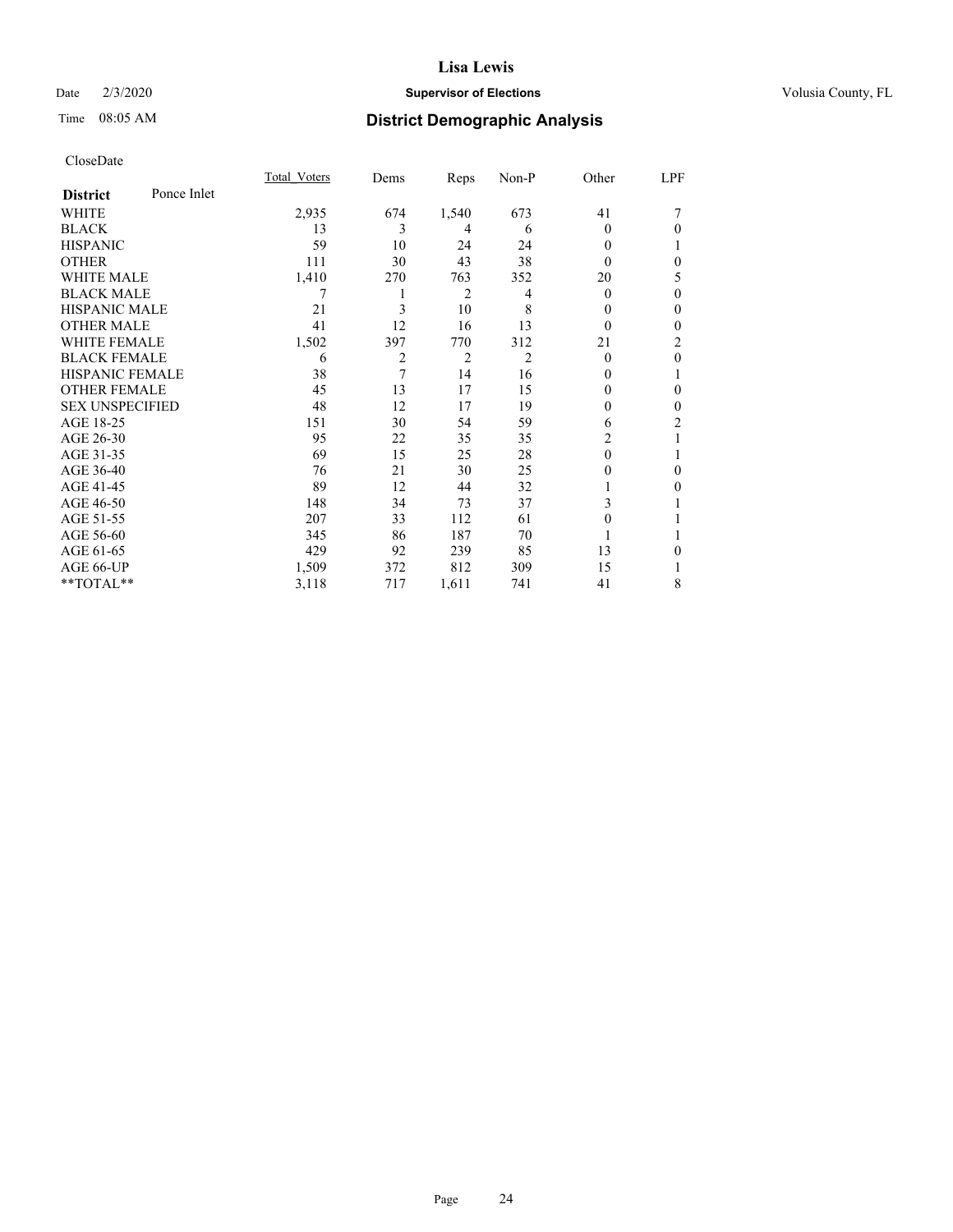## Date  $2/3/2020$  **Supervisor of Elections** Volusia County, FL

# Time 08:05 AM **District Demographic Analysis**

| <b>Total Voters</b> | Dems   |        | Non-P  | Other | LPF              |
|---------------------|--------|--------|--------|-------|------------------|
|                     |        |        |        |       |                  |
| 37,886              | 10,640 | 15,940 | 10,764 | 424   | 118              |
| 1,391               | 999    | 76     | 303    | 11    | 2                |
| 1,677               | 597    | 393    | 666    | 15    | 6                |
| 2,298               | 698    | 549    | 1,015  | 31    | 5                |
| 17,299              | 4,100  | 7,752  | 5,153  | 216   | 78               |
| 596                 | 396    | 47     | 147    | 6     | $\boldsymbol{0}$ |
| 756                 | 257    | 206    | 282    | 8     | 3                |
| 863                 | 246    | 223    | 374    | 15    | 5                |
| 20,070              | 6,413  | 7,976  | 5,436  | 207   | 38               |
| 774                 | 588    | 29     | 151    | 5     | 1                |
| 888                 | 331    | 178    | 369    | 7     | 3                |
| 1,014               | 360    | 250    | 390    | 14    | $\mathbf{0}$     |
| 992                 | 243    | 297    | 446    | 3     | 3                |
| 3,799               | 1,035  | 1,075  | 1,578  | 93    | 18               |
| 2,804               | 806    | 840    | 1,102  | 45    | 11               |
| 2,687               | 798    | 808    | 1,024  | 36    | 21               |
| 2,750               | 761    | 892    | 1,045  | 35    | 17               |
| 2,640               | 702    | 965    | 924    | 32    | 17               |
| 3,063               | 845    | 1,234  | 941    | 28    | 15               |
| 3,324               | 886    | 1,427  | 962    | 37    | 12               |
| 4,136               | 1,197  | 1,808  | 1,083  | 40    | 8                |
| 4,221               | 1,408  | 1,809  | 970    | 31    | 3                |
| 13,828              | 4,496  | 6,100  | 3,119  | 104   | 9                |
| 43,252              | 12,934 | 16,958 | 12,748 | 481   | 131              |
|                     |        |        | Reps   |       |                  |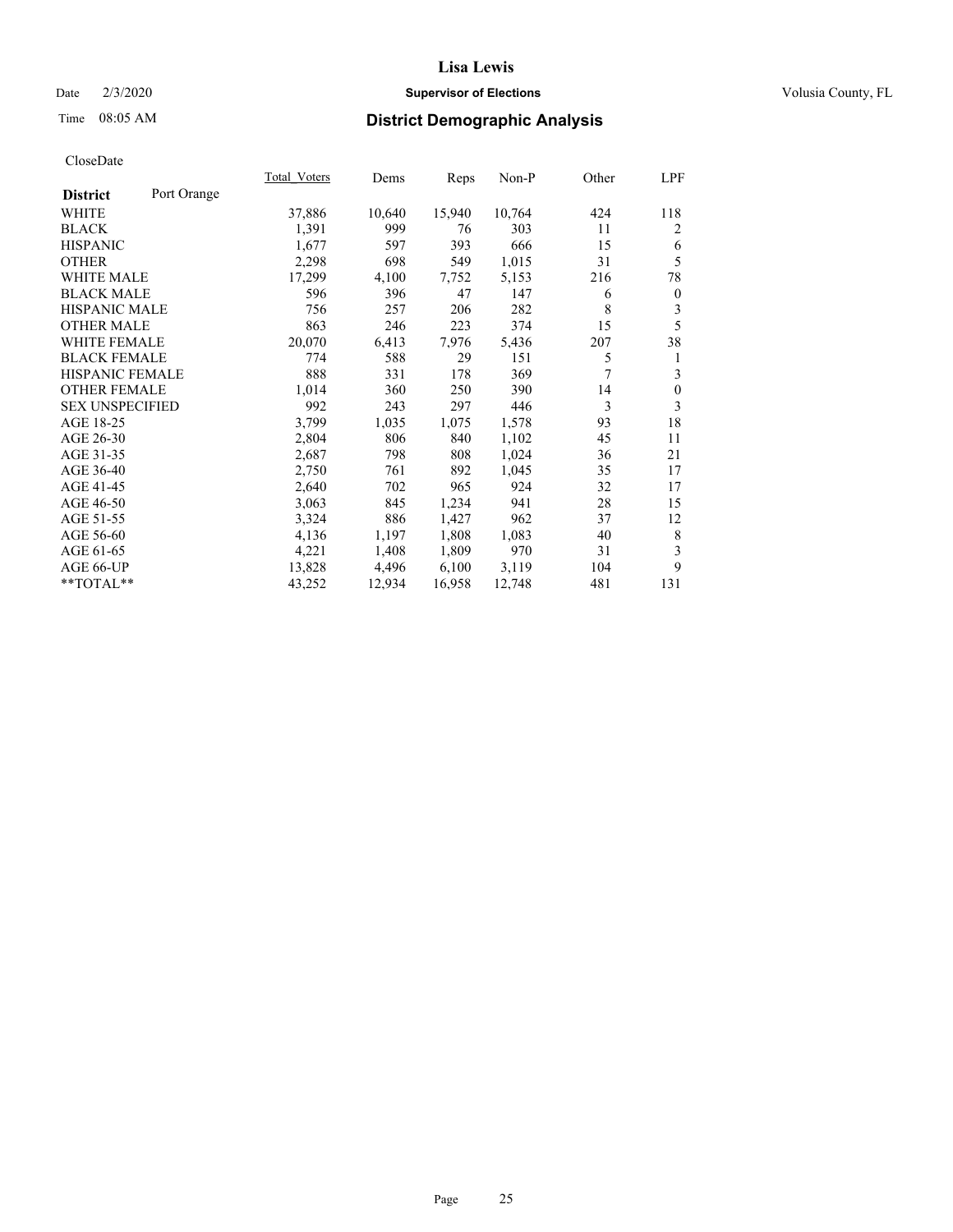## Date  $2/3/2020$  **Supervisor of Elections** Volusia County, FL

# Time 08:05 AM **District Demographic Analysis**

|                        |               | Total Voters | Dems  | Reps  | Non-P | Other          | <u>LPF</u>              |
|------------------------|---------------|--------------|-------|-------|-------|----------------|-------------------------|
| <b>District</b>        | South Daytona |              |       |       |       |                |                         |
| WHITE                  |               | 6,911        | 2,145 | 2,687 | 1,960 | 98             | 21                      |
| <b>BLACK</b>           |               | 662          | 502   | 20    | 135   | 5              | $\overline{0}$          |
| <b>HISPANIC</b>        |               | 301          | 131   | 65    | 100   | 4              |                         |
| <b>OTHER</b>           |               | 410          | 141   | 93    | 173   | 1              | $\overline{2}$          |
| WHITE MALE             |               | 3,153        | 816   | 1,329 | 947   | 49             | 12                      |
| <b>BLACK MALE</b>      |               | 245          | 177   | 10    | 55    | 3              | $\mathbf{0}$            |
| <b>HISPANIC MALE</b>   |               | 131          | 45    | 35    | 48    | $\overline{2}$ | 1                       |
| <b>OTHER MALE</b>      |               | 133          | 47    | 34    | 52    | $\theta$       | $\mathbf{0}$            |
| <b>WHITE FEMALE</b>    |               | 3,678        | 1,312 | 1,331 | 978   | 49             | 8                       |
| <b>BLACK FEMALE</b>    |               | 411          | 323   | 9     | 77    | 2              | $\mathbf{0}$            |
| HISPANIC FEMALE        |               | 161          | 80    | 30    | 49    | $\overline{2}$ | $\mathbf{0}$            |
| <b>OTHER FEMALE</b>    |               | 193          | 76    | 50    | 64    | 1              | $\overline{2}$          |
| <b>SEX UNSPECIFIED</b> |               | 179          | 43    | 37    | 98    | $\theta$       | 1                       |
| AGE 18-25              |               | 706          | 212   | 178   | 295   | 16             | 5                       |
| AGE 26-30              |               | 602          | 198   | 139   | 248   | 14             | 3                       |
| AGE 31-35              |               | 576          | 202   | 146   | 217   | 9              | $\overline{c}$          |
| AGE 36-40              |               | 530          | 194   | 132   | 194   | 6              | 4                       |
| AGE 41-45              |               | 451          | 135   | 127   | 177   | 10             | $\overline{\mathbf{c}}$ |
| AGE 46-50              |               | 555          | 183   | 206   | 160   | 3              | 3                       |
| AGE 51-55              |               | 661          | 225   | 261   | 168   | 5              | $\overline{2}$          |
| AGE 56-60              |               | 904          | 309   | 366   | 221   | 7              | 1                       |
| AGE 61-65              |               | 887          | 326   | 343   | 205   | 13             | $\theta$                |
| AGE 66-UP              |               | 2,412        | 935   | 967   | 483   | 25             | 2                       |
| **TOTAL**              |               | 8,284        | 2,919 | 2,865 | 2,368 | 108            | 24                      |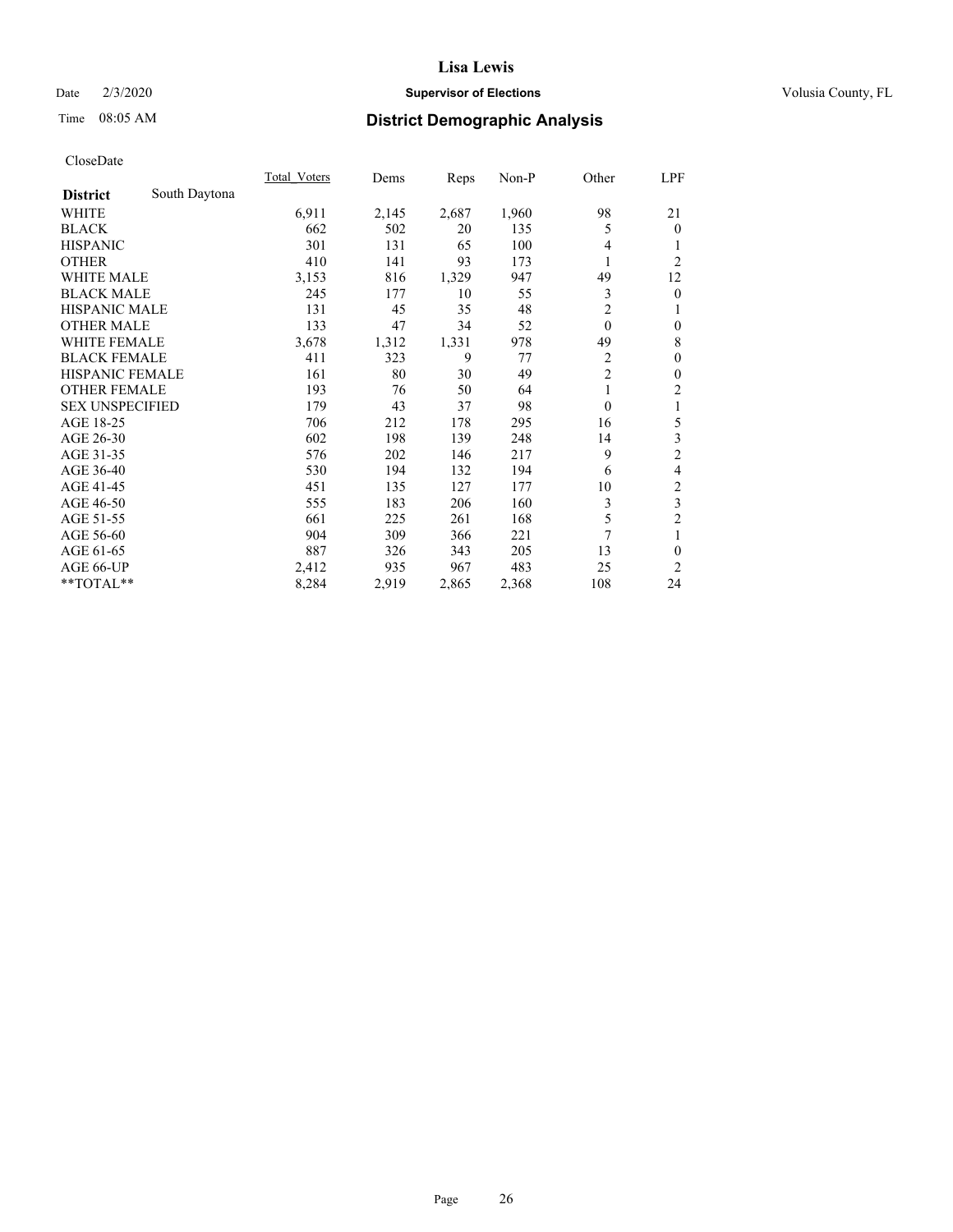## Date  $2/3/2020$  **Supervisor of Elections** Volusia County, FL

# Time 08:05 AM **District Demographic Analysis**

|                        |               | Total Voters | Dems | Reps     | Non-P    | Other | LPF |
|------------------------|---------------|--------------|------|----------|----------|-------|-----|
| <b>District</b>        | Flagler Beach |              |      |          |          |       |     |
| WHITE                  |               | 54           | 24   | 18       | 11       |       | 0   |
| <b>BLACK</b>           |               | $\mathbf{0}$ | 0    | $\Omega$ | $\Omega$ |       |     |
| <b>HISPANIC</b>        |               |              |      | 0        | 0        |       |     |
| <b>OTHER</b>           |               |              |      | 0        |          |       |     |
| <b>WHITE MALE</b>      |               | 21           |      | 9        |          |       |     |
| <b>BLACK MALE</b>      |               | 0            |      | 0        |          |       |     |
| <b>HISPANIC MALE</b>   |               |              |      |          |          |       |     |
| <b>OTHER MALE</b>      |               |              |      | 0        |          |       | 0   |
| <b>WHITE FEMALE</b>    |               | 32           | 18   | 9        |          |       |     |
| <b>BLACK FEMALE</b>    |               | 0            | 0    | $\theta$ |          |       |     |
| <b>HISPANIC FEMALE</b> |               |              |      |          |          |       |     |
| <b>OTHER FEMALE</b>    |               |              |      |          |          |       |     |
| <b>SEX UNSPECIFIED</b> |               |              |      |          |          |       |     |
| AGE 18-25              |               |              |      |          |          |       |     |
| AGE 26-30              |               |              |      |          |          |       |     |
| AGE 31-35              |               |              |      |          |          |       |     |
| AGE 36-40              |               |              |      | 0        |          |       |     |
| AGE 41-45              |               |              |      |          |          |       |     |
| AGE 46-50              |               |              |      |          |          |       |     |
| AGE 51-55              |               |              |      |          |          |       |     |
| AGE 56-60              |               |              |      |          |          |       |     |
| AGE 61-65              |               |              |      |          |          |       |     |
| AGE 66-UP              |               | 43           | 21   | 15       |          |       |     |
| **TOTAL**              |               | 55           | 25   | 18       | 11       |       | 0   |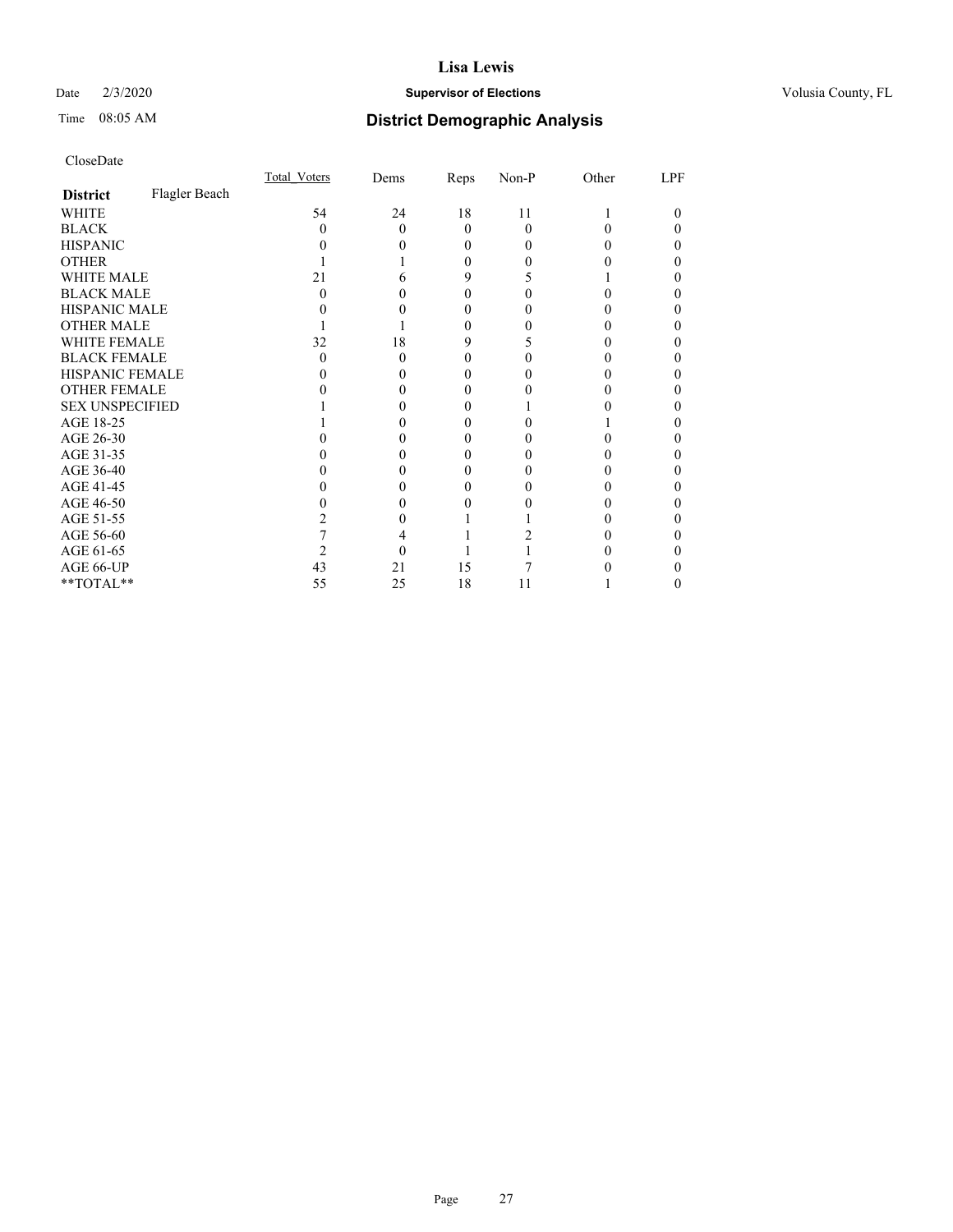### Date  $2/3/2020$  **Supervisor of Elections** Volusia County, FL

# Time 08:05 AM **District Demographic Analysis**

|                        |                           | Total Voters | Dems   | Reps   | Non-P  | Other | LPF |
|------------------------|---------------------------|--------------|--------|--------|--------|-------|-----|
| <b>District</b>        | <b>Hospital Authority</b> |              |        |        |        |       |     |
| WHITE                  |                           | 104,083      | 27,356 | 46,620 | 28,840 | 879   | 388 |
| <b>BLACK</b>           |                           | 12,121       | 9,173  | 458    | 2,425  | 60    | 5   |
| <b>HISPANIC</b>        |                           | 27,702       | 12,723 | 4,198  | 10,615 | 125   | 41  |
| <b>OTHER</b>           |                           | 8,683        | 2,751  | 1,880  | 3,980  | 55    | 17  |
| WHITE MALE             |                           | 47,948       | 10,598 | 22,744 | 13,946 | 404   | 256 |
| <b>BLACK MALE</b>      |                           | 5,129        | 3,609  | 253    | 1,229  | 34    | 4   |
| <b>HISPANIC MALE</b>   |                           | 12,625       | 5,412  | 2,172  | 4,955  | 63    | 23  |
| <b>OTHER MALE</b>      |                           | 3,059        | 929    | 749    | 1,347  | 21    | 13  |
| <b>WHITE FEMALE</b>    |                           | 54,810       | 16,477 | 23,319 | 14,417 | 469   | 128 |
| <b>BLACK FEMALE</b>    |                           | 6,798        | 5,429  | 190    | 1,152  | 26    | 1   |
| <b>HISPANIC FEMALE</b> |                           | 14,625       | 7,101  | 1,983  | 5,463  | 61    | 17  |
| <b>OTHER FEMALE</b>    |                           | 3,761        | 1,425  | 782    | 1,530  | 21    | 3   |
| <b>SEX UNSPECIFIED</b> |                           | 3,832        | 1,022  | 963    | 1,821  | 20    | 6   |
| AGE 18-25              |                           | 14,903       | 4,541  | 3,537  | 6,572  | 181   | 72  |
| AGE 26-30              |                           | 11,326       | 3,614  | 2,910  | 4,646  | 99    | 57  |
| AGE 31-35              |                           | 11,330       | 3,552  | 3,022  | 4,598  | 93    | 65  |
| AGE 36-40              |                           | 10,995       | 3,548  | 3,046  | 4,250  | 91    | 60  |
| AGE 41-45              |                           | 10,656       | 3,544  | 3,142  | 3,850  | 75    | 45  |
| AGE 46-50              |                           | 11,730       | 3,642  | 4,182  | 3,762  | 108   | 36  |
| AGE 51-55              |                           | 12,701       | 4,083  | 5,066  | 3,437  | 76    | 39  |
| AGE 56-60              |                           | 14,552       | 4,794  | 5,995  | 3,652  | 91    | 20  |
| AGE 61-65              |                           | 14,245       | 5,098  | 5,780  | 3,256  | 89    | 22  |
| AGE 66-UP              |                           | 40,150       | 15,586 | 16,476 | 7,837  | 216   | 35  |
| $*$ TOTAL $*$          |                           | 152,589      | 52,003 | 53,156 | 45,860 | 1,119 | 451 |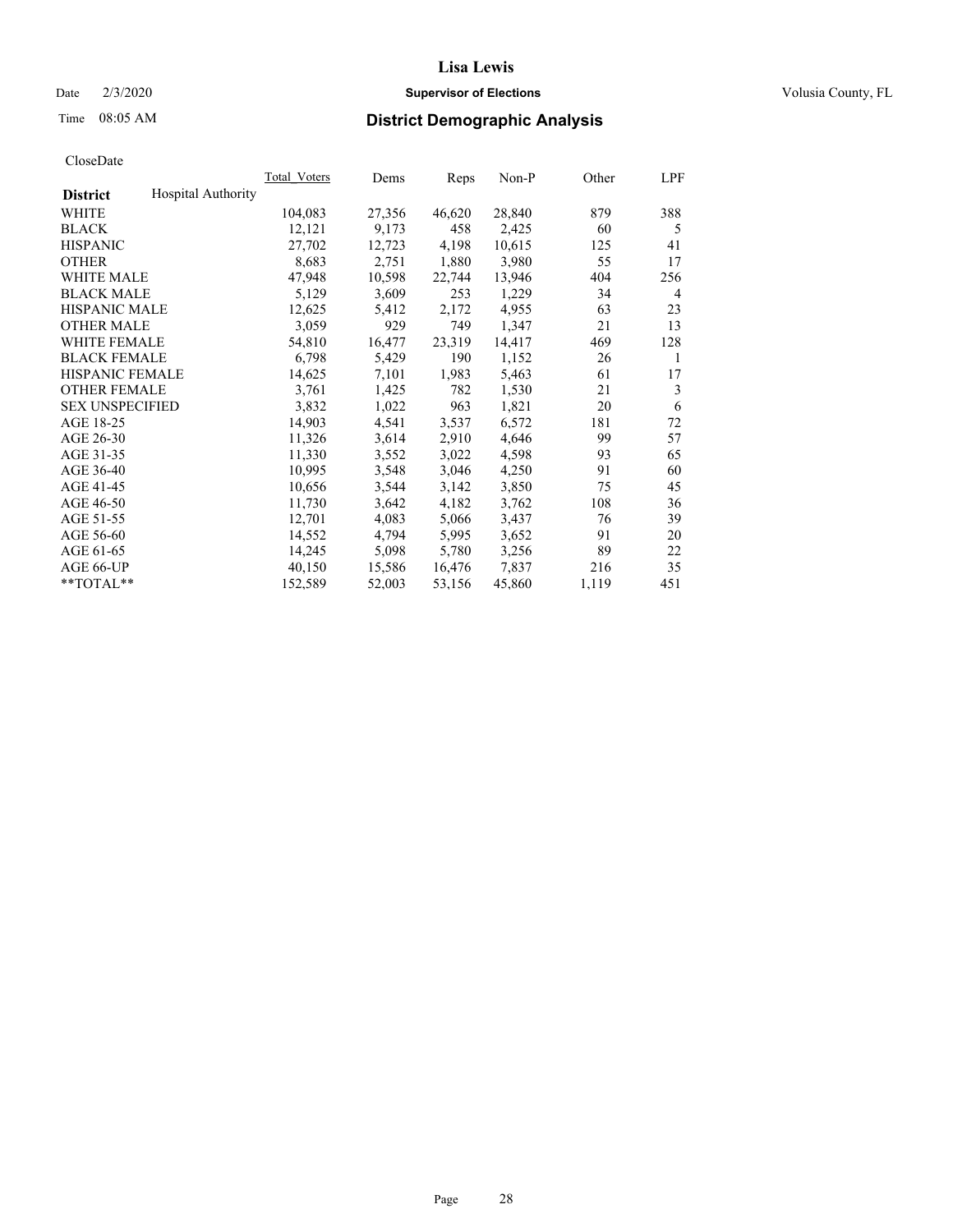## Date  $2/3/2020$  **Supervisor of Elections** Volusia County, FL

| CloseDate |
|-----------|
|-----------|

|                        |                           | Total Voters | Dems  | Reps           | Non-P | Other          | LPF            |
|------------------------|---------------------------|--------------|-------|----------------|-------|----------------|----------------|
| <b>District</b>        | Florida House District 24 |              |       |                |       |                |                |
| WHITE                  |                           | 19,585       | 5,041 | 9,444          | 4,873 | 168            | 59             |
| <b>BLACK</b>           |                           | 507          | 391   | 16             | 94    | 5              | 1              |
| <b>HISPANIC</b>        |                           | 1,470        | 583   | 275            | 604   | 8              | $\Omega$       |
| <b>OTHER</b>           |                           | 954          | 246   | 292            | 402   | 12             | 2              |
| <b>WHITE MALE</b>      |                           | 9,122        | 1,972 | 4,626          | 2,398 | 84             | 42             |
| <b>BLACK MALE</b>      |                           | 221          | 157   | 11             | 49    | 3              | 1              |
| <b>HISPANIC MALE</b>   |                           | 669          | 252   | 131            | 282   | 4              | $\Omega$       |
| <b>OTHER MALE</b>      |                           | 318          | 71    | 109            | 133   | 3              | $\overline{c}$ |
| <b>WHITE FEMALE</b>    |                           | 10,264       | 3,042 | 4,718          | 2,403 | 84             | 17             |
| <b>BLACK FEMALE</b>    |                           | 278          | 227   | $\overline{4}$ | 45    | $\overline{c}$ | $\Omega$       |
| <b>HISPANIC FEMALE</b> |                           | 771          | 319   | 140            | 308   | 4              | $\overline{0}$ |
| <b>OTHER FEMALE</b>    |                           | 395          | 123   | 126            | 139   | 7              | $\mathbf{0}$   |
| <b>SEX UNSPECIFIED</b> |                           | 478          | 98    | 162            | 216   | $\overline{2}$ | 0              |
| AGE 18-25              |                           | 1,690        | 410   | 565            | 683   | 25             | 7              |
| AGE 26-30              |                           | 1,135        | 309   | 375            | 430   | 15             | 6              |
| AGE 31-35              |                           | 1,049        | 271   | 357            | 407   | 8              | 6              |
| AGE 36-40              |                           | 979          | 259   | 356            | 353   | 7              | 4              |
| AGE 41-45              |                           | 1,029        | 238   | 411            | 364   | 6              | 10             |
| AGE 46-50              |                           | 1,211        | 253   | 578            | 366   | 11             | 3              |
| AGE 51-55              |                           | 1,633        | 357   | 813            | 443   | 14             | 6              |
| AGE 56-60              |                           | 2,344        | 610   | 1,183          | 519   | 29             | 3              |
| AGE 61-65              |                           | 2,618        | 761   | 1,240          | 585   | 25             | 7              |
| AGE 66-UP              |                           | 8,828        | 2,793 | 4,149          | 1,823 | 53             | 10             |
| **TOTAL**              |                           | 22,516       | 6,261 | 10,027         | 5,973 | 193            | 62             |
|                        |                           |              |       |                |       |                |                |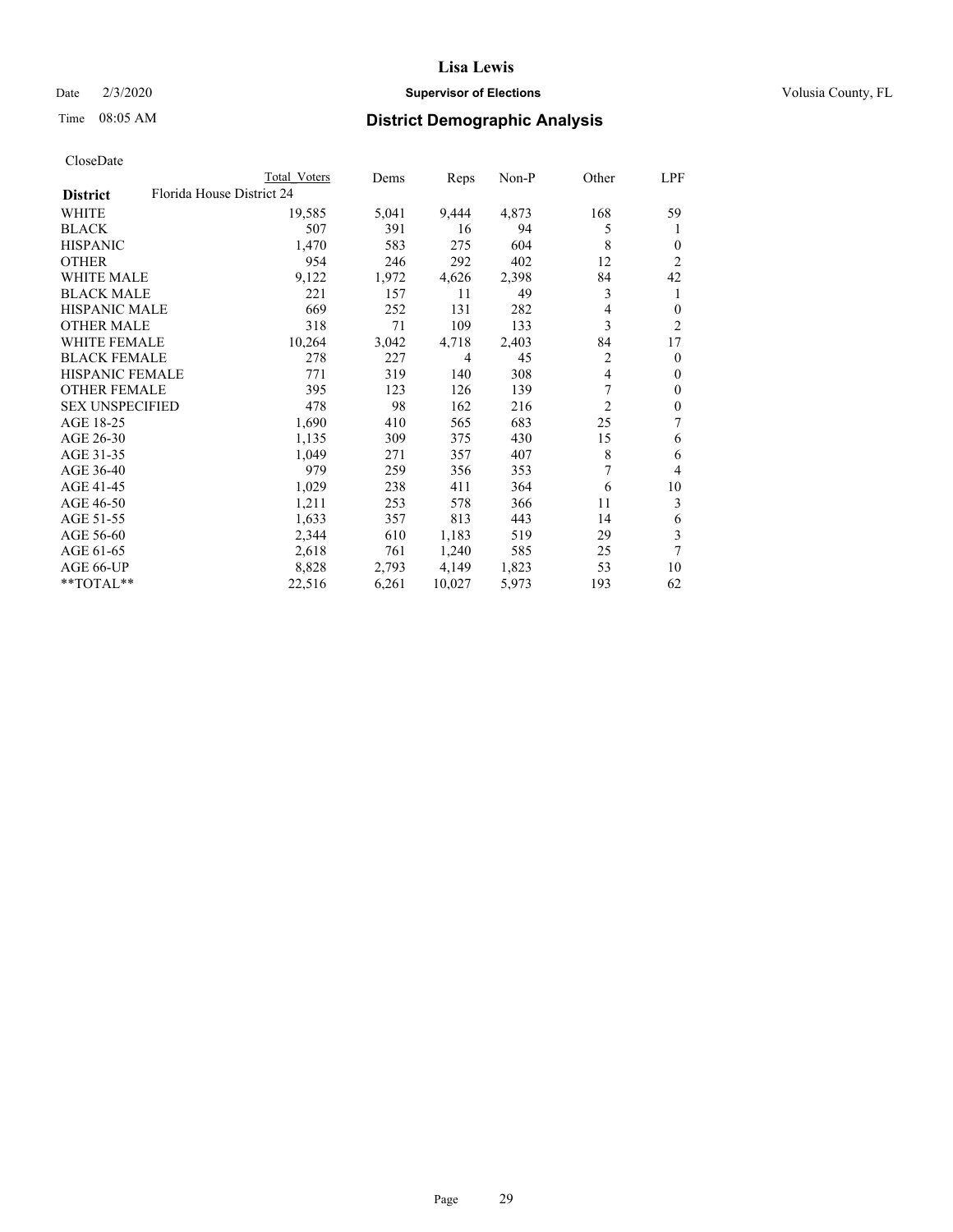## Date  $2/3/2020$  **Supervisor of Elections** Volusia County, FL

# Time 08:05 AM **District Demographic Analysis**

|                        |                           | Total Voters | Dems   | Reps   | $Non-P$ | Other | LPF            |
|------------------------|---------------------------|--------------|--------|--------|---------|-------|----------------|
| <b>District</b>        | Florida House District 25 |              |        |        |         |       |                |
| WHITE                  |                           | 112,922      | 31,310 | 50,143 | 29,823  | 1,312 | 334            |
| <b>BLACK</b>           |                           | 3,521        | 2,590  | 176    | 719     | 30    | 6              |
| <b>HISPANIC</b>        |                           | 3,720        | 1,341  | 959    | 1,366   | 41    | 13             |
| <b>OTHER</b>           |                           | 6,092        | 1,792  | 1,556  | 2,665   | 66    | 13             |
| WHITE MALE             |                           | 52,262       | 12,296 | 24,529 | 14,565  | 649   | 223            |
| <b>BLACK MALE</b>      |                           | 1,540        | 1,037  | 90     | 391     | 19    | 3              |
| <b>HISPANIC MALE</b>   |                           | 1,660        | 555    | 477    | 600     | 22    | 6              |
| <b>OTHER MALE</b>      |                           | 2,293        | 633    | 620    | 999     | 32    | 9              |
| <b>WHITE FEMALE</b>    |                           | 59,360       | 18,682 | 25,099 | 14,811  | 660   | 108            |
| <b>BLACK FEMALE</b>    |                           | 1,925        | 1,510  | 83     | 319     | 11    | $\overline{2}$ |
| HISPANIC FEMALE        |                           | 1,988        | 765    | 462    | 735     | 19    | 7              |
| <b>OTHER FEMALE</b>    |                           | 2,659        | 923    | 705    | 1,001   | 28    | $\overline{2}$ |
| <b>SEX UNSPECIFIED</b> |                           | 2,568        | 632    | 769    | 1,152   | 9     | 6              |
| AGE 18-25              |                           | 9,361        | 2,477  | 2,918  | 3,706   | 215   | 45             |
| AGE 26-30              |                           | 6,717        | 1,853  | 2,131  | 2,586   | 114   | 33             |
| AGE 31-35              |                           | 6,803        | 1,967  | 2,138  | 2,553   | 88    | 57             |
| AGE 36-40              |                           | 6,736        | 1,824  | 2,236  | 2,541   | 90    | 45             |
| AGE 41-45              |                           | 6,659        | 1,755  | 2,465  | 2,301   | 84    | 54             |
| AGE 46-50              |                           | 8,278        | 2,174  | 3,457  | 2,495   | 114   | 38             |
| AGE 51-55              |                           | 9,941        | 2,502  | 4,508  | 2,782   | 125   | 24             |
| AGE 56-60              |                           | 12,585       | 3,437  | 5,871  | 3,133   | 125   | 19             |
| AGE 61-65              |                           | 13,726       | 4,317  | 6,171  | 3,068   | 152   | 18             |
| AGE 66-UP              |                           | 45,449       | 14,727 | 20,939 | 9,408   | 342   | 33             |
| **TOTAL**              |                           | 126,255      | 37,033 | 52,834 | 34,573  | 1,449 | 366            |
|                        |                           |              |        |        |         |       |                |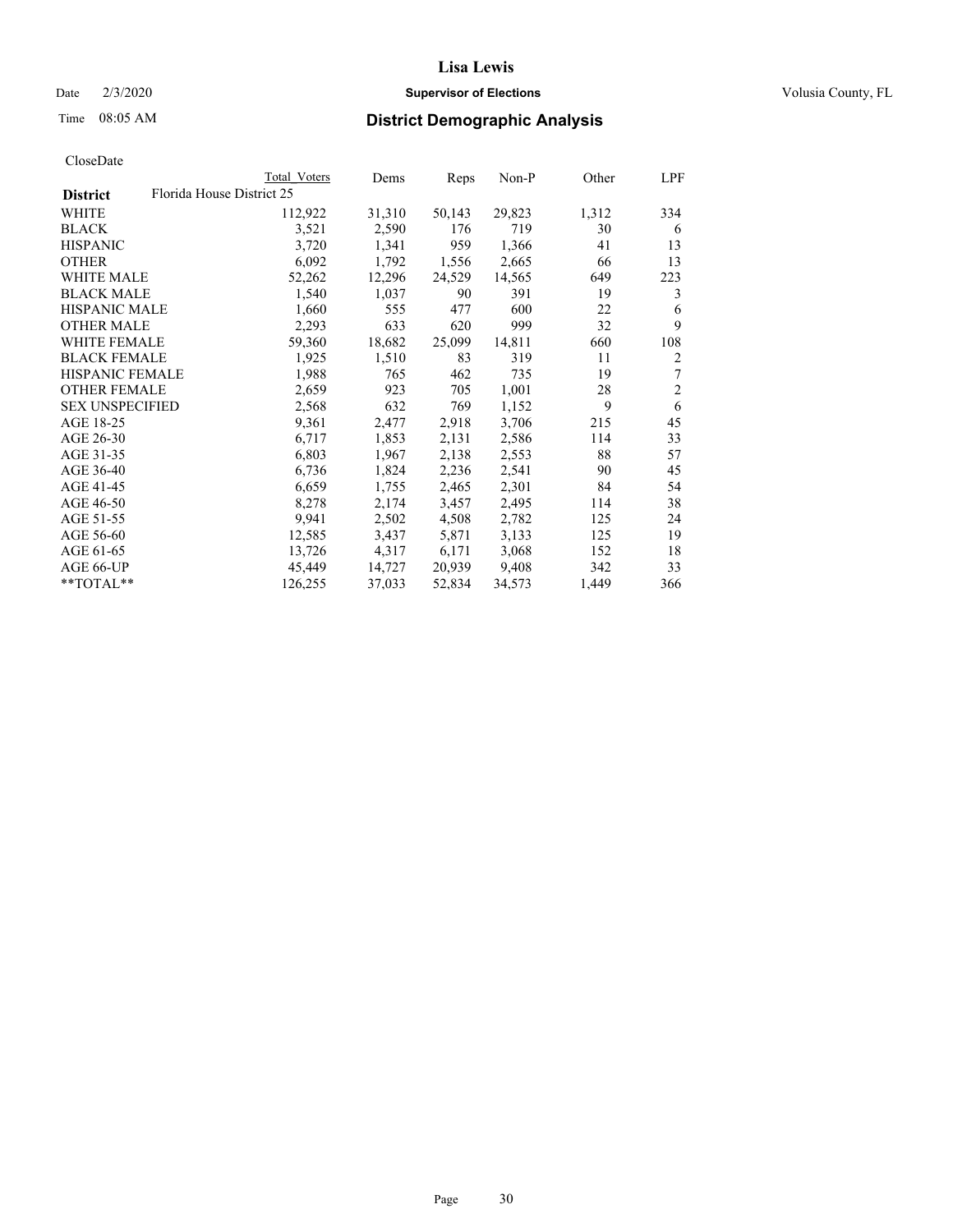## Date  $2/3/2020$  **Supervisor of Elections** Volusia County, FL

| CloseDate |
|-----------|
|-----------|

|                        | Total Voters              | Dems   | Reps   | Non-P  | Other | LPF            |
|------------------------|---------------------------|--------|--------|--------|-------|----------------|
| <b>District</b>        | Florida House District 26 |        |        |        |       |                |
| WHITE                  | 73,936                    | 21,345 | 30,712 | 20,757 | 844   | 278            |
| BLACK                  | 19,369                    | 15,419 | 538    | 3,324  | 81    | 7              |
| <b>HISPANIC</b>        | 6,726                     | 2,940  | 1,169  | 2,545  | 56    | 16             |
| <b>OTHER</b>           | 6,298                     | 2,159  | 1,199  | 2,881  | 48    | 11             |
| <b>WHITE MALE</b>      | 34,068                    | 8,132  | 15,192 | 10,161 | 400   | 183            |
| <b>BLACK MALE</b>      | 7,473                     | 5,571  | 277    | 1,576  | 45    | $\overline{4}$ |
| <b>HISPANIC MALE</b>   | 2,960                     | 1,166  | 583    | 1,173  | 28    | 10             |
| <b>OTHER MALE</b>      | 2,169                     | 734    | 489    | 920    | 23    | 3              |
| <b>WHITE FEMALE</b>    | 38,971                    | 13,013 | 15,181 | 10,241 | 444   | 92             |
| <b>BLACK FEMALE</b>    | 11,517                    | 9,561  | 247    | 1,670  | 36    | 3              |
| HISPANIC FEMALE        | 3,627                     | 1,711  | 572    | 1,311  | 27    | 6              |
| <b>OTHER FEMALE</b>    | 2,633                     | 1,069  | 496    | 1,042  | 20    | 6              |
| <b>SEX UNSPECIFIED</b> | 2,909                     | 906    | 579    | 1,413  | 6     | 5              |
| AGE 18-25              | 11,884                    | 4,728  | 2,346  | 4,582  | 171   | 57             |
| AGE 26-30              | 8,144                     | 3,160  | 1,790  | 3,070  | 96    | 28             |
| AGE 31-35              | 7,598                     | 2,943  | 1,732  | 2,795  | 78    | 50             |
| AGE 36-40              | 6,972                     | 2,776  | 1,710  | 2,401  | 55    | 30             |
| AGE 41-45              | 6,487                     | 2,455  | 1,717  | 2,224  | 66    | 25             |
| AGE 46-50              | 7,289                     | 2,624  | 2,417  | 2,145  | 80    | 23             |
| AGE 51-55              | 8,259                     | 3,104  | 2,925  | 2,140  | 60    | 30             |
| AGE 56-60              | 10,012                    | 3,726  | 3,743  | 2,435  | 88    | 20             |
| AGE 61-65              | 10,186                    | 4,178  | 3,718  | 2,178  | 94    | 18             |
| AGE 66-UP              | 29,497                    | 12,169 | 11,520 | 5,536  | 241   | 31             |
| **TOTAL**              | 106,329                   | 41,863 | 33,618 | 29,507 | 1,029 | 312            |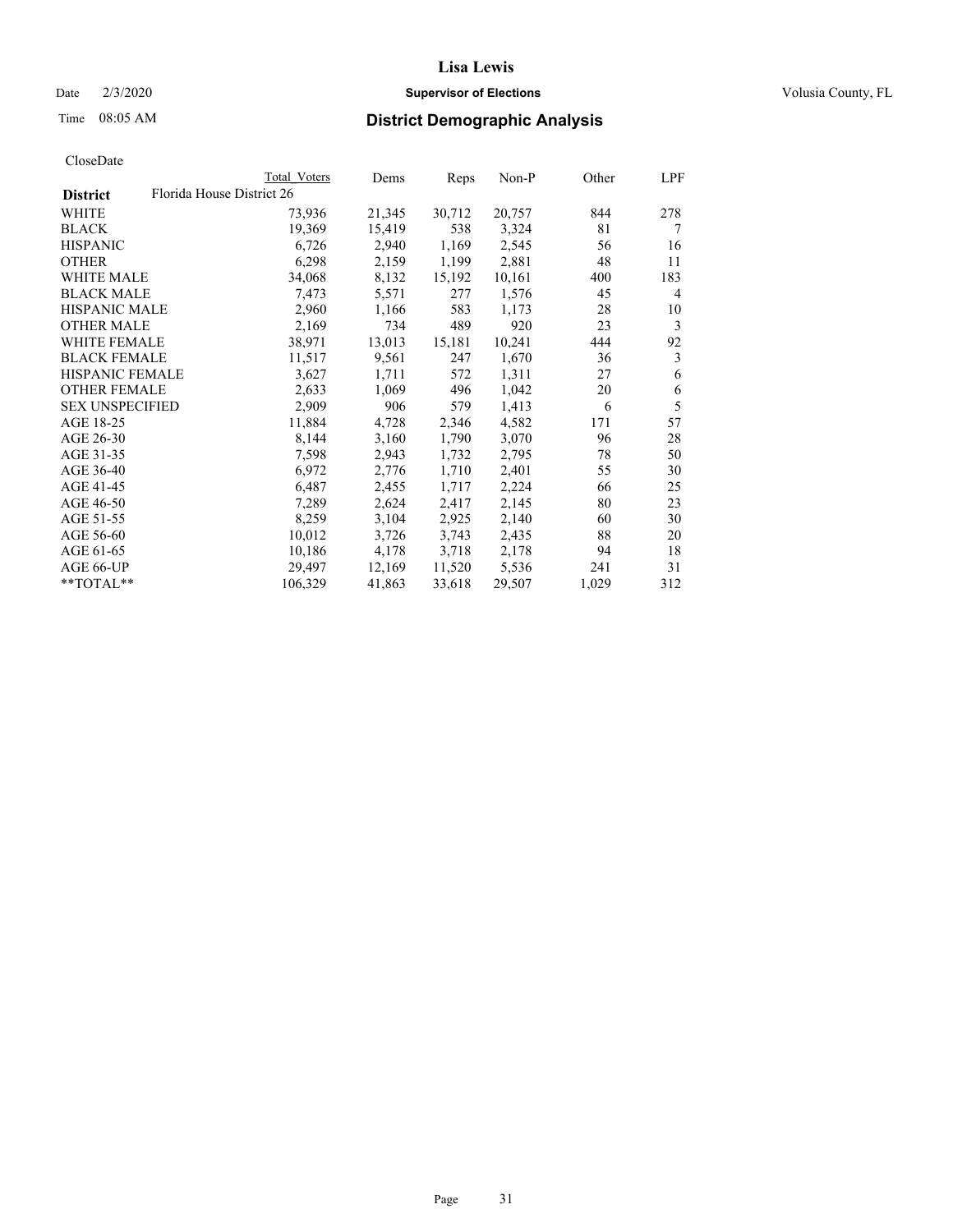## Date  $2/3/2020$  **Supervisor of Elections** Volusia County, FL

|                        |                           | Total Voters | Dems   | Reps   | Non-P  | Other | LPF            |
|------------------------|---------------------------|--------------|--------|--------|--------|-------|----------------|
| <b>District</b>        | Florida House District 27 |              |        |        |        |       |                |
| WHITE                  |                           | 77,675       | 20,272 | 33,901 | 22,571 | 671   | 260            |
| BLACK                  |                           | 7,905        | 5,826  | 330    | 1,705  | 42    | $\overline{2}$ |
| <b>HISPANIC</b>        |                           | 22,710       | 10,590 | 3,361  | 8,631  | 98    | 30             |
| <b>OTHER</b>           |                           | 6,254        | 1,960  | 1,333  | 2,910  | 39    | 12             |
| <b>WHITE MALE</b>      |                           | 35,953       | 7,959  | 16,669 | 10,857 | 297   | 171            |
| <b>BLACK MALE</b>      |                           | 3,490        | 2,372  | 191    | 900    | 26    | 1              |
| <b>HISPANIC MALE</b>   |                           | 10,450       | 4,532  | 1,777  | 4,070  | 53    | 18             |
| OTHER MALE             |                           | 2,206        | 651    | 532    | 997    | 16    | 10             |
| <b>WHITE FEMALE</b>    |                           | 40,706       | 12,096 | 16,812 | 11,343 | 368   | 87             |
| <b>BLACK FEMALE</b>    |                           | 4,305        | 3,377  | 133    | 778    | 16    | 1              |
| HISPANIC FEMALE        |                           | 11,902       | 5,890  | 1,551  | 4,405  | 45    | 11             |
| <b>OTHER FEMALE</b>    |                           | 2,729        | 1,038  | 567    | 1,109  | 13    | 2              |
| <b>SEX UNSPECIFIED</b> |                           | 2,801        | 732    | 693    | 1,357  | 16    | $\mathfrak{Z}$ |
| AGE 18-25              |                           | 10,587       | 3,160  | 2,382  | 4,856  | 144   | 45             |
| AGE 26-30              |                           | 8,221        | 2,601  | 2,049  | 3,457  | 76    | 38             |
| AGE 31-35              |                           | 8,383        | 2,611  | 2,179  | 3,483  | 64    | 46             |
| AGE 36-40              |                           | 8,097        | 2,554  | 2,162  | 3,273  | 64    | 44             |
| AGE 41-45              |                           | 8,051        | 2,689  | 2,304  | 2,978  | 49    | 31             |
| AGE 46-50              |                           | 8,972        | 2,733  | 3,098  | 3,028  | 78    | 35             |
| AGE 51-55              |                           | 9,587        | 3,090  | 3,689  | 2,721  | 66    | 21             |
| AGE 56-60              |                           | 11,107       | 3,675  | 4,423  | 2,916  | 81    | 12             |
| AGE 61-65              |                           | 11,016       | 3,859  | 4,365  | 2,697  | 79    | 16             |
| AGE 66-UP              |                           | 30,522       | 11,675 | 12,274 | 6,408  | 149   | 16             |
| **TOTAL**              |                           | 114,544      | 38,648 | 38,925 | 35,817 | 850   | 304            |
|                        |                           |              |        |        |        |       |                |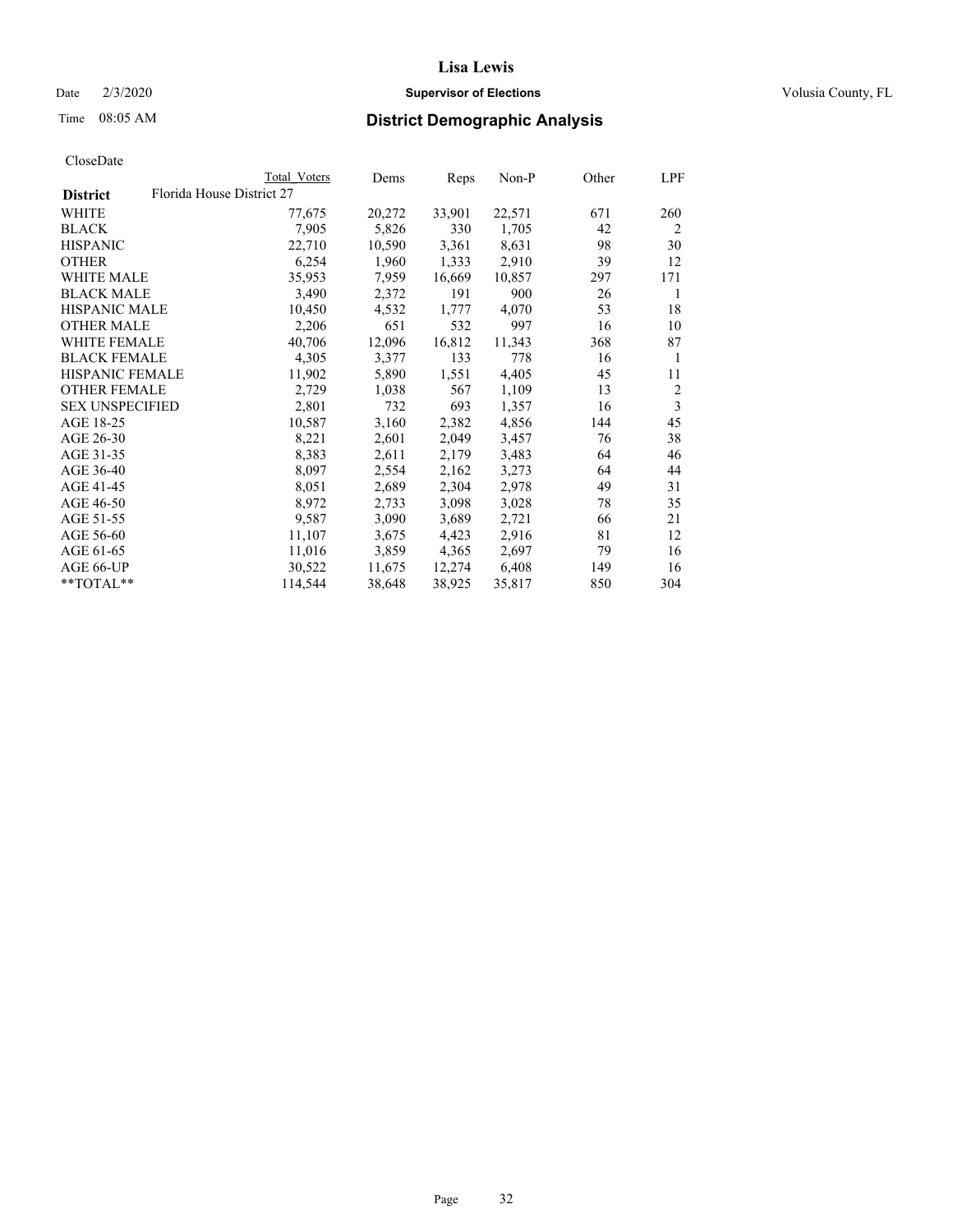### Date  $2/3/2020$  **Supervisor of Elections** Volusia County, FL

# Time 08:05 AM **District Demographic Analysis**

|                        | Total Voters            | Dems   | Reps   | Non-P  | Other | LPF            |
|------------------------|-------------------------|--------|--------|--------|-------|----------------|
| <b>District</b>        | School Board District 1 |        |        |        |       |                |
| WHITE                  | 59,967                  | 15,812 | 27,743 | 15,647 | 534   | 231            |
| <b>BLACK</b>           | 5,605                   | 4,376  | 191    | 1,012  | 24    | $\overline{2}$ |
| <b>HISPANIC</b>        | 7,624                   | 3,238  | 1,412  | 2,907  | 50    | 17             |
| <b>OTHER</b>           | 4,122                   | 1,282  | 966    | 1,838  | 28    | 8              |
| WHITE MALE             | 27,419                  | 6,003  | 13,468 | 7,552  | 243   | 153            |
| <b>BLACK MALE</b>      | 2,256                   | 1,658  | 89     | 495    | 12    | 2              |
| <b>HISPANIC MALE</b>   | 3,324                   | 1,307  | 691    | 1,292  | 24    | 10             |
| <b>OTHER MALE</b>      | 1,466                   | 443    | 385    | 623    | 10    | 5              |
| <b>WHITE FEMALE</b>    | 31,845                  | 9,660  | 13,978 | 7,845  | 287   | 75             |
| <b>BLACK FEMALE</b>    | 3,249                   | 2,647  | 93     | 497    | 12    | $\mathbf{0}$   |
| <b>HISPANIC FEMALE</b> | 4,167                   | 1,869  | 705    | 1,561  | 25    | 7              |
| <b>OTHER FEMALE</b>    | 1,766                   | 648    | 395    | 707    | 14    | $\overline{2}$ |
| <b>SEX UNSPECIFIED</b> | 1,825                   | 473    | 507    | 832    | 9     | 4              |
| AGE 18-25              | 7,132                   | 2,129  | 1,921  | 2,945  | 90    | 47             |
| AGE 26-30              | 5,176                   | 1,571  | 1,520  | 2,011  | 49    | 25             |
| AGE 31-35              | 5,161                   | 1,522  | 1,566  | 1,996  | 43    | 34             |
| AGE 36-40              | 5,115                   | 1,574  | 1,609  | 1,854  | 41    | 37             |
| AGE 41-45              | 4,939                   | 1,490  | 1,690  | 1,689  | 46    | 24             |
| AGE 46-50              | 5,568                   | 1,580  | 2,188  | 1,724  | 59    | 17             |
| AGE 51-55              | 6,174                   | 1,804  | 2,752  | 1,549  | 45    | 24             |
| AGE 56-60              | 7,169                   | 2,187  | 3,232  | 1,682  | 56    | 12             |
| AGE 61-65              | 7,404                   | 2,474  | 3,264  | 1,598  | 56    | 12             |
| AGE 66-UP              | 23,479                  | 8,376  | 10,570 | 4,356  | 151   | 26             |
| $*$ $TOTAL**$          | 77,318                  | 24,708 | 30,312 | 21,404 | 636   | 258            |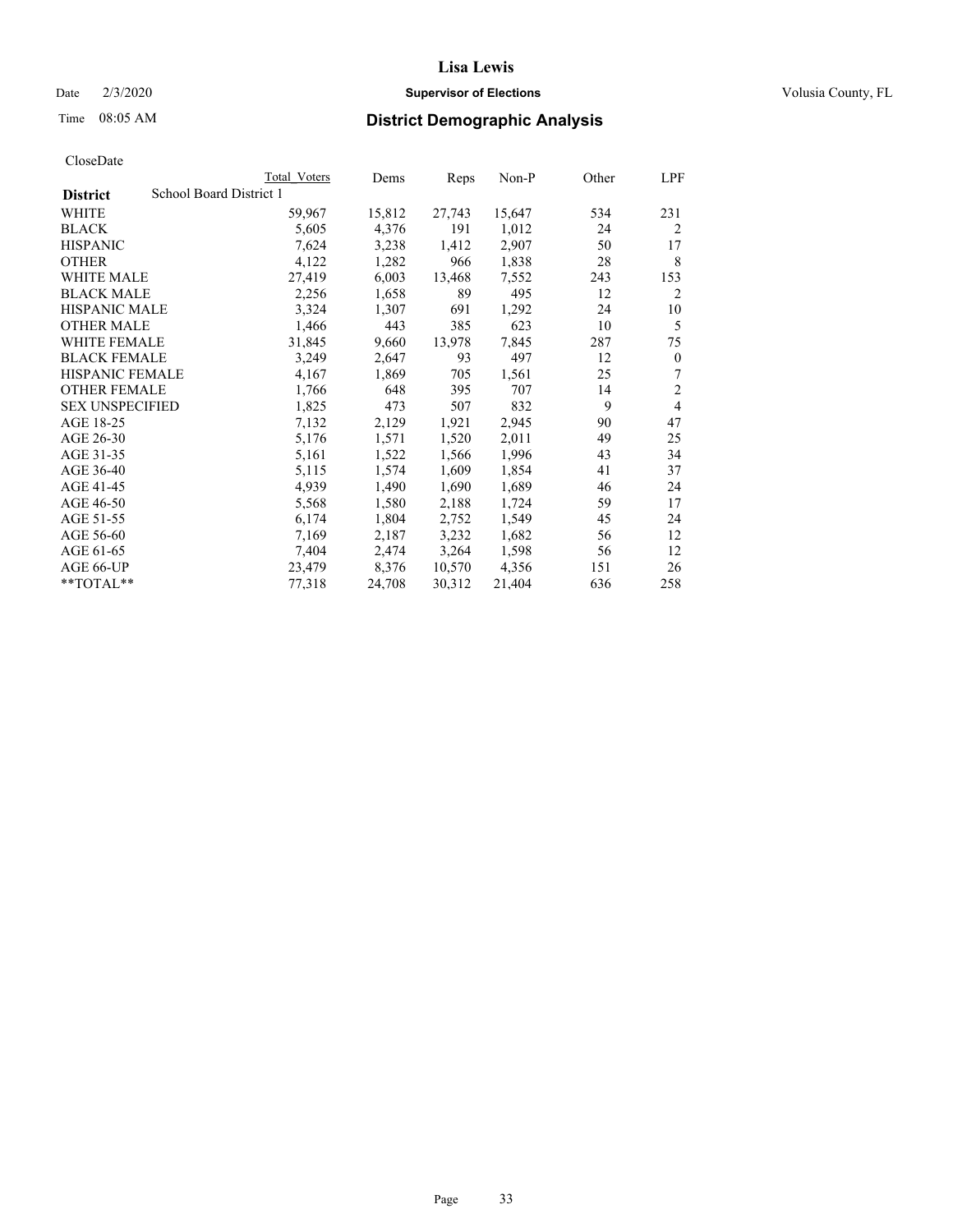## Date  $2/3/2020$  **Supervisor of Elections** Volusia County, FL

# Time 08:05 AM **District Demographic Analysis**

|                                            | Total Voters | Dems   | Reps   | Non-P  | Other | LPF            |
|--------------------------------------------|--------------|--------|--------|--------|-------|----------------|
| School Board District 2<br><b>District</b> |              |        |        |        |       |                |
| WHITE                                      | 49,148       | 14,293 | 20,050 | 13,989 | 652   | 164            |
| <b>BLACK</b>                               | 11,489       | 9,116  | 318    | 2,000  | 50    | 5              |
| <b>HISPANIC</b>                            | 2,728        | 1,182  | 519    | 999    | 24    | 4              |
| <b>OTHER</b>                               | 3,978        | 1,353  | 767    | 1,803  | 46    | 9              |
| WHITE MALE                                 | 22,990       | 5,636  | 10,045 | 6,883  | 320   | 106            |
| <b>BLACK MALE</b>                          | 4,392        | 3,259  | 165    | 938    | 30    | $\mathbf{0}$   |
| <b>HISPANIC MALE</b>                       | 1,244        | 483    | 275    | 468    | 16    | 2              |
| <b>OTHER MALE</b>                          | 1,397        | 458    | 317    | 601    | 17    | $\overline{4}$ |
| WHITE FEMALE                               | 25,531       | 8,495  | 9,777  | 6,871  | 331   | 57             |
| <b>BLACK FEMALE</b>                        | 6,866        | 5,677  | 150    | 1,015  | 20    | 4              |
| <b>HISPANIC FEMALE</b>                     | 1,420        | 670    | 238    | 502    | 8     | 2              |
| <b>OTHER FEMALE</b>                        | 1,689        | 670    | 327    | 664    | 24    | $\overline{4}$ |
| <b>SEX UNSPECIFIED</b>                     | 1,814        | 596    | 360    | 849    | 6     | 3              |
| AGE 18-25                                  | 7,216        | 2,974  | 1,305  | 2,763  | 149   | 25             |
| AGE 26-30                                  | 4,720        | 1,889  | 992    | 1,750  | 75    | 14             |
| AGE 31-35                                  | 4,235        | 1,693  | 900    | 1,561  | 47    | 34             |
| AGE 36-40                                  | 3,752        | 1,511  | 878    | 1,300  | 44    | 19             |
| AGE 41-45                                  | 3,406        | 1,324  | 873    | 1,155  | 32    | 22             |
| AGE 46-50                                  | 4,066        | 1,506  | 1,273  | 1,216  | 51    | 20             |
| AGE 51-55                                  | 5,074        | 1,818  | 1,740  | 1,451  | 53    | 12             |
| AGE 56-60                                  | 6,592        | 2,420  | 2,469  | 1,630  | 64    | 9              |
| AGE 61-65                                  | 6,907        | 2,675  | 2,619  | 1,525  | 80    | 8              |
| AGE 66-UP                                  | 21,374       | 8,134  | 8,605  | 4,439  | 177   | 19             |
| $*$ $TOTAL**$                              | 67,343       | 25,944 | 21,654 | 18,791 | 772   | 182            |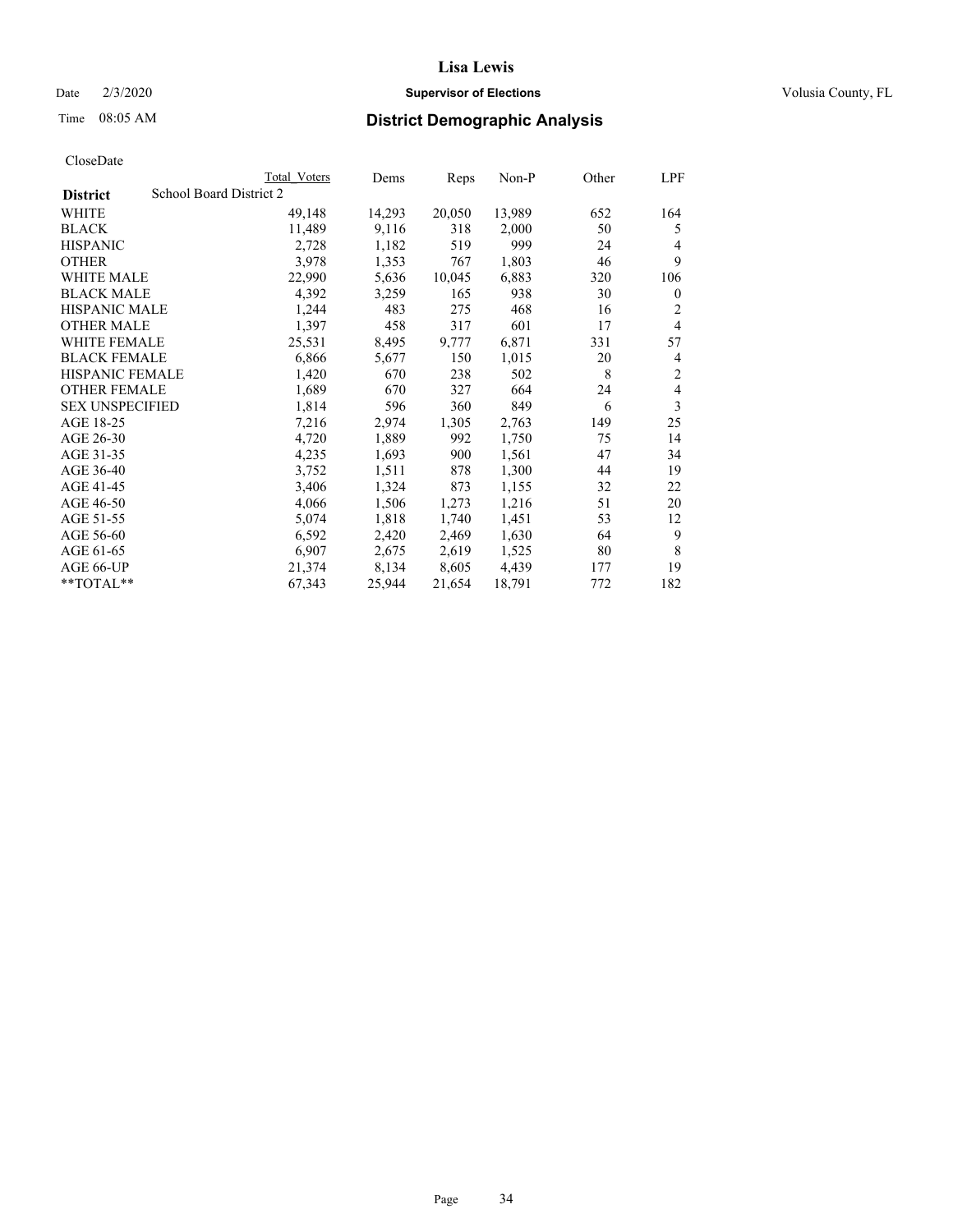## Date  $2/3/2020$  **Supervisor of Elections** Volusia County, FL

# Time 08:05 AM **District Demographic Analysis**

|                        | Total Voters            | Dems   | Reps   | Non-P  | Other          | LPF            |
|------------------------|-------------------------|--------|--------|--------|----------------|----------------|
| <b>District</b>        | School Board District 3 |        |        |        |                |                |
| WHITE                  | 73,518                  | 19,954 | 32,604 | 19,887 | 862            | 211            |
| <b>BLACK</b>           | 2,152                   | 1,644  | 88     | 406    | 12             | 2              |
| <b>HISPANIC</b>        | 1,971                   | 669    | 536    | 734    | 26             | 6              |
| <b>OTHER</b>           | 3,239                   | 917    | 863    | 1,421  | 32             | 6              |
| WHITE MALE             | 34,135                  | 7,825  | 16,047 | 9,709  | 414            | 140            |
| <b>BLACK MALE</b>      | 957                     | 673    | 47     | 226    | 9              | 2              |
| <b>HISPANIC MALE</b>   | 890                     | 276    | 267    | 332    | 12             | 3              |
| <b>OTHER MALE</b>      | 1,183                   | 316    | 348    | 494    | 21             | 4              |
| WHITE FEMALE           | 38,559                  | 11,932 | 16,216 | 9,896  | 447            | 68             |
| <b>BLACK FEMALE</b>    | 1,159                   | 941    | 40     | 175    | 3              | $\mathbf{0}$   |
| <b>HISPANIC FEMALE</b> | 1,039                   | 380    | 257    | 385    | 14             | 3              |
| <b>OTHER FEMALE</b>    | 1,382                   | 479    | 396    | 495    | 10             | $\overline{c}$ |
| <b>SEX UNSPECIFIED</b> | 1,575                   | 362    | 473    | 735    | $\overline{2}$ | 3              |
| AGE 18-25              | 5,862                   | 1,555  | 1,801  | 2,338  | 138            | 30             |
| AGE 26-30              | 4,184                   | 1,117  | 1,327  | 1,645  | 70             | 25             |
| AGE 31-35              | 4,326                   | 1,195  | 1,377  | 1,658  | 61             | 35             |
| AGE 36-40              | 4,397                   | 1,164  | 1,496  | 1,668  | 47             | 22             |
| AGE 41-45              | 4,466                   | 1,126  | 1,684  | 1,570  | 61             | 25             |
| AGE 46-50              | 5,438                   | 1,372  | 2,292  | 1,688  | 64             | 22             |
| AGE 51-55              | 6,129                   | 1,487  | 2,845  | 1,698  | 81             | 18             |
| AGE 56-60              | 8,119                   | 2,174  | 3,841  | 1,999  | 89             | 16             |
| AGE 61-65              | 8,872                   | 2,739  | 3,941  | 2,088  | 90             | 14             |
| AGE 66-UP              | 29,087                  | 9,255  | 13,487 | 6,096  | 231            | 18             |
| $*$ $TOTAL**$          | 80,880                  | 23,184 | 34,091 | 22,448 | 932            | 225            |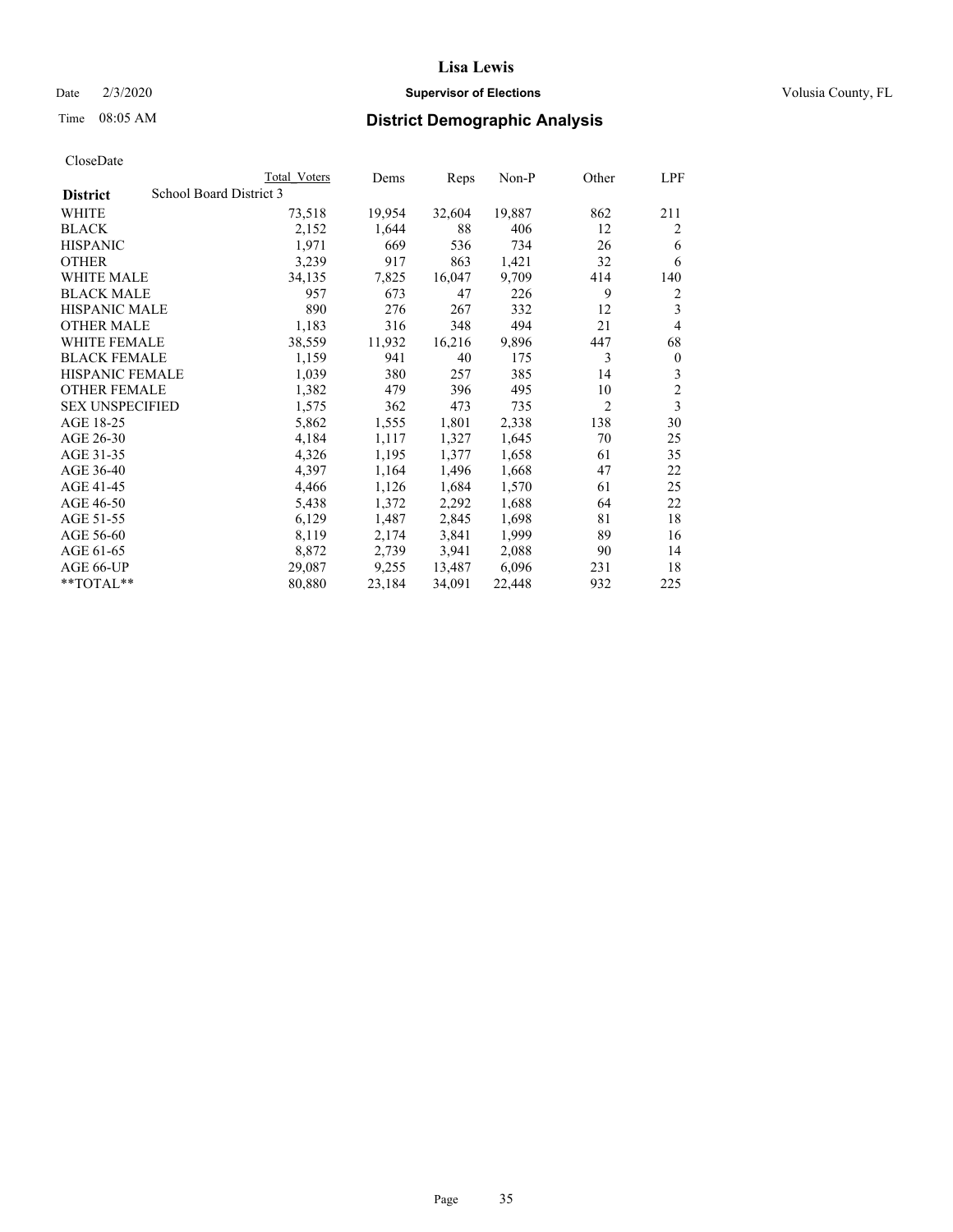### Date  $2/3/2020$  **Supervisor of Elections** Volusia County, FL

# Time 08:05 AM **District Demographic Analysis**

|                        |                         | Total Voters | Dems   | Reps   | Non-P  | Other | LPF            |
|------------------------|-------------------------|--------------|--------|--------|--------|-------|----------------|
| <b>District</b>        | School Board District 4 |              |        |        |        |       |                |
| WHITE                  |                         | 61,919       | 17,553 | 27,063 | 16,493 | 631   | 179            |
| <b>BLACK</b>           |                         | 5,706        | 4,424  | 201    | 1,039  | 37    | 5              |
| <b>HISPANIC</b>        |                         | 2,778        | 1,110  | 581    | 1,047  | 31    | 9              |
| <b>OTHER</b>           |                         | 3,961        | 1,204  | 943    | 1,773  | 34    | 7              |
| WHITE MALE             |                         | 28,462       | 6,785  | 13,233 | 8,019  | 302   | 123            |
| <b>BLACK MALE</b>      |                         | 2,314        | 1,643  | 109    | 537    | 21    | 4              |
| <b>HISPANIC MALE</b>   |                         | 1,229        | 439    | 289    | 477    | 18    | 6              |
| <b>OTHER MALE</b>      |                         | 1,433        | 402    | 367    | 644    | 16    | 4              |
| WHITE FEMALE           |                         | 32,769       | 10,623 | 13,559 | 8,203  | 328   | 56             |
| <b>BLACK FEMALE</b>    |                         | 3,297        | 2,709  | 87     | 484    | 16    | 1              |
| <b>HISPANIC FEMALE</b> |                         | 1,495        | 654    | 281    | 544    | 13    | 3              |
| <b>OTHER FEMALE</b>    |                         | 1,693        | 620    | 416    | 643    | 13    | 1              |
| <b>SEX UNSPECIFIED</b> |                         | 1,671        | 416    | 446    | 801    | 6     | $\overline{2}$ |
| AGE 18-25              |                         | 6,011        | 1,820  | 1,725  | 2,346  | 92    | 28             |
| AGE 26-30              |                         | 4,410        | 1,413  | 1,253  | 1,669  | 62    | 13             |
| AGE 31-35              |                         | 4,306        | 1,438  | 1,228  | 1,569  | 44    | 27             |
| AGE 36-40              |                         | 3,939        | 1,267  | 1,152  | 1,461  | 36    | 23             |
| AGE 41-45              |                         | 3,987        | 1,217  | 1,299  | 1,400  | 39    | 32             |
| AGE 46-50              |                         | 4,829        | 1,326  | 1,971  | 1,451  | 60    | 21             |
| AGE 51-55              |                         | 5,951        | 1,784  | 2,492  | 1,606  | 56    | 13             |
| AGE 56-60              |                         | 7,390        | 2,226  | 3,203  | 1,868  | 83    | 10             |
| AGE 61-65              |                         | 8,079        | 2,771  | 3,416  | 1,785  | 92    | 15             |
| AGE 66-UP              |                         | 25,462       | 9,029  | 11,049 | 5,197  | 169   | 18             |
| $*$ $TOTAL**$          |                         | 74,364       | 24,291 | 28,788 | 20,352 | 733   | 200            |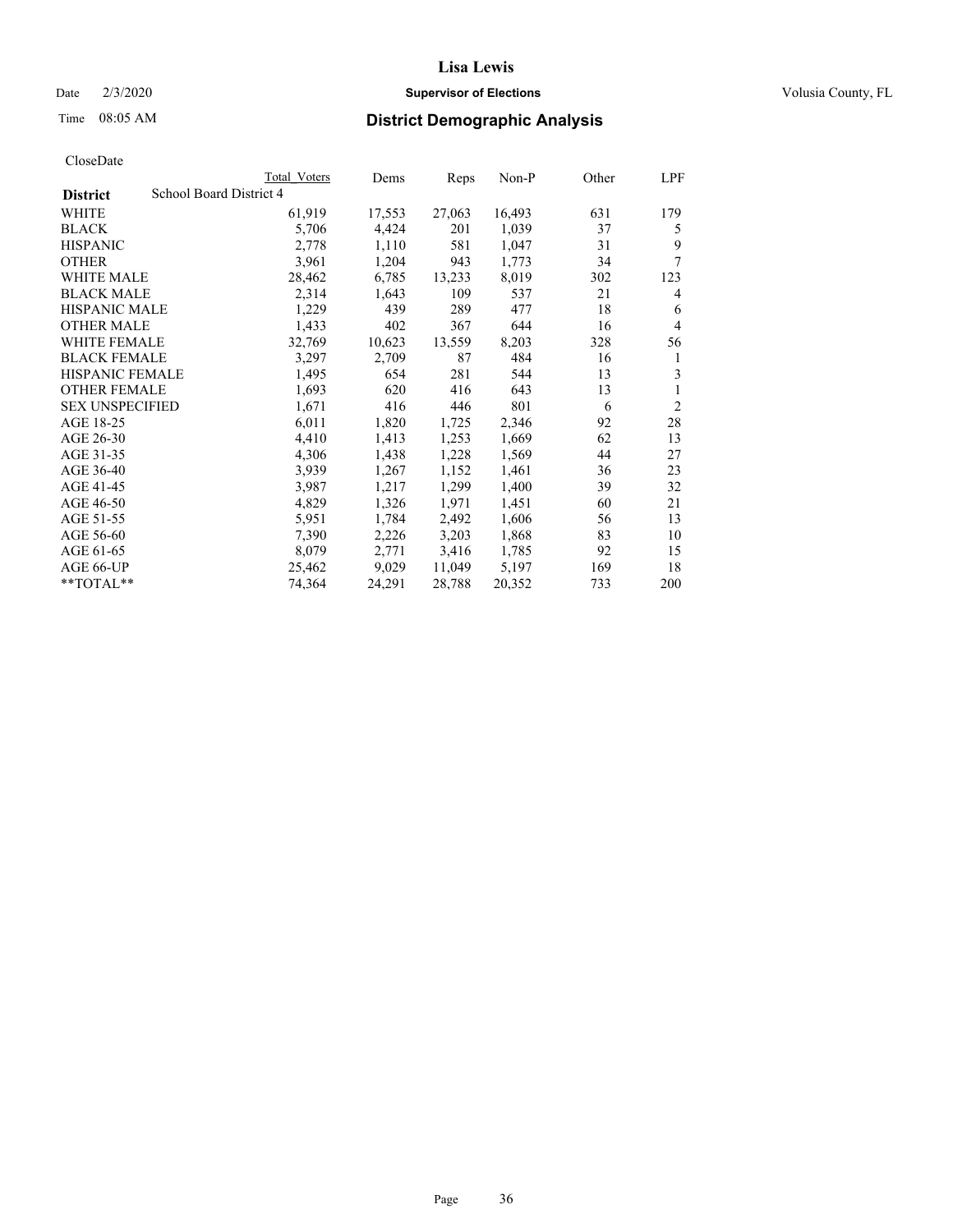#### Date  $2/3/2020$  **Supervisor of Elections** Volusia County, FL

# Time 08:05 AM **District Demographic Analysis**

|                        |                         | Total Voters | Dems   | Reps   | $Non-P$ | Other | LPF            |
|------------------------|-------------------------|--------------|--------|--------|---------|-------|----------------|
| <b>District</b>        | School Board District 5 |              |        |        |         |       |                |
| WHITE                  |                         | 39,566       | 10,356 | 16,740 | 12,008  | 316   | 146            |
| <b>BLACK</b>           |                         | 6,350        | 4,666  | 262    | 1,385   | 35    | $\overline{2}$ |
| <b>HISPANIC</b>        |                         | 19,525       | 9,255  | 2,716  | 7,459   | 72    | 23             |
| <b>OTHER</b>           |                         | 4,298        | 1,401  | 841    | 2,023   | 25    | 8              |
| WHITE MALE             |                         | 18,399       | 4,110  | 8,223  | 5,818   | 151   | 97             |
| <b>BLACK MALE</b>      |                         | 2,805        | 1,904  | 159    | 720     | 21    | 1              |
| <b>HISPANIC MALE</b>   |                         | 9,052        | 4,000  | 1,446  | 3,556   | 37    | 13             |
| <b>OTHER MALE</b>      |                         | 1,507        | 470    | 333    | 687     | 10    | 7              |
| <b>WHITE FEMALE</b>    |                         | 20,597       | 6,123  | 8,280  | 5,983   | 163   | 48             |
| <b>BLACK FEMALE</b>    |                         | 3,454        | 2,701  | 97     | 641     | 14    | 1              |
| HISPANIC FEMALE        |                         | 10,167       | 5,112  | 1,244  | 3,767   | 35    | 9              |
| <b>OTHER FEMALE</b>    |                         | 1,886        | 736    | 360    | 782     | 7     | 1              |
| <b>SEX UNSPECIFIED</b> |                         | 1,871        | 521    | 417    | 921     | 10    | $\overline{2}$ |
| AGE 18-25              |                         | 7,301        | 2,297  | 1,459  | 3,435   | 86    | 24             |
| AGE 26-30              |                         | 5,727        | 1,933  | 1,253  | 2,468   | 45    | 28             |
| AGE 31-35              |                         | 5,805        | 1,944  | 1,335  | 2,454   | 43    | 29             |
| AGE 36-40              |                         | 5,581        | 1,897  | 1,329  | 2,285   | 48    | 22             |
| AGE 41-45              |                         | 5,428        | 1,980  | 1,351  | 2,053   | 27    | 17             |
| AGE 46-50              |                         | 5,849        | 2,000  | 1,826  | 1,955   | 49    | 19             |
| AGE 51-55              |                         | 6,092        | 2,160  | 2,106  | 1,782   | 30    | 14             |
| AGE 56-60              |                         | 6,778        | 2,441  | 2,475  | 1,824   | 31    | 7              |
| AGE 61-65              |                         | 6,284        | 2,456  | 2,254  | 1,532   | 32    | 10             |
| AGE 66-UP              |                         | 14,894       | 6,570  | 5,171  | 3,087   | 57    | 9              |
| $*$ TOTAL $*$          |                         | 69,739       | 25,678 | 20,559 | 22,875  | 448   | 179            |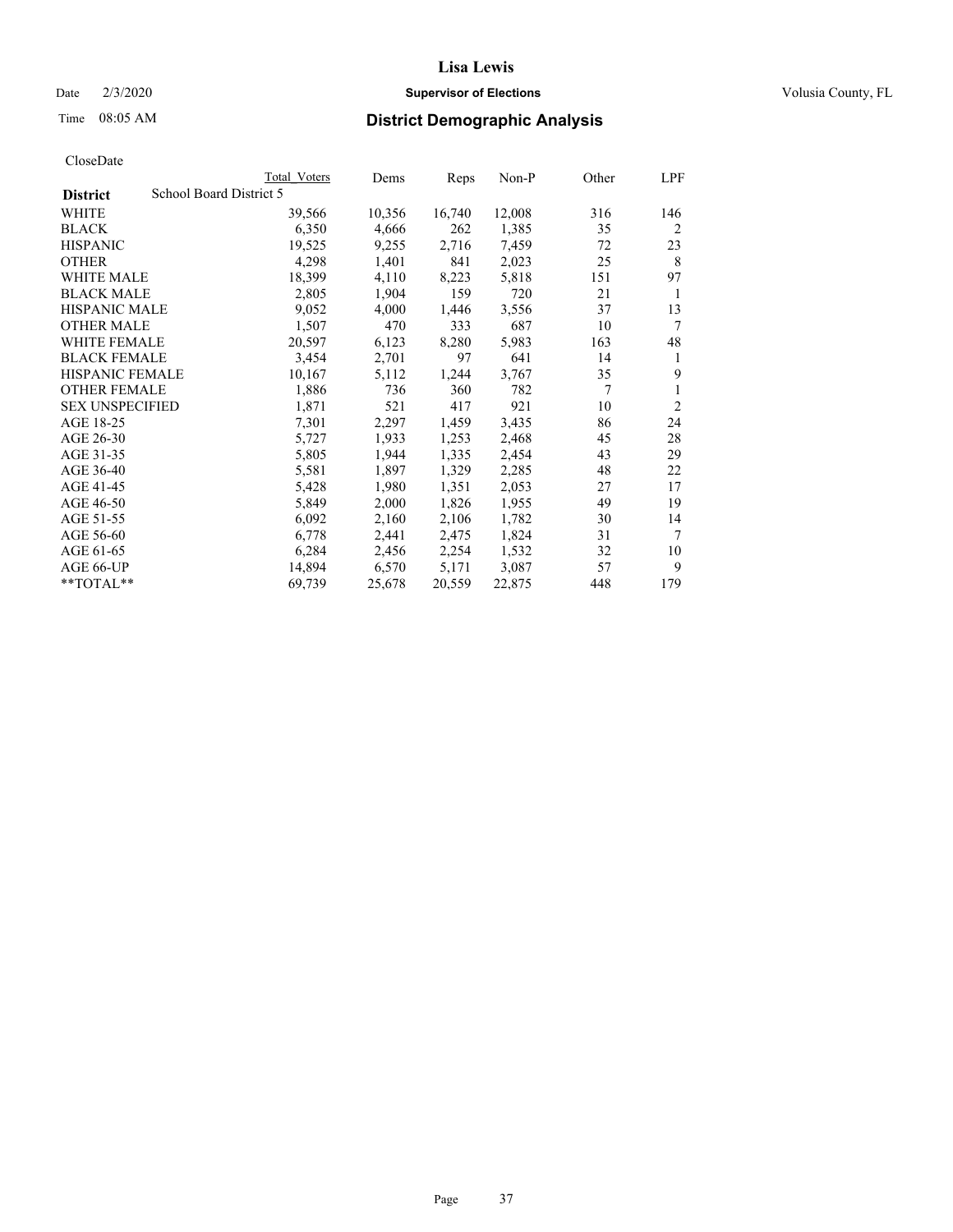## Date  $2/3/2020$  **Supervisor of Elections** Volusia County, FL

| Total Voters              | Dems   | Reps   | Non-P  | Other | LPF            |
|---------------------------|--------|--------|--------|-------|----------------|
| Florida Senate District 7 |        |        |        |       |                |
| 102,895                   | 29,225 | 44,539 | 27,658 | 1,148 | 325            |
| 16,738                    | 13,227 | 476    | 2,946  | 81    | 8              |
| 5,665                     | 2,369  | 1,091  | 2,141  | 52    | 12             |
| 7,447                     | 2,384  | 1,631  | 3,346  | 72    | 14             |
| 47,784                    | 11,421 | 22,017 | 13,570 | 552   | 224            |
| 6,533                     | 4,797  | 251    | 1,433  | 48    | 4              |
| 2,549                     | 962    | 549    | 1,000  | 31    | 7              |
| 2,615                     | 797    | 638    | 1,143  | 31    | 6              |
| 53,926                    | 17,545 | 22,064 | 13,623 | 594   | 100            |
| 9,886                     | 8,182  | 216    | 1,451  | 33    | $\overline{4}$ |
| 2,994                     | 1,358  | 524    | 1,086  | 21    | 5              |
| 3,155                     | 1,196  | 715    | 1,208  | 31    | 5              |
| 3,302                     | 947    | 762    | 1,577  | 12    | $\overline{4}$ |
| 12,663                    | 4,612  | 2,939  | 4,858  | 203   | 51             |
| 8,454                     | 3,095  | 2,073  | 3,139  | 120   | 27             |
| 7,949                     | 2,911  | 2,013  | 2,890  | 79    | 56             |
| 7,183                     | 2,621  | 1,904  | 2,552  | 70    | 36             |
| 6,990                     | 2,409  | 2,087  | 2,375  | 67    | 52             |
| 8,354                     | 2,628  | 3,087  | 2,500  | 105   | 34             |
| 10,412                    | 3,386  | 4,087  | 2,812  | 101   | 26             |
| 13,009                    | 4,307  | 5,363  | 3,189  | 133   | 17             |
| 14,043                    | 5,108  | 5,703  | 3,054  | 156   | 22             |
| 43,687                    | 16,128 | 18,481 | 8,721  | 319   | 38             |
| 132,745                   | 47,205 | 47,737 | 36,091 | 1,353 | 359            |
|                           |        |        |        |       |                |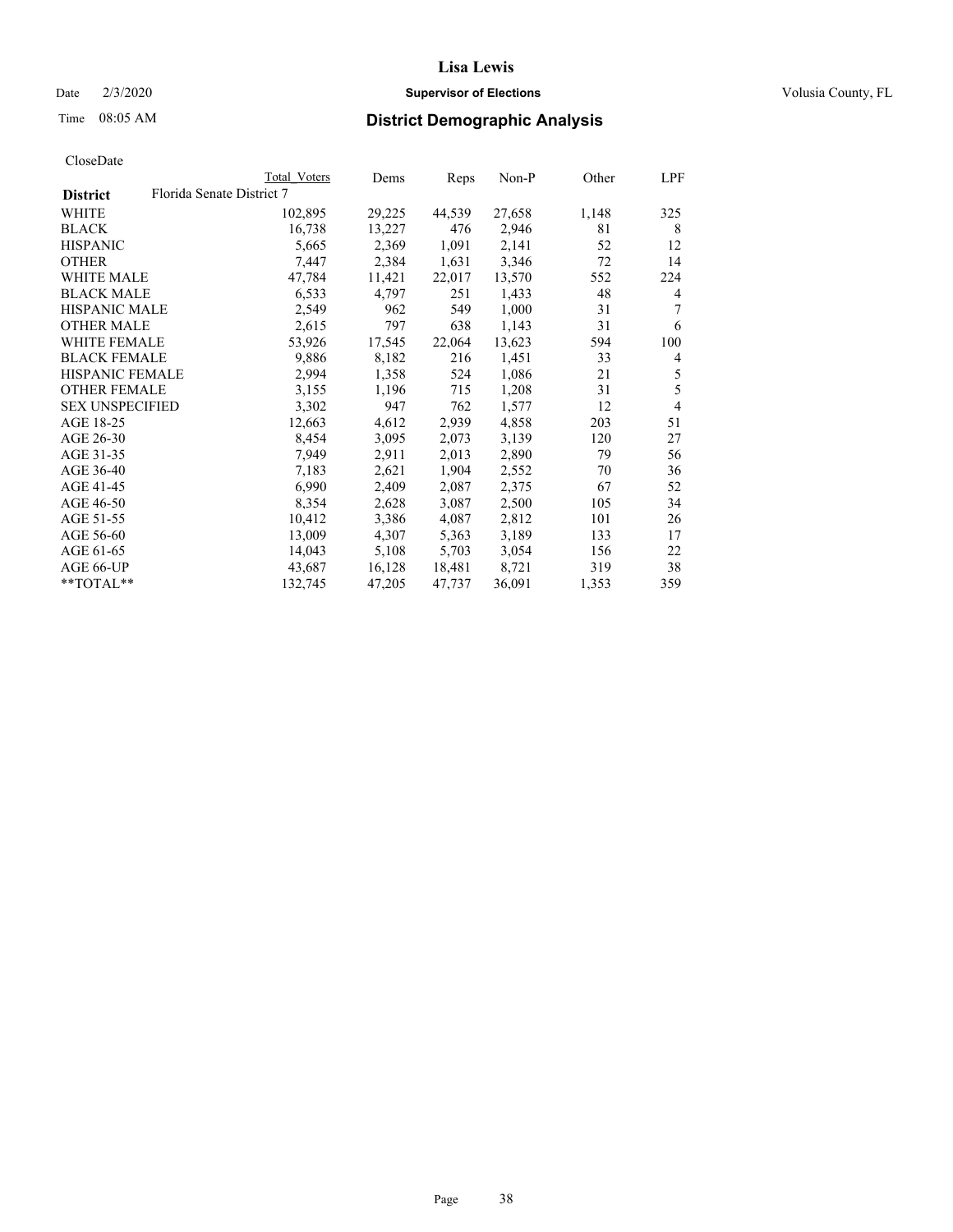## Date  $2/3/2020$  **Supervisor of Elections** Volusia County, FL

|                                              | Total Voters | Dems  | Reps   | Non-P  | Other | LPF              |
|----------------------------------------------|--------------|-------|--------|--------|-------|------------------|
| Florida Senate District 9<br><b>District</b> |              |       |        |        |       |                  |
| WHITE                                        | 26,835       | 6,463 | 12,697 | 7,370  | 210   | 95               |
| <b>BLACK</b>                                 | 1,606        | 1,189 | 66     | 342    | 9     | $\mathbf{0}$     |
| <b>HISPANIC</b>                              | 4,090        | 1,762 | 769    | 1,532  | 20    | 7                |
| <b>OTHER</b>                                 | 1,868        | 537   | 470    | 845    | 11    | 5                |
| <b>WHITE MALE</b>                            | 12,352       | 2,469 | 6,186  | 3,532  | 99    | 66               |
| <b>BLACK MALE</b>                            | 688          | 464   | 33     | 186    | 5     | $\boldsymbol{0}$ |
| <b>HISPANIC MALE</b>                         | 1,821        | 730   | 403    | 671    | 12    | 5                |
| <b>OTHER MALE</b>                            | 653          | 183   | 181    | 280    | 4     | 5                |
| <b>WHITE FEMALE</b>                          | 14,120       | 3,925 | 6,357  | 3,703  | 107   | 28               |
| <b>BLACK FEMALE</b>                          | 896          | 710   | 32     | 150    | 4     | $\mathbf{0}$     |
| <b>HISPANIC FEMALE</b>                       | 2,199        | 1,001 | 357    | 831    | 8     | 2                |
| <b>OTHER FEMALE</b>                          | 810          | 294   | 195    | 315    | 6     | $\theta$         |
| <b>SEX UNSPECIFIED</b>                       | 859          | 175   | 257    | 421    | 5     | 1                |
| AGE 18-25                                    | 2,992        | 773   | 851    | 1,312  | 35    | 21               |
| AGE 26-30                                    | 2,249        | 596   | 720    | 901    | 23    | 9                |
| AGE 31-35                                    | 2,366        | 652   | 764    | 926    | 14    | 10               |
| AGE 36-40                                    | 2,293        | 597   | 771    | 890    | 12    | 23               |
| AGE 41-45                                    | 2,234        | 628   | 798    | 776    | 20    | 12               |
| AGE 46-50                                    | 2,663        | 687   | 1,075  | 867    | 25    | 9                |
| AGE 51-55                                    | 2,903        | 778   | 1,336  | 760    | 21    | 8                |
| AGE 56-60                                    | 3,321        | 902   | 1,526  | 862    | 28    | 3                |
| AGE 61-65                                    | 3,332        | 1,009 | 1,533  | 763    | 23    | 4                |
| AGE 66-UP                                    | 10,045       | 3,328 | 4,628  | 2,032  | 49    | 8                |
| **TOTAL**                                    | 34,399       | 9,951 | 14,002 | 10,089 | 250   | 107              |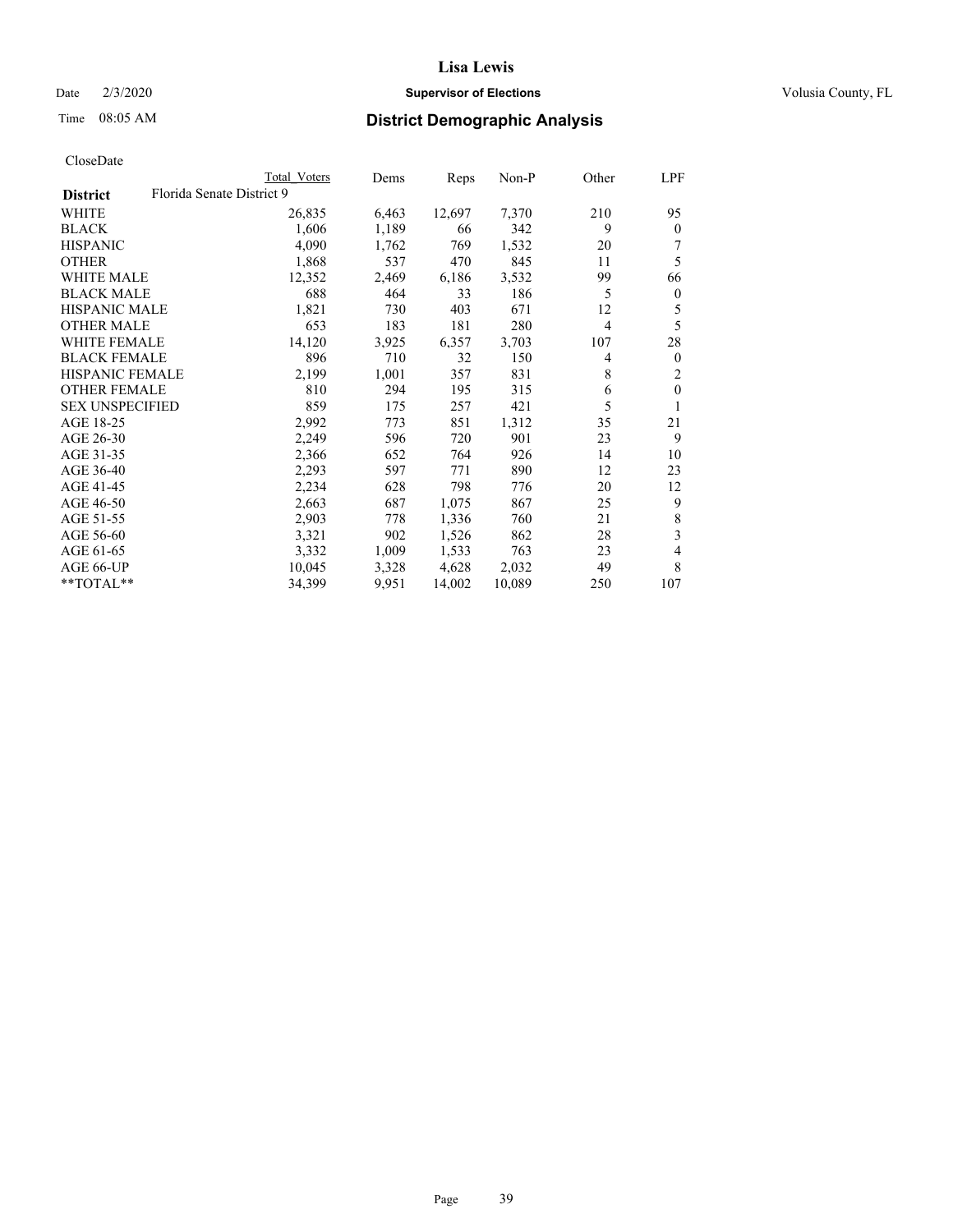#### Date  $2/3/2020$  **Supervisor of Elections** Volusia County, FL

# Time 08:05 AM **District Demographic Analysis**

|                        |                            | Total Voters | Dems   | Reps   | Non-P  | Other | LPF |
|------------------------|----------------------------|--------------|--------|--------|--------|-------|-----|
| <b>District</b>        | Florida Senate District 14 |              |        |        |        |       |     |
| WHITE                  |                            | 154,388      | 42,280 | 66,964 | 42,996 | 1,637 | 511 |
| <b>BLACK</b>           |                            | 12,958       | 9,810  | 518    | 2,554  | 68    | 8   |
| <b>HISPANIC</b>        |                            | 24,871       | 11,323 | 3,904  | 9,473  | 131   | 40  |
| <b>OTHER</b>           |                            | 10,283       | 3,236  | 2,279  | 4,667  | 82    | 19  |
| <b>WHITE MALE</b>      |                            | 71,269       | 16,469 | 32,813 | 20,879 | 779   | 329 |
| <b>BLACK MALE</b>      |                            | 5,503        | 3,876  | 285    | 1,297  | 40    | 5   |
| <b>HISPANIC MALE</b>   |                            | 11,369       | 4,813  | 2,016  | 4,454  | 64    | 22  |
| <b>OTHER MALE</b>      |                            | 3,718        | 1,109  | 931    | 1,626  | 39    | 13  |
| <b>WHITE FEMALE</b>    |                            | 81,255       | 25,363 | 33,389 | 21,472 | 855   | 176 |
| <b>BLACK FEMALE</b>    |                            | 7,243        | 5,783  | 219    | 1,211  | 28    | 2   |
| HISPANIC FEMALE        |                            | 13,095       | 6,326  | 1,844  | 4,842  | 66    | 17  |
| <b>OTHER FEMALE</b>    |                            | 4,451        | 1,663  | 984    | 1,768  | 31    | 5   |
| <b>SEX UNSPECIFIED</b> |                            | 4,595        | 1,246  | 1,184  | 2,140  | 16    | 9   |
| AGE 18-25              |                            | 17,867       | 5,390  | 4,421  | 7,657  | 317   | 82  |
| AGE 26-30              |                            | 13,514       | 4,232  | 3,552  | 5,503  | 158   | 69  |
| AGE 31-35              |                            | 13,518       | 4,229  | 3,629  | 5,422  | 145   | 93  |
| AGE 36-40              |                            | 13,308       | 4,195  | 3,789  | 5,126  | 134   | 64  |
| AGE 41-45              |                            | 13,002       | 4,100  | 4,012  | 4,716  | 118   | 56  |
| AGE 46-50              |                            | 14,733       | 4,469  | 5,388  | 4,667  | 153   | 56  |
| AGE 51-55              |                            | 16,105       | 4,889  | 6,512  | 4,514  | 143   | 47  |
| AGE 56-60              |                            | 19,718       | 6,239  | 8,331  | 4,952  | 162   | 34  |
| AGE 61-65              |                            | 20,171       | 6,998  | 8,258  | 4,711  | 171   | 33  |
| AGE 66-UP              |                            | 60,564       | 21,908 | 25,773 | 12,422 | 417   | 44  |
| $*$ TOTAL $*$          |                            | 202,500      | 66,649 | 73,665 | 59,690 | 1,918 | 578 |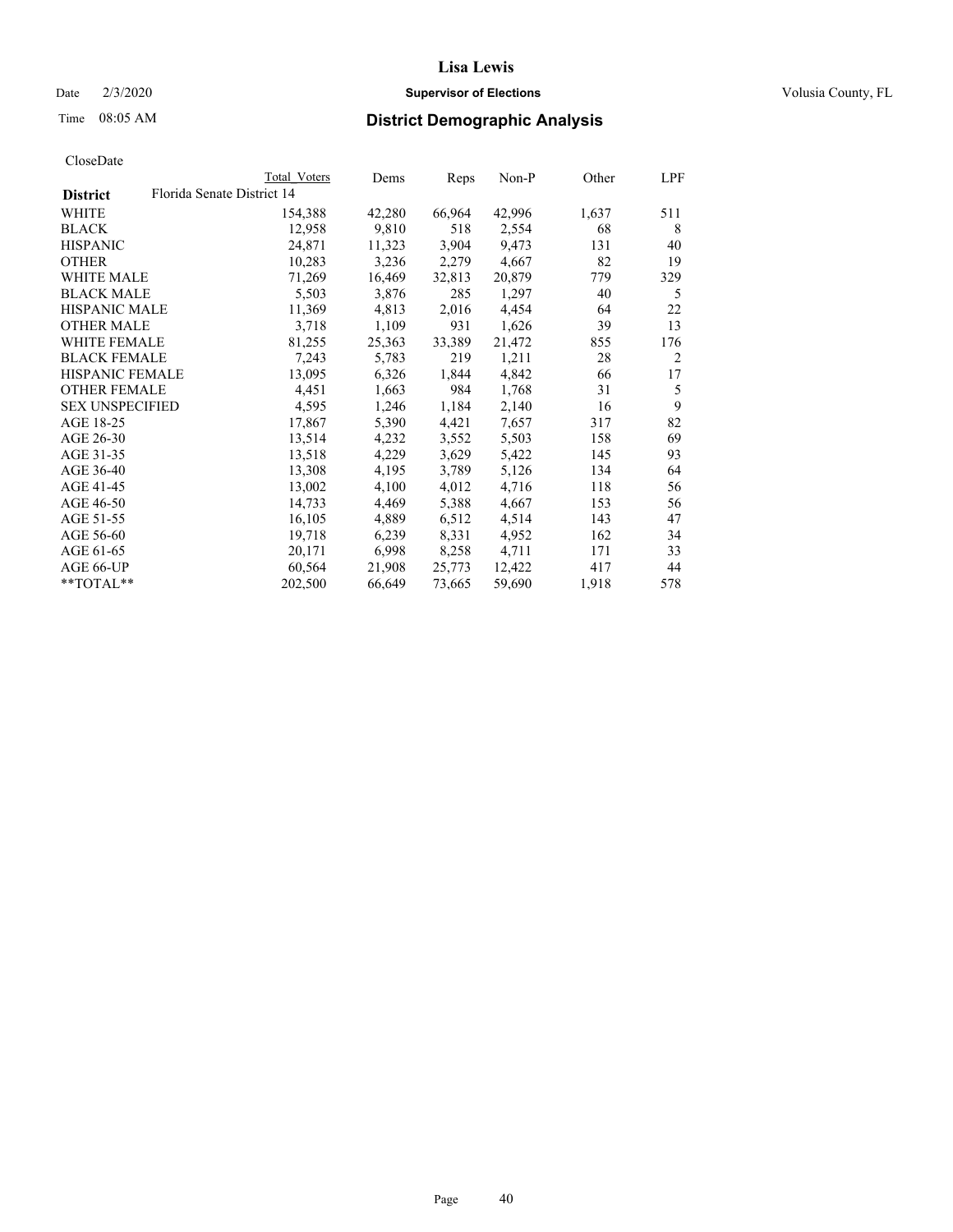## Date  $2/3/2020$  **Supervisor of Elections** Volusia County, FL

# Time 08:05 AM **District Demographic Analysis**

|                                         | Total Voters | Dems  | Reps  | $Non-P$ | Other          | LPF            |
|-----------------------------------------|--------------|-------|-------|---------|----------------|----------------|
| Daytona Beach Zone 1<br><b>District</b> |              |       |       |         |                |                |
| WHITE                                   | 4,871        | 1,454 | 1,850 | 1,477   | 79             | 11             |
| <b>BLACK</b>                            | 1,080        | 840   | 31    | 203     | 5              | 1              |
| <b>HISPANIC</b>                         | 306          | 139   | 47    | 115     | 5              | 0              |
| <b>OTHER</b>                            | 453          | 142   | 96    | 203     | 10             | 2              |
| <b>WHITE MALE</b>                       | 2,369        | 584   | 977   | 755     | 44             | 9              |
| <b>BLACK MALE</b>                       | 429          | 309   | 16    | 101     | 3              | $\mathbf{0}$   |
| <b>HISPANIC MALE</b>                    | 146          | 49    | 30    | 62      | 5              | 0              |
| <b>OTHER MALE</b>                       | 152          | 47    | 34    | 68      | 3              | 0              |
| <b>WHITE FEMALE</b>                     | 2,429        | 848   | 851   | 693     | 35             | $\overline{c}$ |
| <b>BLACK FEMALE</b>                     | 641          | 523   | 15    | 100     | 2              | 1              |
| <b>HISPANIC FEMALE</b>                  | 152          | 87    | 17    | 48      | $\mathbf{0}$   | 0              |
| <b>OTHER FEMALE</b>                     | 200          | 74    | 42    | 78      | 5              | 1              |
| <b>SEX UNSPECIFIED</b>                  | 192          | 54    | 42    | 93      | $\overline{c}$ | 1              |
| AGE 18-25                               | 793          | 294   | 145   | 330     | 22             | $\overline{c}$ |
| AGE 26-30                               | 509          | 218   | 94    | 190     | 7              | 0              |
| AGE 31-35                               | 413          | 161   | 78    | 167     | 4              | 3              |
| AGE 36-40                               | 344          | 152   | 77    | 111     | 4              | 0              |
| AGE 41-45                               | 361          | 149   | 84    | 123     | 3              | 2              |
| AGE 46-50                               | 426          | 146   | 130   | 140     | 9              |                |
| AGE 51-55                               | 571          | 195   | 195   | 170     | 10             |                |
| AGE 56-60                               | 618          | 226   | 227   | 153     | 11             | 1              |
| AGE 61-65                               | 692          | 265   | 249   | 169     | 8              |                |
| AGE 66-UP                               | 1,983        | 769   | 745   | 445     | 21             | 3              |
| **TOTAL**                               | 6,710        | 2,575 | 2,024 | 1,998   | 99             | 14             |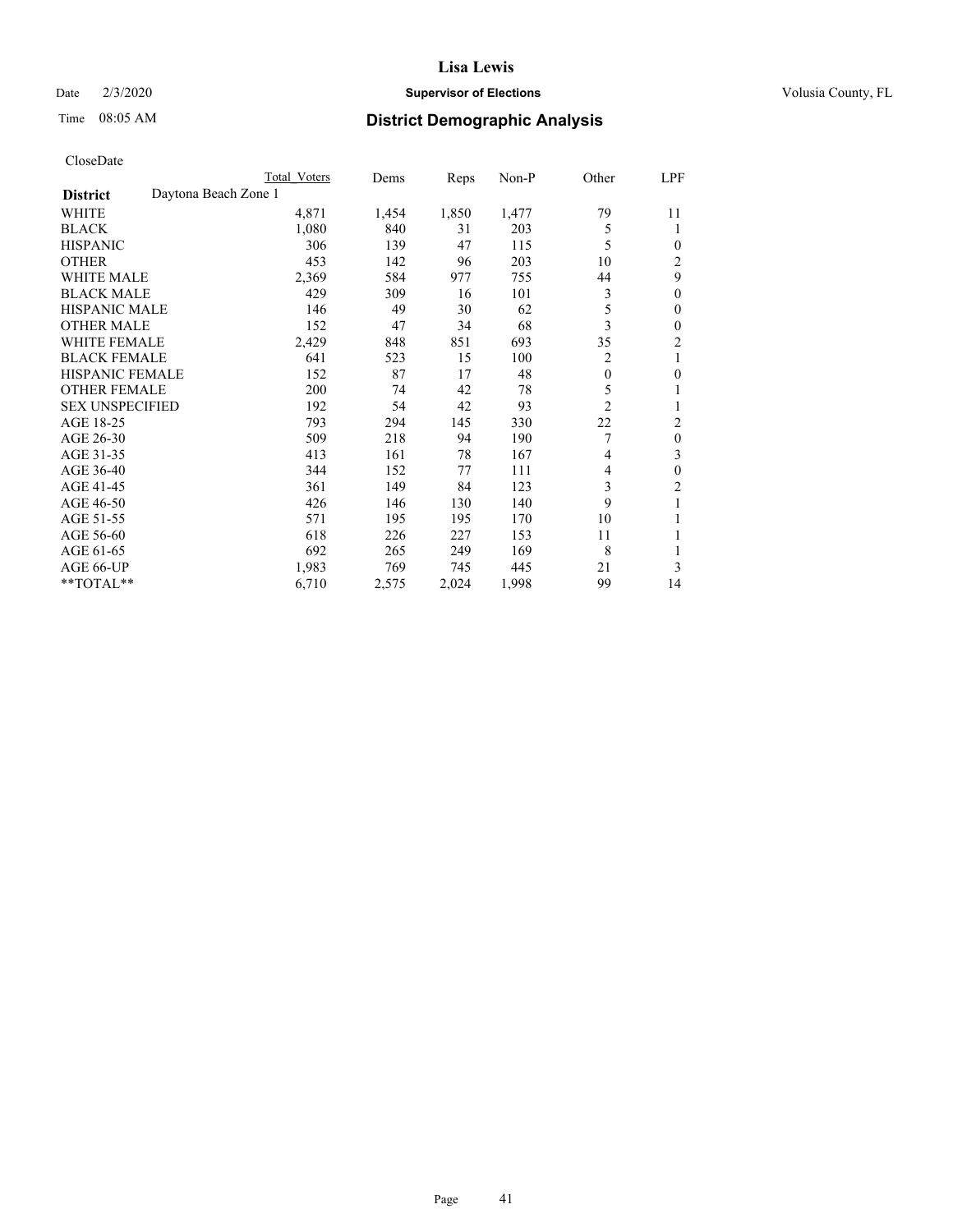## Date  $2/3/2020$  **Supervisor of Elections** Volusia County, FL

# Time 08:05 AM **District Demographic Analysis**

|                        | Total Voters         | Dems  | Reps  | Non-P | Other          | LPF            |
|------------------------|----------------------|-------|-------|-------|----------------|----------------|
| <b>District</b>        | Daytona Beach Zone 2 |       |       |       |                |                |
| WHITE                  | 4,279                | 1,341 | 1,688 | 1,178 | 53             | 19             |
| <b>BLACK</b>           | 1,352                | 1,078 | 38    | 234   | 2              | 0              |
| <b>HISPANIC</b>        | 254                  | 111   | 40    | 103   | $\theta$       | $_{0}$         |
| <b>OTHER</b>           | 367                  | 134   | 63    | 164   | 4              | $\overline{2}$ |
| WHITE MALE             | 2,078                | 583   | 868   | 592   | 22             | 13             |
| <b>BLACK MALE</b>      | 543                  | 399   | 21    | 122   | 1              | 0              |
| <b>HISPANIC MALE</b>   | 111                  | 48    | 20    | 43    | $\theta$       | 0              |
| <b>OTHER MALE</b>      | 125                  | 39    | 31    | 51    | $\overline{2}$ | 2              |
| <b>WHITE FEMALE</b>    | 2,155                | 742   | 806   | 570   | 31             | 6              |
| <b>BLACK FEMALE</b>    | 794                  | 667   | 17    | 109   | 1              | 0              |
| <b>HISPANIC FEMALE</b> | 137                  | 60    | 19    | 58    | $\theta$       | 0              |
| <b>OTHER FEMALE</b>    | 163                  | 76    | 26    | 59    | 2              | 0              |
| <b>SEX UNSPECIFIED</b> | 146                  | 50    | 21    | 75    | $\mathbf{0}$   | 0              |
| AGE 18-25              | 540                  | 206   | 98    | 226   | 9              |                |
| AGE 26-30              | 391                  | 185   | 67    | 133   | 4              | 2              |
| AGE 31-35              | 380                  | 171   | 68    | 133   | 4              | 4              |
| AGE 36-40              | 333                  | 162   | 63    | 100   | 6              | 2              |
| AGE 41-45              | 333                  | 142   | 80    | 105   | 2              | 4              |
| AGE 46-50              | 428                  | 176   | 113   | 129   | 8              | 2              |
| AGE 51-55              | 558                  | 190   | 183   | 179   | 6              | 0              |
| AGE 56-60              | 678                  | 265   | 243   | 166   | 3              |                |
| AGE 61-65              | 701                  | 321   | 225   | 149   | 4              | 2              |
| AGE 66-UP              | 1,910                | 846   | 689   | 359   | 13             | 3              |
| **TOTAL**              | 6,252                | 2,664 | 1,829 | 1,679 | 59             | 21             |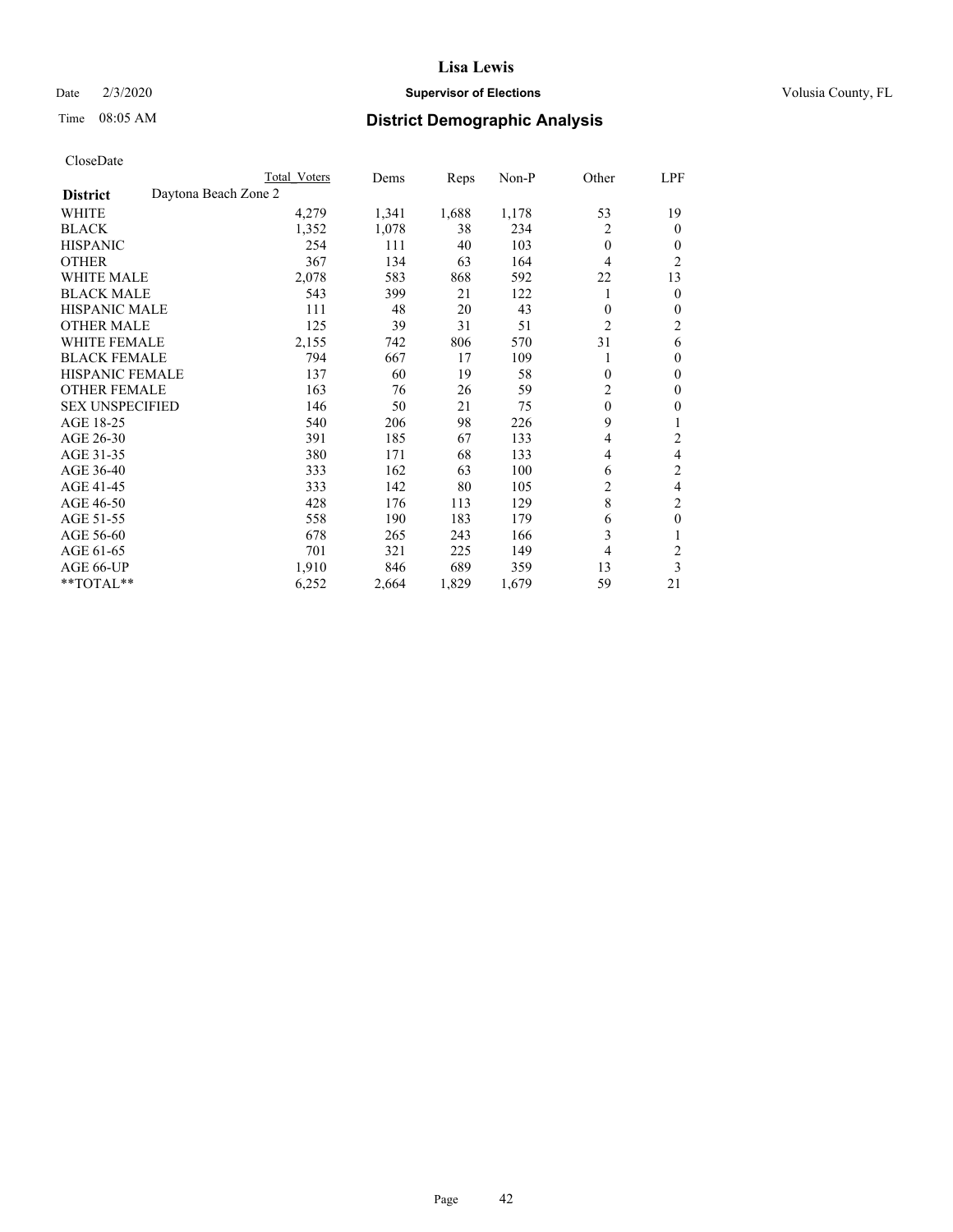## Date  $2/3/2020$  **Supervisor of Elections** Volusia County, FL

# Time 08:05 AM **District Demographic Analysis**

|                        | Total Voters         | Dems  | Reps  | Non-P | Other          | LPF            |
|------------------------|----------------------|-------|-------|-------|----------------|----------------|
| <b>District</b>        | Daytona Beach Zone 3 |       |       |       |                |                |
| WHITE                  | 3,515                | 1,119 | 1,259 | 1,066 | 52             | 19             |
| <b>BLACK</b>           | 1,488                | 1,152 | 34    | 291   | 11             | 0              |
| <b>HISPANIC</b>        | 290                  | 147   | 56    | 83    | 3              |                |
| <b>OTHER</b>           | 497                  | 168   | 56    | 267   | 6              | 0              |
| WHITE MALE             | 1,779                | 485   | 689   | 573   | 20             | 12             |
| <b>BLACK MALE</b>      | 574                  | 430   | 14    | 125   | 5              | 0              |
| <b>HISPANIC MALE</b>   | 135                  | 64    | 29    | 41    |                | 0              |
| <b>OTHER MALE</b>      | 159                  | 63    | 27    | 67    | $\overline{2}$ | 0              |
| <b>WHITE FEMALE</b>    | 1,697                | 627   | 554   | 477   | 32             | 7              |
| <b>BLACK FEMALE</b>    | 845                  | 669   | 20    | 150   | 6              | 0              |
| <b>HISPANIC FEMALE</b> | 146                  | 78    | 26    | 39    | 2              | 1              |
| <b>OTHER FEMALE</b>    | 176                  | 67    | 18    | 87    | $\overline{4}$ | 0              |
| <b>SEX UNSPECIFIED</b> | 279                  | 103   | 28    | 148   | $\theta$       | 0              |
| AGE 18-25              | 1,243                | 740   | 81    | 409   | 12             |                |
| AGE 26-30              | 368                  | 163   | 55    | 142   | 6              | 2              |
| AGE 31-35              | 322                  | 120   | 61    | 131   | 5              | 5              |
| AGE 36-40              | 273                  | 94    | 63    | 108   | 6              | 2              |
| AGE 41-45              | 273                  | 115   | 56    | 96    | 4              | $\overline{c}$ |
| AGE 46-50              | 291                  | 103   | 86    | 94    | 6              | $\overline{2}$ |
| AGE 51-55              | 383                  | 143   | 116   | 115   | 8              | 1              |
| AGE 56-60              | 498                  | 176   | 159   | 158   | 4              |                |
| AGE 61-65              | 566                  | 244   | 186   | 124   | 11             |                |
| AGE 66-UP              | 1,573                | 688   | 542   | 330   | 10             | 3              |
| **TOTAL**              | 5,790                | 2,586 | 1,405 | 1,707 | 72             | 20             |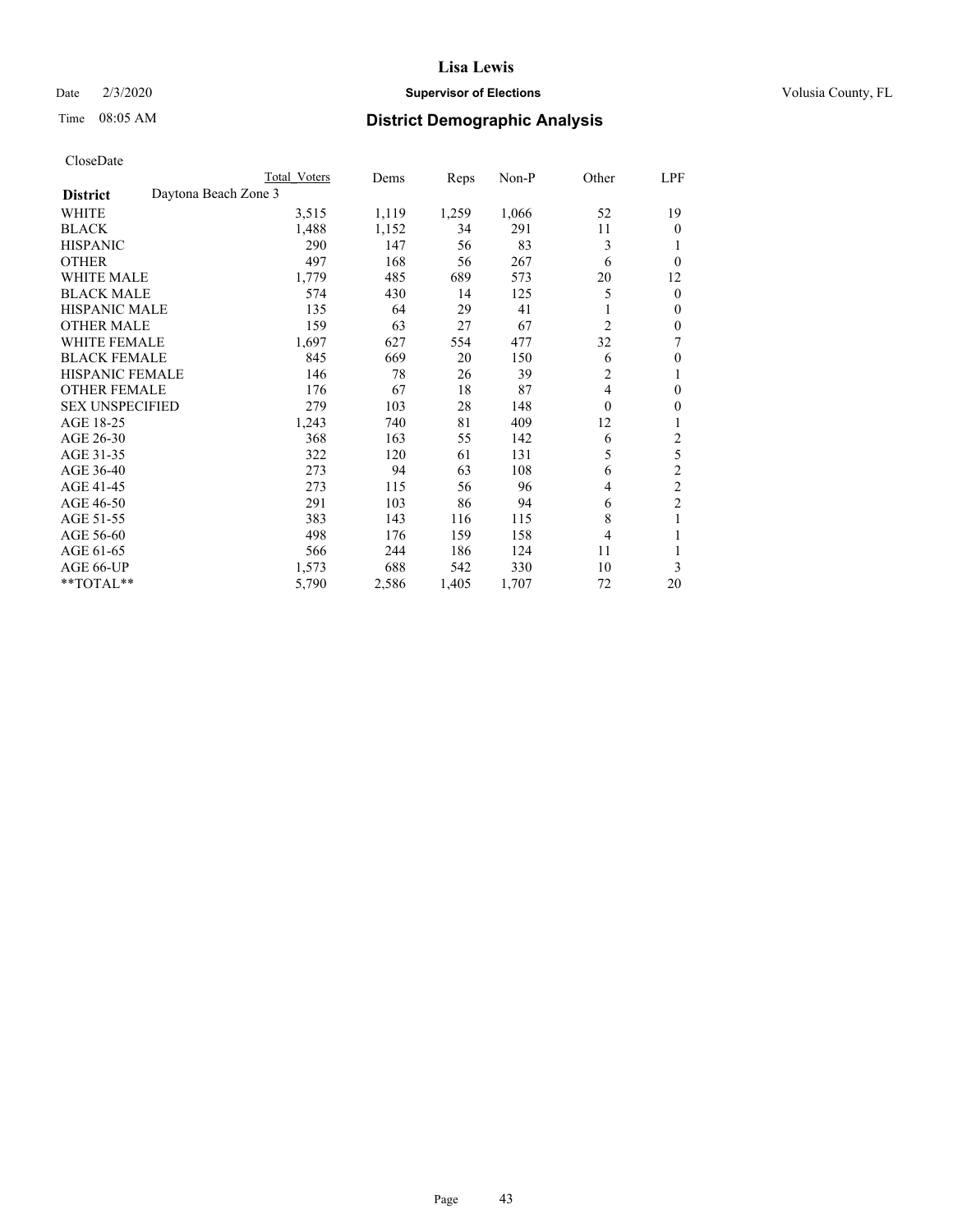## Date  $2/3/2020$  **Supervisor of Elections** Volusia County, FL

# Time 08:05 AM **District Demographic Analysis**

|                        |                      | Total Voters | Dems  | Reps  | Non-P | Other            | LPF          |
|------------------------|----------------------|--------------|-------|-------|-------|------------------|--------------|
| <b>District</b>        | Daytona Beach Zone 4 |              |       |       |       |                  |              |
| WHITE                  |                      | 7,578        | 1,913 | 3,511 | 2,018 | 116              | 20           |
| <b>BLACK</b>           |                      | 1,115        | 821   | 42    | 236   | 15               | 1            |
| <b>HISPANIC</b>        |                      | 397          | 153   | 88    | 148   | 8                | 0            |
| <b>OTHER</b>           |                      | 627          | 170   | 143   | 309   | 5                | $\theta$     |
| <b>WHITE MALE</b>      |                      | 3,532        | 712   | 1,708 | 1,037 | 60               | 15           |
| <b>BLACK MALE</b>      |                      | 455          | 290   | 29    | 125   | 10               | 1            |
| <b>HISPANIC MALE</b>   |                      | 174          | 62    | 46    | 64    | 2                | $\theta$     |
| <b>OTHER MALE</b>      |                      | 228          | 55    | 55    | 117   | 1                | $\mathbf{0}$ |
| WHITE FEMALE           |                      | 3,976        | 1,180 | 1,781 | 954   | 56               | 5            |
| <b>BLACK FEMALE</b>    |                      | 640          | 513   | 12    | 110   | 5                | $\theta$     |
| <b>HISPANIC FEMALE</b> |                      | 217          | 89    | 42    | 80    | 6                | $\theta$     |
| <b>OTHER FEMALE</b>    |                      | 296          | 93    | 66    | 133   | 4                | $\theta$     |
| <b>SEX UNSPECIFIED</b> |                      | 198          | 63    | 44    | 91    | $\boldsymbol{0}$ | $\theta$     |
| AGE 18-25              |                      | 864          | 308   | 217   | 317   | 18               | 4            |
| AGE 26-30              |                      | 740          | 230   | 198   | 293   | 16               | 3            |
| AGE 31-35              |                      | 605          | 215   | 149   | 228   | 12               |              |
| AGE 36-40              |                      | 520          | 185   | 138   | 191   | 5                | 1            |
| AGE 41-45              |                      | 474          | 176   | 143   | 150   | 3                | 2            |
| AGE 46-50              |                      | 554          | 149   | 221   | 170   | 10               | 4            |
| AGE 51-55              |                      | 614          | 177   | 248   | 177   | 11               | 1            |
| AGE 56-60              |                      | 893          | 241   | 418   | 218   | 16               | $\theta$     |
| AGE 61-65              |                      | 1,101        | 357   | 480   | 245   | 15               | 4            |
| AGE 66-UP              |                      | 3,352        | 1,019 | 1,572 | 722   | 38               | 1            |
| **TOTAL**              |                      | 9,717        | 3,057 | 3,784 | 2,711 | 144              | 21           |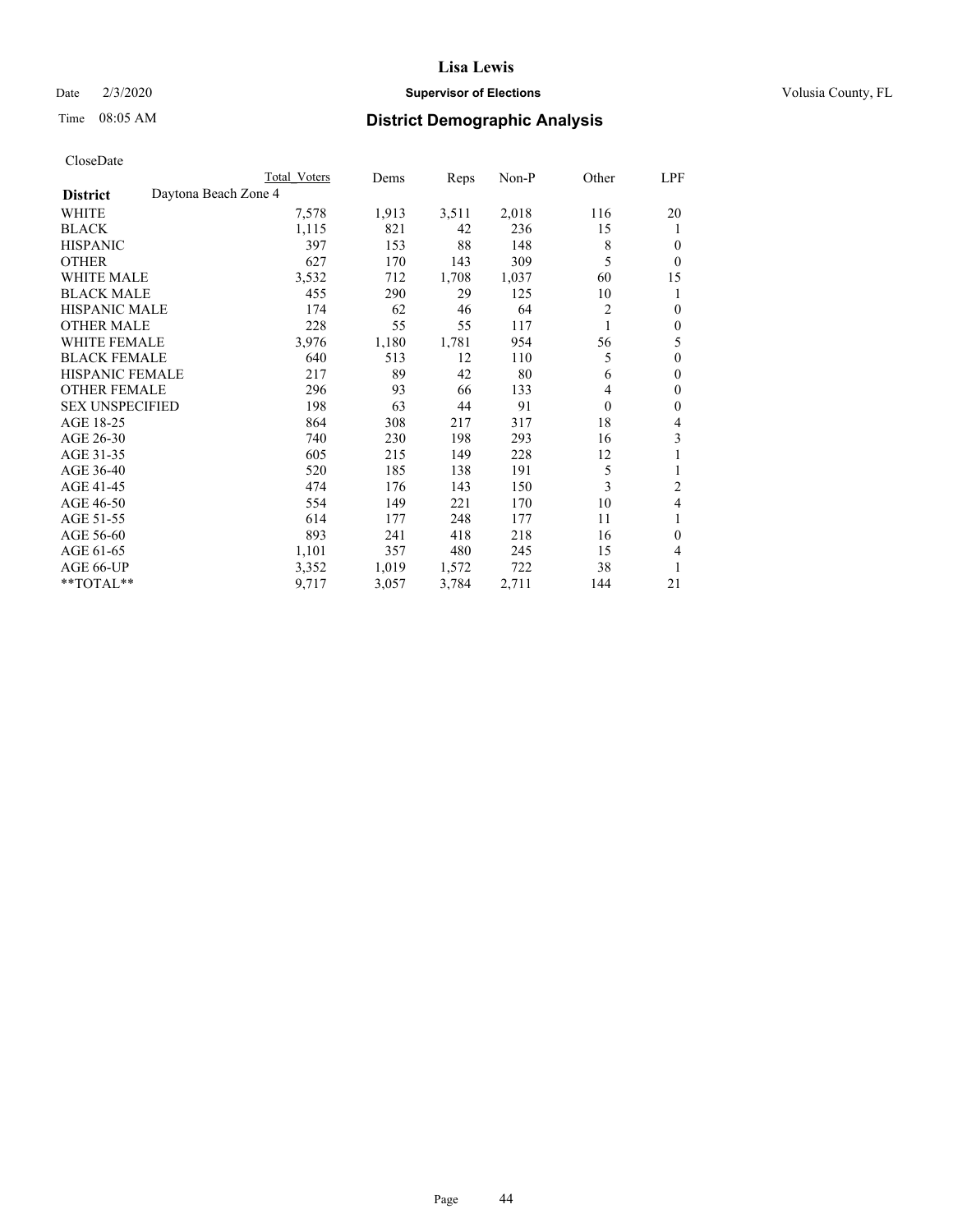#### Date  $2/3/2020$  **Supervisor of Elections** Volusia County, FL

# Time 08:05 AM **District Demographic Analysis**

|                                         | Total Voters | Dems  | Reps  | $Non-P$ | Other          | LPF      |
|-----------------------------------------|--------------|-------|-------|---------|----------------|----------|
| Daytona Beach Zone 5<br><b>District</b> |              |       |       |         |                |          |
| WHITE                                   | 2,448        | 775   | 890   | 734     | 39             | 10       |
| <b>BLACK</b>                            | 4,172        | 3,467 | 92    | 599     | 13             | 1        |
| <b>HISPANIC</b>                         | 372          | 164   | 59    | 146     | $\overline{c}$ |          |
| <b>OTHER</b>                            | 493          | 222   | 60    | 207     | 3              |          |
| <b>WHITE MALE</b>                       | 1,120        | 296   | 458   | 347     | 15             | 4        |
| <b>BLACK MALE</b>                       | 1,563        | 1,216 | 54    | 283     | 10             | 0        |
| <b>HISPANIC MALE</b>                    | 170          | 65    | 31    | 71      | 2              |          |
| <b>OTHER MALE</b>                       | 176          | 80    | 21    | 73      | $\overline{c}$ | 0        |
| WHITE FEMALE                            | 1,300        | 472   | 424   | 374     | 24             | 6        |
| <b>BLACK FEMALE</b>                     | 2,543        | 2,201 | 36    | 302     | 3              |          |
| <b>HISPANIC FEMALE</b>                  | 198          | 97    | 27    | 74      | 0              | 0        |
| <b>OTHER FEMALE</b>                     | 203          | 103   | 24    | 74      | 1              | 1        |
| <b>SEX UNSPECIFIED</b>                  | 212          | 98    | 26    | 88      | $\theta$       | 0        |
| AGE 18-25                               | 1,106        | 595   | 148   | 347     | 11             | 5        |
| AGE 26-30                               | 791          | 428   | 116   | 234     | 13             | 0        |
| AGE 31-35                               | 661          | 383   | 69    | 204     | $\overline{c}$ | 3        |
| AGE 36-40                               | 587          | 364   | 68    | 151     | 3              |          |
| AGE 41-45                               | 500          | 297   | 57    | 143     | $\overline{c}$ | 1        |
| AGE 46-50                               | 542          | 334   | 90    | 108     | 8              | 2        |
| AGE 51-55                               | 558          | 383   | 72    | 101     | $\overline{2}$ | $\theta$ |
| AGE 56-60                               | 629          | 418   | 97    | 112     | $\overline{c}$ | 0        |
| AGE 61-65                               | 598          | 410   | 100   | 85      | $\overline{2}$ |          |
| AGE 66-UP                               | 1,513        | 1,016 | 284   | 201     | 12             | 0        |
| $*$ TOTAL $*$                           | 7,485        | 4,628 | 1,101 | 1,686   | 57             | 13       |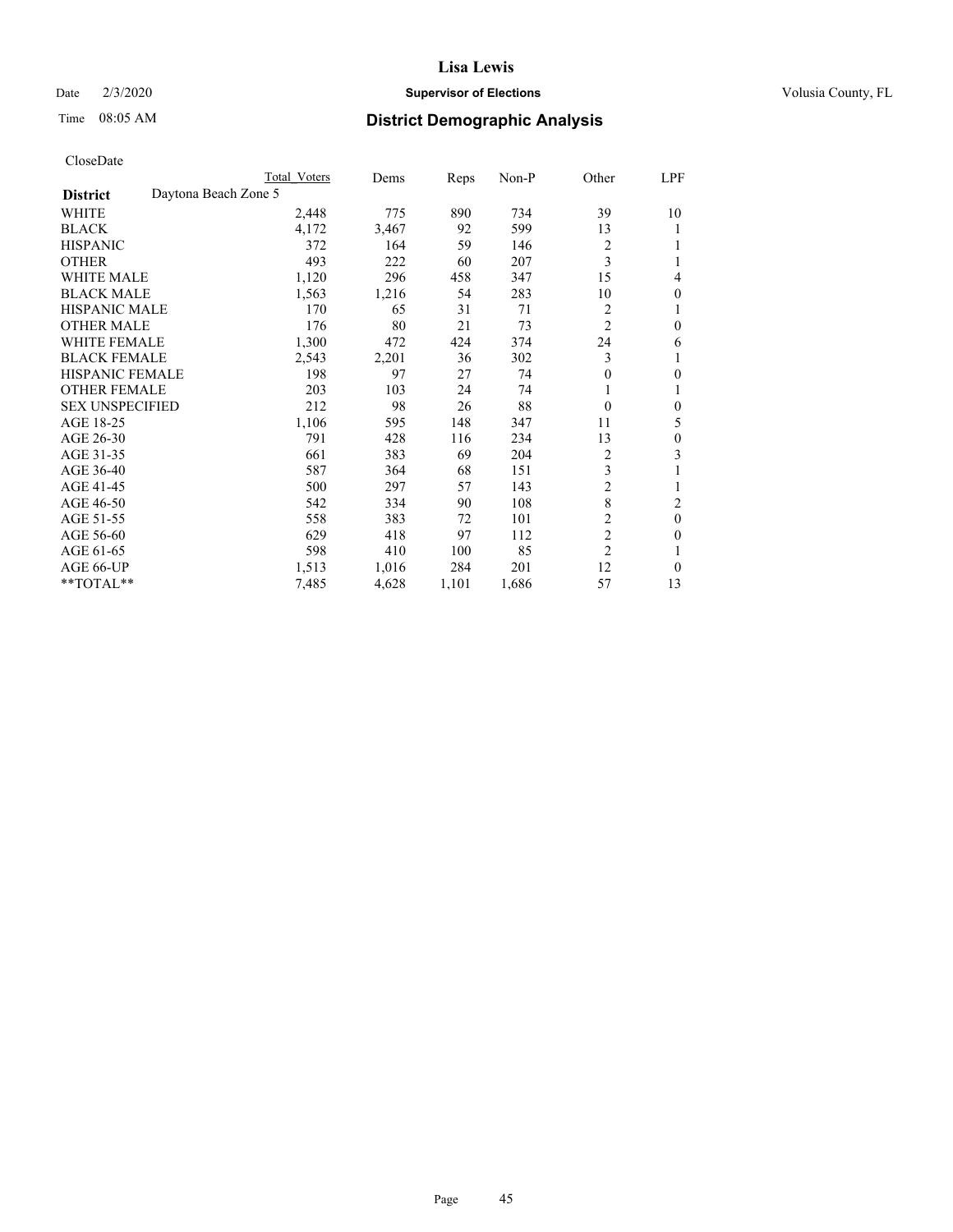## Date  $2/3/2020$  **Supervisor of Elections** Volusia County, FL

# Time 08:05 AM **District Demographic Analysis**

|                        | Total Voters         | Dems  | Reps | Non-P | Other          | LPF          |
|------------------------|----------------------|-------|------|-------|----------------|--------------|
| <b>District</b>        | Daytona Beach Zone 6 |       |      |       |                |              |
| WHITE                  | 1,307                | 418   | 417  | 451   | 14             |              |
| <b>BLACK</b>           | 3,462                | 2,843 | 81   | 534   | $\overline{4}$ | 0            |
| <b>HISPANIC</b>        | 298                  | 160   | 22   | 115   |                | 0            |
| <b>OTHER</b>           | 414                  | 185   | 39   | 185   | 5              | 0            |
| WHITE MALE             | 603                  | 161   | 218  | 212   | 8              | 4            |
| <b>BLACK MALE</b>      | 1,314                | 1,023 | 36   | 253   | $\overline{c}$ | $\mathbf{0}$ |
| <b>HISPANIC MALE</b>   | 143                  | 72    | 12   | 58    | 1              | 0            |
| <b>OTHER MALE</b>      | 131                  | 58    | 20   | 49    | 4              | 0            |
| <b>WHITE FEMALE</b>    | 658                  | 251   | 180  | 218   | 6              | 3            |
| <b>BLACK FEMALE</b>    | 2,075                | 1,760 | 44   | 269   | 2              | 0            |
| <b>HISPANIC FEMALE</b> | 143                  | 83    | 9    | 51    | $\theta$       | 0            |
| <b>OTHER FEMALE</b>    | 146                  | 87    | 9    | 50    | $\theta$       | 0            |
| <b>SEX UNSPECIFIED</b> | 268                  | 111   | 31   | 125   |                | 0            |
| AGE 18-25              | 1,009                | 538   | 98   | 364   | 8              |              |
| AGE 26-30              | 532                  | 353   | 28   | 149   | $\overline{c}$ | $\mathbf{0}$ |
| AGE 31-35              | 488                  | 303   | 47   | 134   | 2              | 2            |
| AGE 36-40              | 409                  | 264   | 33   | 110   |                |              |
| AGE 41-45              | 361                  | 224   | 31   | 105   |                | 0            |
| AGE 46-50              | 361                  | 229   | 45   | 85    | 2              | 0            |
| AGE 51-55              | 427                  | 287   | 48   | 88    | $\overline{c}$ | 2            |
| AGE 56-60              | 459                  | 314   | 60   | 83    |                |              |
| AGE 61-65              | 442                  | 309   | 63   | 68    | 2              | 0            |
| AGE 66-UP              | 992                  | 785   | 106  | 98    | 3              | 0            |
| **TOTAL**              | 5,481                | 3,606 | 559  | 1,285 | 24             | 7            |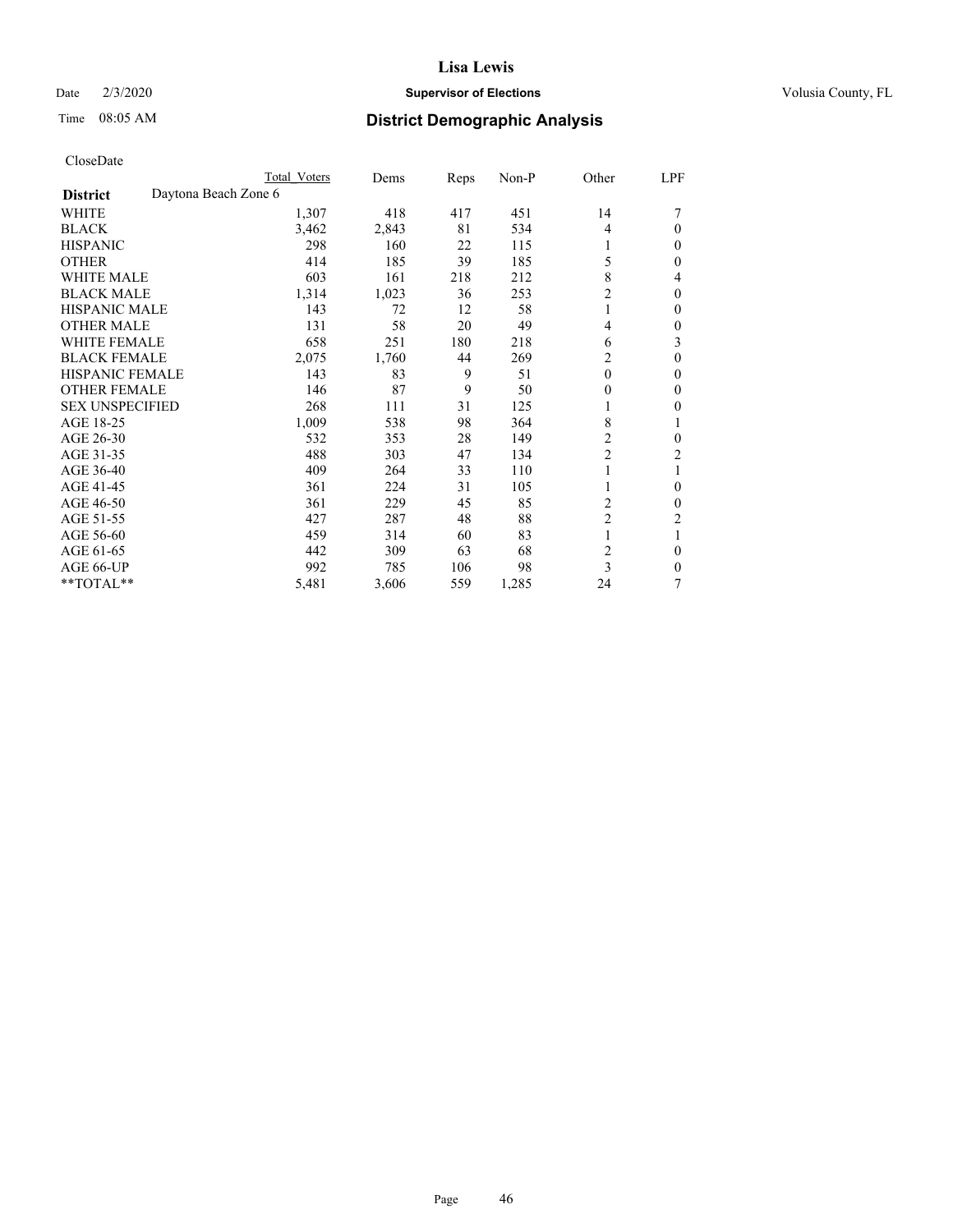## Date  $2/3/2020$  **Supervisor of Elections** Volusia County, FL

# Time 08:05 AM **District Demographic Analysis**

|                        | Total Voters         | Dems  | Reps             | Non-P | Other          | LPF          |
|------------------------|----------------------|-------|------------------|-------|----------------|--------------|
| <b>District</b>        | Daytona Beach Shores |       |                  |       |                |              |
| <b>WHITE</b>           | 3,962                | 933   | 2,010            | 959   | 51             | 9            |
| <b>BLACK</b>           | 60                   | 39    | 2                | 17    |                |              |
| <b>HISPANIC</b>        | 115                  | 38    | 40               | 36    |                | $\theta$     |
| <b>OTHER</b>           | 250                  | 75    | 77               | 96    |                |              |
| <b>WHITE MALE</b>      | 1,872                | 386   | 964              | 486   | 30             | 6            |
| <b>BLACK MALE</b>      | 25                   | 14    | $\boldsymbol{0}$ | 10    |                | $\mathbf{0}$ |
| <b>HISPANIC MALE</b>   | 52                   | 12    | 20               | 19    |                | $\mathbf{0}$ |
| <b>OTHER MALE</b>      | 98                   | 31    | 31               | 36    | $\theta$       | $\theta$     |
| <b>WHITE FEMALE</b>    | 2,047                | 536   | 1,026            | 462   | 20             | 3            |
| <b>BLACK FEMALE</b>    | 34                   | 25    | 2                | 6     | $\theta$       |              |
| <b>HISPANIC FEMALE</b> | 62                   | 26    | 19               | 17    | 0              | $\theta$     |
| <b>OTHER FEMALE</b>    | 120                  | 36    | 35               | 47    |                |              |
| <b>SEX UNSPECIFIED</b> | 77                   | 19    | 32               | 25    |                | $\theta$     |
| AGE 18-25              | 138                  | 38    | 45               | 50    | 5              | $\theta$     |
| AGE 26-30              | 85                   | 21    | 31               | 31    |                | 1            |
| AGE 31-35              | 97                   | 22    | 34               | 35    |                | 5            |
| AGE 36-40              | 102                  | 26    | 37               | 39    | 0              | $\theta$     |
| AGE 41-45              | 101                  | 33    | 37               | 27    | 2              | 2            |
| AGE 46-50              | 151                  | 34    | 62               | 54    |                | $\theta$     |
| AGE 51-55              | 266                  | 61    | 116              | 86    | $\overline{c}$ | 1            |
| AGE 56-60              | 418                  | 90    | 224              | 99    | 5              | $\theta$     |
| AGE 61-65              | 551                  | 120   | 282              | 136   | 12             | 1            |
| AGE 66-UP              | 2,478                | 640   | 1,261            | 551   | 25             |              |
| **TOTAL**              | 4,387                | 1,085 | 2,129            | 1,108 | 54             | 11           |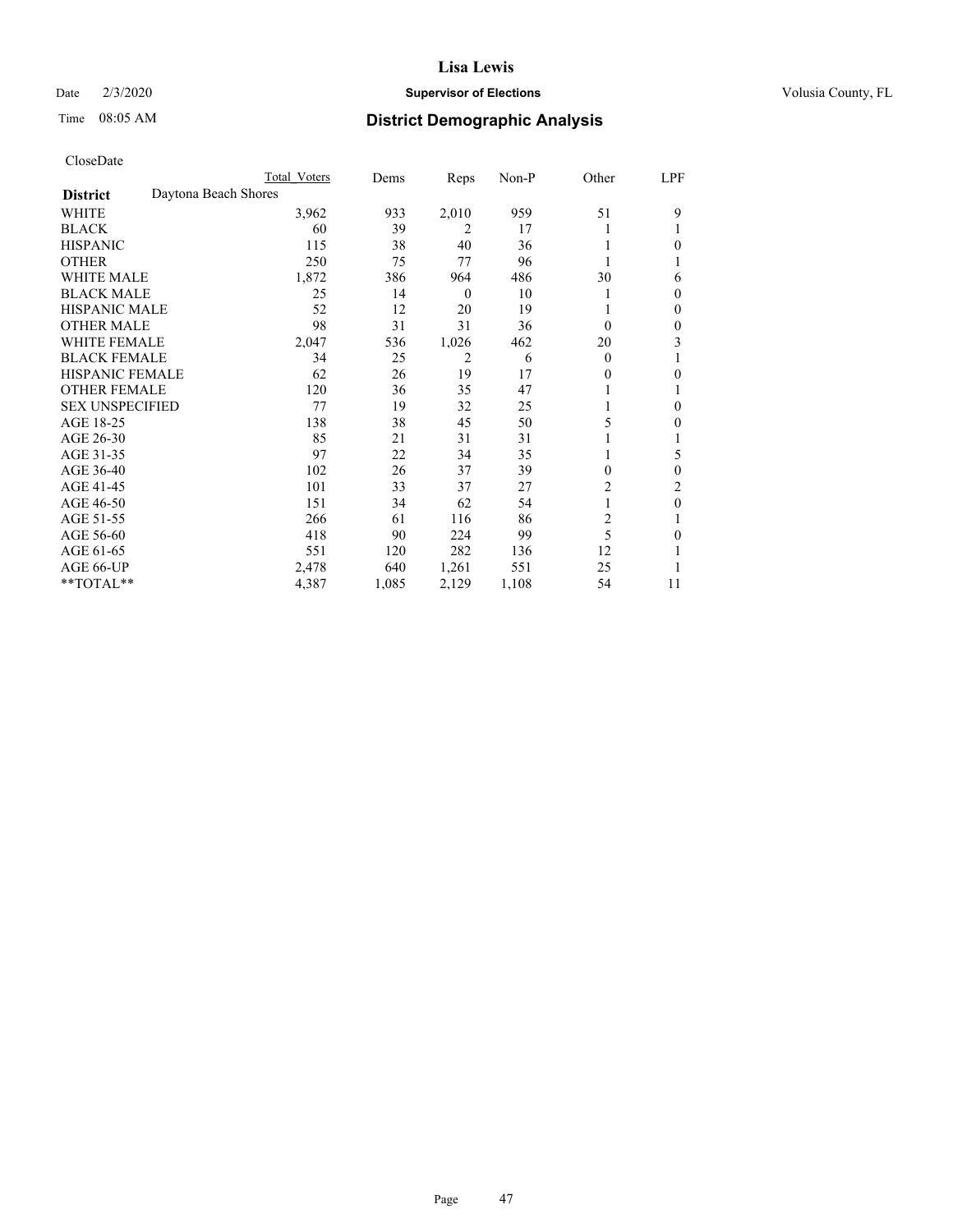## Date  $2/3/2020$  **Supervisor of Elections** Volusia County, FL

# Time 08:05 AM **District Demographic Analysis**

|                        |        | Total Voters | Dems  | Reps  | Non-P | Other          | LPF            |
|------------------------|--------|--------------|-------|-------|-------|----------------|----------------|
| <b>District</b>        | DeBary |              |       |       |       |                |                |
| WHITE                  |        | 12,639       | 2,891 | 6,236 | 3,360 | 103            | 49             |
| <b>BLACK</b>           |        | 699          | 505   | 33    | 159   | 2              | $\mathbf{0}$   |
| <b>HISPANIC</b>        |        | 1,522        | 630   | 347   | 529   | 12             | 4              |
| <b>OTHER</b>           |        | 908          | 241   | 231   | 430   | 5              | 1              |
| WHITE MALE             |        | 5,881        | 1,121 | 3,059 | 1,622 | 46             | 33             |
| <b>BLACK MALE</b>      |        | 325          | 210   | 15    | 98    | $\overline{c}$ | $\mathbf{0}$   |
| <b>HISPANIC MALE</b>   |        | 692          | 263   | 179   | 242   | 6              | 2              |
| <b>OTHER MALE</b>      |        | 312          | 73    | 90    | 145   | 3              | 1              |
| WHITE FEMALE           |        | 6,588        | 1,740 | 3,109 | 1,670 | 54             | 15             |
| <b>BLACK FEMALE</b>    |        | 364          | 287   | 18    | 59    | $\overline{0}$ | $\mathbf{0}$   |
| <b>HISPANIC FEMALE</b> |        | 807          | 359   | 164   | 276   | 6              | 2              |
| <b>OTHER FEMALE</b>    |        | 415          | 137   | 101   | 175   | $\overline{c}$ | $\mathbf{0}$   |
| <b>SEX UNSPECIFIED</b> |        | 384          | 77    | 112   | 191   | 3              | 1              |
| AGE 18-25              |        | 1,254        | 304   | 364   | 554   | 19             | 13             |
| AGE 26-30              |        | 923          | 231   | 330   | 351   | 9              | 2              |
| AGE 31-35              |        | 1,031        | 268   | 373   | 379   | 7              | $\overline{4}$ |
| AGE 36-40              |        | 1,033        | 242   | 375   | 392   | 7              | 17             |
| AGE 41-45              |        | 1,021        | 278   | 378   | 352   | 8              | 5              |
| AGE 46-50              |        | 1,184        | 279   | 502   | 388   | 9              | 6              |
| AGE 51-55              |        | 1,346        | 345   | 652   | 336   | 10             | $\mathfrak{Z}$ |
| AGE 56-60              |        | 1,536        | 382   | 761   | 378   | 13             | $\overline{c}$ |
| AGE 61-65              |        | 1,629        | 453   | 787   | 374   | 15             | $\mathbf{0}$   |
| AGE 66-UP              |        | 4,810        | 1,484 | 2,325 | 974   | 25             | $\overline{c}$ |
| $*$ TOTAL $**$         |        | 15,768       | 4,267 | 6,847 | 4,478 | 122            | 54             |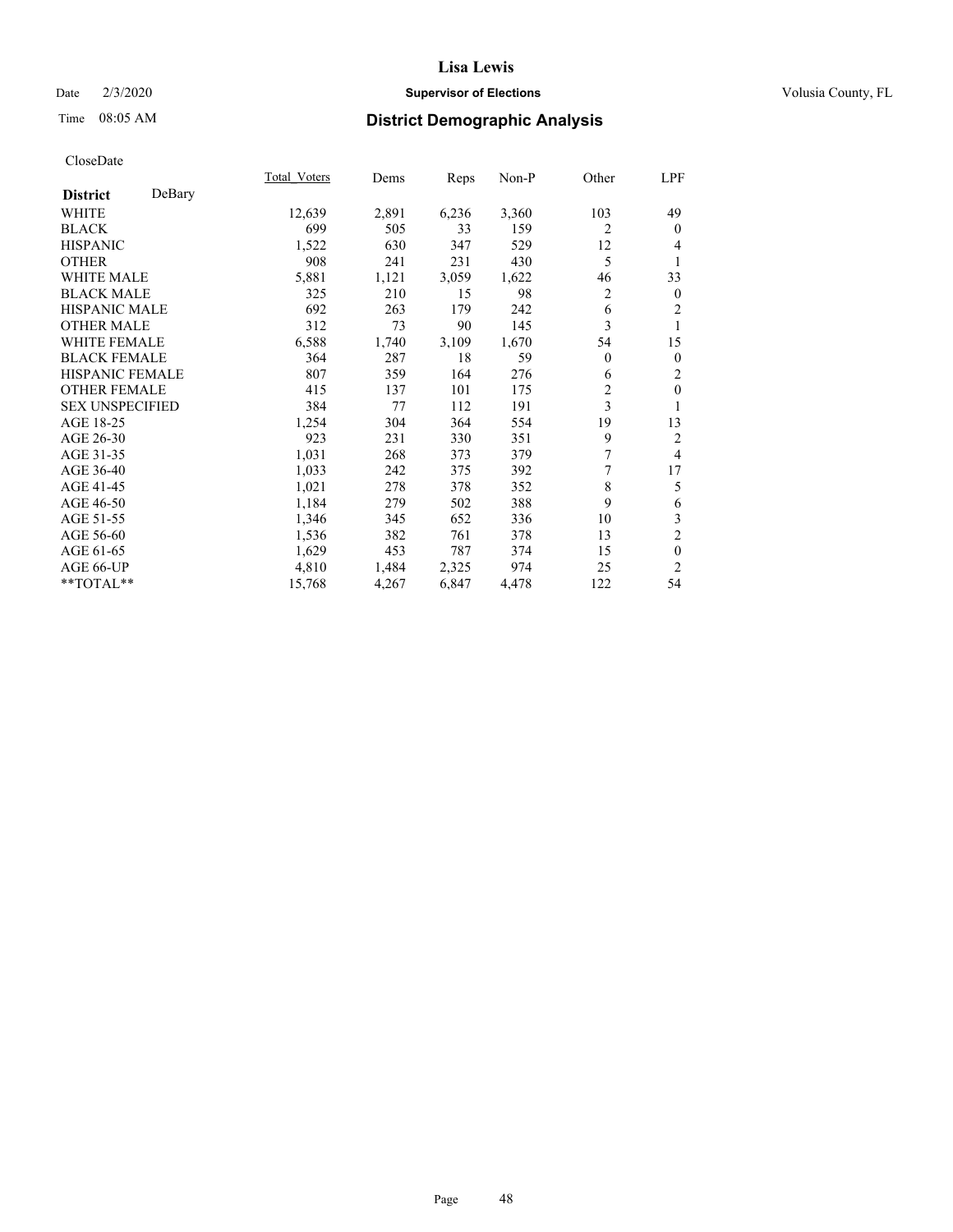## Date  $2/3/2020$  **Supervisor of Elections** Volusia County, FL

## Time 08:05 AM **District Demographic Analysis**

|                        |        | Total Voters | Dems  | Reps  | Non-P | Other          | LPF                     |
|------------------------|--------|--------------|-------|-------|-------|----------------|-------------------------|
| <b>District</b>        | DeLand |              |       |       |       |                |                         |
| WHITE                  |        | 15,441       | 4,585 | 6,738 | 3,887 | 170            | 61                      |
| <b>BLACK</b>           |        | 2,850        | 2,243 | 96    | 497   | 12             | 2                       |
| <b>HISPANIC</b>        |        | 2,269        | 1,004 | 410   | 831   | 18             | 6                       |
| <b>OTHER</b>           |        | 1,312        | 478   | 243   | 580   | 8              | 3                       |
| WHITE MALE             |        | 6,797        | 1,686 | 3,134 | 1,855 | 80             | 42                      |
| <b>BLACK MALE</b>      |        | 1,094        | 813   | 44    | 230   | 5              | 2                       |
| <b>HISPANIC MALE</b>   |        | 935          | 378   | 188   | 359   | 7              | 3                       |
| <b>OTHER MALE</b>      |        | 492          | 175   | 108   | 205   | 4              | $\mathbf{0}$            |
| WHITE FEMALE           |        | 8,494        | 2,853 | 3,553 | 1,980 | 90             | 18                      |
| <b>BLACK FEMALE</b>    |        | 1,697        | 1,386 | 46    | 258   | 7              | $\boldsymbol{0}$        |
| <b>HISPANIC FEMALE</b> |        | 1,304        | 609   | 220   | 462   | 10             | 3                       |
| <b>OTHER FEMALE</b>    |        | 571          | 230   | 98    | 237   | $\overline{4}$ | $\overline{2}$          |
| <b>SEX UNSPECIFIED</b> |        | 488          | 180   | 96    | 209   | 1              | $\overline{2}$          |
| AGE 18-25              |        | 2,118        | 813   | 452   | 809   | 29             | 15                      |
| AGE 26-30              |        | 1,535        | 579   | 370   | 567   | 10             | 9                       |
| AGE 31-35              |        | 1,517        | 536   | 394   | 559   | 18             | 10                      |
| AGE 36-40              |        | 1,553        | 610   | 414   | 506   | 16             | 7                       |
| AGE 41-45              |        | 1,481        | 534   | 446   | 480   | 17             | 4                       |
| AGE 46-50              |        | 1,497        | 554   | 490   | 431   | 18             | 4                       |
| AGE 51-55              |        | 1,574        | 558   | 623   | 373   | 12             | 8                       |
| AGE 56-60              |        | 1,754        | 662   | 696   | 380   | 13             | $\overline{\mathbf{3}}$ |
| AGE 61-65              |        | 1,869        | 739   | 719   | 392   | 16             | 3                       |
| AGE 66-UP              |        | 6,974        | 2,725 | 2,883 | 1,298 | 59             | 9                       |
| **TOTAL**              |        | 21,872       | 8,310 | 7,487 | 5,795 | 208            | 72                      |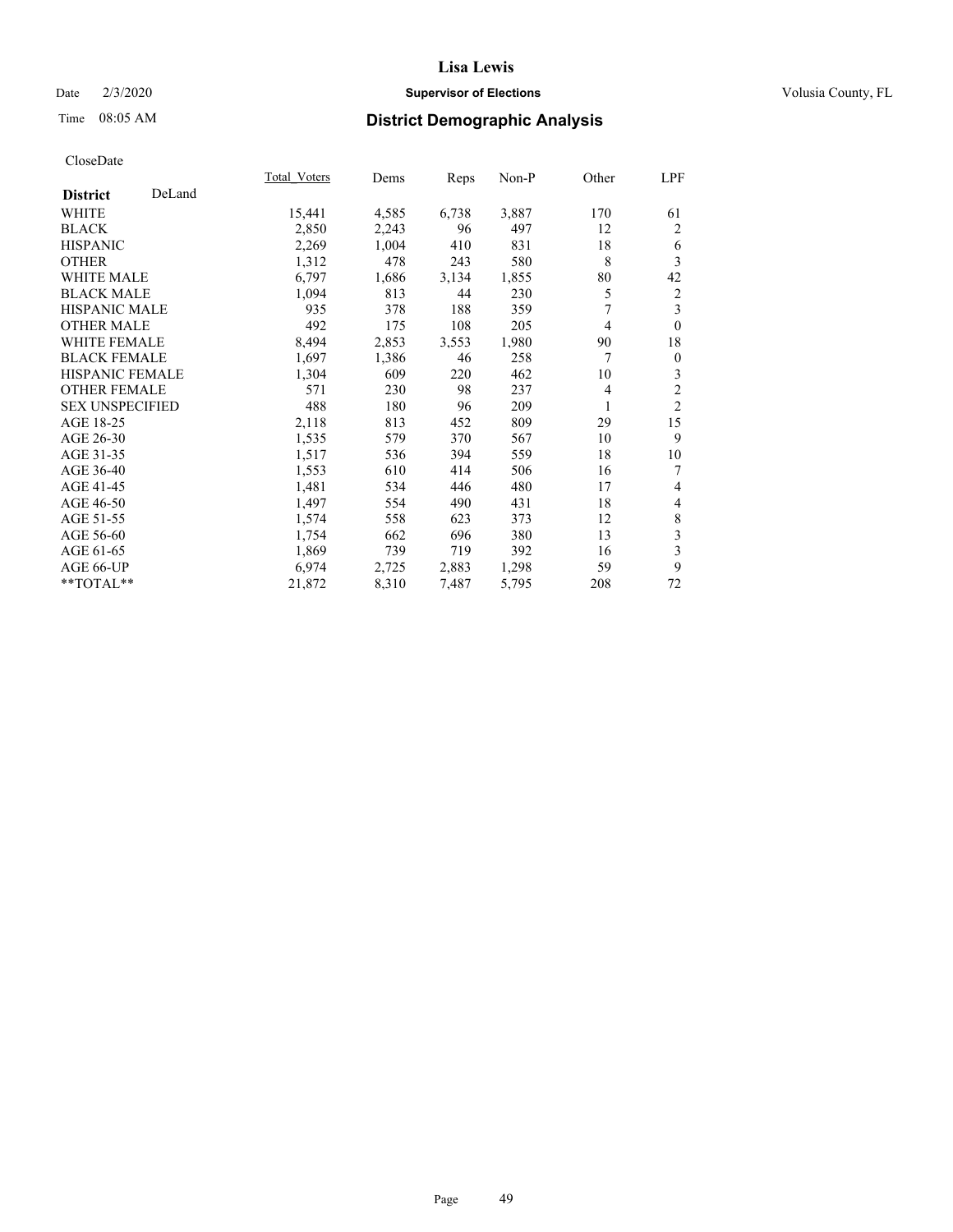## Date  $2/3/2020$  **Supervisor of Elections** Volusia County, FL

# Time 08:05 AM **District Demographic Analysis**

|                                       | Total Voters | Dems  | Reps  | Non-P | Other    | LPF            |
|---------------------------------------|--------------|-------|-------|-------|----------|----------------|
| Deltona District 1<br><b>District</b> |              |       |       |       |          |                |
| WHITE                                 | 4,869        | 1,289 | 1,905 | 1,620 | 41       | 14             |
| <b>BLACK</b>                          | 1,132        | 835   | 42    | 251   | 4        | 0              |
| <b>HISPANIC</b>                       | 2,954        | 1,453 | 362   | 1,127 | 11       |                |
| <b>OTHER</b>                          | 633          | 203   | 108   | 318   | 3        |                |
| <b>WHITE MALE</b>                     | 2,261        | 510   | 939   | 787   | 17       | 8              |
| <b>BLACK MALE</b>                     | 478          | 322   | 24    | 130   | 2        | 0              |
| HISPANIC MALE                         | 1,338        | 629   | 183   | 521   | 4        |                |
| <b>OTHER MALE</b>                     | 206          | 66    | 39    | 100   | $\Omega$ | 1              |
| WHITE FEMALE                          | 2,545        | 767   | 944   | 804   | 24       | 6              |
| <b>BLACK FEMALE</b>                   | 635          | 501   | 16    | 116   | 2        | 0              |
| <b>HISPANIC FEMALE</b>                | 1,567        | 801   | 176   | 583   | 7        | 0              |
| <b>OTHER FEMALE</b>                   | 280          | 102   | 51    | 126   | 1        | 0              |
| <b>SEX UNSPECIFIED</b>                | 278          | 82    | 45    | 149   | 2        | 0              |
| AGE 18-25                             | 1,141        | 374   | 184   | 570   | 10       | 3              |
| AGE 26-30                             | 903          | 322   | 169   | 399   | 10       | 3              |
| AGE 31-35                             | 898          | 314   | 189   | 385   | 7        | 3              |
| AGE 36-40                             | 858          | 295   | 198   | 358   | 6        |                |
| AGE 41-45                             | 795          | 335   | 168   | 286   | 3        | 3              |
| AGE 46-50                             | 811          | 319   | 223   | 261   | 8        | $\theta$       |
| AGE 51-55                             | 867          | 310   | 286   | 267   | 4        | 0              |
| AGE 56-60                             | 871          | 359   | 264   | 242   | 4        | $\overline{c}$ |
| AGE 61-65                             | 800          | 341   | 256   | 200   | 2        | 1              |
| AGE 66-UP                             | 1,644        | 811   | 480   | 348   | 5        | 0              |
| $*$ $*$ TOTAL $*$ $*$                 | 9,588        | 3,780 | 2,417 | 3,316 | 59       | 16             |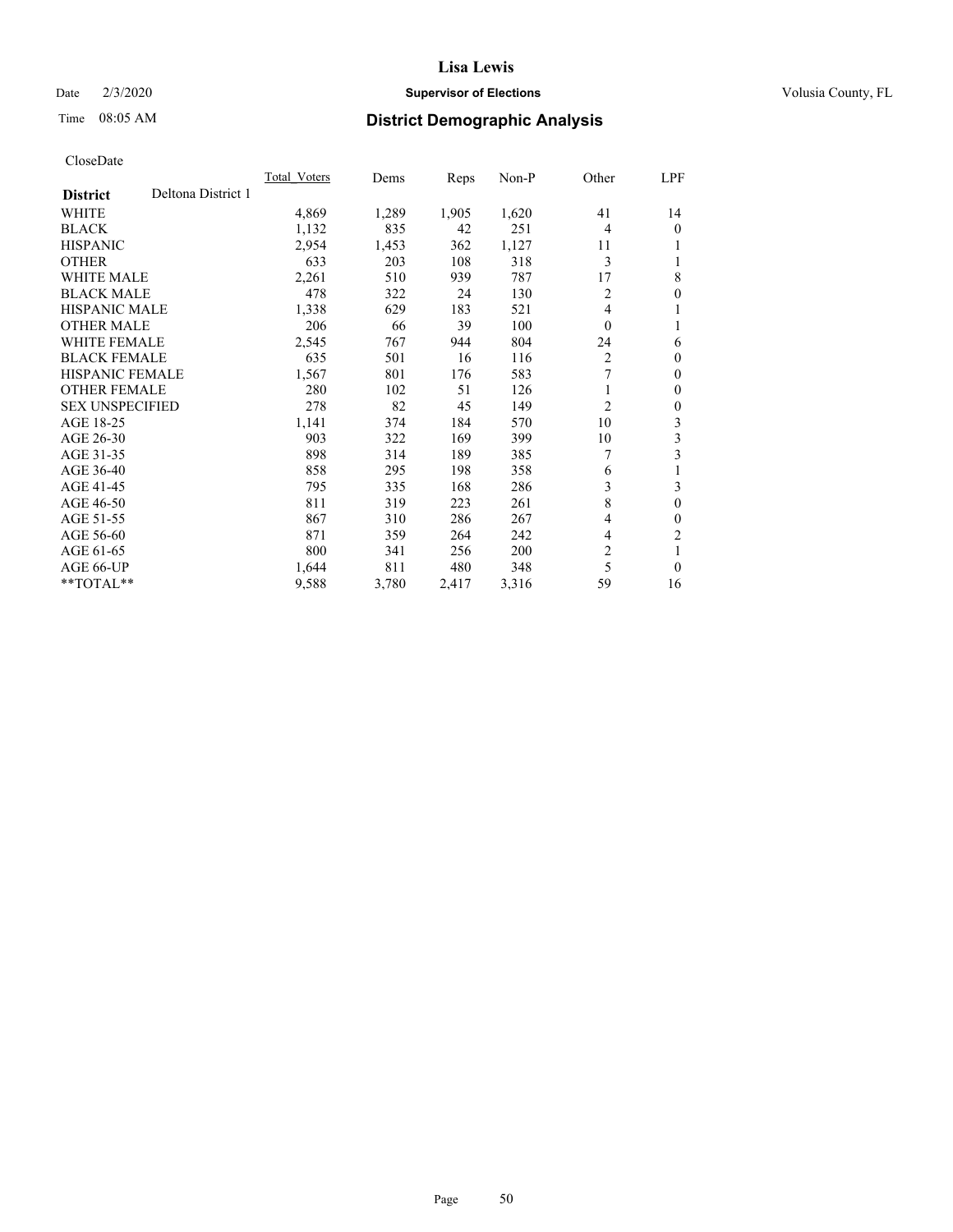## Date  $2/3/2020$  **Supervisor of Elections** Volusia County, FL

# Time 08:05 AM **District Demographic Analysis**

|                                       | Total Voters | Dems  | Reps  | $Non-P$ | Other          | <u>LPF</u>       |
|---------------------------------------|--------------|-------|-------|---------|----------------|------------------|
| Deltona District 2<br><b>District</b> |              |       |       |         |                |                  |
| WHITE                                 | 5,833        | 1,569 | 2,460 | 1,736   | 51             | 17               |
| <b>BLACK</b>                          | 968          | 708   | 46    | 206     | 8              | $\theta$         |
| <b>HISPANIC</b>                       | 3,172        | 1,486 | 505   | 1,164   | 10             |                  |
| <b>OTHER</b>                          | 666          | 247   | 106   | 308     | 4              | 1                |
| <b>WHITE MALE</b>                     | 2,676        | 628   | 1,160 | 855     | 23             | 10               |
| <b>BLACK MALE</b>                     | 444          | 292   | 30    | 118     | 4              | $\mathbf{0}$     |
| <b>HISPANIC MALE</b>                  | 1,480        | 636   | 271   | 565     | 4              | 4                |
| <b>OTHER MALE</b>                     | 254          | 87    | 47    | 117     | $\overline{c}$ | 1                |
| <b>WHITE FEMALE</b>                   | 3,088        | 930   | 1,269 | 855     | 27             | 7                |
| <b>BLACK FEMALE</b>                   | 515          | 408   | 16    | 87      | 4              | $\mathbf{0}$     |
| <b>HISPANIC FEMALE</b>                | 1,644        | 829   | 230   | 577     | 6              | $\overline{c}$   |
| <b>OTHER FEMALE</b>                   | 288          | 130   | 41    | 116     | 1              | $\mathbf{0}$     |
| <b>SEX UNSPECIFIED</b>                | 250          | 70    | 53    | 124     | 2              | 1                |
| AGE 18-25                             | 1,064        | 347   | 205   | 489     | 17             | 6                |
| AGE 26-30                             | 786          | 263   | 178   | 337     | 6              | $\mathfrak{2}$   |
| AGE 31-35                             | 842          | 294   | 187   | 348     | 7              | 6                |
| AGE 36-40                             | 858          | 305   | 192   | 344     | 12             | 5                |
| AGE 41-45                             | 880          | 337   | 223   | 317     | 3              | $\boldsymbol{0}$ |
| AGE 46-50                             | 876          | 308   | 257   | 306     | $\overline{c}$ | 3                |
| AGE 51-55                             | 864          | 330   | 271   | 260     | 3              | $\mathbf{0}$     |
| AGE 56-60                             | 973          | 359   | 336   | 275     | $\overline{2}$ | 1                |
| AGE 61-65                             | 1,012        | 397   | 362   | 245     | 8              | $\theta$         |
| AGE 66-UP                             | 2,484        | 1,070 | 906   | 493     | 13             | 2                |
| $*$ TOTAL $*$                         | 10,639       | 4,010 | 3,117 | 3,414   | 73             | 25               |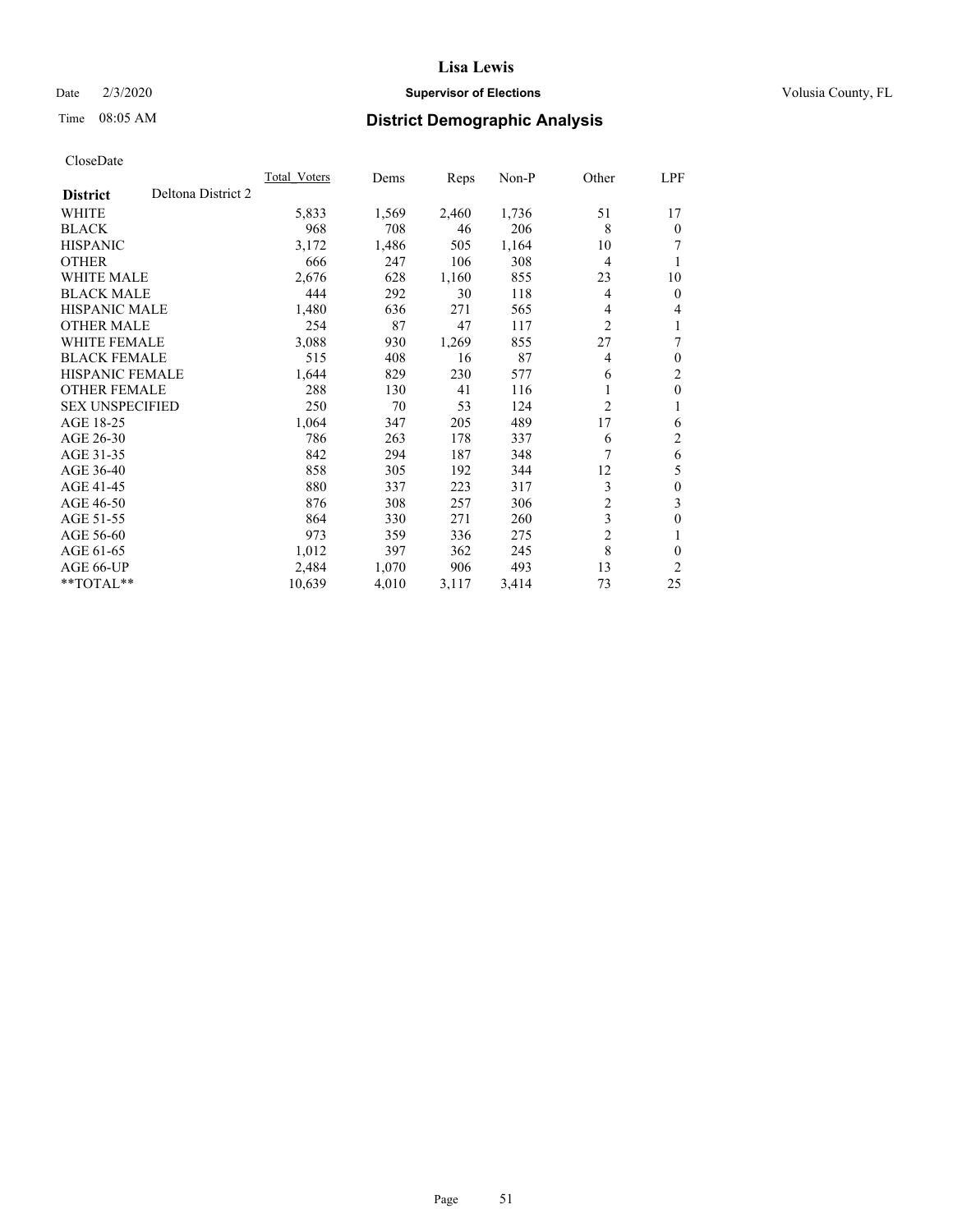## Date  $2/3/2020$  **Supervisor of Elections** Volusia County, FL

## Time 08:05 AM **District Demographic Analysis**

|                                       | Total Voters | Dems  | Reps  | $Non-P$ | Other          | LPF            |
|---------------------------------------|--------------|-------|-------|---------|----------------|----------------|
| Deltona District 3<br><b>District</b> |              |       |       |         |                |                |
| <b>WHITE</b>                          | 5,256        | 1,455 | 2,055 | 1,681   | 45             | 20             |
| <b>BLACK</b>                          | 913          | 682   | 30    | 196     | 5              | $\Omega$       |
| <b>HISPANIC</b>                       | 3,299        | 1,565 | 436   | 1,283   | 10             | 5              |
| <b>OTHER</b>                          | 661          | 221   | 101   | 334     | 5              | $\Omega$       |
| <b>WHITE MALE</b>                     | 2,416        | 568   | 1,026 | 785     | 22             | 15             |
| <b>BLACK MALE</b>                     | 397          | 280   | 22    | 93      | $\overline{2}$ | $\overline{0}$ |
| HISPANIC MALE                         | 1,512        | 669   | 225   | 608     | 7              | 3              |
| <b>OTHER MALE</b>                     | 241          | 78    | 42    | 119     | $\overline{2}$ | 0              |
| <b>WHITE FEMALE</b>                   | 2,744        | 856   | 996   | 864     | 23             | 5              |
| <b>BLACK FEMALE</b>                   | 502          | 393   | 8     | 98      | 3              | 0              |
| <b>HISPANIC FEMALE</b>                | 1,739        | 873   | 207   | 654     | 3              | 2              |
| <b>OTHER FEMALE</b>                   | 299          | 117   | 44    | 137     |                | 0              |
| <b>SEX UNSPECIFIED</b>                | 279          | 89    | 52    | 136     | $\overline{2}$ | 0              |
| AGE 18-25                             | 1,000        | 333   | 167   | 488     | 10             | 2              |
| AGE 26-30                             | 889          | 337   | 143   | 398     |                | 4              |
| AGE 31-35                             | 892          | 310   | 197   | 370     | 9              | 6              |
| AGE 36-40                             | 823          | 276   | 177   | 359     | 9              | 2              |
| AGE 41-45                             | 799          | 305   | 172   | 316     | 5              | 1              |
| AGE 46-50                             | 849          | 314   | 239   | 288     | 5              | 3              |
| AGE 51-55                             | 879          | 315   | 264   | 292     | 4              | 4              |
| AGE 56-60                             | 916          | 357   | 287   | 269     | 3              | 0              |
| AGE 61-65                             | 845          | 334   | 268   | 238     | 5              | 0              |
| AGE 66-UP                             | 2,237        | 1,042 | 708   | 476     | 8              | 3              |
| $*$ TOTAL $*$                         | 10,129       | 3,923 | 2,622 | 3,494   | 65             | 25             |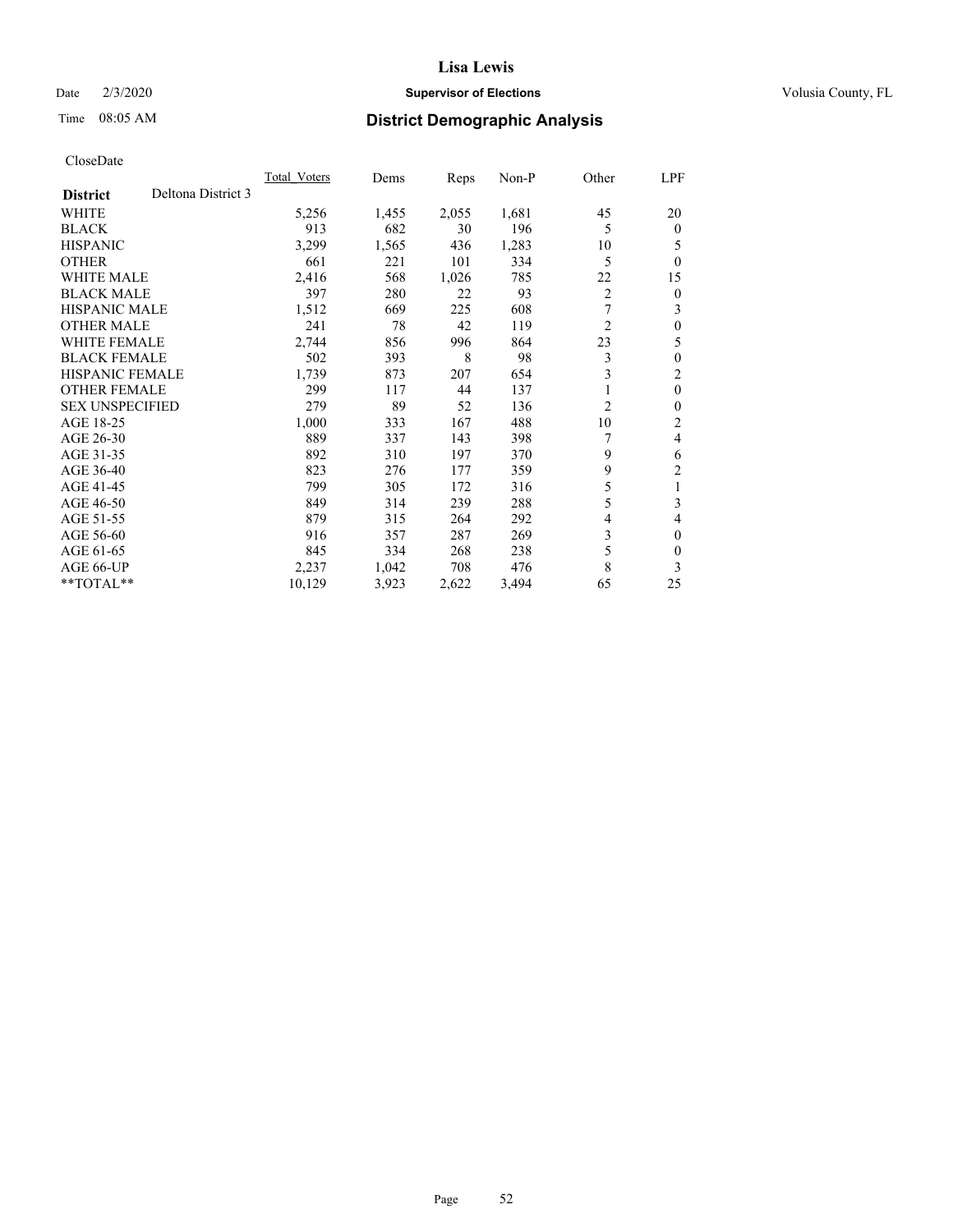## Date  $2/3/2020$  **Supervisor of Elections** Volusia County, FL

# Time 08:05 AM **District Demographic Analysis**

|                        |                    | <b>Total Voters</b> | Dems  | Reps  | $Non-P$ | Other                   | LPF              |
|------------------------|--------------------|---------------------|-------|-------|---------|-------------------------|------------------|
| <b>District</b>        | Deltona District 4 |                     |       |       |         |                         |                  |
| <b>WHITE</b>           |                    | 5,239               | 1,537 | 2,074 | 1,565   | 42                      | 21               |
| <b>BLACK</b>           |                    | 992                 | 701   | 50    | 235     | 4                       | $\overline{2}$   |
| <b>HISPANIC</b>        |                    | 3,698               | 1,835 | 477   | 1,371   | 12                      | 3                |
| <b>OTHER</b>           |                    | 701                 | 245   | 141   | 312     | 3                       | $\theta$         |
| <b>WHITE MALE</b>      |                    | 2,392               | 619   | 979   | 757     | 21                      | 16               |
| <b>BLACK MALE</b>      |                    | 441                 | 289   | 26    | 121     | 4                       | 1                |
| <b>HISPANIC MALE</b>   |                    | 1,743               | 806   | 257   | 674     | 6                       | $\theta$         |
| <b>OTHER MALE</b>      |                    | 241                 | 71    | 56    | 114     | 0                       | $\theta$         |
| <b>WHITE FEMALE</b>    |                    | 2,780               | 899   | 1,069 | 788     | 20                      | 4                |
| <b>BLACK FEMALE</b>    |                    | 535                 | 405   | 20    | 109     | $\boldsymbol{0}$        | 1                |
| <b>HISPANIC FEMALE</b> |                    | 1,897               | 1,001 | 214   | 673     | 6                       | 3                |
| <b>OTHER FEMALE</b>    |                    | 317                 | 140   | 60    | 115     | 2                       | $\theta$         |
| <b>SEX UNSPECIFIED</b> |                    | 284                 | 88    | 61    | 132     | $\overline{\mathbf{c}}$ |                  |
| AGE 18-25              |                    | 1,105               | 373   | 216   | 505     | 9                       | $\overline{c}$   |
| AGE 26-30              |                    | 895                 | 364   | 157   | 363     | 5                       | 6                |
| AGE 31-35              |                    | 906                 | 313   | 165   | 418     | 6                       | 4                |
| AGE 36-40              |                    | 829                 | 332   | 153   | 334     | 7                       | 3                |
| AGE 41-45              |                    | 813                 | 334   | 166   | 309     | 4                       | $\boldsymbol{0}$ |
| AGE 46-50              |                    | 854                 | 304   | 252   | 287     | 6                       | 5                |
| AGE 51-55              |                    | 908                 | 368   | 268   | 265     | 5                       | $\overline{c}$   |
| AGE 56-60              |                    | 992                 | 421   | 307   | 257     | 6                       | 1                |
| AGE 61-65              |                    | 914                 | 398   | 277   | 232     | 5                       | $\overline{c}$   |
| AGE 66-UP              |                    | 2,414               | 1,111 | 781   | 513     | 8                       | 1                |
| $*$ TOTAL $*$          |                    | 10,630              | 4,318 | 2,742 | 3,483   | 61                      | 26               |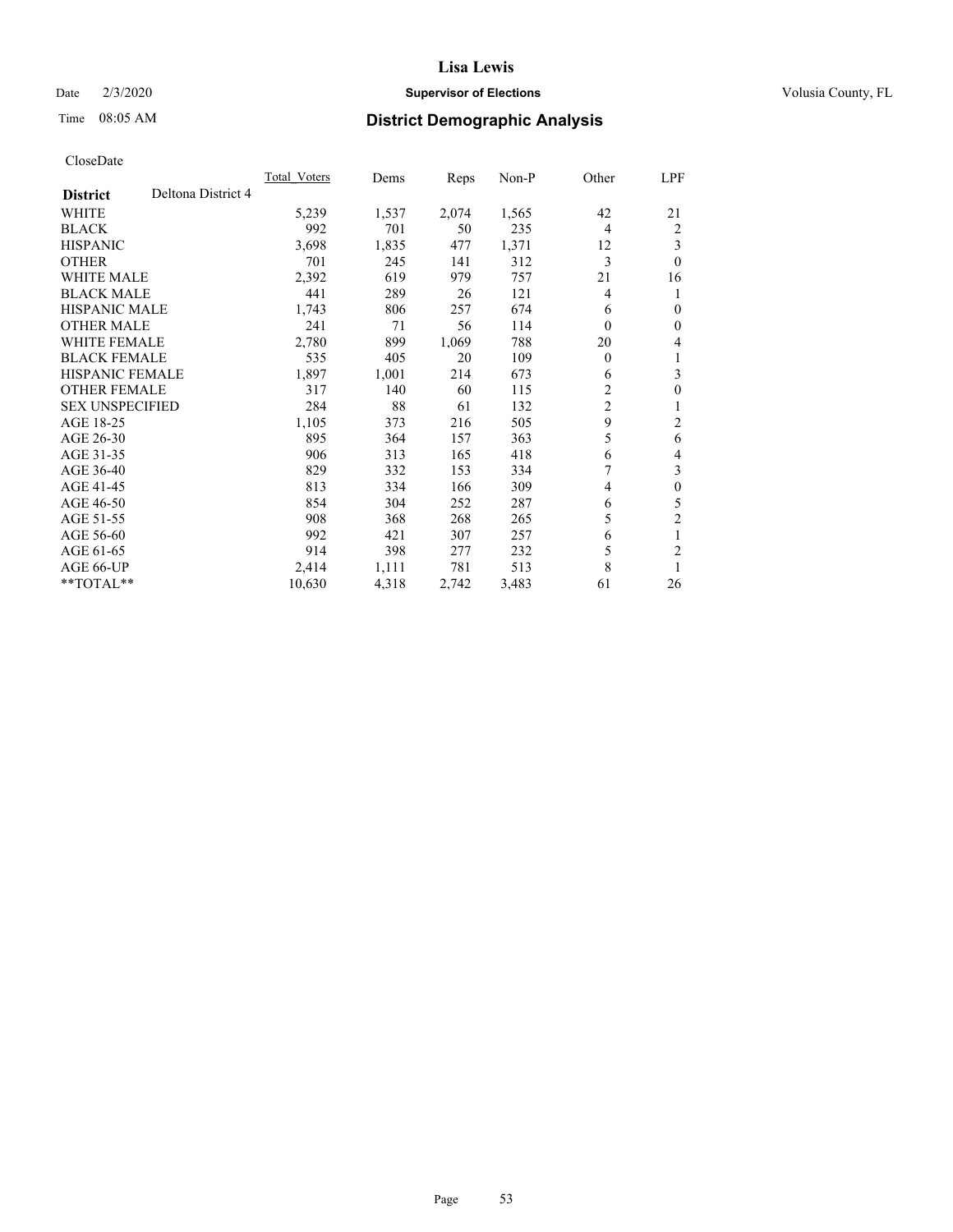## Date  $2/3/2020$  **Supervisor of Elections** Volusia County, FL

## Time 08:05 AM **District Demographic Analysis**

|                        |                    | <b>Total Voters</b> | Dems  | Reps  | $Non-P$ | Other          | LPF            |
|------------------------|--------------------|---------------------|-------|-------|---------|----------------|----------------|
| <b>District</b>        | Deltona District 5 |                     |       |       |         |                |                |
| WHITE                  |                    | 5,125               | 1,403 | 2,101 | 1,562   | 40             | 19             |
| <b>BLACK</b>           |                    | 1.044               | 797   | 44    | 197     | 6              | $\mathbf{0}$   |
| <b>HISPANIC</b>        |                    | 3,108               | 1,399 | 464   | 1,234   | 8              | 3              |
| <b>OTHER</b>           |                    | 584                 | 179   | 124   | 273     | 5              | 3              |
| <b>WHITE MALE</b>      |                    | 2,396               | 549   | 1,041 | 771     | 22             | 13             |
| <b>BLACK MALE</b>      |                    | 454                 | 322   | 25    | 104     | 3              | $\mathbf{0}$   |
| <b>HISPANIC MALE</b>   |                    | 1,456               | 603   | 255   | 591     | 5              | 2              |
| <b>OTHER MALE</b>      |                    | 201                 | 66    | 52    | 77      | 4              | $\overline{2}$ |
| <b>WHITE FEMALE</b>    |                    | 2,654               | 838   | 1,031 | 761     | 18             | 6              |
| <b>BLACK FEMALE</b>    |                    | 570                 | 460   | 19    | 88      | 3              | $\theta$       |
| <b>HISPANIC FEMALE</b> |                    | 1,609               | 769   | 208   | 628     | 3              | 1              |
| <b>OTHER FEMALE</b>    |                    | 239                 | 82    | 50    | 106     | 0              | 1              |
| <b>SEX UNSPECIFIED</b> |                    | 281                 | 88    | 52    | 140     |                | $\theta$       |
| AGE 18-25              |                    | 1,111               | 359   | 209   | 526     | 12             | 5              |
| AGE 26-30              |                    | 786                 | 249   | 159   | 368     |                | 3              |
| AGE 31-35              |                    | 776                 | 254   | 181   | 331     | 7              | 3              |
| AGE 36-40              |                    | 771                 | 284   | 165   | 315     | 5              | $\overline{2}$ |
| AGE 41-45              |                    | 781                 | 294   | 170   | 309     | $\overline{c}$ | 6              |
| AGE 46-50              |                    | 822                 | 291   | 244   | 274     | 11             | 2              |
| AGE 51-55              |                    | 854                 | 337   | 275   | 237     | 3              | $\overline{c}$ |
| AGE 56-60              |                    | 975                 | 355   | 365   | 251     | 4              | $\theta$       |
| AGE 61-65              |                    | 883                 | 366   | 302   | 210     | 3              | $\overline{c}$ |
| AGE 66-UP              |                    | 2,102               | 989   | 663   | 445     | 5              | $\theta$       |
| $*$ TOTAL $*$          |                    | 9,861               | 3,778 | 2,733 | 3,266   | 59             | 25             |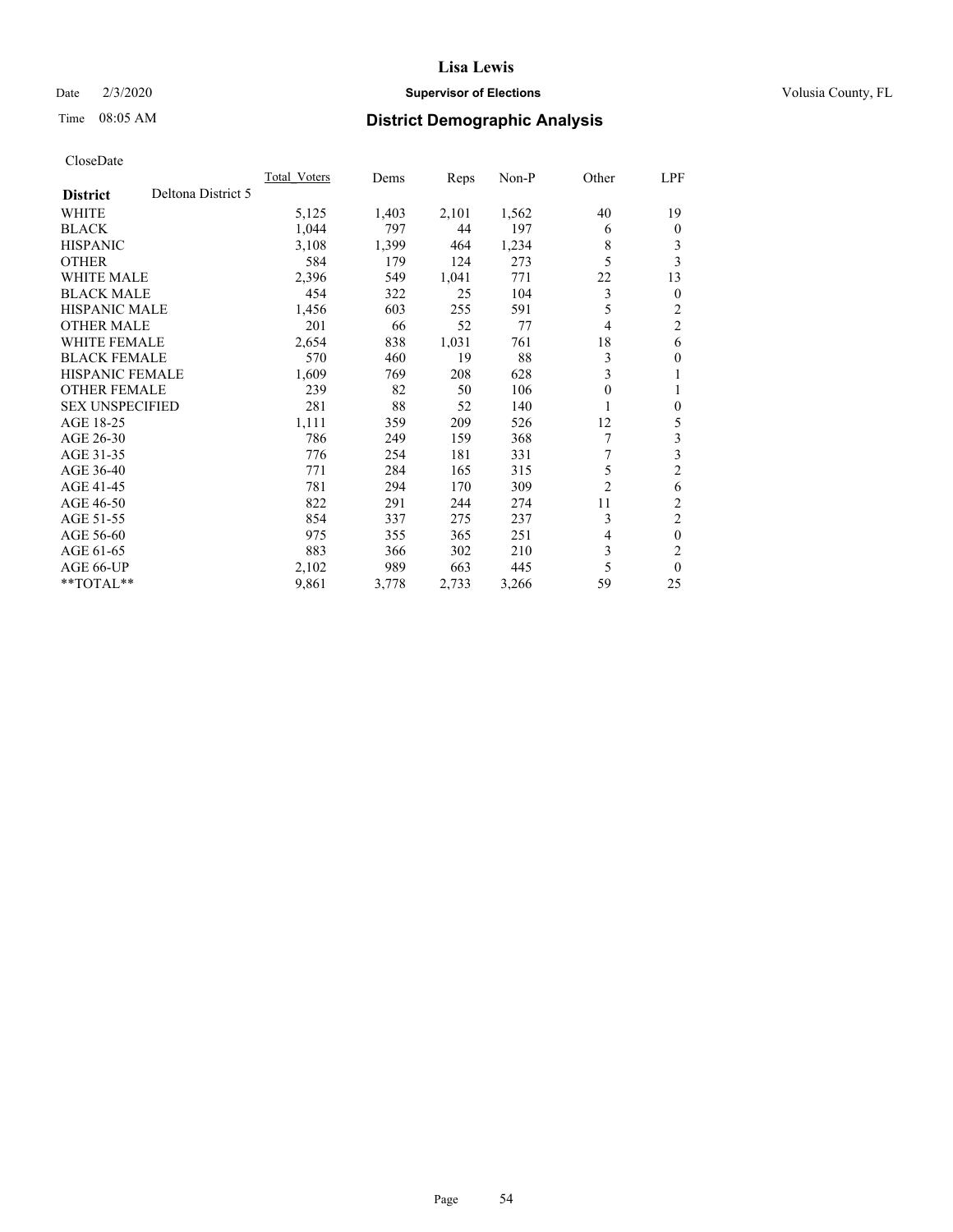## Date  $2/3/2020$  **Supervisor of Elections** Volusia County, FL

# Time 08:05 AM **District Demographic Analysis**

|                                       | <b>Total Voters</b> | Dems  | Reps  | $Non-P$ | Other          | LPF            |
|---------------------------------------|---------------------|-------|-------|---------|----------------|----------------|
| Deltona District 6<br><b>District</b> |                     |       |       |         |                |                |
| <b>WHITE</b>                          | 5,823               | 1,482 | 2,476 | 1,797   | 43             | 25             |
| <b>BLACK</b>                          | 969                 | 697   | 42    | 225     | 5              | $\theta$       |
| <b>HISPANIC</b>                       | 2,626               | 1,216 | 338   | 1,051   | 17             | 4              |
| <b>OTHER</b>                          | 606                 | 190   | 137   | 273     | 5              | 1              |
| <b>WHITE MALE</b>                     | 2,702               | 577   | 1,214 | 872     | 23             | 16             |
| <b>BLACK MALE</b>                     | 448                 | 304   | 26    | 114     | 4              | $\overline{0}$ |
| <b>HISPANIC MALE</b>                  | 1,212               | 528   | 181   | 490     | 10             | 3              |
| <b>OTHER MALE</b>                     | 221                 | 65    | 52    | 101     | $\overline{c}$ | 1              |
| <b>WHITE FEMALE</b>                   | 3,031               | 889   | 1,220 | 893     | 20             | 9              |
| <b>BLACK FEMALE</b>                   | 512                 | 387   | 16    | 108     | 1              | $\theta$       |
| <b>HISPANIC FEMALE</b>                | 1,367               | 673   | 151   | 535     | 7              | 1              |
| <b>OTHER FEMALE</b>                   | 263                 | 96    | 61    | 104     | 2              | $\mathbf{0}$   |
| <b>SEX UNSPECIFIED</b>                | 268                 | 66    | 72    | 129     |                | $\theta$       |
| AGE 18-25                             | 1,055               | 337   | 194   | 506     | 16             | 2              |
| AGE 26-30                             | 816                 | 266   | 194   | 347     | 4              | 5              |
| AGE 31-35                             | 843                 | 282   | 197   | 358     | 5              | 1              |
| AGE 36-40                             | 835                 | 272   | 213   | 338     | 7              | 5              |
| AGE 41-45                             | 755                 | 241   | 204   | 299     | 7              | 4              |
| AGE 46-50                             | 874                 | 297   | 260   | 303     | 11             | 3              |
| AGE 51-55                             | 893                 | 310   | 300   | 272     | 7              | 4              |
| AGE 56-60                             | 1,026               | 346   | 403   | 271     | 4              | 2              |
| AGE 61-65                             | 937                 | 351   | 357   | 222     | 3              | 4              |
| AGE 66-UP                             | 1,990               | 883   | 671   | 430     | 6              | $\theta$       |
| $*$ TOTAL $*$                         | 10,024              | 3,585 | 2,993 | 3,346   | 70             | 30             |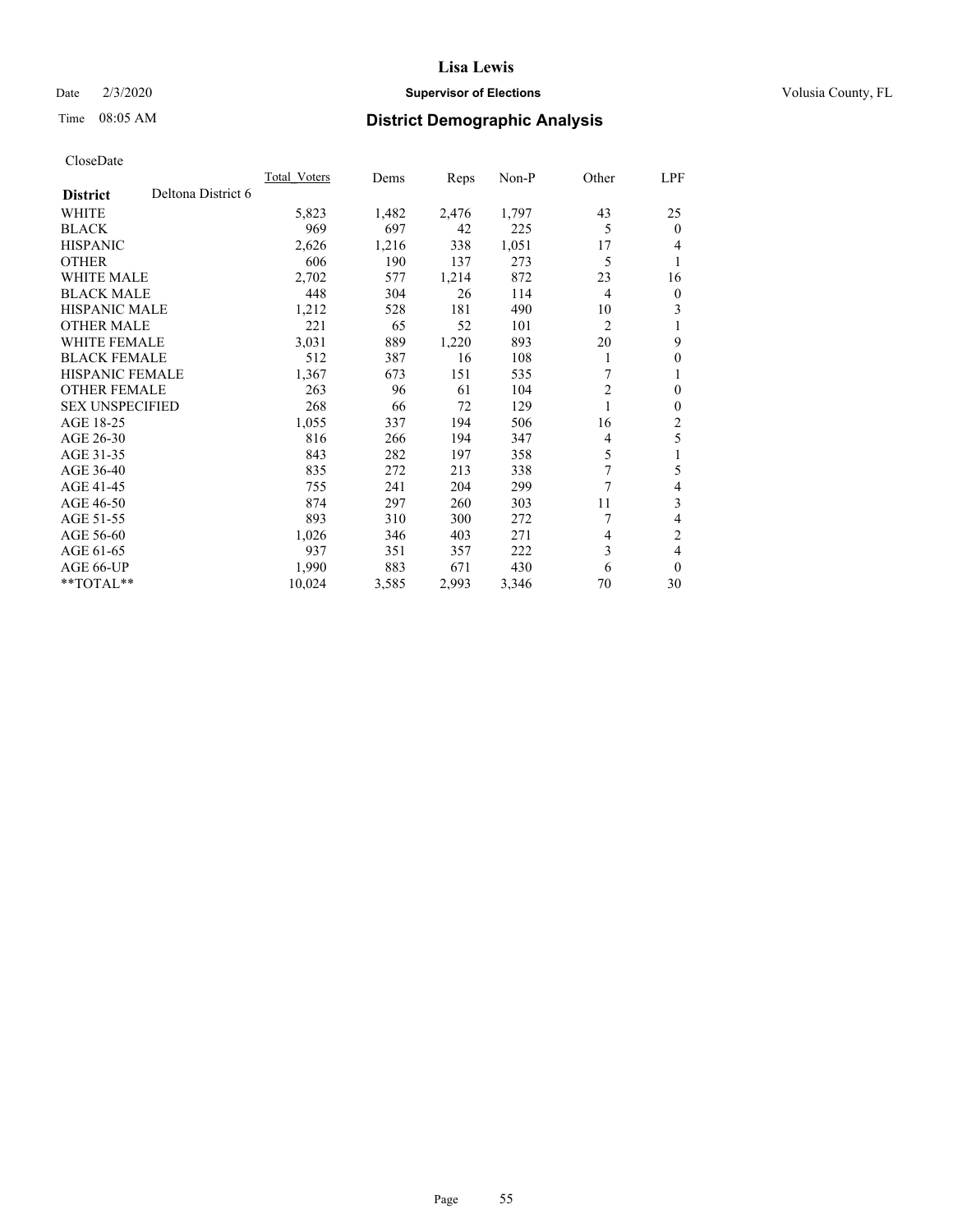## Date  $2/3/2020$  **Supervisor of Elections** Volusia County, FL

# Time 08:05 AM **District Demographic Analysis**

|                        |                      | Total Voters | Dems  | Reps           | Non-P | Other          | LPF    |
|------------------------|----------------------|--------------|-------|----------------|-------|----------------|--------|
| <b>District</b>        | Edgewater District 1 |              |       |                |       |                |        |
| WHITE                  |                      | 3,311        | 1,008 | 1,297          | 958   | 35             | 13     |
| <b>BLACK</b>           |                      | 88           | 63    | 3              | 20    | 2              | 0      |
| <b>HISPANIC</b>        |                      | 72           | 24    | 16             | 31    |                | $_{0}$ |
| <b>OTHER</b>           |                      | 139          | 47    | 24             | 66    | $\overline{2}$ | 0      |
| WHITE MALE             |                      | 1,507        | 370   | 668            | 445   | 15             | 9      |
| <b>BLACK MALE</b>      |                      | 42           | 25    | 3              | 12    | 2              | 0      |
| <b>HISPANIC MALE</b>   |                      | 31           | 7     | 9              | 15    | 0              | 0      |
| <b>OTHER MALE</b>      |                      | 57           | 21    | 12             | 23    |                | 0      |
| WHITE FEMALE           |                      | 1,757        | 626   | 610            | 497   | 20             | 4      |
| <b>BLACK FEMALE</b>    |                      | 44           | 36    | $\overline{0}$ | 8     | $\Omega$       | 0      |
| <b>HISPANIC FEMALE</b> |                      | 40           | 16    | 7              | 16    |                | 0      |
| <b>OTHER FEMALE</b>    |                      | 50           | 18    | 10             | 21    |                | 0      |
| <b>SEX UNSPECIFIED</b> |                      | 82           | 23    | 21             | 38    | 0              | 0      |
| AGE 18-25              |                      | 248          | 68    | 74             | 98    | 5              | 3      |
| AGE 26-30              |                      | 208          | 60    | 59             | 81    | 6              | 2      |
| AGE 31-35              |                      | 235          | 64    | 73             | 93    | 2              | 3      |
| AGE 36-40              |                      | 211          | 65    | 66             | 79    |                | 0      |
| AGE 41-45              |                      | 222          | 69    | 77             | 74    |                |        |
| AGE 46-50              |                      | 246          | 53    | 98             | 89    | 4              | 2      |
| AGE 51-55              |                      | 279          | 76    | 115            | 85    | 2              | 1      |
| AGE 56-60              |                      | 417          | 131   | 169            | 114   | 3              | 0      |
| AGE 61-65              |                      | 438          | 140   | 165            | 129   | 4              | 0      |
| AGE 66-UP              |                      | 1,106        | 416   | 444            | 233   | 12             |        |
| **TOTAL**              |                      | 3,610        | 1,142 | 1,340          | 1,075 | 40             | 13     |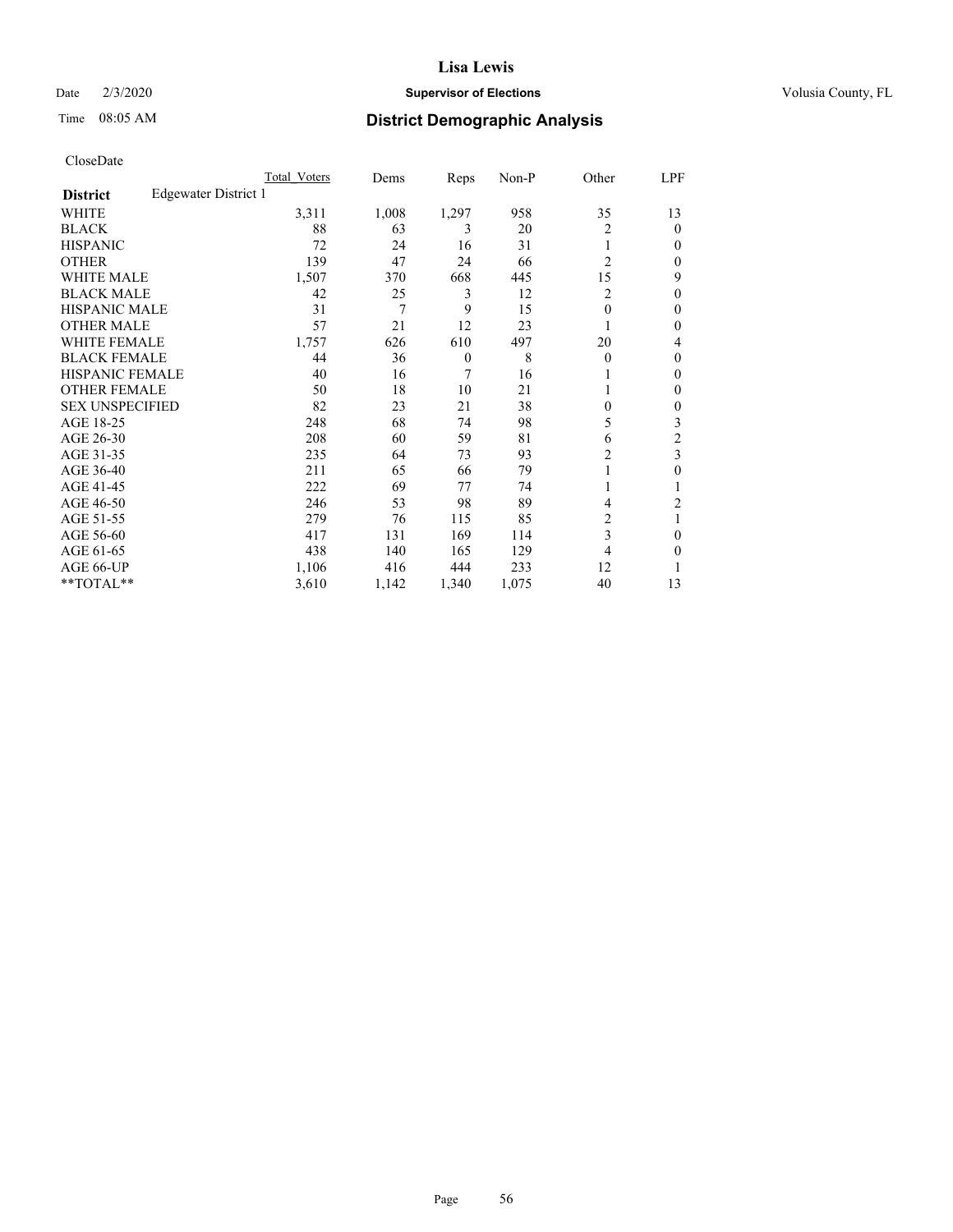#### Date  $2/3/2020$  **Supervisor of Elections** Volusia County, FL

# Time 08:05 AM **District Demographic Analysis**

|                        |                      | Total Voters | Dems  | Reps  | Non-P | Other    | LPF          |
|------------------------|----------------------|--------------|-------|-------|-------|----------|--------------|
| <b>District</b>        | Edgewater District 2 |              |       |       |       |          |              |
| WHITE                  |                      | 3,675        | 1,064 | 1,490 | 1,078 | 37       | 6            |
| <b>BLACK</b>           |                      | 65           | 48    | 4     | 11    | 2        | $\Omega$     |
| <b>HISPANIC</b>        |                      | 78           | 31    | 18    | 24    | 5        | 0            |
| <b>OTHER</b>           |                      | 120          | 36    | 32    | 51    |          | 0            |
| <b>WHITE MALE</b>      |                      | 1,686        | 425   | 736   | 507   | 13       | 5            |
| <b>BLACK MALE</b>      |                      | 28           | 19    | 1     | 7     | 1        | $\Omega$     |
| <b>HISPANIC MALE</b>   |                      | 45           | 13    | 11    | 17    | 4        | 0            |
| <b>OTHER MALE</b>      |                      | 41           | 12    | 11    | 18    | $\theta$ | 0            |
| <b>WHITE FEMALE</b>    |                      | 1,959        | 627   | 747   | 560   | 24       |              |
| <b>BLACK FEMALE</b>    |                      | 36           | 28    | 3     | 4     | 1        | 0            |
| <b>HISPANIC FEMALE</b> |                      | 31           | 18    | 6     | 6     |          | 0            |
| <b>OTHER FEMALE</b>    |                      | 45           | 17    | 13    | 14    |          | 0            |
| <b>SEX UNSPECIFIED</b> |                      | 67           | 20    | 16    | 31    | $\Omega$ | 0            |
| AGE 18-25              |                      | 292          | 84    | 86    | 114   | 8        | 0            |
| AGE 26-30              |                      | 263          | 73    | 76    | 107   |          | $\mathbf{0}$ |
| AGE 31-35              |                      | 263          | 76    | 72    | 107   | 3        | 5            |
| AGE 36-40              |                      | 242          | 65    | 78    | 96    | 3        | 0            |
| AGE 41-45              |                      | 252          | 65    | 96    | 88    | 3        | 0            |
| AGE 46-50              |                      | 294          | 68    | 111   | 108   | 6        |              |
| AGE 51-55              |                      | 293          | 68    | 124   | 99    | 2        | 0            |
| AGE 56-60              |                      | 396          | 117   | 182   | 93    | 4        | 0            |
| AGE 61-65              |                      | 410          | 131   | 182   | 94    | 3        | 0            |
| AGE 66-UP              |                      | 1,233        | 432   | 537   | 258   | 6        | 0            |
| **TOTAL**              |                      | 3,938        | 1,179 | 1,544 | 1,164 | 45       | 6            |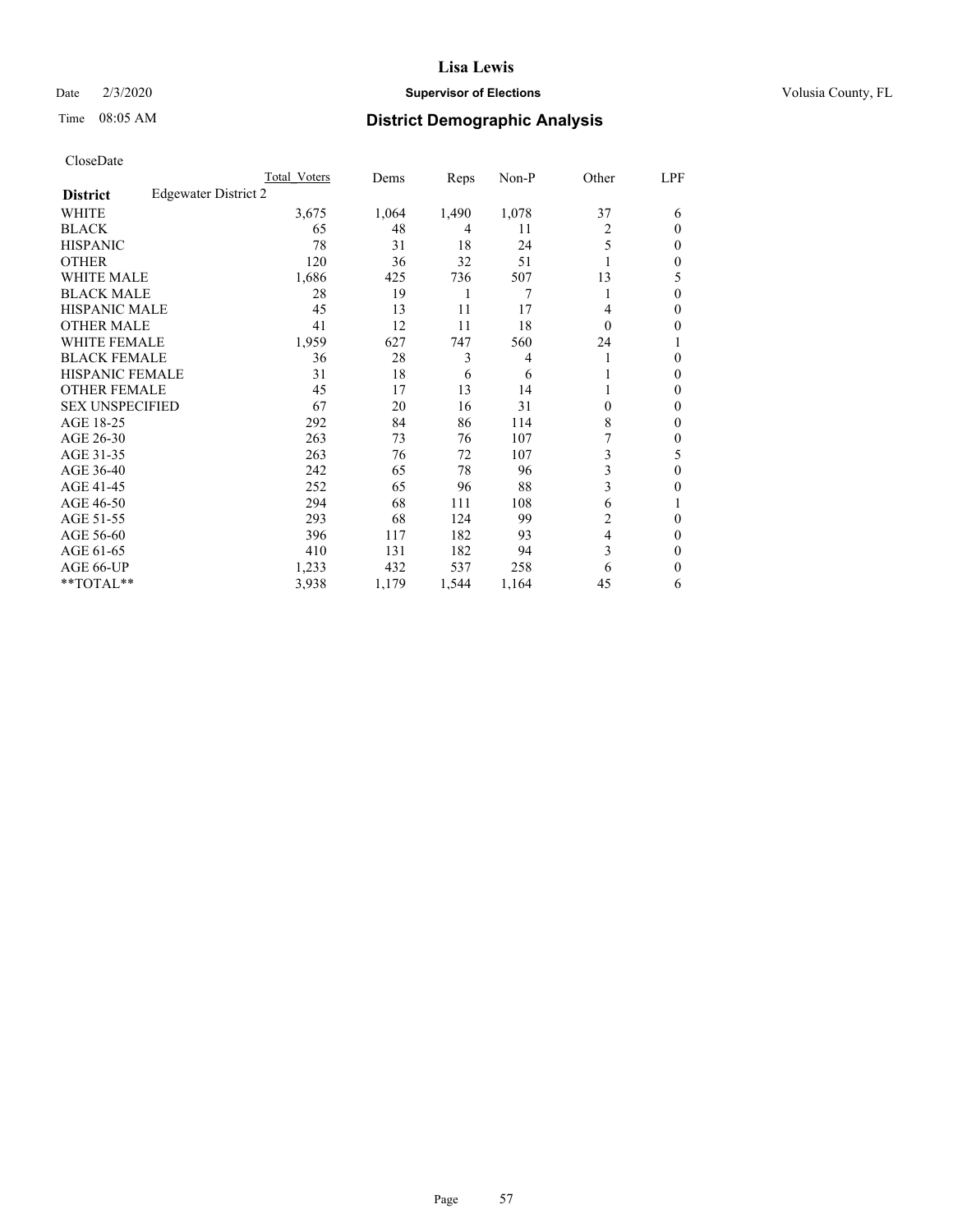## Date  $2/3/2020$  **Supervisor of Elections** Volusia County, FL

# Time 08:05 AM **District Demographic Analysis**

|                        |                      | Total Voters | Dems  | Reps  | Non-P | Other          | LPF            |
|------------------------|----------------------|--------------|-------|-------|-------|----------------|----------------|
| <b>District</b>        | Edgewater District 3 |              |       |       |       |                |                |
| WHITE                  |                      | 3,453        | 992   | 1,367 | 1,042 | 41             | 11             |
| <b>BLACK</b>           |                      | 103          | 79    | 5     | 19    | 0              | $\theta$       |
| <b>HISPANIC</b>        |                      | 78           | 29    | 11    | 36    | 2              | $\Omega$       |
| <b>OTHER</b>           |                      | 152          | 41    | 39    | 70    | $\overline{2}$ | 0              |
| <b>WHITE MALE</b>      |                      | 1,573        | 379   | 671   | 498   | 19             | 6              |
| <b>BLACK MALE</b>      |                      | 48           | 37    | 2     | 9     | 0              | $\mathbf{0}$   |
| <b>HISPANIC MALE</b>   |                      | 34           | 11    | 5     | 17    |                | $\theta$       |
| <b>OTHER MALE</b>      |                      | 50           | 11    | 14    | 24    |                | $\mathbf{0}$   |
| WHITE FEMALE           |                      | 1,838        | 609   | 672   | 530   | 22             | 5              |
| <b>BLACK FEMALE</b>    |                      | 53           | 41    | 3     | 9     | 0              | 0              |
| <b>HISPANIC FEMALE</b> |                      | 41           | 15    | 6     | 19    |                | 0              |
| <b>OTHER FEMALE</b>    |                      | 59           | 20    | 19    | 19    |                | 0              |
| <b>SEX UNSPECIFIED</b> |                      | 90           | 18    | 30    | 42    | 0              | 0              |
| AGE 18-25              |                      | 317          | 76    | 80    | 149   | 11             |                |
| AGE 26-30              |                      | 267          | 76    | 91    | 97    | 2              | 1              |
| AGE 31-35              |                      | 231          | 61    | 74    | 93    | $\overline{2}$ |                |
| AGE 36-40              |                      | 194          | 45    | 54    | 94    |                | 0              |
| AGE 41-45              |                      | 236          | 48    | 91    | 94    |                | 2              |
| AGE 46-50              |                      | 280          | 74    | 112   | 91    |                | $\overline{c}$ |
| AGE 51-55              |                      | 311          | 95    | 125   | 83    | 6              | $\overline{c}$ |
| AGE 56-60              |                      | 348          | 115   | 126   | 99    |                |                |
| AGE 61-65              |                      | 406          | 126   | 161   | 114   | 5              | 0              |
| AGE 66-UP              |                      | 1,196        | 425   | 508   | 253   | 9              |                |
| **TOTAL**              |                      | 3,786        | 1,141 | 1,422 | 1,167 | 45             | 11             |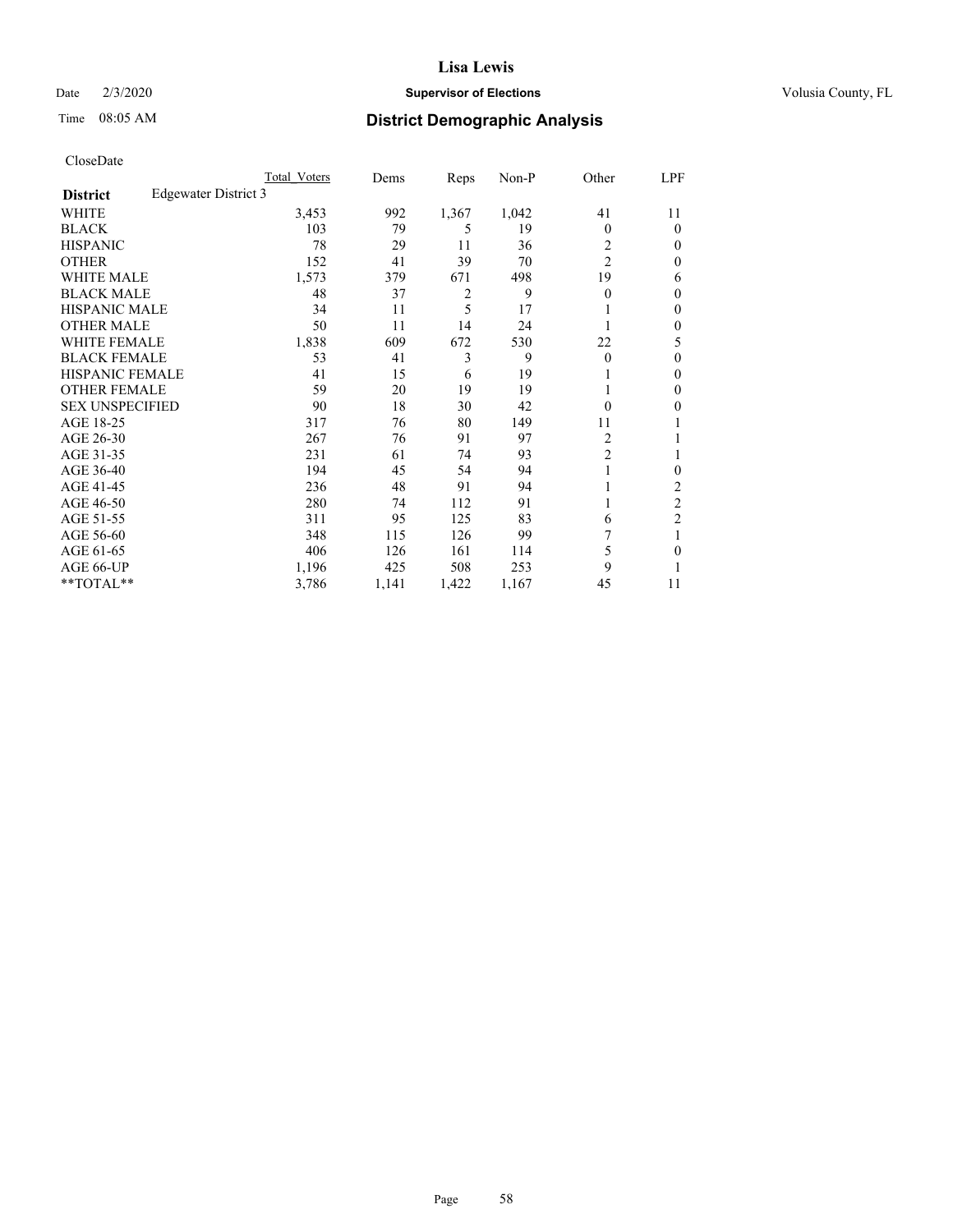#### Date  $2/3/2020$  **Supervisor of Elections** Volusia County, FL

# Time 08:05 AM **District Demographic Analysis**

|                        |                      | Total Voters | Dems  | Reps  | Non-P | Other          | LPF    |
|------------------------|----------------------|--------------|-------|-------|-------|----------------|--------|
| <b>District</b>        | Edgewater District 4 |              |       |       |       |                |        |
| WHITE                  |                      | 4,534        | 1,207 | 1,894 | 1,372 | 46             | 15     |
| <b>BLACK</b>           |                      | 103          | 77    | 5     | 19    | 2              | 0      |
| <b>HISPANIC</b>        |                      | 94           | 39    | 19    | 36    | $\theta$       | $_{0}$ |
| <b>OTHER</b>           |                      | 134          | 38    | 29    | 65    | $\overline{2}$ | 0      |
| WHITE MALE             |                      | 2,064        | 453   | 919   | 663   | 20             | 9      |
| <b>BLACK MALE</b>      |                      | 51           | 32    | 4     | 13    | 2              | 0      |
| <b>HISPANIC MALE</b>   |                      | 36           | 12    | 7     | 17    | 0              | 0      |
| <b>OTHER MALE</b>      |                      | 47           | 15    | 14    | 17    |                | 0      |
| WHITE FEMALE           |                      | 2,427        | 747   | 954   | 694   | 26             | 6      |
| <b>BLACK FEMALE</b>    |                      | 51           | 44    | 1     | 6     | $\Omega$       | 0      |
| <b>HISPANIC FEMALE</b> |                      | 58           | 27    | 12    | 19    | 0              | 0      |
| <b>OTHER FEMALE</b>    |                      | 57           | 18    | 13    | 26    | 0              | 0      |
| <b>SEX UNSPECIFIED</b> |                      | 74           | 13    | 23    | 37    |                | 0      |
| AGE 18-25              |                      | 307          | 81    | 79    | 139   | 4              | 4      |
| AGE 26-30              |                      | 226          | 46    | 69    | 108   | $\overline{2}$ | 1      |
| AGE 31-35              |                      | 234          | 64    | 69    | 96    | $\overline{c}$ | 3      |
| AGE 36-40              |                      | 241          | 57    | 87    | 93    | 1              | 3      |
| AGE 41-45              |                      | 242          | 70    | 78    | 89    | 4              |        |
| AGE 46-50              |                      | 270          | 64    | 107   | 96    | 2              |        |
| AGE 51-55              |                      | 289          | 79    | 134   | 73    | 3              | 0      |
| AGE 56-60              |                      | 459          | 114   | 208   | 131   | 6              | 0      |
| AGE 61-65              |                      | 495          | 132   | 224   | 132   | 6              |        |
| AGE 66-UP              |                      | 2,102        | 654   | 892   | 535   | 20             |        |
| **TOTAL**              |                      | 4,865        | 1,361 | 1,947 | 1,492 | 50             | 15     |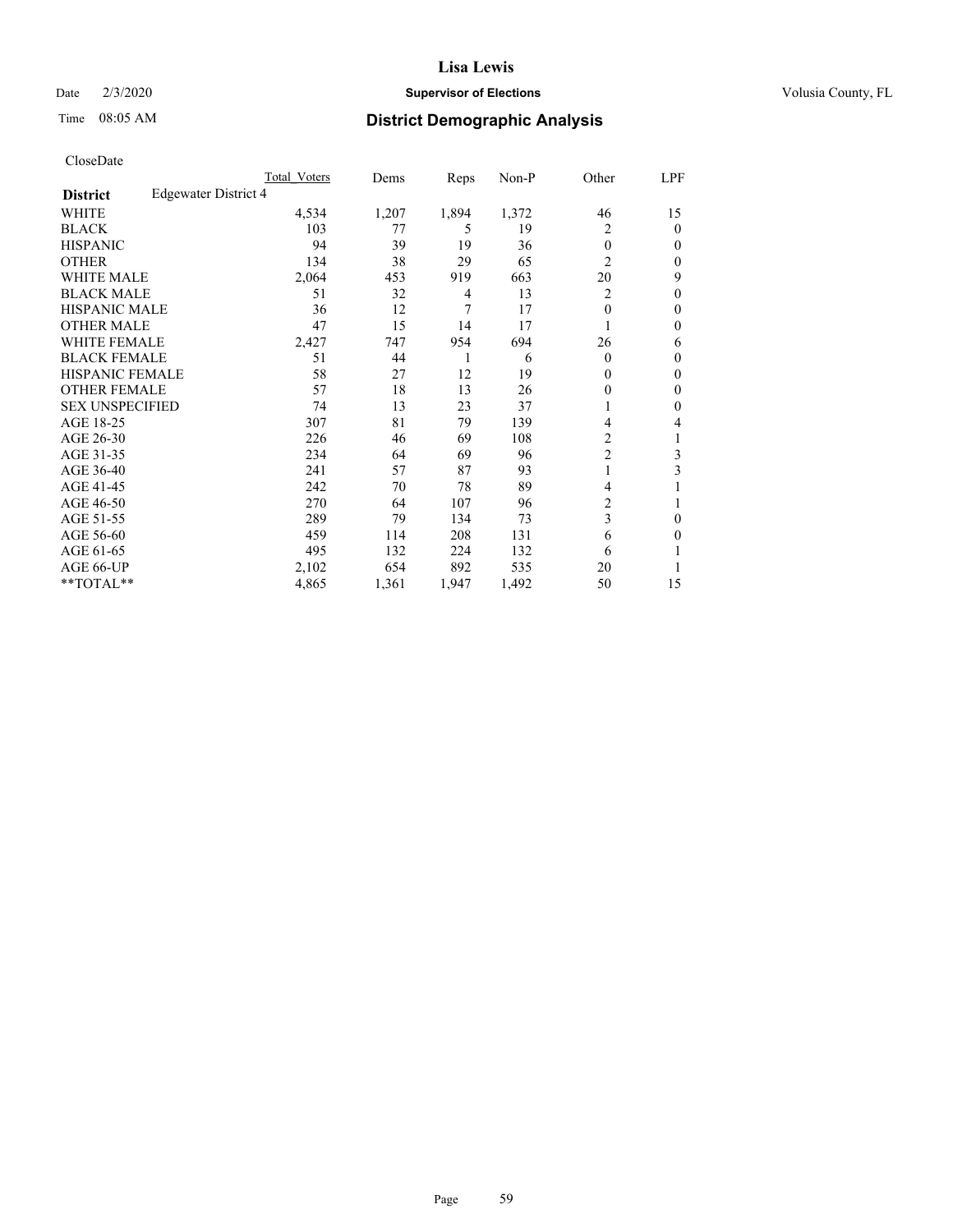#### Date  $2/3/2020$  **Supervisor of Elections** Volusia County, FL

# Time 08:05 AM **District Demographic Analysis**

|                                          | Total Voters | Dems | Reps | Non-P | Other          | LPF            |
|------------------------------------------|--------------|------|------|-------|----------------|----------------|
| Holly Hill District 1<br><b>District</b> |              |      |      |       |                |                |
| WHITE                                    | 1,569        | 483  | 578  | 481   | 19             | 8              |
| <b>BLACK</b>                             | 193          | 133  | 8    | 49    | 1              | 2              |
| <b>HISPANIC</b>                          | 102          | 47   | 16   | 38    | 1              | $\theta$       |
| <b>OTHER</b>                             | 115          | 37   | 28   | 49    | 1              | 0              |
| WHITE MALE                               | 763          | 199  | 296  | 259   | 4              | 5              |
| <b>BLACK MALE</b>                        | 74           | 48   | 3    | 21    | 1              |                |
| <b>HISPANIC MALE</b>                     | 53           | 22   | 11   | 19    | 1              | 0              |
| <b>OTHER MALE</b>                        | 46           | 14   | 14   | 18    | $\theta$       | 0              |
| <b>WHITE FEMALE</b>                      | 789          | 281  | 274  | 216   | 15             | 3              |
| <b>BLACK FEMALE</b>                      | 117          | 83   | 5    | 28    | $\theta$       |                |
| <b>HISPANIC FEMALE</b>                   | 48           | 25   | 5    | 18    | $\theta$       | 0              |
| <b>OTHER FEMALE</b>                      | 46           | 21   | 11   | 14    | $\theta$       | $\Omega$       |
| <b>SEX UNSPECIFIED</b>                   | 43           | 7    | 11   | 24    | 1              | 0              |
| AGE 18-25                                | 153          | 37   | 33   | 78    | 3              | 2              |
| AGE 26-30                                | 129          | 58   | 27   | 42    | 2              | $\theta$       |
| AGE 31-35                                | 130          | 45   | 38   | 44    | 1              | $\overline{c}$ |
| AGE 36-40                                | 116          | 40   | 23   | 50    | 1              | 2              |
| AGE 41-45                                | 121          | 37   | 33   | 48    | 3              | $\theta$       |
| AGE 46-50                                | 132          | 46   | 37   | 47    | $\overline{c}$ | 0              |
| AGE 51-55                                | 177          | 70   | 52   | 53    | $\theta$       | 2              |
| AGE 56-60                                | 219          | 79   | 84   | 54    | $\overline{c}$ | $\theta$       |
| AGE 61-65                                | 233          | 74   | 82   | 73    | $\overline{c}$ | 2              |
| AGE 66-UP                                | 569          | 214  | 221  | 128   | 6              | $\theta$       |
| **TOTAL**                                | 1,979        | 700  | 630  | 617   | 22             | 10             |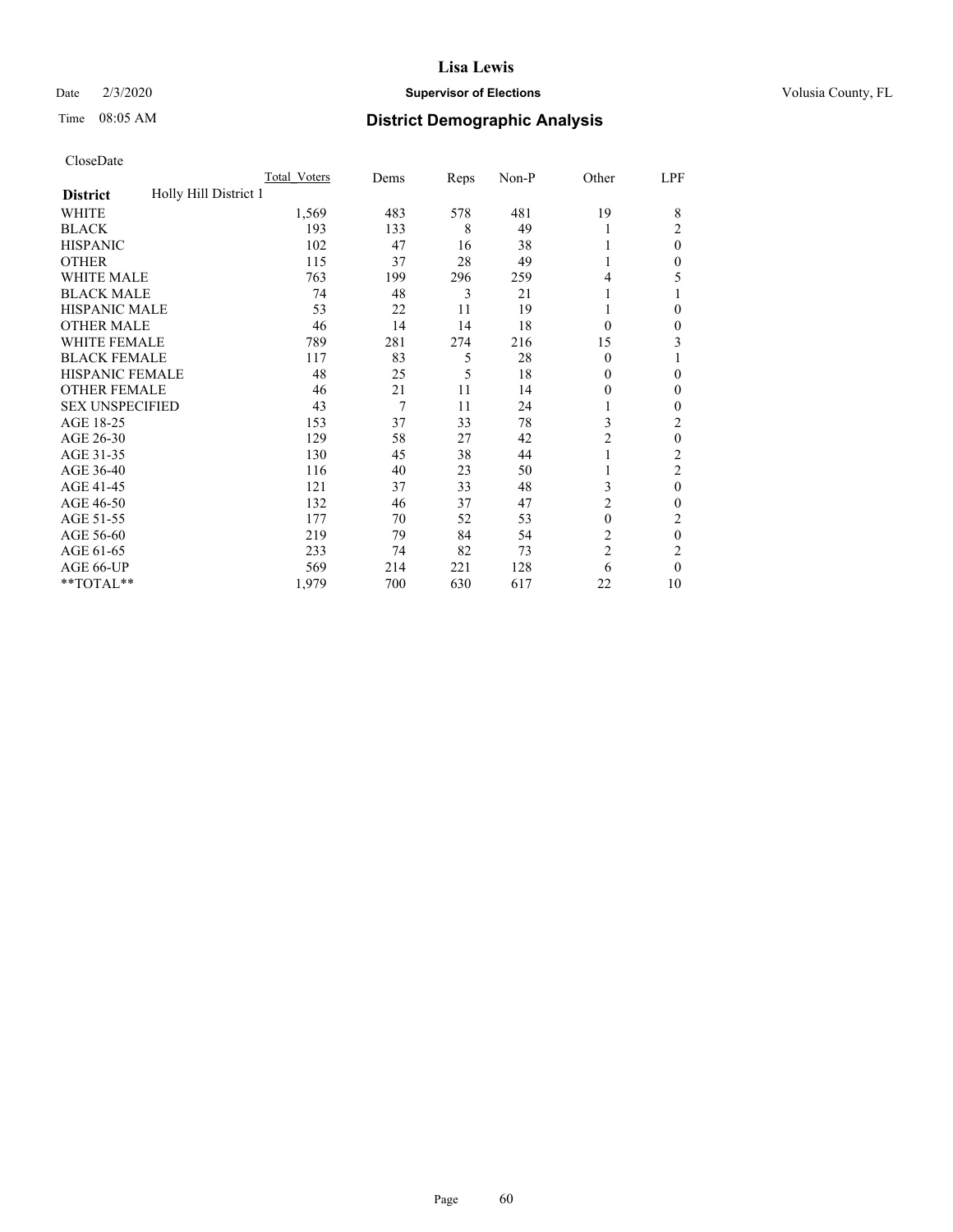#### Date  $2/3/2020$  **Supervisor of Elections** Volusia County, FL

# Time 08:05 AM **District Demographic Analysis**

|                                          | Total Voters | Dems | Reps | Non-P | Other          | LPF            |
|------------------------------------------|--------------|------|------|-------|----------------|----------------|
| Holly Hill District 2<br><b>District</b> |              |      |      |       |                |                |
| WHITE                                    | 1,503        | 512  | 477  | 488   | 12             | 14             |
| <b>BLACK</b>                             | 276          | 200  | 9    | 67    | $\Omega$       | 0              |
| <b>HISPANIC</b>                          | 71           | 32   | 13   | 26    | 0              | $_{0}$         |
| <b>OTHER</b>                             | 106          | 35   | 13   | 58    | 0              | 0              |
| WHITE MALE                               | 711          | 197  | 250  | 248   | 6              | 10             |
| <b>BLACK MALE</b>                        | 117          | 74   | 5    | 38    | 0              | 0              |
| <b>HISPANIC MALE</b>                     | 34           | 11   | 9    | 14    | 0              | 0              |
| <b>OTHER MALE</b>                        | 35           | 7    | 7    | 21    | 0              | 0              |
| WHITE FEMALE                             | 773          | 313  | 222  | 228   | 6              | 4              |
| <b>BLACK FEMALE</b>                      | 156          | 125  | 4    | 27    | 0              | 0              |
| <b>HISPANIC FEMALE</b>                   | 37           | 21   | 4    | 12    | 0              | 0              |
| <b>OTHER FEMALE</b>                      | 41           | 22   | 4    | 15    | 0              | 0              |
| <b>SEX UNSPECIFIED</b>                   | 52           | 9    | 7    | 36    | 0              | 0              |
| AGE 18-25                                | 182          | 68   | 29   | 81    | 0              | 4              |
| AGE 26-30                                | 160          | 56   | 35   | 66    | 3              | 0              |
| AGE 31-35                                | 171          | 68   | 28   | 71    | $\overline{2}$ | $\overline{c}$ |
| AGE 36-40                                | 144          | 53   | 30   | 59    | $\theta$       | 2              |
| AGE 41-45                                | 103          | 38   | 21   | 42    |                |                |
| AGE 46-50                                | 171          | 61   | 49   | 59    | 0              | $\overline{c}$ |
| AGE 51-55                                | 178          | 68   | 60   | 49    | 0              | 1              |
| AGE 56-60                                | 234          | 92   | 69   | 69    | $\overline{c}$ | 2              |
| AGE 61-65                                | 188          | 89   | 52   | 45    | 2              | 0              |
| AGE 66-UP                                | 425          | 186  | 139  | 98    | $\overline{c}$ | 0              |
| **TOTAL**                                | 1,956        | 779  | 512  | 639   | 12             | 14             |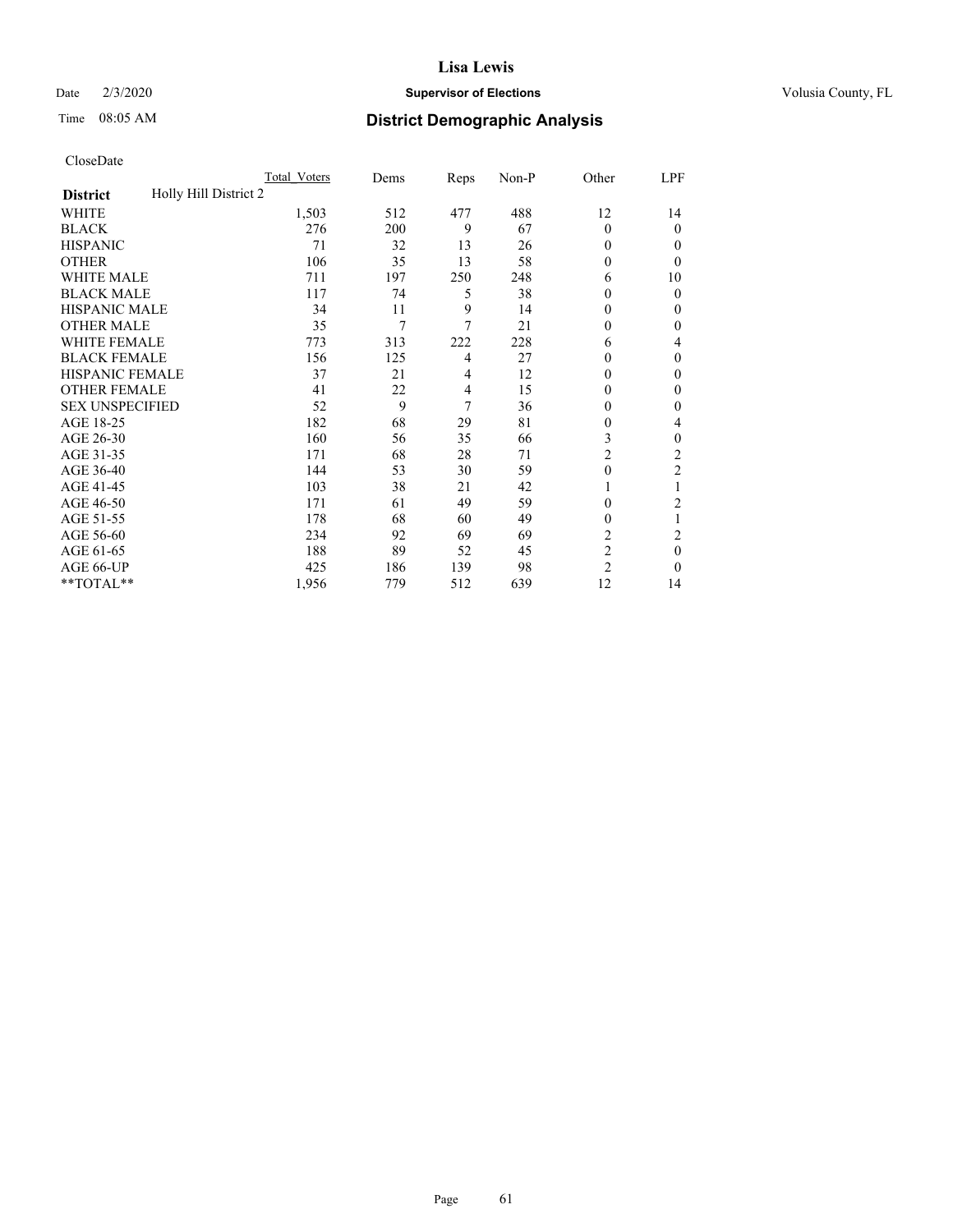## Date  $2/3/2020$  **Supervisor of Elections** Volusia County, FL

# Time 08:05 AM **District Demographic Analysis**

|                                          | Total Voters | Dems | Reps           | Non-P | Other          | LPF            |
|------------------------------------------|--------------|------|----------------|-------|----------------|----------------|
| Holly Hill District 3<br><b>District</b> |              |      |                |       |                |                |
| WHITE                                    | 1,517        | 497  | 573            | 422   | 20             | 5              |
| <b>BLACK</b>                             | 198          | 154  | 8              | 36    | $\Omega$       | 0              |
| <b>HISPANIC</b>                          | 58           | 27   | 5              | 24    | 2              | $_{0}$         |
| <b>OTHER</b>                             | 100          | 34   | 22             | 43    |                | 0              |
| WHITE MALE                               | 647          | 180  | 267            | 185   | 10             | 5              |
| <b>BLACK MALE</b>                        | 85           | 55   | 7              | 23    | $\Omega$       | 0              |
| <b>HISPANIC MALE</b>                     | 32           | 16   | $\overline{2}$ | 12    | 2              | 0              |
| <b>OTHER MALE</b>                        | 30           | 13   | 5              | 12    | $\theta$       | 0              |
| WHITE FEMALE                             | 856          | 312  | 302            | 232   | 10             | 0              |
| <b>BLACK FEMALE</b>                      | 112          | 98   | 1              | 13    | $\Omega$       | 0              |
| <b>HISPANIC FEMALE</b>                   | 25           | 11   | 3              | 11    | 0              | 0              |
| <b>OTHER FEMALE</b>                      | 39           | 13   | 10             | 16    | 0              | 0              |
| <b>SEX UNSPECIFIED</b>                   | 47           | 14   | 11             | 21    |                | 0              |
| AGE 18-25                                | 106          | 36   | 20             | 49    |                | 0              |
| AGE 26-30                                | 88           | 32   | 24             | 30    | $\overline{2}$ | 0              |
| AGE 31-35                                | 82           | 31   | 15             | 35    |                | 0              |
| AGE 36-40                                | 82           | 26   | 19             | 36    |                | 0              |
| AGE 41-45                                | 103          | 46   | 22             | 35    | 0              | 0              |
| AGE 46-50                                | 104          | 32   | 29             | 40    | 2              |                |
| AGE 51-55                                | 138          | 45   | 40             | 50    |                | $\overline{c}$ |
| AGE 56-60                                | 171          | 60   | 53             | 55    |                | $\overline{2}$ |
| AGE 61-65                                | 202          | 84   | 66             | 45    | 7              | $\theta$       |
| AGE 66-UP                                | 797          | 320  | 320            | 150   | 7              | 0              |
| **TOTAL**                                | 1,873        | 712  | 608            | 525   | 23             | 5              |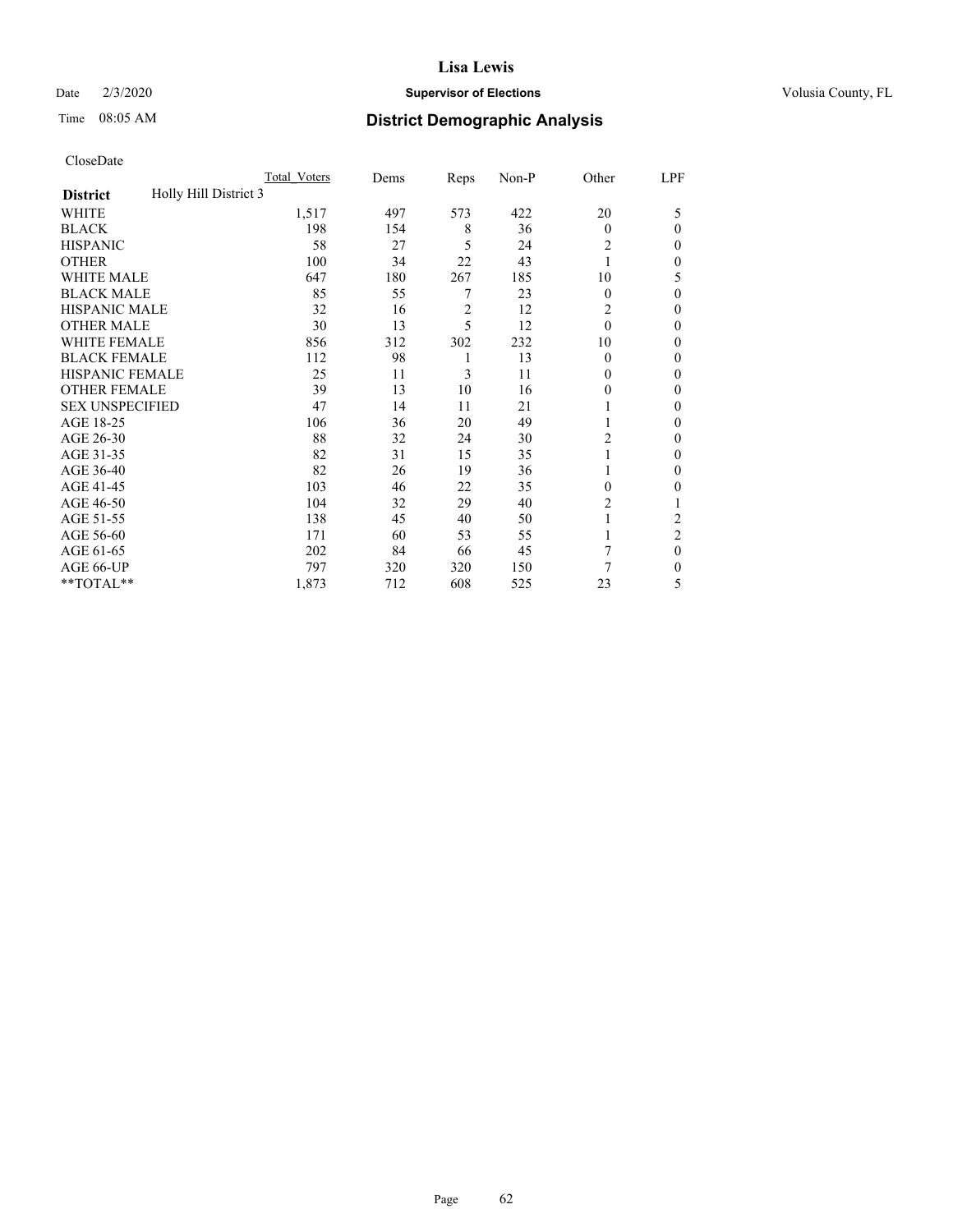#### Date  $2/3/2020$  **Supervisor of Elections** Volusia County, FL

# Time 08:05 AM **District Demographic Analysis**

|                                          | Total Voters | Dems | Reps | Non-P | Other          | LPF      |
|------------------------------------------|--------------|------|------|-------|----------------|----------|
| Holly Hill District 4<br><b>District</b> |              |      |      |       |                |          |
| WHITE                                    | 1,391        | 446  | 512  | 414   | 15             | 4        |
| <b>BLACK</b>                             | 390          | 285  | 8    | 94    | 3              | 0        |
| <b>HISPANIC</b>                          | 81           | 37   | 11   | 32    | 0              |          |
| <b>OTHER</b>                             | 100          | 39   | 15   | 46    | $\Omega$       | 0        |
| WHITE MALE                               | 631          | 173  | 248  | 198   | 10             | 2        |
| <b>BLACK MALE</b>                        | 112          | 76   | 1    | 34    |                | 0        |
| <b>HISPANIC MALE</b>                     | 39           | 17   | 3    | 18    | 0              | 1        |
| <b>OTHER MALE</b>                        | 29           | 13   | 7    | 9     | 0              | 0        |
| WHITE FEMALE                             | 747          | 270  | 259  | 211   | 5              | 2        |
| <b>BLACK FEMALE</b>                      | 270          | 204  | 7    | 57    | 2              | 0        |
| <b>HISPANIC FEMALE</b>                   | 40           | 19   | 7    | 14    | $\theta$       | 0        |
| <b>OTHER FEMALE</b>                      | 44           | 22   | 7    | 15    | 0              | 0        |
| <b>SEX UNSPECIFIED</b>                   | 50           | 13   | 7    | 30    | 0              | 0        |
| AGE 18-25                                | 229          | 89   | 40   | 97    | $\overline{c}$ |          |
| AGE 26-30                                | 195          | 90   | 29   | 74    | 1              |          |
| AGE 31-35                                | 184          | 72   | 38   | 71    |                | 2        |
| AGE 36-40                                | 127          | 62   | 26   | 37    | 2              | $\theta$ |
| AGE 41-45                                | 126          | 49   | 33   | 41    | 3              | 0        |
| AGE 46-50                                | 130          | 40   | 38   | 50    | $\overline{2}$ | 0        |
| AGE 51-55                                | 150          | 59   | 43   | 46    | $\overline{2}$ | 0        |
| AGE 56-60                                | 199          | 74   | 73   | 50    |                |          |
| AGE 61-65                                | 172          | 77   | 60   | 34    |                | 0        |
| AGE 66-UP                                | 450          | 195  | 166  | 86    | 3              | 0        |
| **TOTAL**                                | 1,962        | 807  | 546  | 586   | 18             | 5        |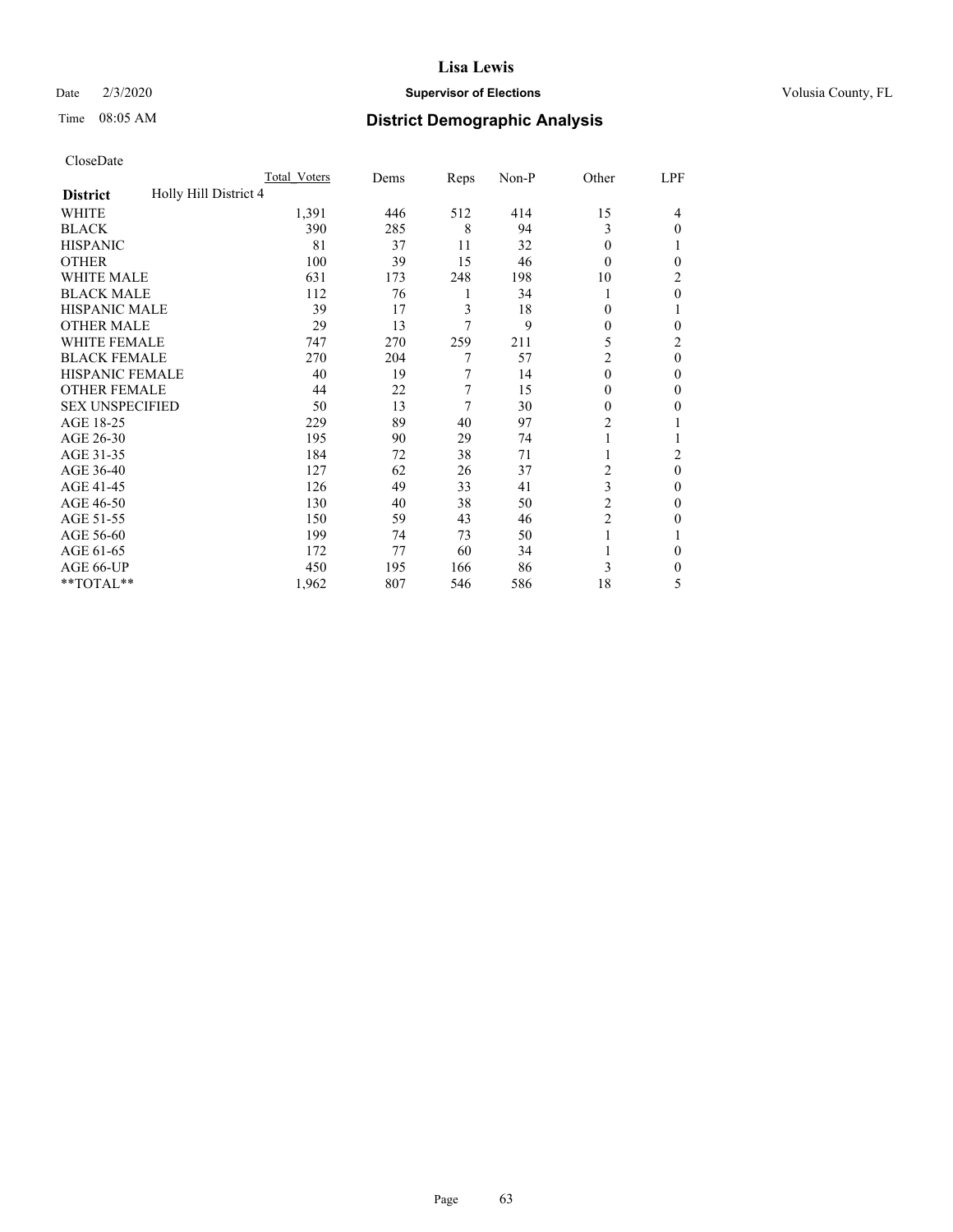## Date  $2/3/2020$  **Supervisor of Elections** Volusia County, FL

# Time 08:05 AM **District Demographic Analysis**

|                        |            | Total Voters | Dems | Reps | Non-P | Other          | LPF          |
|------------------------|------------|--------------|------|------|-------|----------------|--------------|
| <b>District</b>        | Lake Helen |              |      |      |       |                |              |
| WHITE                  |            | 1,793        | 498  | 772  | 502   | 17             | 4            |
| <b>BLACK</b>           |            | 161          | 137  | 5    | 19    | $\theta$       | $\Omega$     |
| <b>HISPANIC</b>        |            | 78           | 29   | 20   | 27    |                |              |
| <b>OTHER</b>           |            | 69           | 26   | 17   | 25    | 0              |              |
| WHITE MALE             |            | 825          | 198  | 378  | 240   | 5              | 4            |
| <b>BLACK MALE</b>      |            | 70           | 62   | 3    | 5     | $\Omega$       | 0            |
| <b>HISPANIC MALE</b>   |            | 32           | 15   | 7    | 9     | $\Omega$       |              |
| <b>OTHER MALE</b>      |            | 21           | 10   | 4    | 6     | $\theta$       |              |
| <b>WHITE FEMALE</b>    |            | 948          | 298  | 383  | 255   | 12             | 0            |
| <b>BLACK FEMALE</b>    |            | 87           | 74   | 1    | 12    | $\theta$       | 0            |
| <b>HISPANIC FEMALE</b> |            | 45           | 13   | 13   | 18    |                | 0            |
| <b>OTHER FEMALE</b>    |            | 31           | 15   | 5    | 11    | 0              | 0            |
| <b>SEX UNSPECIFIED</b> |            | 42           | 5    | 20   | 17    | $\Omega$       | 0            |
| AGE 18-25              |            | 165          | 39   | 56   | 67    | 2              |              |
| AGE 26-30              |            | 140          | 28   | 53   | 57    | 1              |              |
| AGE 31-35              |            | 129          | 38   | 39   | 49    | 3              | 0            |
| AGE 36-40              |            | 132          | 39   | 40   | 52    |                | 0            |
| AGE 41-45              |            | 135          | 35   | 40   | 59    | 0              |              |
| AGE 46-50              |            | 147          | 37   | 53   | 51    | 3              | 3            |
| AGE 51-55              |            | 172          | 49   | 81   | 40    | 2              | 0            |
| AGE 56-60              |            | 229          | 74   | 102  | 50    | 3              | 0            |
| AGE 61-65              |            | 238          | 88   | 102  | 46    | $\overline{2}$ | $\mathbf{0}$ |
| AGE 66-UP              |            | 614          | 263  | 248  | 102   |                | 0            |
| **TOTAL**              |            | 2,101        | 690  | 814  | 573   | 18             | 6            |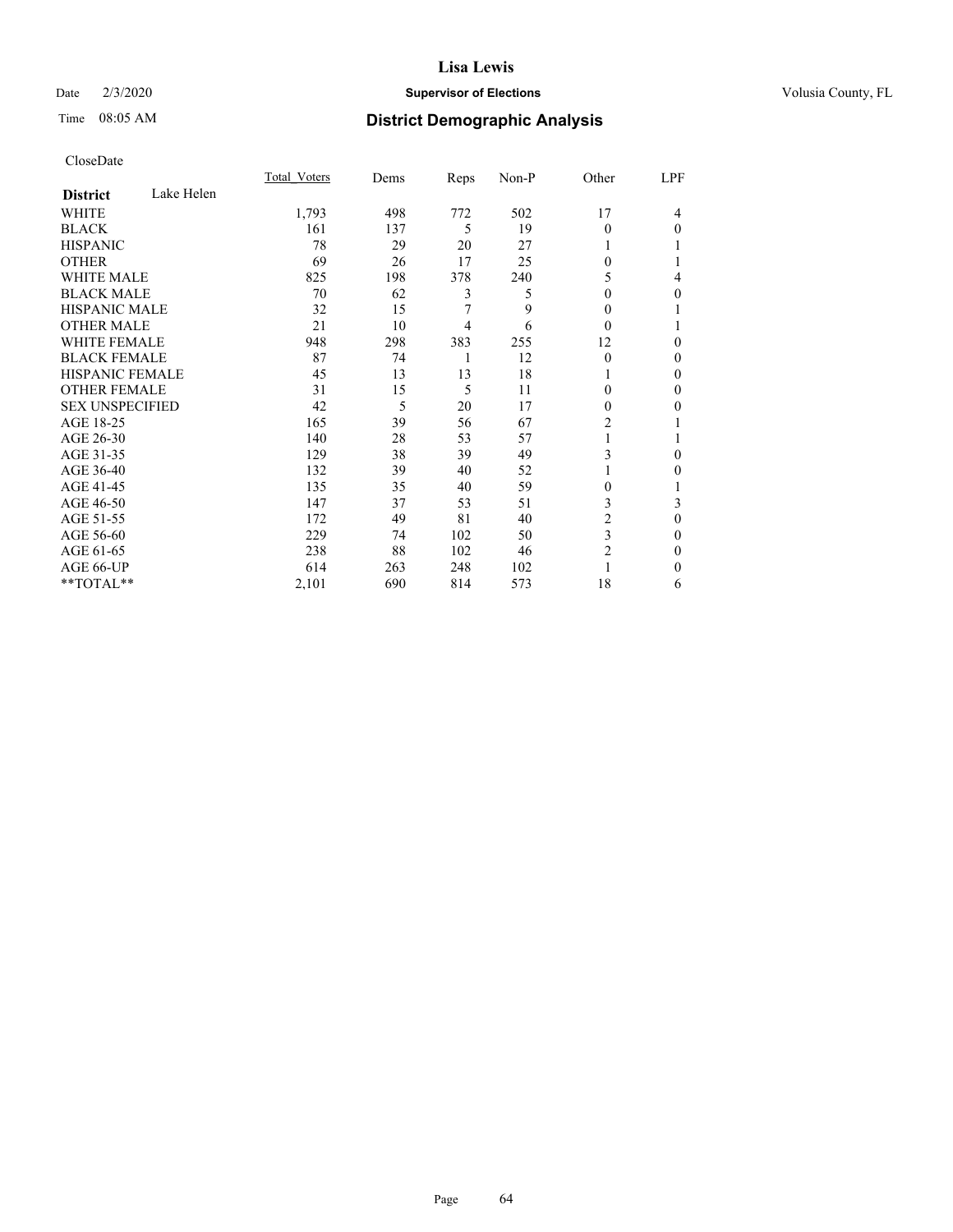## Date  $2/3/2020$  **Supervisor of Elections** Volusia County, FL

|                        |                       | Total Voters | Dems  | Reps  | Non-P | Other    | LPF            |
|------------------------|-----------------------|--------------|-------|-------|-------|----------|----------------|
| <b>District</b>        | New Smyrna Bch Zone 1 |              |       |       |       |          |                |
| WHITE                  |                       | 4,906        | 1,390 | 2,310 | 1,131 | 60       | 15             |
| <b>BLACK</b>           |                       | 17           | 11    |       | 5     | $\theta$ | 0              |
| <b>HISPANIC</b>        |                       | 62           | 20    | 21    | 19    | 2        | 0              |
| <b>OTHER</b>           |                       | 149          | 36    | 52    | 61    | $\theta$ | 0              |
| <b>WHITE MALE</b>      |                       | 2,274        | 528   | 1,128 | 580   | 29       | 9              |
| <b>BLACK MALE</b>      |                       | 11           | 7     | 0     | 4     | $\theta$ | 0              |
| HISPANIC MALE          |                       | 26           | 9     | 6     | 10    |          | 0              |
| <b>OTHER MALE</b>      |                       | 54           | 11    | 25    | 18    | $\theta$ | 0              |
| <b>WHITE FEMALE</b>    |                       | 2,585        | 847   | 1,164 | 537   | 31       | 6              |
| <b>BLACK FEMALE</b>    |                       | 5            | 3     |       |       | $\theta$ | 0              |
| <b>HISPANIC FEMALE</b> |                       | 36           | 11    | 15    | 9     |          | 0              |
| <b>OTHER FEMALE</b>    |                       | 60           | 24    | 24    | 12    | $\Omega$ | 0              |
| <b>SEX UNSPECIFIED</b> |                       | 83           | 17    | 21    | 45    | $\Omega$ | 0              |
| AGE 18-25              |                       | 256          | 53    | 100   | 96    | 6        |                |
| AGE 26-30              |                       | 180          | 36    | 62    | 80    |          |                |
| AGE 31-35              |                       | 209          | 62    | 56    | 86    | 3        | 2              |
| AGE 36-40              |                       | 197          | 53    | 61    | 78    |          | 4              |
| AGE 41-45              |                       | 189          | 47    | 72    | 63    |          | 0              |
| AGE 46-50              |                       | 263          | 63    | 117   | 78    | 4        |                |
| AGE 51-55              |                       | 383          | 93    | 195   | 88    | 6        |                |
| AGE 56-60              |                       | 580          | 146   | 303   | 118   | 11       | 2              |
| AGE 61-65              |                       | 657          | 211   | 306   | 134   | 4        | $\overline{2}$ |
| AGE 66-UP              |                       | 2,220        | 693   | 1,112 | 395   | 19       |                |
| **TOTAL**              |                       | 5,134        | 1,457 | 2,384 | 1,216 | 62       | 15             |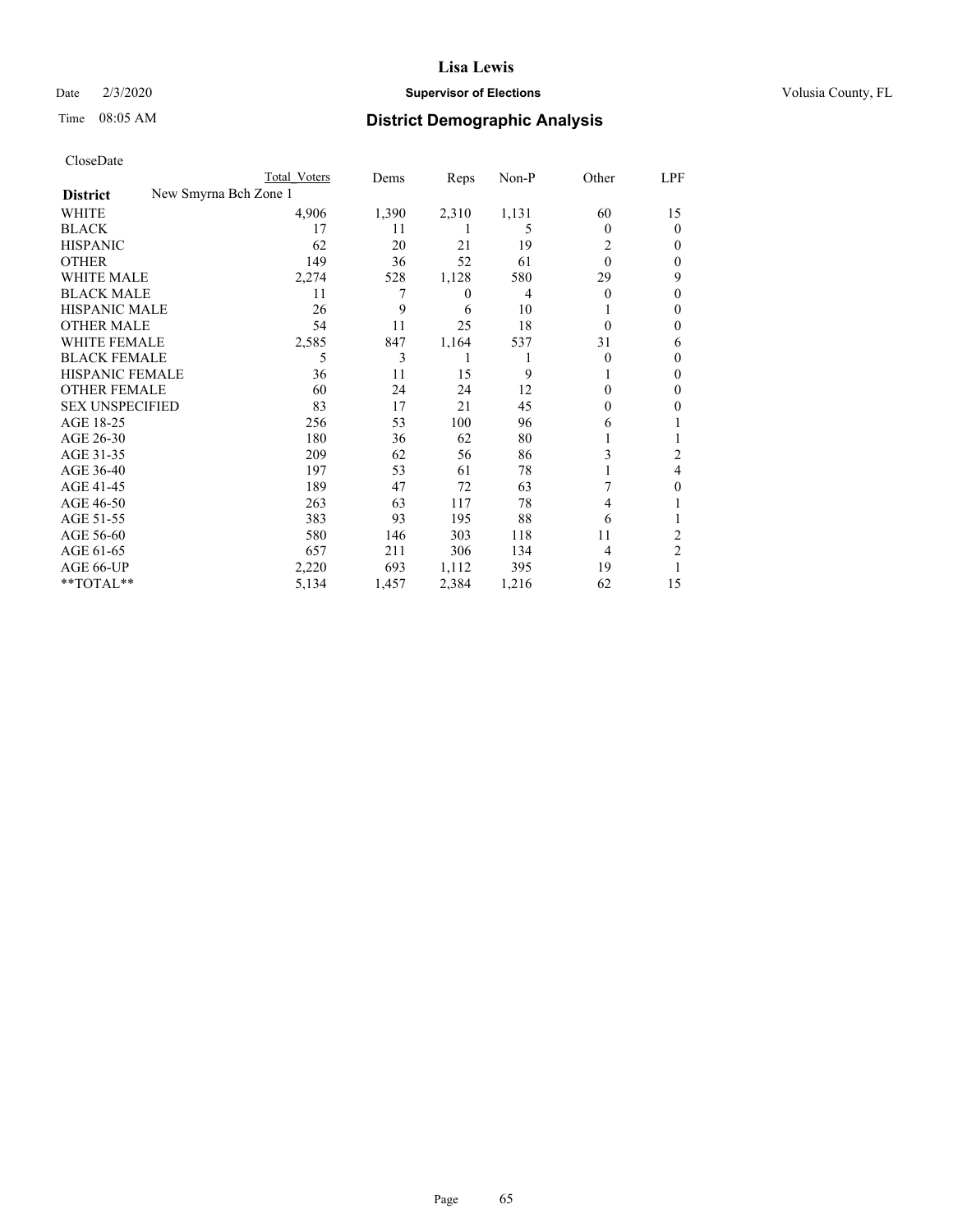## Date  $2/3/2020$  **Supervisor of Elections** Volusia County, FL

| CloseDate |
|-----------|
|-----------|

|                        |                       | Total Voters | Dems  | Reps  | Non-P | Other    | LPF            |
|------------------------|-----------------------|--------------|-------|-------|-------|----------|----------------|
| <b>District</b>        | New Smyrna Bch Zone 2 |              |       |       |       |          |                |
| WHITE                  |                       | 4,083        | 1,287 | 1,683 | 1,041 | 59       | 13             |
| <b>BLACK</b>           |                       | 83           | 70    | 2     | 11    | 0        | $\theta$       |
| <b>HISPANIC</b>        |                       | 89           | 32    | 32    | 24    |          | $\Omega$       |
| <b>OTHER</b>           |                       | 158          | 53    | 46    | 57    |          |                |
| <b>WHITE MALE</b>      |                       | 1,853        | 496   | 808   | 512   | 28       | 9              |
| <b>BLACK MALE</b>      |                       | 28           | 23    | 1     | 4     | $\Omega$ | $\theta$       |
| <b>HISPANIC MALE</b>   |                       | 50           | 10    | 22    | 18    | 0        | $\mathbf{0}$   |
| <b>OTHER MALE</b>      |                       | 50           | 18    | 16    | 15    | $\Omega$ |                |
| <b>WHITE FEMALE</b>    |                       | 2,191        | 778   | 860   | 518   | 31       | 4              |
| <b>BLACK FEMALE</b>    |                       | 54           | 46    | 1     | 7     | $\theta$ | $\theta$       |
| HISPANIC FEMALE        |                       | 39           | 22    | 10    | 6     |          | $\mathbf{0}$   |
| <b>OTHER FEMALE</b>    |                       | 70           | 26    | 20    | 23    |          | $\Omega$       |
| <b>SEX UNSPECIFIED</b> |                       | 78           | 23    | 25    | 30    | 0        | $\theta$       |
| AGE 18-25              |                       | 261          | 95    | 75    | 86    | 3        | 2              |
| AGE 26-30              |                       | 186          | 62    | 53    | 67    | 4        | $\theta$       |
| AGE 31-35              |                       | 203          | 56    | 69    | 72    | 5        |                |
| AGE 36-40              |                       | 216          | 74    | 57    | 78    | 5        | 2              |
| AGE 41-45              |                       | 223          | 69    | 58    | 90    | 3        | 3              |
| AGE 46-50              |                       | 295          | 78    | 118   | 91    | 7        |                |
| AGE 51-55              |                       | 358          | 81    | 168   | 101   | 8        | $\theta$       |
| AGE 56-60              |                       | 461          | 122   | 224   | 104   | 10       |                |
| AGE 61-65              |                       | 535          | 192   | 224   | 112   | 5        | $\overline{c}$ |
| AGE 66-UP              |                       | 1,675        | 613   | 717   | 332   | 11       | 2              |
| **TOTAL**              |                       | 4,413        | 1,442 | 1,763 | 1,133 | 61       | 14             |
|                        |                       |              |       |       |       |          |                |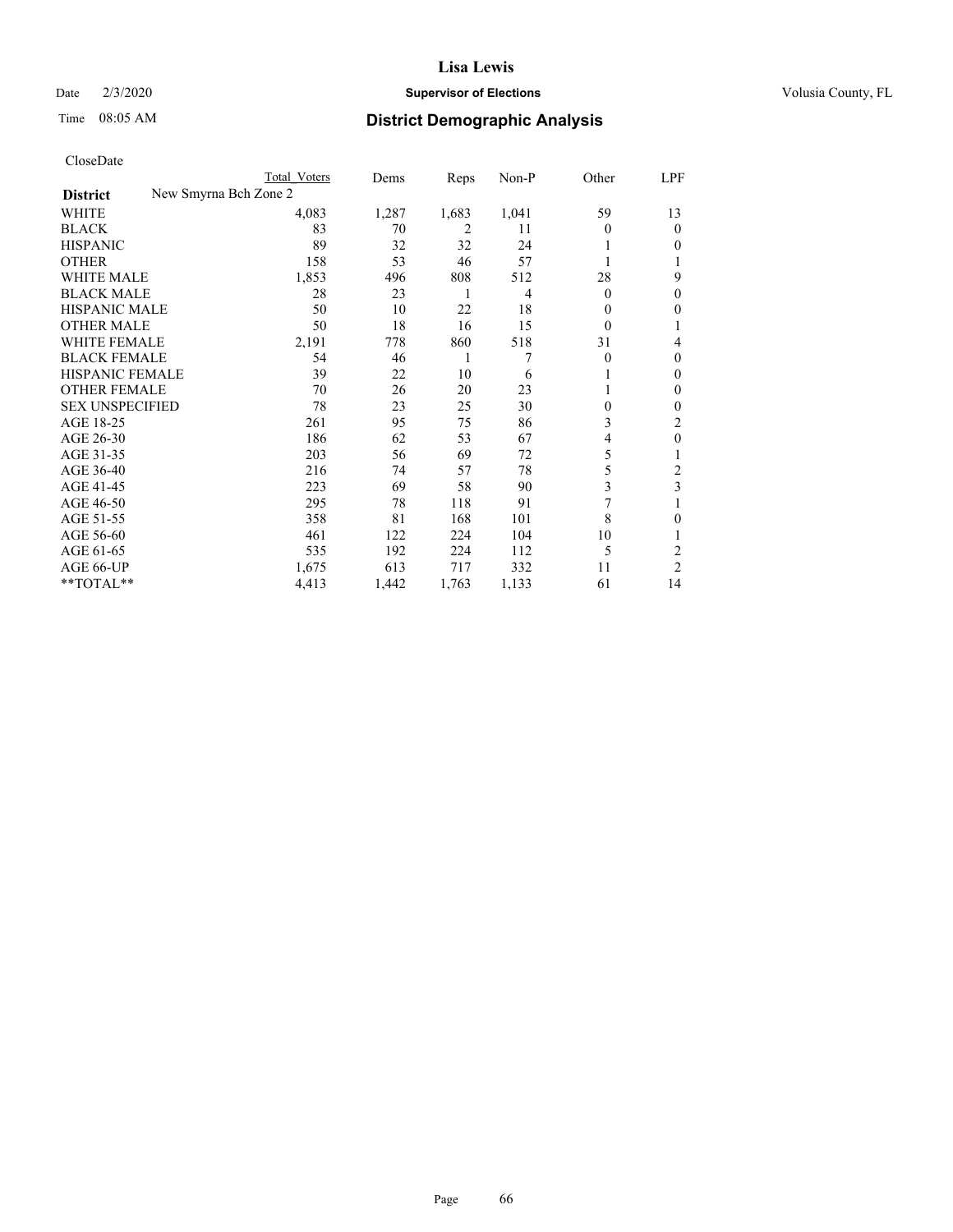## Date  $2/3/2020$  **Supervisor of Elections** Volusia County, FL

| CloseDate |
|-----------|
|-----------|

|                                          | Total Voters | Dems  | Reps  | Non-P | Other          | LPF            |
|------------------------------------------|--------------|-------|-------|-------|----------------|----------------|
| New Smyrna Bch Zone 3<br><b>District</b> |              |       |       |       |                |                |
| WHITE                                    | 5,629        | 1,417 | 2,627 | 1,476 | 89             | 20             |
| <b>BLACK</b>                             | 51           | 34    | 2     | 14    | $\Omega$       | 1              |
| <b>HISPANIC</b>                          | 133          | 42    | 43    | 47    | 1              | 0              |
| <b>OTHER</b>                             | 166          | 36    | 55    | 73    |                |                |
| <b>WHITE MALE</b>                        | 2,583        | 547   | 1,261 | 716   | 47             | 12             |
| <b>BLACK MALE</b>                        | 25           | 14    |       | 9     | $\overline{0}$ | 1              |
| <b>HISPANIC MALE</b>                     | 71           | 24    | 21    | 25    |                | 0              |
| <b>OTHER MALE</b>                        | 58           | 13    | 17    | 27    |                | 0              |
| <b>WHITE FEMALE</b>                      | 3,004        | 863   | 1,344 | 748   | 42             |                |
| <b>BLACK FEMALE</b>                      | 26           | 20    | 1     | 5     | $\theta$       | $\theta$       |
| HISPANIC FEMALE                          | 59           | 17    | 21    | 21    | $\Omega$       | 0              |
| <b>OTHER FEMALE</b>                      | 71           | 16    | 27    | 27    | 0              |                |
| <b>SEX UNSPECIFIED</b>                   | 82           | 15    | 34    | 32    | $\theta$       |                |
| AGE 18-25                                | 319          | 62    | 115   | 131   | 10             |                |
| AGE 26-30                                | 260          | 53    | 84    | 112   |                | 4              |
| AGE 31-35                                | 312          | 78    | 104   | 123   | 5              | $\overline{c}$ |
| AGE 36-40                                | 329          | 82    | 120   | 117   |                | 3              |
| AGE 41-45                                | 318          | 82    | 127   | 100   | 5              | 4              |
| AGE 46-50                                | 335          | 77    | 155   | 98    | 5              | 0              |
| AGE 51-55                                | 404          | 72    | 208   | 114   |                | 3              |
| AGE 56-60                                | 579          | 143   | 274   | 157   | $\overline{4}$ |                |
| AGE 61-65                                | 667          | 177   | 314   | 163   | 10             | 3              |
| AGE 66-UP                                | 2,456        | 703   | 1,226 | 495   | 31             |                |
| **TOTAL**                                | 5,979        | 1,529 | 2,727 | 1,610 | 91             | 22             |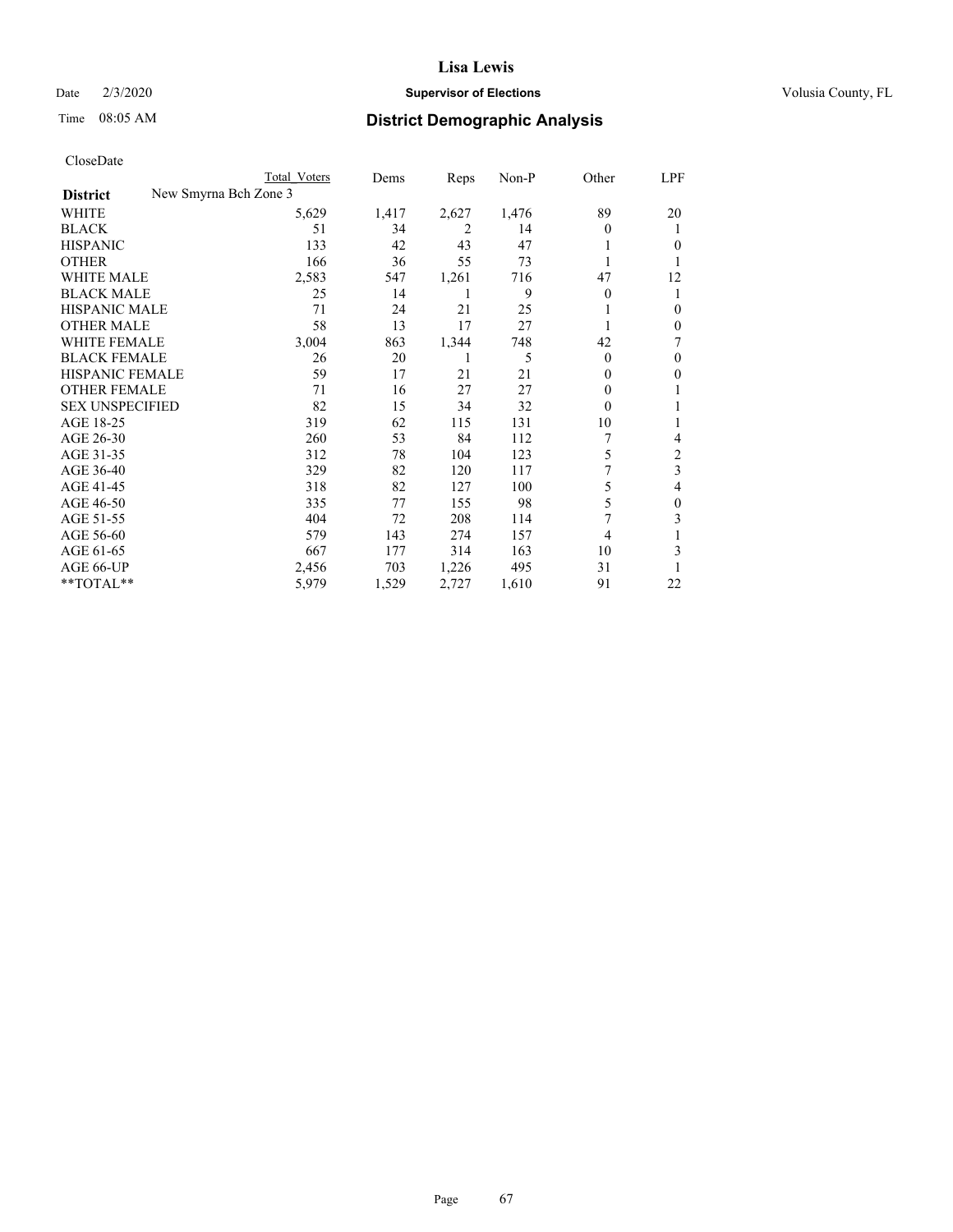## Date  $2/3/2020$  **Supervisor of Elections** Volusia County, FL

|                                          | Total Voters | Dems  | Reps  | Non-P | Other    | LPF          |
|------------------------------------------|--------------|-------|-------|-------|----------|--------------|
| New Smyrna Bch Zone 4<br><b>District</b> |              |       |       |       |          |              |
| WHITE                                    | 5,645        | 1,467 | 2,626 | 1,448 | 93       | 11           |
| <b>BLACK</b>                             | 585          | 481   | 16    | 86    |          |              |
| <b>HISPANIC</b>                          | 135          | 50    | 41    | 42    | 2        | 0            |
| <b>OTHER</b>                             | 255          | 75    | 52    | 125   | 3        | 0            |
| <b>WHITE MALE</b>                        | 2,579        | 569   | 1,280 | 676   | 46       | 8            |
| <b>BLACK MALE</b>                        | 233          | 178   | 7     | 46    |          |              |
| <b>HISPANIC MALE</b>                     | 55           | 21    | 18    | 15    |          | 0            |
| <b>OTHER MALE</b>                        | 103          | 24    | 24    | 52    | 3        | 0            |
| WHITE FEMALE                             | 3,017        | 884   | 1,325 | 758   | 47       | 3            |
| <b>BLACK FEMALE</b>                      | 341          | 294   | 8     | 39    | $\Omega$ | 0            |
| <b>HISPANIC FEMALE</b>                   | 74           | 29    | 21    | 23    |          | 0            |
| <b>OTHER FEMALE</b>                      | 106          | 41    | 23    | 42    | $\Omega$ | 0            |
| <b>SEX UNSPECIFIED</b>                   | 112          | 33    | 29    | 50    | $\theta$ | 0            |
| AGE 18-25                                | 436          | 140   | 119   | 161   | 14       | 2            |
| AGE 26-30                                | 316          | 100   | 86    | 119   | 8        | 3            |
| AGE 31-35                                | 316          | 98    | 104   | 107   | 5        | 2            |
| AGE 36-40                                | 320          | 97    | 113   | 106   | 4        | $\mathbf{0}$ |
| AGE 41-45                                | 293          | 71    | 116   | 103   | 3        | 0            |
| AGE 46-50                                | 415          | 139   | 156   | 107   | 11       | 2            |
| AGE 51-55                                | 459          | 134   | 199   | 117   | 9        | $\theta$     |
| AGE 56-60                                | 684          | 191   | 333   | 153   | 7        | 0            |
| AGE 61-65                                | 798          | 249   | 353   | 185   | 11       | 0            |
| AGE 66-UP                                | 2,583        | 854   | 1,156 | 543   | 27       | 3            |
| **TOTAL**                                | 6,620        | 2,073 | 2,735 | 1,701 | 99       | 12           |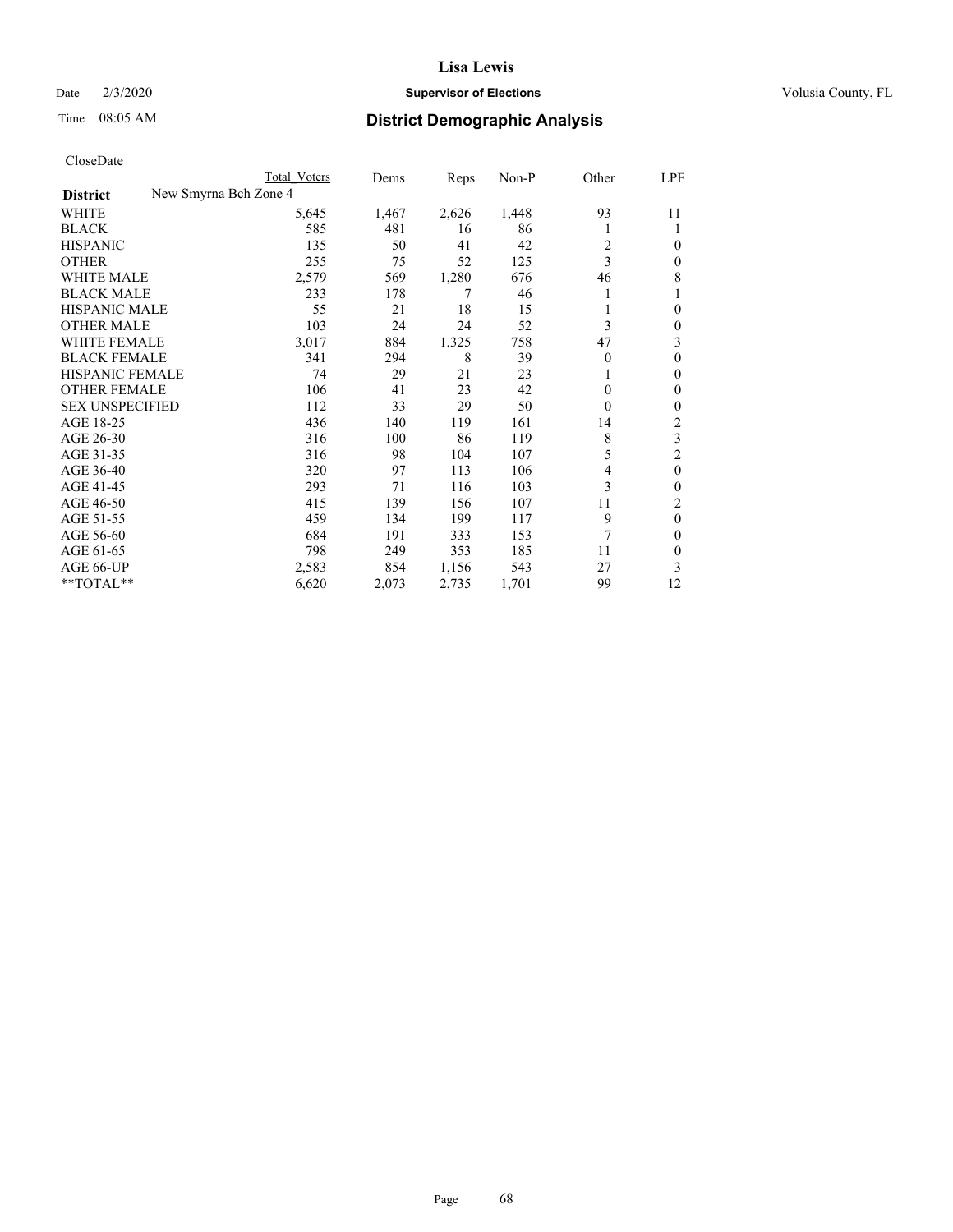## Date  $2/3/2020$  **Supervisor of Elections** Volusia County, FL

# Time 08:05 AM **District Demographic Analysis**

|                        |          | Total Voters | Dems | Reps           | Non-P          | Other    | LPF      |
|------------------------|----------|--------------|------|----------------|----------------|----------|----------|
| <b>District</b>        | Oak Hill |              |      |                |                |          |          |
| WHITE                  |          | 1,332        | 326  | 624            | 361            | 18       | 3        |
| <b>BLACK</b>           |          | 143          | 119  | 5              | 19             | 0        | 0        |
| <b>HISPANIC</b>        |          | 12           | 6    |                | 5              | 0        | 0        |
| <b>OTHER</b>           |          | 42           | 12   | 16             | 14             | $\Omega$ | 0        |
| WHITE MALE             |          | 662          | 145  | 319            | 192            | 4        | 2        |
| <b>BLACK MALE</b>      |          | 64           | 48   | 3              | 13             | $\theta$ | $\theta$ |
| <b>HISPANIC MALE</b>   |          | 5            |      | 1              | 3              | $\theta$ | 0        |
| <b>OTHER MALE</b>      |          | 16           | 3    | 7              | 6              | $\Omega$ | 0        |
| WHITE FEMALE           |          | 652          | 179  | 294            | 164            | 14       |          |
| <b>BLACK FEMALE</b>    |          | 79           | 71   | 2              | 6              | $\Omega$ | 0        |
| <b>HISPANIC FEMALE</b> |          | 7            | 5    | $\overline{0}$ | 2              | $\Omega$ | 0        |
| <b>OTHER FEMALE</b>    |          | 16           | 8    | 6              | $\overline{2}$ | $\Omega$ | 0        |
| <b>SEX UNSPECIFIED</b> |          | 28           | 3    | 14             | 11             | $\Omega$ | 0        |
| AGE 18-25              |          | 99           | 32   | 24             | 39             | 4        | 0        |
| AGE 26-30              |          | 64           | 22   | 18             | 21             | 3        | 0        |
| AGE 31-35              |          | 62           | 19   | 23             | 19             |          | 0        |
| AGE 36-40              |          | 78           | 28   | 26             | 23             | 0        |          |
| AGE 41-45              |          | 69           | 23   | 18             | 28             | $\theta$ | 0        |
| AGE 46-50              |          | 83           | 22   | 34             | 26             |          | 0        |
| AGE 51-55              |          | 120          | 36   | 54             | 30             | 0        | 0        |
| AGE 56-60              |          | 169          | 50   | 76             | 38             | 5        | 0        |
| AGE 61-65              |          | 185          | 58   | 86             | 39             | $\theta$ | 2        |
| AGE 66-UP              |          | 600          | 173  | 287            | 136            | 4        | 0        |
| **TOTAL**              |          | 1,529        | 463  | 646            | 399            | 18       | 3        |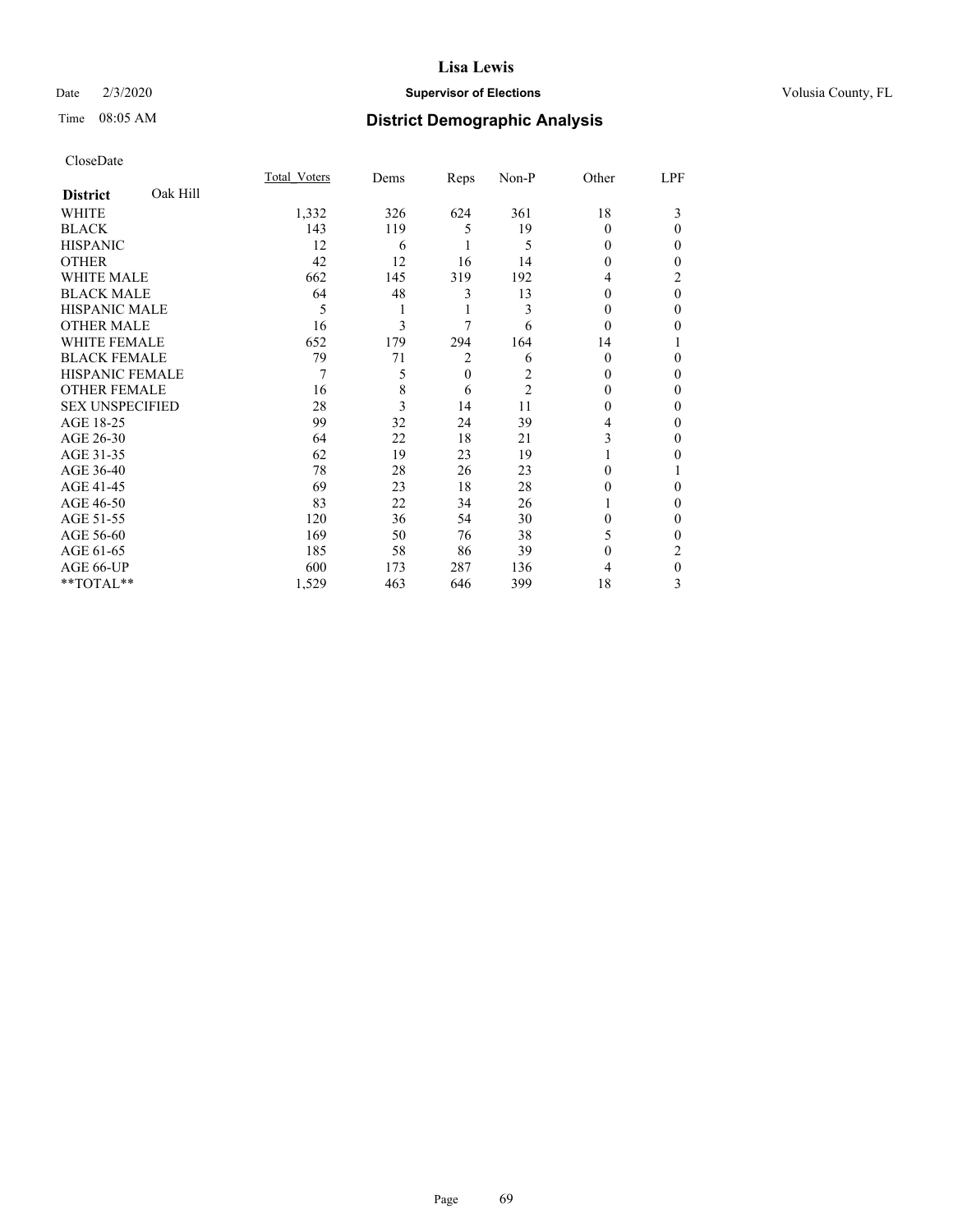#### Date  $2/3/2020$  **Supervisor of Elections** Volusia County, FL

## Time 08:05 AM **District Demographic Analysis**

|                        |                    | Total Voters | Dems | Reps | Non-P | Other          | LPF            |
|------------------------|--------------------|--------------|------|------|-------|----------------|----------------|
| <b>District</b>        | Orange City Seat 1 |              |      |      |       |                |                |
| WHITE                  |                    | 737          | 220  | 299  | 205   | 11             | 2              |
| <b>BLACK</b>           |                    | 148          | 112  | 7    | 29    | $\Omega$       | $\theta$       |
| <b>HISPANIC</b>        |                    | 469          | 221  | 68   | 180   | $\Omega$       | 0              |
| <b>OTHER</b>           |                    | 73           | 40   | 11   | 22    | $\Omega$       | 0              |
| WHITE MALE             |                    | 270          | 67   | 116  | 80    | 6              |                |
| <b>BLACK MALE</b>      |                    | 49           | 34   | 4    | 11    | $\Omega$       | 0              |
| HISPANIC MALE          |                    | 194          | 81   | 33   | 80    | $\theta$       | 0              |
| <b>OTHER MALE</b>      |                    | 26           | 11   | 8    | 7     | $\Omega$       | 0              |
| WHITE FEMALE           |                    | 465          | 151  | 183  | 125   | 5              |                |
| <b>BLACK FEMALE</b>    |                    | 97           | 76   | 3    | 18    | $\Omega$       | 0              |
| <b>HISPANIC FEMALE</b> |                    | 269          | 136  | 33   | 100   | $\Omega$       | 0              |
| <b>OTHER FEMALE</b>    |                    | 34           | 23   | 1    | 10    | $\Omega$       | 0              |
| <b>SEX UNSPECIFIED</b> |                    | 23           | 14   | 4    | 5     | $\theta$       | 0              |
| AGE 18-25              |                    | 134          | 56   | 22   | 56    | $\Omega$       | 0              |
| AGE 26-30              |                    | 105          | 45   | 19   | 39    | $\overline{c}$ | $\mathbf{0}$   |
| AGE 31-35              |                    | 91           | 30   | 22   | 38    | 1              | 0              |
| AGE 36-40              |                    | 101          | 39   | 22   | 39    | $\theta$       |                |
| AGE 41-45              |                    | 85           | 33   | 17   | 32    | 2              |                |
| AGE 46-50              |                    | 93           | 31   | 34   | 26    | $\overline{2}$ | 0              |
| AGE 51-55              |                    | 88           | 33   | 26   | 28    | 1              | 0              |
| AGE 56-60              |                    | 94           | 44   | 18   | 30    | $\overline{c}$ | 0              |
| AGE 61-65              |                    | 105          | 46   | 28   | 31    | $\theta$       | 0              |
| AGE 66-UP              |                    | 531          | 236  | 177  | 117   |                | 0              |
| **TOTAL**              |                    | 1,427        | 593  | 385  | 436   | 11             | $\overline{c}$ |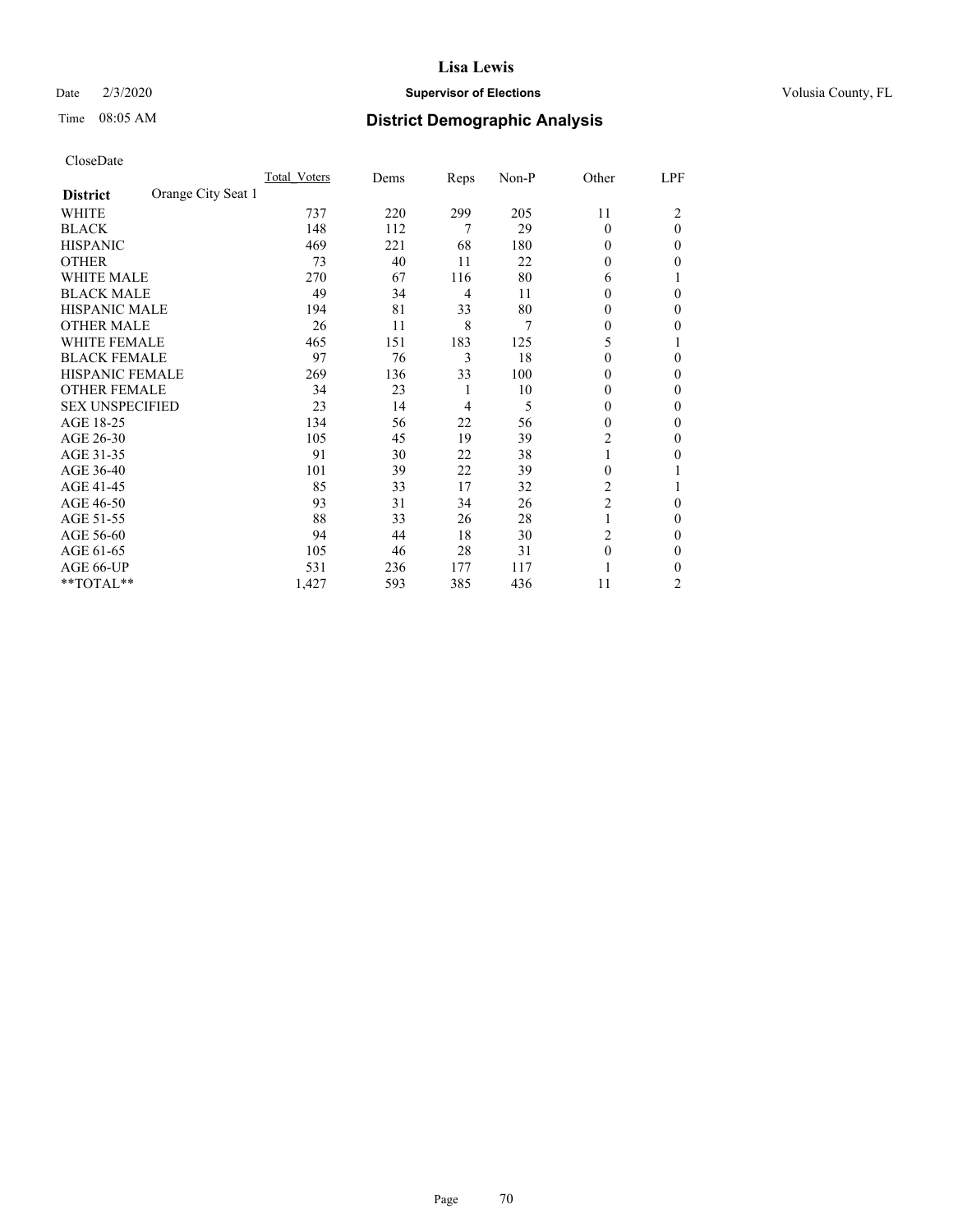#### Date  $2/3/2020$  **Supervisor of Elections** Volusia County, FL

# Time 08:05 AM **District Demographic Analysis**

|                                       | Total Voters | Dems | Reps | Non-P | Other          | LPF |
|---------------------------------------|--------------|------|------|-------|----------------|-----|
| Orange City Seat 2<br><b>District</b> |              |      |      |       |                |     |
| WHITE                                 | 1,068        | 280  | 481  | 300   | $\overline{4}$ | 3   |
| <b>BLACK</b>                          | 64           | 52   | 3    | 9     | $\Omega$       | 0   |
| <b>HISPANIC</b>                       | 250          | 112  | 35   | 103   | $_{0}$         | 0   |
| <b>OTHER</b>                          | 60           | 10   | 18   | 31    |                | 0   |
| <b>WHITE MALE</b>                     | 488          | 102  | 235  | 146   | 3              | 2   |
| <b>BLACK MALE</b>                     | 30           | 22   | 2    | 6     | $\theta$       | 0   |
| <b>HISPANIC MALE</b>                  | 103          | 45   | 17   | 41    | 0              | 0   |
| <b>OTHER MALE</b>                     | 25           | 2    | 9    | 13    |                | 0   |
| WHITE FEMALE                          | 572          | 177  | 240  | 153   |                |     |
| <b>BLACK FEMALE</b>                   | 34           | 30   | 1    | 3     | $\Omega$       | 0   |
| <b>HISPANIC FEMALE</b>                | 143          | 66   | 18   | 59    | 0              | 0   |
| <b>OTHER FEMALE</b>                   | 21           |      | 7    | 7     | $\theta$       | 0   |
| <b>SEX UNSPECIFIED</b>                | 26           | 3    | 8    | 15    | 0              | 0   |
| AGE 18-25                             | 154          | 43   | 39   | 71    |                | 0   |
| AGE 26-30                             | 109          | 40   | 25   | 42    | 0              | 2   |
| AGE 31-35                             | 110          | 36   | 39   | 34    |                | 0   |
| AGE 36-40                             | 97           | 24   | 32   | 41    | 0              | 0   |
| AGE 41-45                             | 106          | 29   | 36   | 40    | $_{0}$         |     |
| AGE 46-50                             | 124          | 31   | 53   | 40    | 0              | 0   |
| AGE 51-55                             | 146          | 51   | 52   | 43    | $_{0}$         | 0   |
| AGE 56-60                             | 142          | 44   | 56   | 42    | $_{0}$         | 0   |
| AGE 61-65                             | 128          | 35   | 67   | 25    |                | 0   |
| AGE 66-UP                             | 326          | 121  | 138  | 65    | 2              | 0   |
| **TOTAL**                             | 1,442        | 454  | 537  | 443   | 5              | 3   |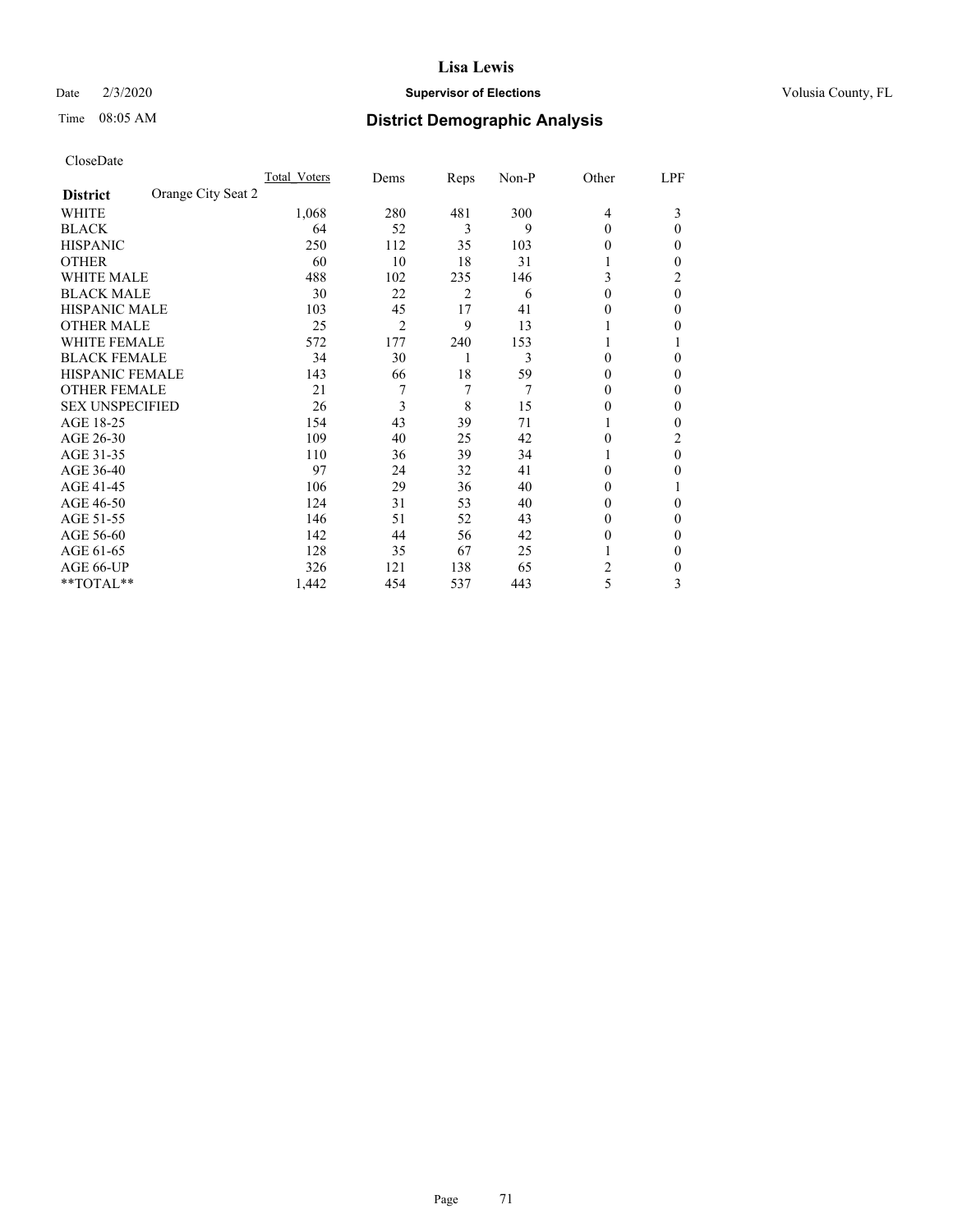#### Date  $2/3/2020$  **Supervisor of Elections** Volusia County, FL

# Time 08:05 AM **District Demographic Analysis**

|                        |                    | Total Voters | Dems | Reps           | Non-P | Other          | LPF |
|------------------------|--------------------|--------------|------|----------------|-------|----------------|-----|
| <b>District</b>        | Orange City Seat 3 |              |      |                |       |                |     |
| WHITE                  |                    | 1,135        | 299  | 484            | 338   | 10             | 4   |
| <b>BLACK</b>           |                    | 113          | 83   | 4              | 26    | $\Omega$       | 0   |
| <b>HISPANIC</b>        |                    | 321          | 145  | 49             | 122   | 5              | 0   |
| <b>OTHER</b>           |                    | 107          | 31   | 22             | 50    | 3              |     |
| <b>WHITE MALE</b>      |                    | 499          | 116  | 215            | 161   | 3              | 4   |
| <b>BLACK MALE</b>      |                    | 44           | 30   | 2              | 12    | $\mathbf{0}$   | 0   |
| <b>HISPANIC MALE</b>   |                    | 123          | 50   | 29             | 40    | 4              | 0   |
| <b>OTHER MALE</b>      |                    | 39           | 11   | 8              | 19    | $\theta$       | 1   |
| <b>WHITE FEMALE</b>    |                    | 620          | 179  | 266            | 169   | 6              | 0   |
| <b>BLACK FEMALE</b>    |                    | 67           | 51   | $\overline{2}$ | 14    | 0              | 0   |
| <b>HISPANIC FEMALE</b> |                    | 190          | 92   | 20             | 77    |                | 0   |
| <b>OTHER FEMALE</b>    |                    | 49           | 17   | 10             | 20    | 2              | 0   |
| <b>SEX UNSPECIFIED</b> |                    | 45           | 12   | 7              | 24    | $\overline{c}$ | 0   |
| AGE 18-25              |                    | 129          | 46   | 24             | 55    | 3              |     |
| AGE 26-30              |                    | 88           | 35   | 20             | 30    | $\overline{c}$ |     |
| AGE 31-35              |                    | 97           | 35   | 19             | 42    | $\theta$       |     |
| AGE 36-40              |                    | 111          | 40   | 25             | 45    | $\theta$       |     |
| AGE 41-45              |                    | 110          | 46   | 29             | 35    | 0              | 0   |
| AGE 46-50              |                    | 130          | 31   | 47             | 49    | 3              | 0   |
| AGE 51-55              |                    | 100          | 31   | 40             | 26    | 3              | 0   |
| AGE 56-60              |                    | 138          | 48   | 52             | 35    | 3              | 0   |
| AGE 61-65              |                    | 175          | 57   | 63             | 54    |                | 0   |
| AGE 66-UP              |                    | 598          | 189  | 240            | 165   | 3              |     |
| **TOTAL**              |                    | 1,676        | 558  | 559            | 536   | 18             | 5   |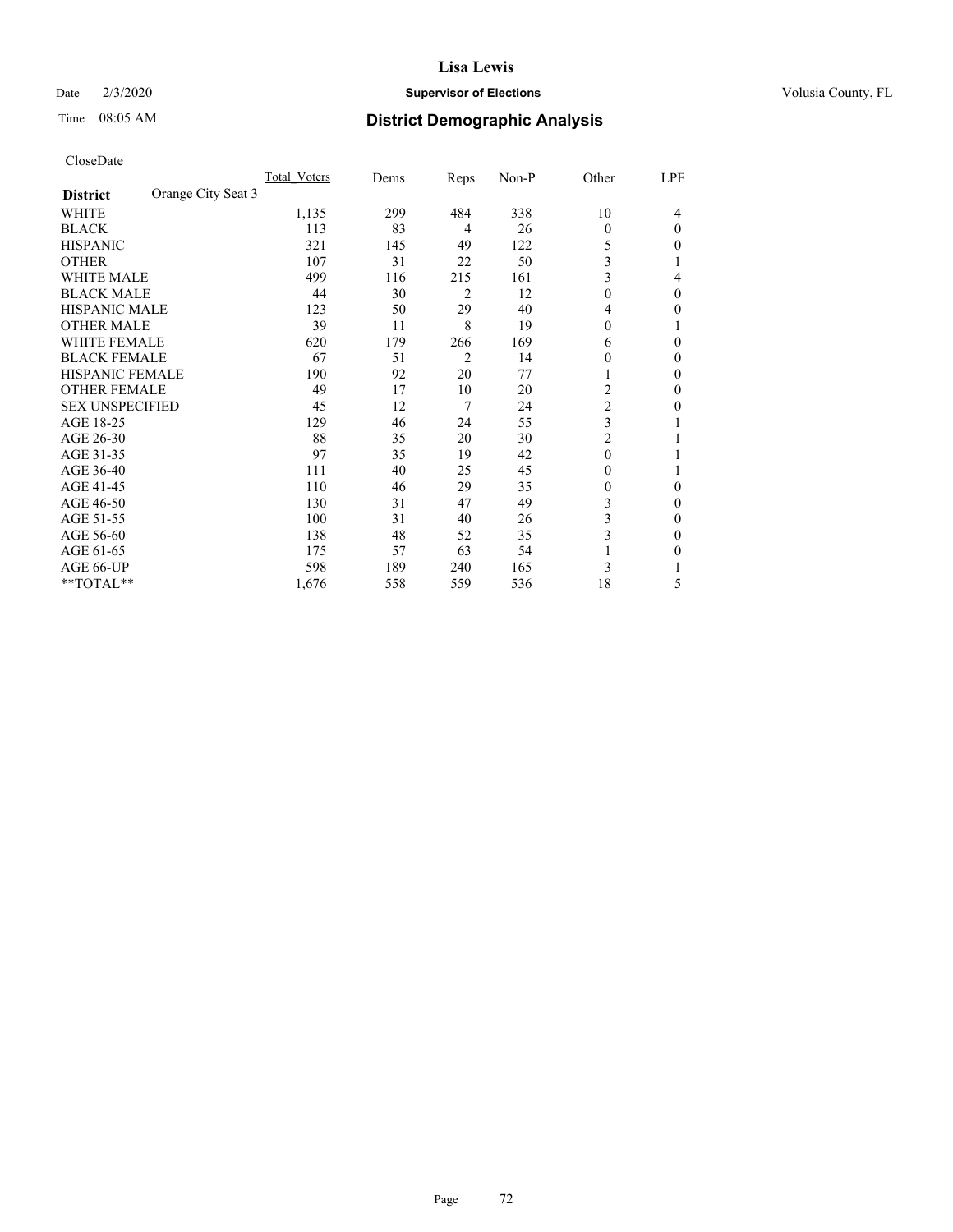#### Date  $2/3/2020$  **Supervisor of Elections** Volusia County, FL

# Time 08:05 AM **District Demographic Analysis**

|                        |                    | Total Voters | Dems           | Reps           | Non-P | Other    | LPF |
|------------------------|--------------------|--------------|----------------|----------------|-------|----------|-----|
| <b>District</b>        | Orange City Seat 4 |              |                |                |       |          |     |
| WHITE                  |                    | 1,256        | 371            | 525            | 343   | 10       |     |
| <b>BLACK</b>           |                    | 20           | 15             | $\overline{2}$ | 3     | 0        | 0   |
| <b>HISPANIC</b>        |                    | 108          | 46             | 20             | 42    | 0        | 0   |
| <b>OTHER</b>           |                    | 73           | 15             | 13             | 45    | 0        | 0   |
| WHITE MALE             |                    | 585          | 136            | 260            | 182   | 4        | 3   |
| <b>BLACK MALE</b>      |                    | 9            | 6              | 2              |       | $\Omega$ | 0   |
| <b>HISPANIC MALE</b>   |                    | 53           | 23             | 12             | 18    | $_{0}$   | 0   |
| <b>OTHER MALE</b>      |                    | 25           | $\overline{4}$ | 6              | 15    | 0        | 0   |
| WHITE FEMALE           |                    | 660          | 234            | 258            | 158   | 6        | 4   |
| <b>BLACK FEMALE</b>    |                    | 11           | 9              | $\mathbf{0}$   | 2     | 0        | 0   |
| <b>HISPANIC FEMALE</b> |                    | 54           | 23             | 8              | 23    | 0        | 0   |
| <b>OTHER FEMALE</b>    |                    | 29           | 11             | 5              | 13    | $_{0}$   | 0   |
| <b>SEX UNSPECIFIED</b> |                    | 30           | 1              | 8              | 21    | 0        | 0   |
| AGE 18-25              |                    | 142          | 29             | 49             | 61    |          | 2   |
| AGE 26-30              |                    | 101          | 20             | 26             | 52    | 3        | 0   |
| AGE 31-35              |                    | 90           | 25             | 23             | 42    | 0        | 0   |
| AGE 36-40              |                    | 95           | 34             | 36             | 23    | 0        | 2   |
| AGE 41-45              |                    | 109          | 31             | 34             | 42    | 2        | 0   |
| AGE 46-50              |                    | 112          | 30             | 48             | 34    | $\Omega$ | 0   |
| AGE 51-55              |                    | 126          | 34             | 49             | 42    | $_{0}$   |     |
| AGE 56-60              |                    | 155          | 38             | 70             | 46    | $_{0}$   |     |
| AGE 61-65              |                    | 142          | 46             | 63             | 31    |          |     |
| AGE 66-UP              |                    | 385          | 160            | 162            | 60    | 3        | 0   |
| **TOTAL**              |                    | 1,457        | 447            | 560            | 433   | 10       | 7   |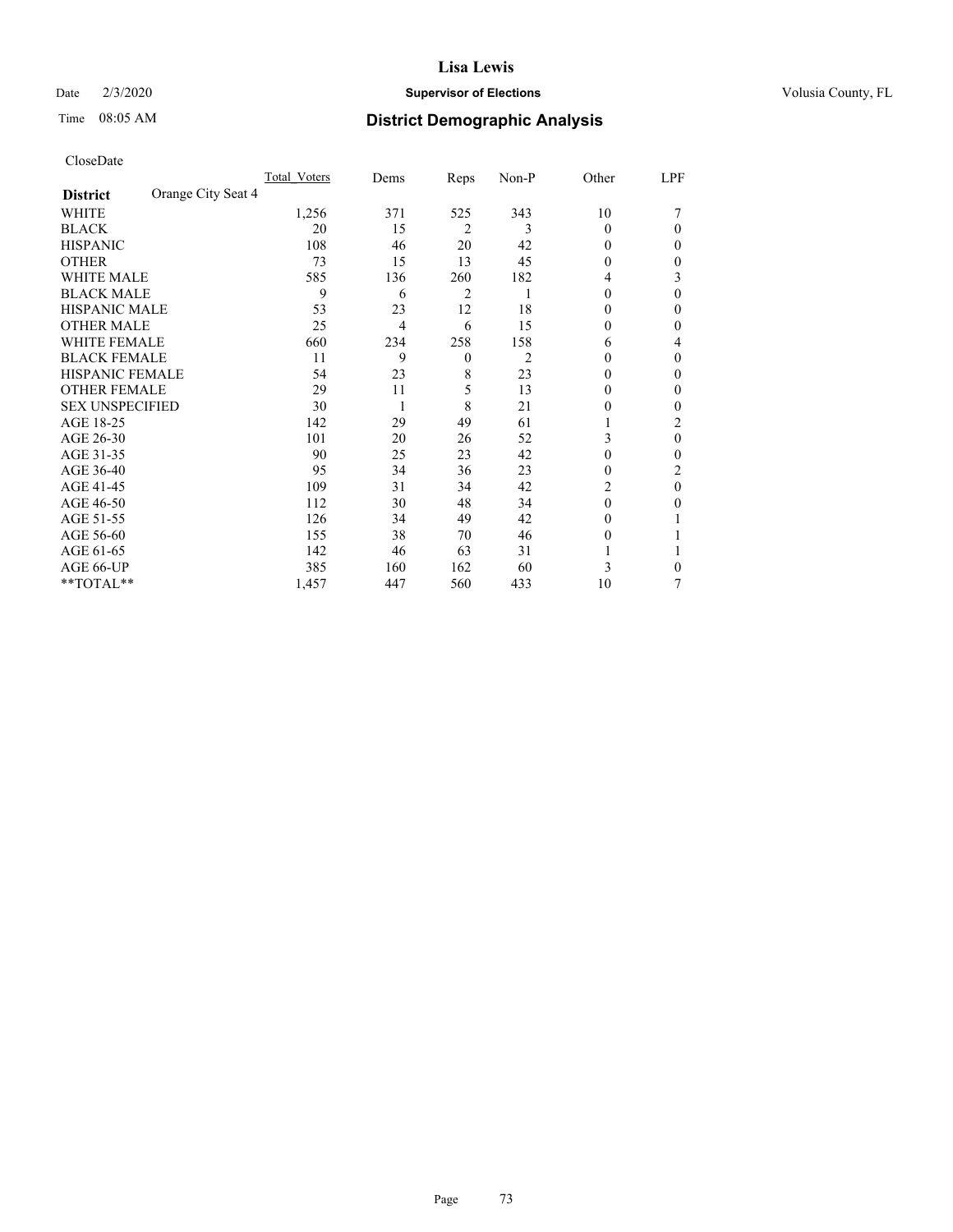### Date  $2/3/2020$  **Supervisor of Elections** Volusia County, FL

# Time 08:05 AM **District Demographic Analysis**

|                        |                    | Total Voters | Dems | Reps           | Non-P | Other    | LPF      |
|------------------------|--------------------|--------------|------|----------------|-------|----------|----------|
| <b>District</b>        | Orange City Seat 5 |              |      |                |       |          |          |
| WHITE                  |                    | 1,493        | 395  | 741            | 343   | 12       | 2        |
| <b>BLACK</b>           |                    | 123          | 99   | 3              | 20    | 1        | $\theta$ |
| <b>HISPANIC</b>        |                    | 184          | 75   | 29             | 79    | 1        | 0        |
| <b>OTHER</b>           |                    | 75           | 27   | 20             | 28    | $\theta$ | 0        |
| <b>WHITE MALE</b>      |                    | 594          | 127  | 315            | 144   | 6        | 2        |
| <b>BLACK MALE</b>      |                    | 47           | 36   | $\overline{2}$ | 9     | $\theta$ | $\theta$ |
| <b>HISPANIC MALE</b>   |                    | 80           | 36   | 15             | 28    |          | 0        |
| <b>OTHER MALE</b>      |                    | 19           | 8    | 4              | 7     | $\theta$ | 0        |
| <b>WHITE FEMALE</b>    |                    | 888          | 268  | 422            | 192   | 6        | 0        |
| <b>BLACK FEMALE</b>    |                    | 74           | 63   | 1              | 9     |          | 0        |
| <b>HISPANIC FEMALE</b> |                    | 100          | 38   | 14             | 48    | $\Omega$ | 0        |
| <b>OTHER FEMALE</b>    |                    | 44           | 16   | 15             | 13    | $\Omega$ | 0        |
| <b>SEX UNSPECIFIED</b> |                    | 29           | 4    | 5              | 20    | $\theta$ | 0        |
| AGE 18-25              |                    | 89           | 25   | 21             | 42    |          | 0        |
| AGE 26-30              |                    | 74           | 14   | 19             | 39    | 1        |          |
| AGE 31-35              |                    | 80           | 33   | 25             | 21    |          | 0        |
| AGE 36-40              |                    | 67           | 25   | 15             | 26    | 1        | 0        |
| AGE 41-45              |                    | 64           | 26   | 15             | 21    | 2        | 0        |
| AGE 46-50              |                    | 89           | 31   | 31             | 27    | $\theta$ | 0        |
| AGE 51-55              |                    | 82           | 26   | 28             | 28    | $\theta$ | 0        |
| AGE 56-60              |                    | 128          | 47   | 43             | 35    | 3        | 0        |
| AGE 61-65              |                    | 144          | 60   | 48             | 35    |          | 0        |
| AGE 66-UP              |                    | 1,058        | 309  | 548            | 196   | 4        |          |
| **TOTAL**              |                    | 1,875        | 596  | 793            | 470   | 14       | 2        |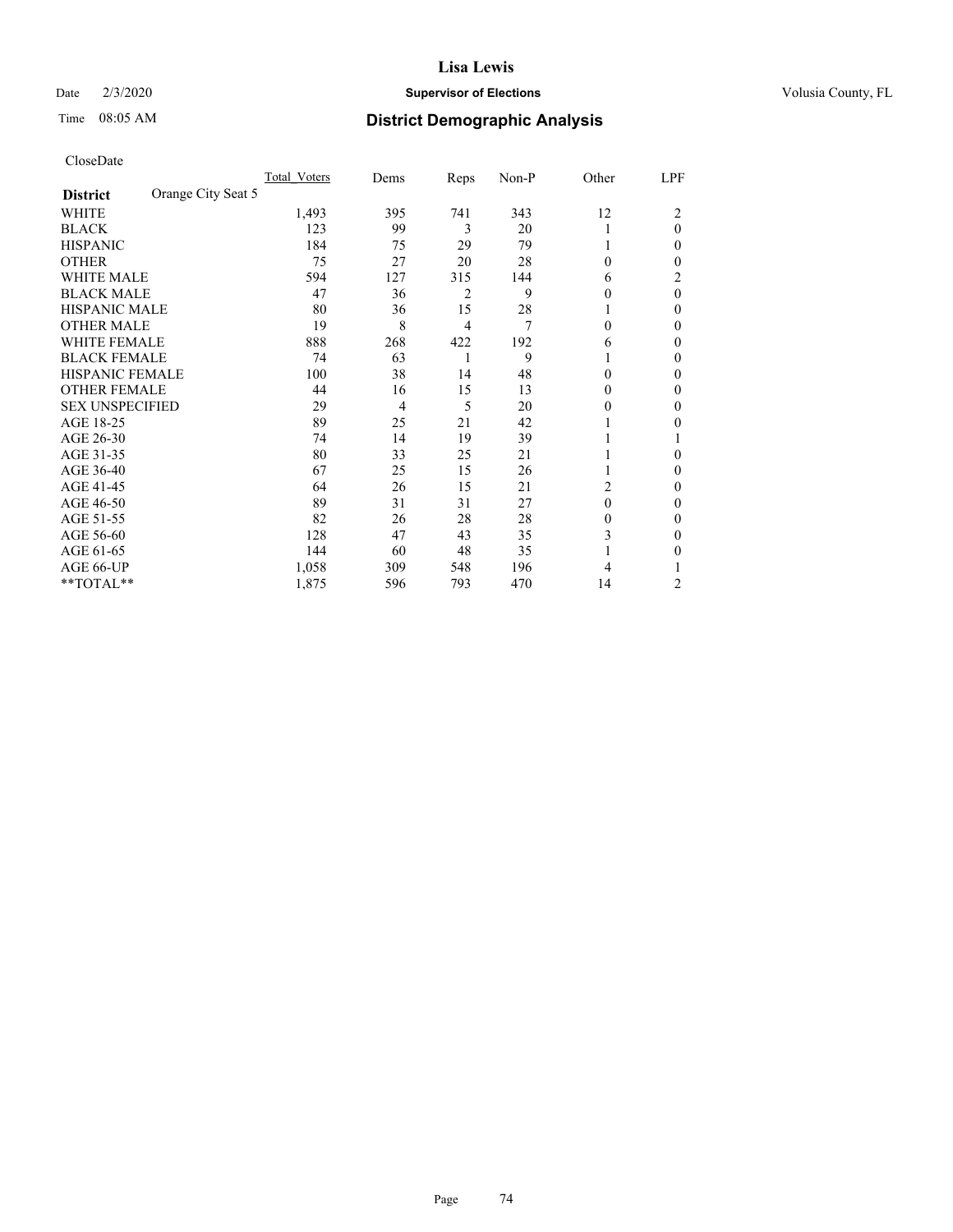#### Date  $2/3/2020$  **Supervisor of Elections** Volusia County, FL

# Time 08:05 AM **District Demographic Analysis**

|                                        | Total Voters | Dems  | Reps  | Non-P | Other          | LPF          |
|----------------------------------------|--------------|-------|-------|-------|----------------|--------------|
| Ormond Beach Zone 1<br><b>District</b> |              |       |       |       |                |              |
| WHITE                                  | 7,981        | 2,196 | 3,770 | 1,937 | 62             | 16           |
| <b>BLACK</b>                           | 123          | 88    | 8     | 27    | $\theta$       | $\mathbf{0}$ |
| <b>HISPANIC</b>                        | 203          | 72    | 59    | 65    | 5              | 2            |
| <b>OTHER</b>                           | 437          | 129   | 114   | 190   | 3              |              |
| <b>WHITE MALE</b>                      | 3,681        | 842   | 1,846 | 952   | 28             | 13           |
| <b>BLACK MALE</b>                      | 66           | 43    | 4     | 19    | $\mathbf{0}$   | $\theta$     |
| <b>HISPANIC MALE</b>                   | 83           | 26    | 26    | 27    | 3              |              |
| <b>OTHER MALE</b>                      | 174          | 48    | 45    | 79    | $\overline{c}$ | $\mathbf{0}$ |
| <b>WHITE FEMALE</b>                    | 4,233        | 1,335 | 1,903 | 958   | 34             | 3            |
| <b>BLACK FEMALE</b>                    | 55           | 44    | 4     | 7     | $\theta$       | $\theta$     |
| <b>HISPANIC FEMALE</b>                 | 117          | 44    | 32    | 38    | $\overline{2}$ |              |
| <b>OTHER FEMALE</b>                    | 197          | 62    | 53    | 81    |                | 0            |
| <b>SEX UNSPECIFIED</b>                 | 138          | 41    | 38    | 58    | $\theta$       | 1            |
| AGE 18-25                              | 650          | 164   | 229   | 245   | 9              | 3            |
| AGE 26-30                              | 388          | 103   | 133   | 147   | 5              | $\theta$     |
| AGE 31-35                              | 447          | 103   | 184   | 150   | 6              | 4            |
| AGE 36-40                              | 482          | 117   | 177   | 181   | 5              | 2            |
| AGE 41-45                              | 502          | 141   | 196   | 155   | 5              | 5            |
| AGE 46-50                              | 614          | 147   | 292   | 168   | 6              |              |
| AGE 51-55                              | 734          | 194   | 352   | 184   | 4              | $\theta$     |
| AGE 56-60                              | 817          | 230   | 397   | 184   | 6              | $\theta$     |
| AGE 61-65                              | 933          | 291   | 460   | 173   | 8              |              |
| AGE 66-UP                              | 3,177        | 995   | 1,531 | 632   | 16             | 3            |
| **TOTAL**                              | 8,744        | 2,485 | 3,951 | 2,219 | 70             | 19           |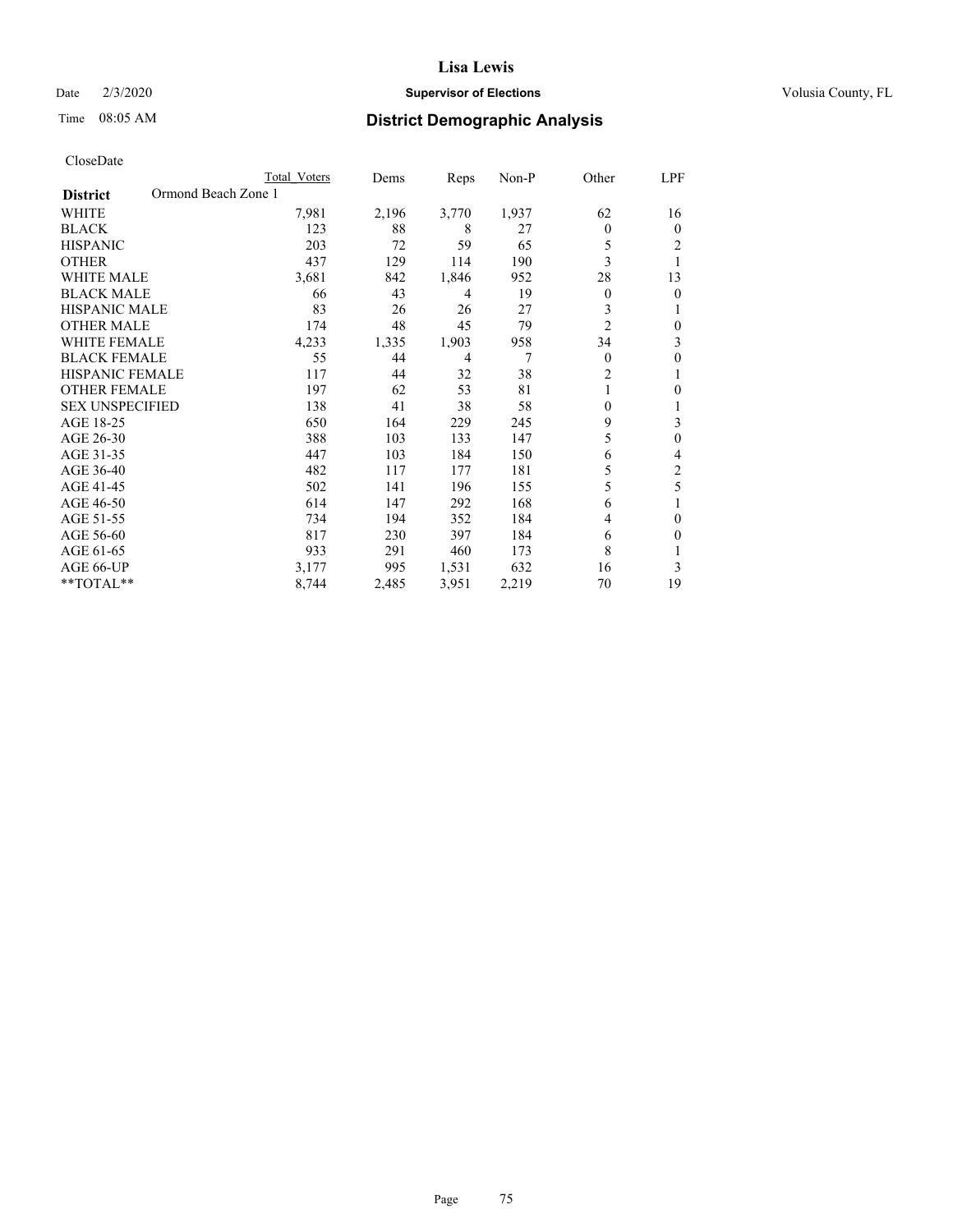#### Date  $2/3/2020$  **Supervisor of Elections** Volusia County, FL

# Time 08:05 AM **District Demographic Analysis**

|                                        | Total Voters | Dems  | Reps  | Non-P | Other          | LPF            |
|----------------------------------------|--------------|-------|-------|-------|----------------|----------------|
| Ormond Beach Zone 2<br><b>District</b> |              |       |       |       |                |                |
| WHITE                                  | 5,860        | 1,852 | 2,297 | 1,626 | 67             | 18             |
| <b>BLACK</b>                           | 399          | 311   | 17    | 70    |                | $\theta$       |
| <b>HISPANIC</b>                        | 238          | 105   | 48    | 84    | $\theta$       | 1              |
| <b>OTHER</b>                           | 401          | 141   | 89    | 167   | $\overline{2}$ | $\overline{2}$ |
| <b>WHITE MALE</b>                      | 2,617        | 692   | 1,128 | 755   | 28             | 14             |
| <b>BLACK MALE</b>                      | 157          | 112   | 8     | 36    |                | $\mathbf{0}$   |
| <b>HISPANIC MALE</b>                   | 80           | 34    | 25    | 21    | $\theta$       | $\mathbf{0}$   |
| <b>OTHER MALE</b>                      | 141          | 45    | 29    | 63    | $\overline{2}$ | $\overline{c}$ |
| <b>WHITE FEMALE</b>                    | 3,169        | 1,137 | 1,150 | 840   | 38             | 4              |
| <b>BLACK FEMALE</b>                    | 234          | 192   | 9     | 33    | $\theta$       | $\theta$       |
| <b>HISPANIC FEMALE</b>                 | 152          | 70    | 22    | 59    | $\theta$       | 1              |
| <b>OTHER FEMALE</b>                    | 169          | 71    | 49    | 49    | $\theta$       | $\theta$       |
| <b>SEX UNSPECIFIED</b>                 | 179          | 56    | 31    | 91    |                | $\theta$       |
| AGE 18-25                              | 541          | 148   | 155   | 224   | 10             | 4              |
| AGE 26-30                              | 441          | 134   | 127   | 172   | 7              | 1              |
| AGE 31-35                              | 399          | 139   | 106   | 152   |                | 1              |
| AGE 36-40                              | 368          | 115   | 99    | 147   | 5              | 2              |
| AGE 41-45                              | 427          | 139   | 115   | 160   | 6              | 7              |
| AGE 46-50                              | 505          | 146   | 195   | 156   | 6              | $\overline{c}$ |
| AGE 51-55                              | 627          | 197   | 259   | 159   | 10             | $\overline{c}$ |
| AGE 56-60                              | 686          | 221   | 271   | 188   | 5              | 1              |
| AGE 61-65                              | 704          | 258   | 271   | 166   | 8              | 1              |
| AGE 66-UP                              | 2,200        | 912   | 853   | 423   | 12             | $\theta$       |
| **TOTAL**                              | 6,898        | 2,409 | 2,451 | 1,947 | 70             | 21             |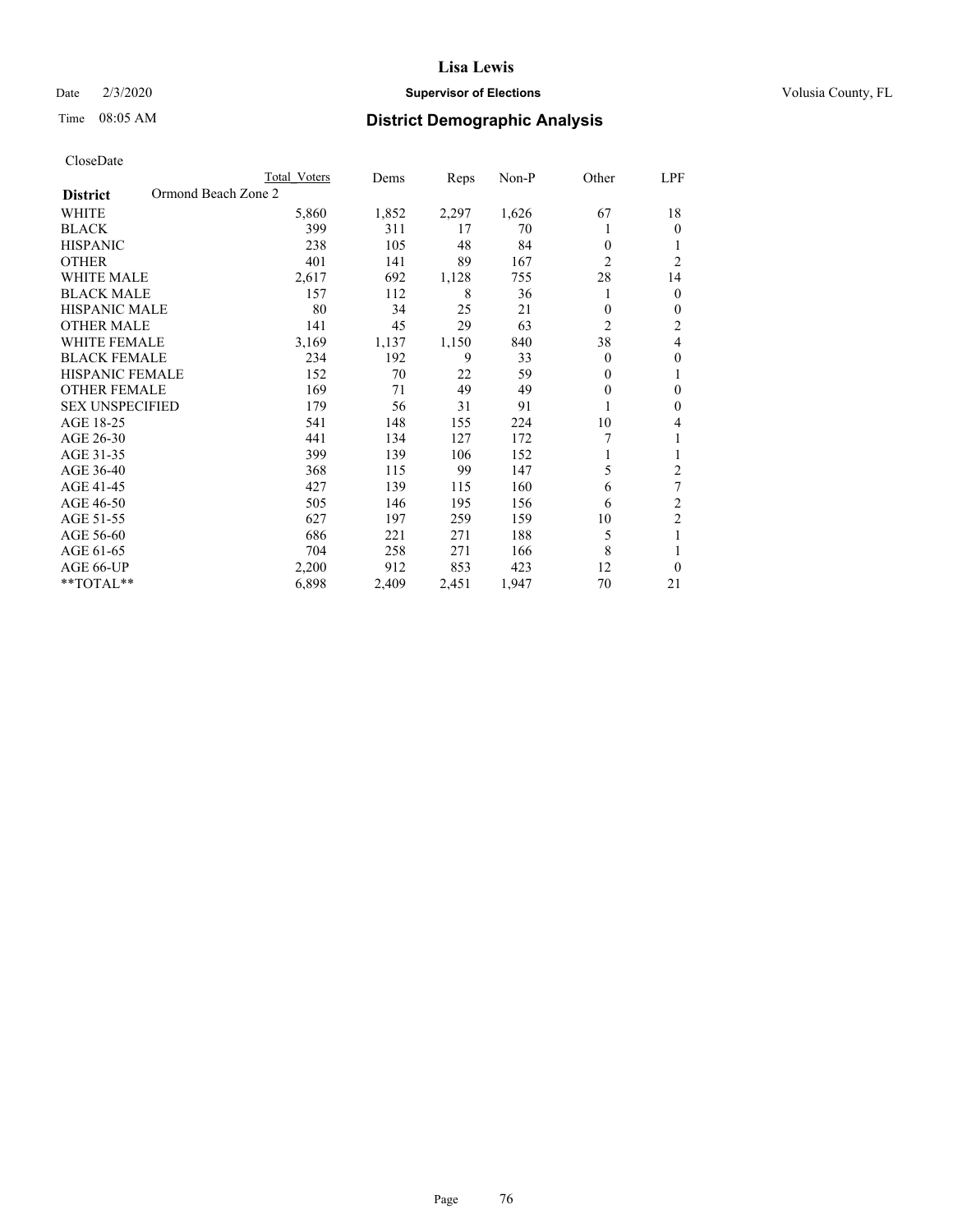### Date  $2/3/2020$  **Supervisor of Elections** Volusia County, FL

# Time 08:05 AM **District Demographic Analysis**

|                                        | Total Voters | Dems  | Reps           | $Non-P$ | Other          | LPF            |
|----------------------------------------|--------------|-------|----------------|---------|----------------|----------------|
| Ormond Beach Zone 3<br><b>District</b> |              |       |                |         |                |                |
| WHITE                                  | 7,383        | 1,907 | 3,661          | 1,741   | 56             | 18             |
| <b>BLACK</b>                           | 307          | 230   | 11             | 61      | 5              | 0              |
| <b>HISPANIC</b>                        | 296          | 94    | 75             | 120     | 6              |                |
| <b>OTHER</b>                           | 560          | 181   | 132            | 238     | 8              |                |
| <b>WHITE MALE</b>                      | 3,426        | 763   | 1,802          | 821     | 25             | 15             |
| <b>BLACK MALE</b>                      | 125          | 90    | $\overline{2}$ | 31      | 2              | 0              |
| <b>HISPANIC MALE</b>                   | 135          | 36    | 37             | 59      | $\overline{2}$ |                |
| <b>OTHER MALE</b>                      | 196          | 62    | 47             | 83      | 4              | 0              |
| <b>WHITE FEMALE</b>                    | 3,871        | 1,123 | 1,828          | 886     | 31             | 3              |
| <b>BLACK FEMALE</b>                    | 178          | 137   | 9              | 29      | 3              | 0              |
| <b>HISPANIC FEMALE</b>                 | 155          | 58    | 36             | 57      | 4              | 0              |
| <b>OTHER FEMALE</b>                    | 270          | 95    | 70             | 103     | $\overline{c}$ | 0              |
| <b>SEX UNSPECIFIED</b>                 | 190          | 48    | 48             | 91      | $\overline{c}$ | 1              |
| AGE 18-25                              | 855          | 227   | 304            | 304     | 17             | 3              |
| AGE 26-30                              | 478          | 139   | 167            | 167     | 3              | 2              |
| AGE 31-35                              | 519          | 160   | 182            | 171     | 5              | 1              |
| AGE 36-40                              | 550          | 131   | 219            | 189     | 6              | 5              |
| AGE 41-45                              | 479          | 109   | 212            | 152     | 4              | $\overline{c}$ |
| AGE 46-50                              | 618          | 148   | 303            | 156     | 8              | 3              |
| AGE 51-55                              | 722          | 173   | 375            | 167     | 6              |                |
| AGE 56-60                              | 755          | 195   | 369            | 185     | 5              | 1              |
| AGE 61-65                              | 871          | 267   | 428            | 166     | 10             | 0              |
| AGE 66-UP                              | 2,699        | 863   | 1,320          | 503     | 11             | 2              |
| **TOTAL**                              | 8,546        | 2,412 | 3,879          | 2,160   | 75             | 20             |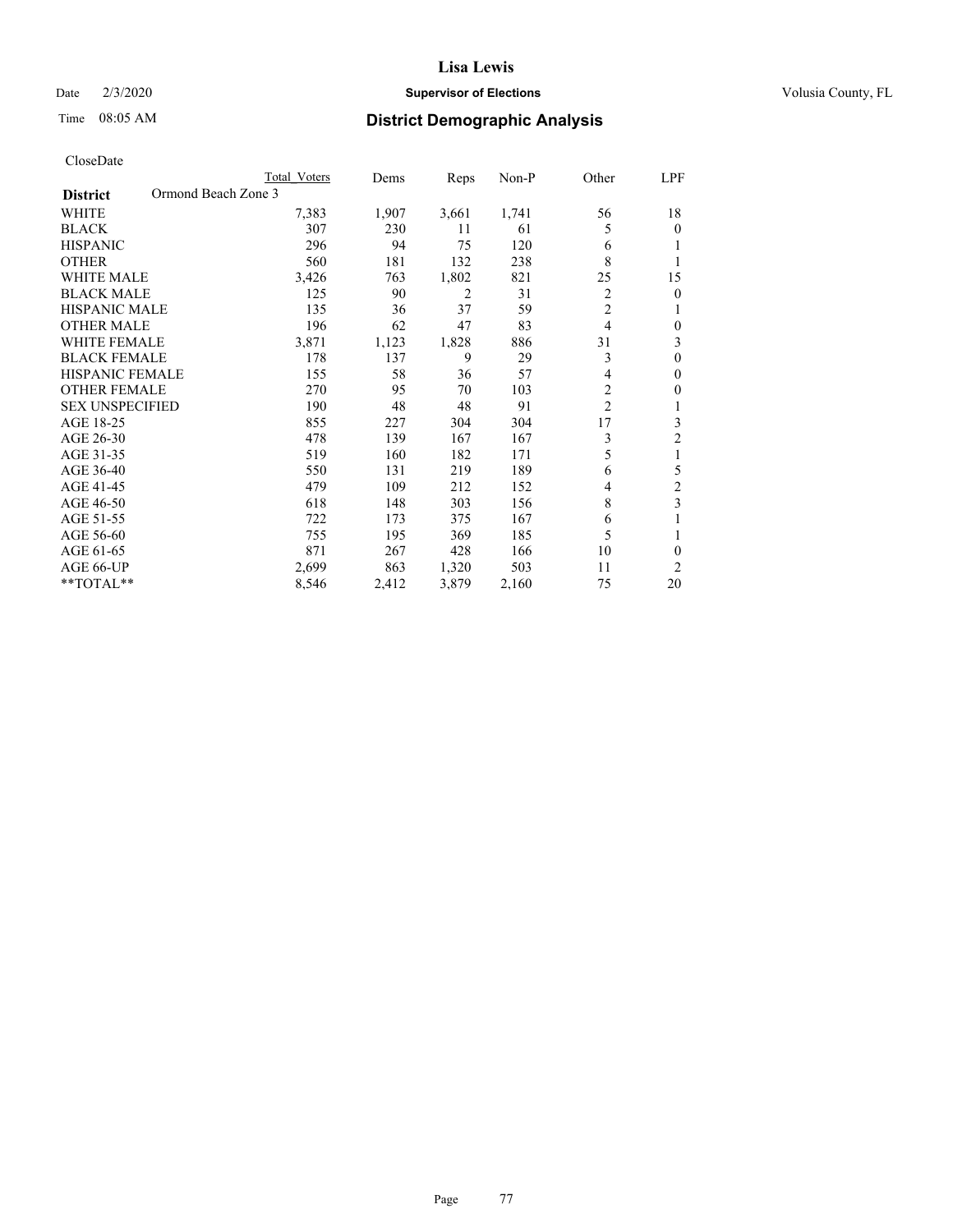### Date  $2/3/2020$  **Supervisor of Elections** Volusia County, FL

# Time 08:05 AM **District Demographic Analysis**

|                        |                     | Total Voters | Dems  | Reps  | $Non-P$ | Other          | LPF            |
|------------------------|---------------------|--------------|-------|-------|---------|----------------|----------------|
| <b>District</b>        | Ormond Beach Zone 4 |              |       |       |         |                |                |
| <b>WHITE</b>           |                     | 6,978        | 2,085 | 2,936 | 1,876   | 65             | 16             |
| <b>BLACK</b>           |                     | 251          | 182   | 16    | 49      | 3              | 1              |
| <b>HISPANIC</b>        |                     | 199          | 88    | 46    | 65      | $\theta$       | $\theta$       |
| <b>OTHER</b>           |                     | 407          | 103   | 109   | 192     | 3              | $\theta$       |
| <b>WHITE MALE</b>      |                     | 3,049        | 774   | 1,329 | 906     | 30             | 10             |
| <b>BLACK MALE</b>      |                     | 114          | 78    | 7     | 26      | 2              | 1              |
| HISPANIC MALE          |                     | 89           | 39    | 22    | 28      | $\theta$       | $\theta$       |
| <b>OTHER MALE</b>      |                     | 159          | 36    | 38    | 83      | $\overline{2}$ | $\theta$       |
| <b>WHITE FEMALE</b>    |                     | 3,842        | 1,294 | 1,570 | 937     | 35             | 6              |
| <b>BLACK FEMALE</b>    |                     | 133          | 101   | 8     | 23      |                | $\theta$       |
| <b>HISPANIC FEMALE</b> |                     | 108          | 49    | 24    | 35      | $\Omega$       | $\theta$       |
| <b>OTHER FEMALE</b>    |                     | 163          | 51    | 45    | 66      |                | $\mathbf{0}$   |
| <b>SEX UNSPECIFIED</b> |                     | 178          | 36    | 64    | 78      | $\theta$       | $\theta$       |
| AGE 18-25              |                     | 510          | 142   | 153   | 207     | 6              | 2              |
| AGE 26-30              |                     | 431          | 116   | 145   | 162     |                | 1              |
| AGE 31-35              |                     | 439          | 142   | 116   | 176     | $\overline{2}$ | 3              |
| AGE 36-40              |                     | 343          | 92    | 107   | 140     | $\overline{c}$ | $\overline{2}$ |
| AGE 41-45              |                     | 340          | 76    | 138   | 120     | 3              | 3              |
| AGE 46-50              |                     | 424          | 110   | 159   | 148     | 3              | 4              |
| AGE 51-55              |                     | 549          | 152   | 233   | 158     | 5              | 1              |
| AGE 56-60              |                     | 723          | 220   | 309   | 184     | 10             | $\theta$       |
| AGE 61-65              |                     | 810          | 268   | 345   | 187     | 10             | $\theta$       |
| AGE 66-UP              |                     | 3,266        | 1,140 | 1,402 | 700     | 23             | 1              |
| $*$ TOTAL $*$          |                     | 7,835        | 2,458 | 3,107 | 2,182   | 71             | 17             |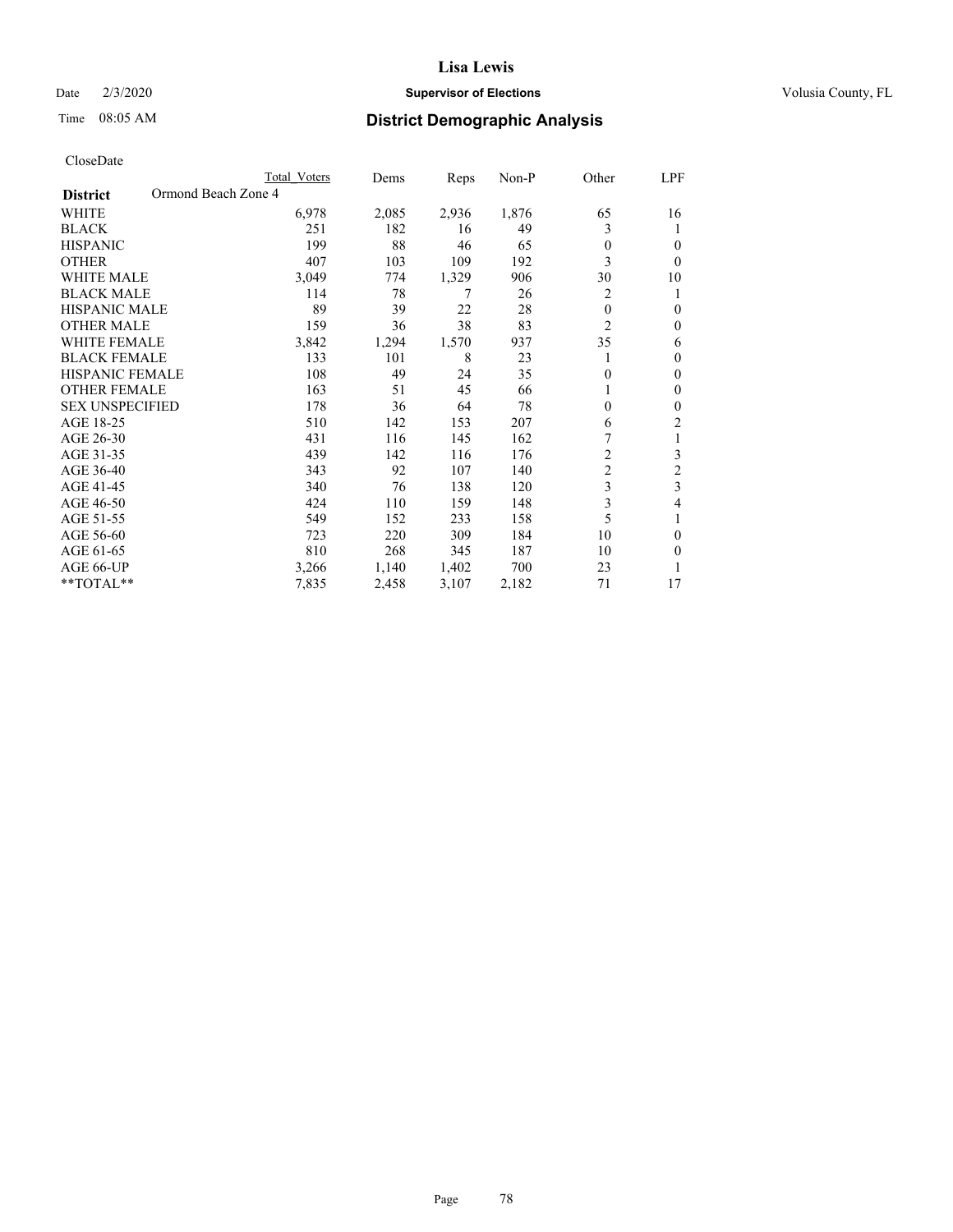#### Date  $2/3/2020$  **Supervisor of Elections** Volusia County, FL

# Time 08:05 AM **District Demographic Analysis**

|                        |         | Total Voters | Dems           | Reps     | Non-P | Other    | LPF      |
|------------------------|---------|--------------|----------------|----------|-------|----------|----------|
| <b>District</b>        | Pierson |              |                |          |       |          |          |
| WHITE                  |         | 553          | 146            | 285      | 110   | 6        | 6        |
| <b>BLACK</b>           |         | 36           | 29             | 1        | 6     | $\Omega$ | $\Omega$ |
| <b>HISPANIC</b>        |         | 179          | 84             | 11       | 84    | 0        | $\Omega$ |
| <b>OTHER</b>           |         | 33           | $\overline{7}$ | 6        | 20    | 0        | 0        |
| <b>WHITE MALE</b>      |         | 271          | 68             | 138      | 56    | 4        | 5        |
| <b>BLACK MALE</b>      |         | 17           | 14             | 1        | 2     | $\theta$ | $\Omega$ |
| <b>HISPANIC MALE</b>   |         | 94           | 46             | 7        | 41    | 0        | 0        |
| <b>OTHER MALE</b>      |         | 15           | 2              | 5        | 8     | 0        | 0        |
| <b>WHITE FEMALE</b>    |         | 276          | 77             | 143      | 53    | 2        |          |
| <b>BLACK FEMALE</b>    |         | 19           | 15             | $\theta$ | 4     | $\Omega$ | 0        |
| <b>HISPANIC FEMALE</b> |         | 82           | 36             | 4        | 42    | 0        | 0        |
| <b>OTHER FEMALE</b>    |         | 11           | 4              | 1        | 6     | 0        | $\Omega$ |
| <b>SEX UNSPECIFIED</b> |         | 16           | 4              | 4        | 8     | 0        | 0        |
| AGE 18-25              |         | 110          | 33             | 19       | 57    | 0        |          |
| AGE 26-30              |         | 75           | 30             | 16       | 27    | $_{0}$   | 2        |
| AGE 31-35              |         | 51           | 17             | 17       | 17    | $_{0}$   | 0        |
| AGE 36-40              |         | 59           | 12             | 22       | 24    | 0        |          |
| AGE 41-45              |         | 48           | 9              | 19       | 18    | $_{0}$   | 2        |
| AGE 46-50              |         | 53           | 14             | 22       | 17    | 0        | $\theta$ |
| AGE 51-55              |         | 47           | 17             | 19       | 10    |          | 0        |
| AGE 56-60              |         | 77           | 28             | 32       | 16    |          | 0        |
| AGE 61-65              |         | 95           | 29             | 47       | 18    |          | 0        |
| AGE 66-UP              |         | 186          | 77             | 90       | 16    | 3        | 0        |
| **TOTAL**              |         | 801          | 266            | 303      | 220   | 6        | 6        |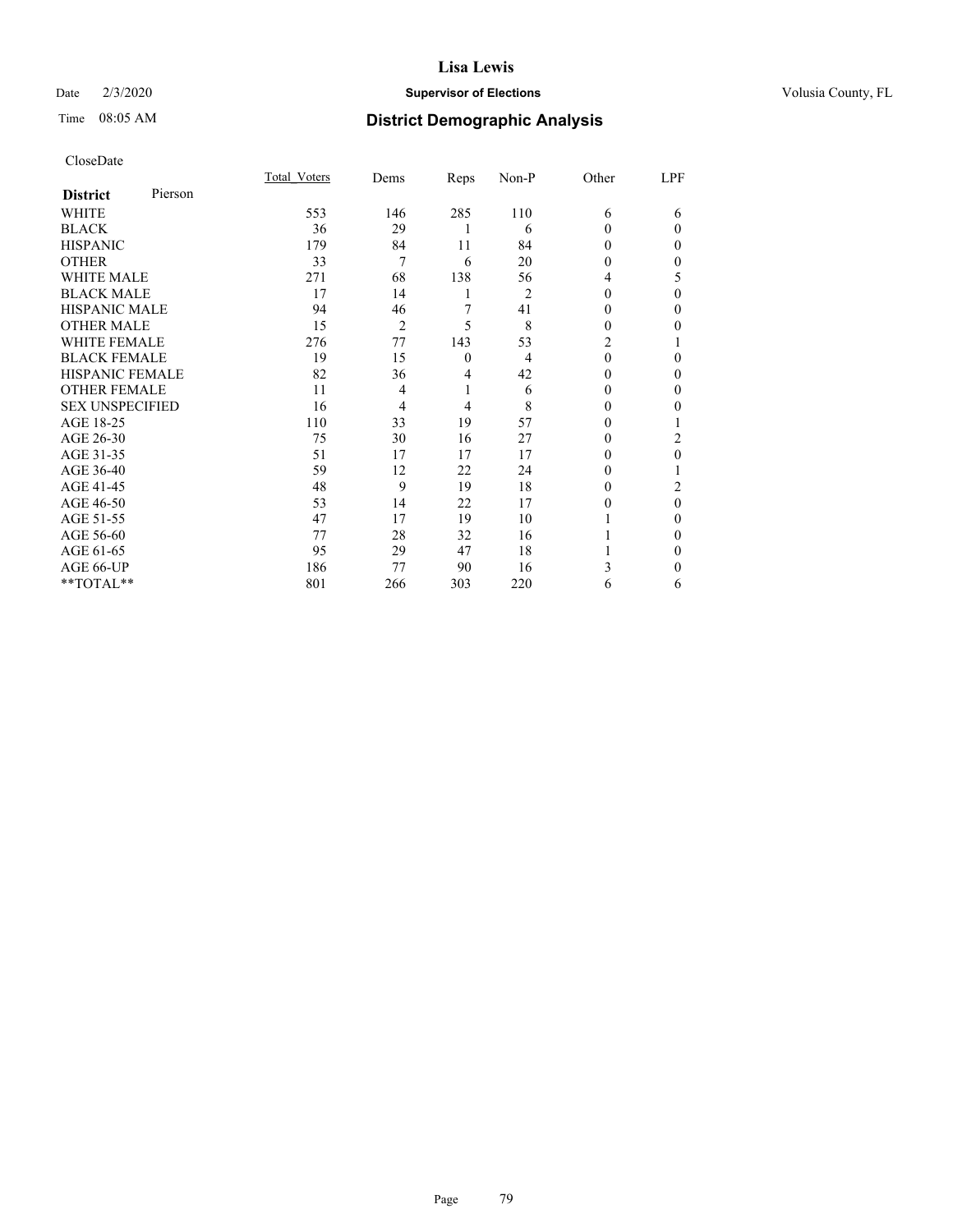### Date  $2/3/2020$  **Supervisor of Elections** Volusia County, FL

# Time 08:05 AM **District Demographic Analysis**

|                        |             | Total Voters | Dems | Reps           | Non-P          | Other    | LPF            |
|------------------------|-------------|--------------|------|----------------|----------------|----------|----------------|
| <b>District</b>        | Ponce Inlet |              |      |                |                |          |                |
| WHITE                  |             | 2,935        | 674  | 1,540          | 673            | 41       | 7              |
| <b>BLACK</b>           |             | 13           | 3    | 4              | 6              | 0        | $\Omega$       |
| <b>HISPANIC</b>        |             | 59           | 10   | 24             | 24             | 0        |                |
| <b>OTHER</b>           |             | 111          | 30   | 43             | 38             | 0        | $\theta$       |
| WHITE MALE             |             | 1,410        | 270  | 763            | 352            | 20       | 5              |
| <b>BLACK MALE</b>      |             | 7            | 1    | 2              | 4              | $\Omega$ | $\theta$       |
| <b>HISPANIC MALE</b>   |             | 21           | 3    | 10             | 8              | 0        | $\mathbf{0}$   |
| <b>OTHER MALE</b>      |             | 41           | 12   | 16             | 13             | $\Omega$ | $\mathbf{0}$   |
| WHITE FEMALE           |             | 1,502        | 397  | 770            | 312            | 21       | $\overline{c}$ |
| <b>BLACK FEMALE</b>    |             | 6            | 2    | $\overline{2}$ | $\overline{c}$ | $\theta$ | $\mathbf{0}$   |
| <b>HISPANIC FEMALE</b> |             | 38           | 7    | 14             | 16             | 0        | 1              |
| <b>OTHER FEMALE</b>    |             | 45           | 13   | 17             | 15             | 0        | $\theta$       |
| <b>SEX UNSPECIFIED</b> |             | 48           | 12   | 17             | 19             | 0        | $\theta$       |
| AGE 18-25              |             | 151          | 30   | 54             | 59             | 6        | 2              |
| AGE 26-30              |             | 95           | 22   | 35             | 35             | 2        | 1              |
| AGE 31-35              |             | 69           | 15   | 25             | 28             | $\theta$ |                |
| AGE 36-40              |             | 76           | 21   | 30             | 25             | 0        | $\theta$       |
| AGE 41-45              |             | 89           | 12   | 44             | 32             |          | $\theta$       |
| AGE 46-50              |             | 148          | 34   | 73             | 37             | 3        | 1              |
| AGE 51-55              |             | 207          | 33   | 112            | 61             | 0        |                |
| AGE 56-60              |             | 345          | 86   | 187            | 70             |          | 1              |
| AGE 61-65              |             | 429          | 92   | 239            | 85             | 13       | $\theta$       |
| AGE 66-UP              |             | 1,509        | 372  | 812            | 309            | 15       |                |
| **TOTAL**              |             | 3,118        | 717  | 1,611          | 741            | 41       | 8              |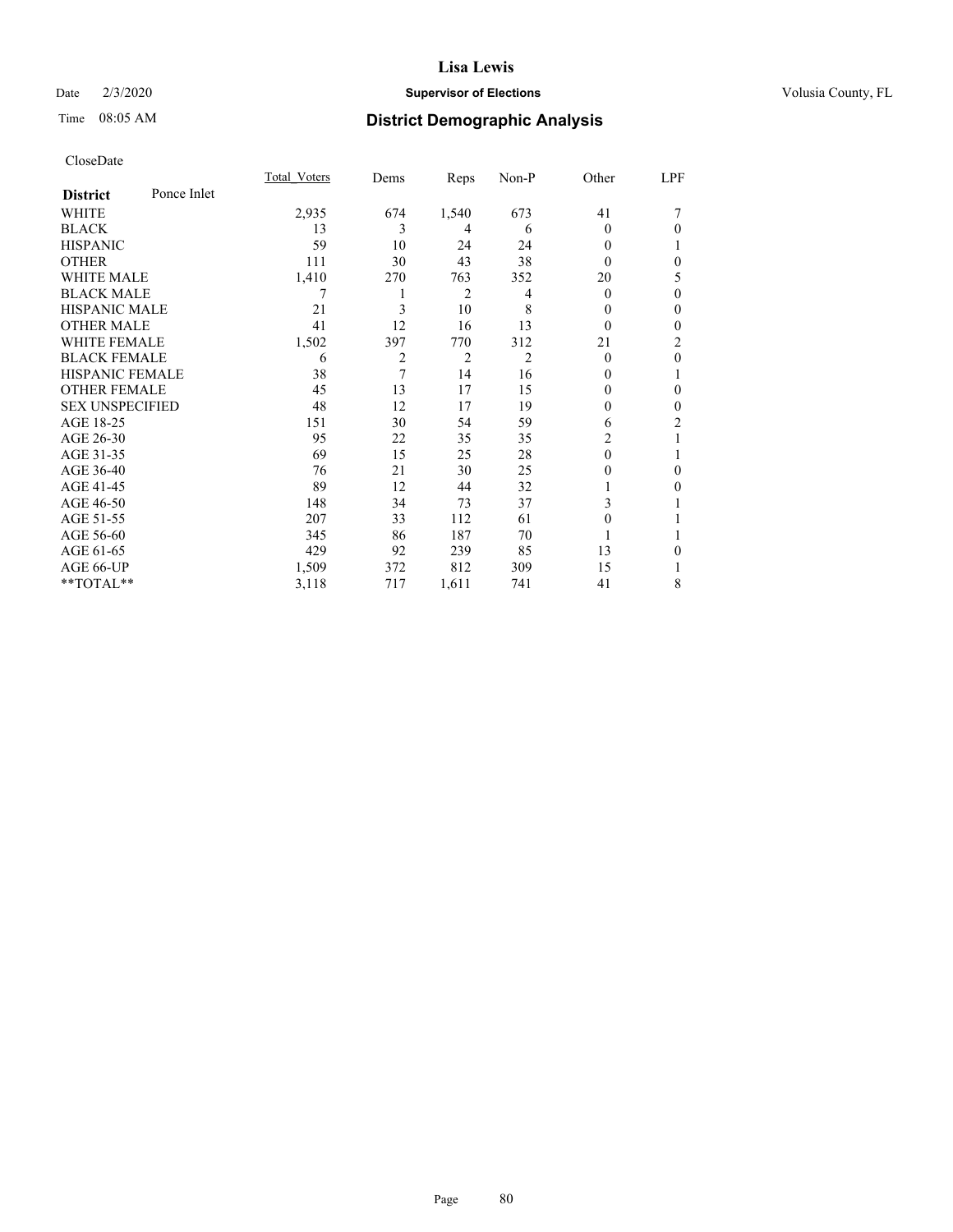#### Date  $2/3/2020$  **Supervisor of Elections** Volusia County, FL

# Time 08:05 AM **District Demographic Analysis**

|                        |                        | Total Voters | Dems  | Reps  | Non-P | Other          | LPF                     |
|------------------------|------------------------|--------------|-------|-------|-------|----------------|-------------------------|
| <b>District</b>        | Port Orange District 1 |              |       |       |       |                |                         |
| WHITE                  |                        | 8,365        | 2,541 | 3,092 | 2,624 | 87             | 21                      |
| <b>BLACK</b>           |                        | 213          | 143   | 16    | 51    | 3              | $\mathbf{0}$            |
| <b>HISPANIC</b>        |                        | 348          | 132   | 69    | 144   | 2              | 1                       |
| <b>OTHER</b>           |                        | 416          | 114   | 99    | 192   | 9              | $\overline{2}$          |
| <b>WHITE MALE</b>      |                        | 3,826        | 980   | 1,549 | 1,249 | 39             | 9                       |
| <b>BLACK MALE</b>      |                        | 96           | 58    | 11    | 25    | 2              | $\theta$                |
| <b>HISPANIC MALE</b>   |                        | 152          | 59    | 30    | 62    | 1              | $\theta$                |
| <b>OTHER MALE</b>      |                        | 141          | 34    | 36    | 66    | 3              | $\overline{2}$          |
| WHITE FEMALE           |                        | 4,421        | 1,535 | 1,500 | 1,327 | 48             | 11                      |
| <b>BLACK FEMALE</b>    |                        | 113          | 83    | 5     | 24    |                | 0                       |
| <b>HISPANIC FEMALE</b> |                        | 185          | 69    | 37    | 77    |                | 1                       |
| <b>OTHER FEMALE</b>    |                        | 187          | 57    | 54    | 72    | 4              | 0                       |
| <b>SEX UNSPECIFIED</b> |                        | 221          | 55    | 54    | 109   | $\overline{2}$ | 1                       |
| AGE 18-25              |                        | 745          | 223   | 161   | 338   | 20             | 3                       |
| AGE 26-30              |                        | 628          | 175   | 159   | 278   | 14             | $\mathfrak{2}$          |
| AGE 31-35              |                        | 550          | 175   | 133   | 233   | 6              | $\overline{\mathbf{3}}$ |
| AGE 36-40              |                        | 539          | 161   | 142   | 221   | 9              | 6                       |
| AGE 41-45              |                        | 526          | 140   | 168   | 209   | 6              | 3                       |
| AGE 46-50              |                        | 619          | 192   | 197   | 221   | 4              | 5                       |
| AGE 51-55              |                        | 727          | 197   | 282   | 241   | 6              | 1                       |
| AGE 56-60              |                        | 958          | 295   | 371   | 282   | 10             | 0                       |
| AGE 61-65              |                        | 1,070        | 373   | 426   | 265   | 6              | 0                       |
| AGE 66-UP              |                        | 2,980        | 999   | 1,237 | 723   | 20             |                         |
| $*$ TOTAL $*$          |                        | 9,342        | 2,930 | 3,276 | 3,011 | 101            | 24                      |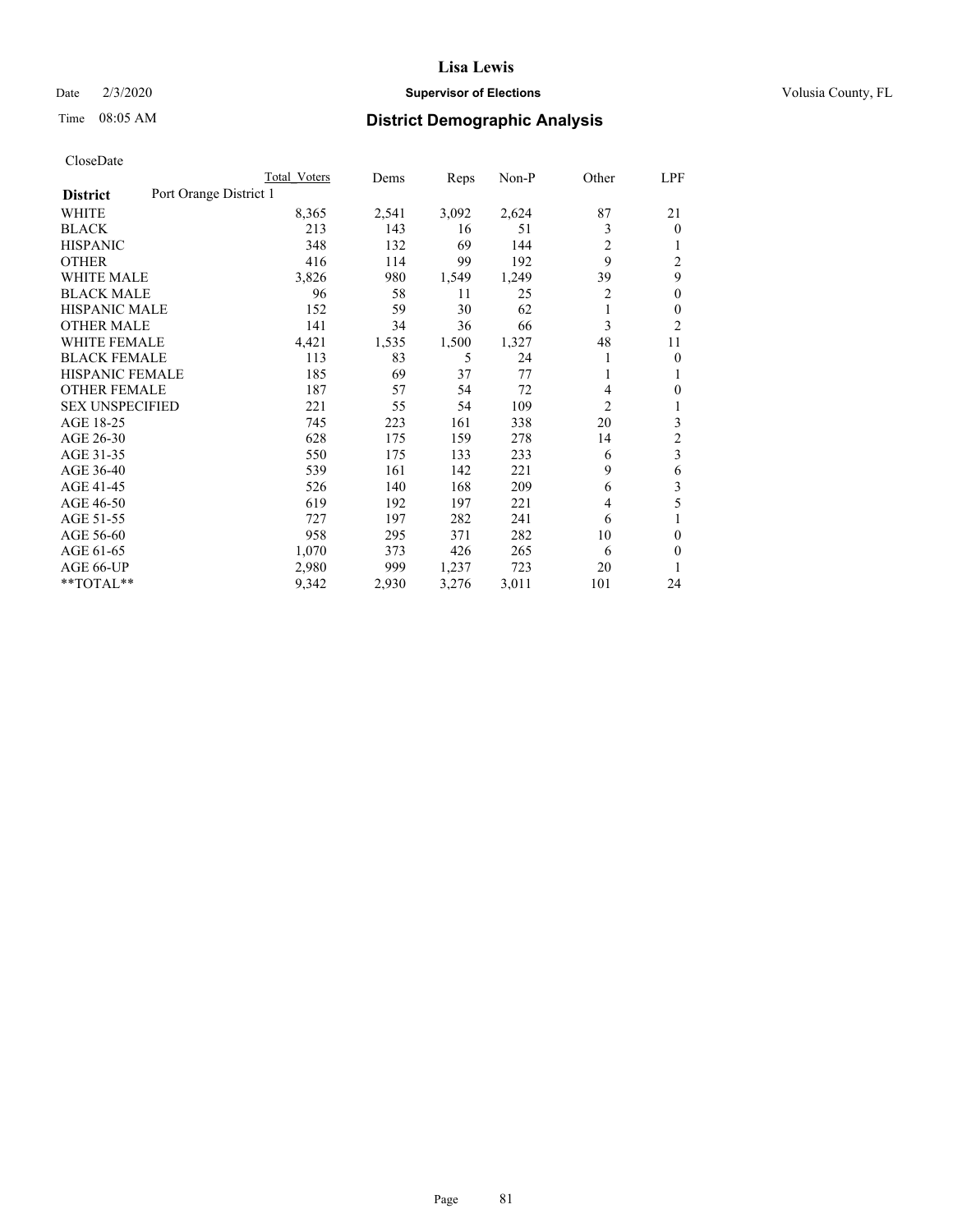#### Date  $2/3/2020$  **Supervisor of Elections** Volusia County, FL

# Time 08:05 AM **District Demographic Analysis**

|                                           | Total Voters | Dems  | Reps  | Non-P | Other          | LPF            |
|-------------------------------------------|--------------|-------|-------|-------|----------------|----------------|
| Port Orange District 2<br><b>District</b> |              |       |       |       |                |                |
| WHITE                                     | 8,671        | 2,557 | 3,504 | 2,480 | 102            | 28             |
| <b>BLACK</b>                              | 437          | 325   | 23    | 83    | 4              | 2              |
| <b>HISPANIC</b>                           | 407          | 151   | 80    | 171   | 5              | $\theta$       |
| <b>OTHER</b>                              | 531          | 167   | 109   | 248   | 6              | 1              |
| WHITE MALE                                | 3,859        | 946   | 1,681 | 1,158 | 57             | 17             |
| <b>BLACK MALE</b>                         | 157          | 109   | 10    | 36    | 2              | $\mathbf{0}$   |
| <b>HISPANIC MALE</b>                      | 196          | 69    | 47    | 76    | 4              | $\mathbf{0}$   |
| <b>OTHER MALE</b>                         | 205          | 54    | 50    | 99    | 1              | 1              |
| WHITE FEMALE                              | 4,689        | 1,576 | 1,773 | 1,284 | 45             | 11             |
| <b>BLACK FEMALE</b>                       | 273          | 210   | 13    | 47    | $\overline{2}$ | 1              |
| HISPANIC FEMALE                           | 207          | 81    | 32    | 93    | 1              | $\theta$       |
| <b>OTHER FEMALE</b>                       | 233          | 89    | 41    | 98    | 5              | $\theta$       |
| <b>SEX UNSPECIFIED</b>                    | 227          | 66    | 69    | 91    | $\theta$       | 1              |
| AGE 18-25                                 | 865          | 245   | 226   | 363   | 27             | 4              |
| AGE 26-30                                 | 696          | 205   | 200   | 279   | 10             | $\overline{2}$ |
| AGE 31-35                                 | 668          | 205   | 185   | 262   | 9              | 7              |
| AGE 36-40                                 | 591          | 158   | 202   | 226   | 3              | $\overline{c}$ |
| AGE 41-45                                 | 516          | 140   | 181   | 189   | $\overline{2}$ | $\overline{4}$ |
| AGE 46-50                                 | 593          | 173   | 230   | 179   | 6              | 5              |
| AGE 51-55                                 | 759          | 214   | 306   | 228   | 9              | $\overline{2}$ |
| AGE 56-60                                 | 999          | 326   | 403   | 254   | 14             | $\overline{c}$ |
| AGE 61-65                                 | 976          | 329   | 401   | 235   | 9              | $\overline{2}$ |
| AGE 66-UP                                 | 3,383        | 1,205 | 1,382 | 767   | 28             | 1              |
| **TOTAL**                                 | 10,046       | 3,200 | 3,716 | 2,982 | 117            | 31             |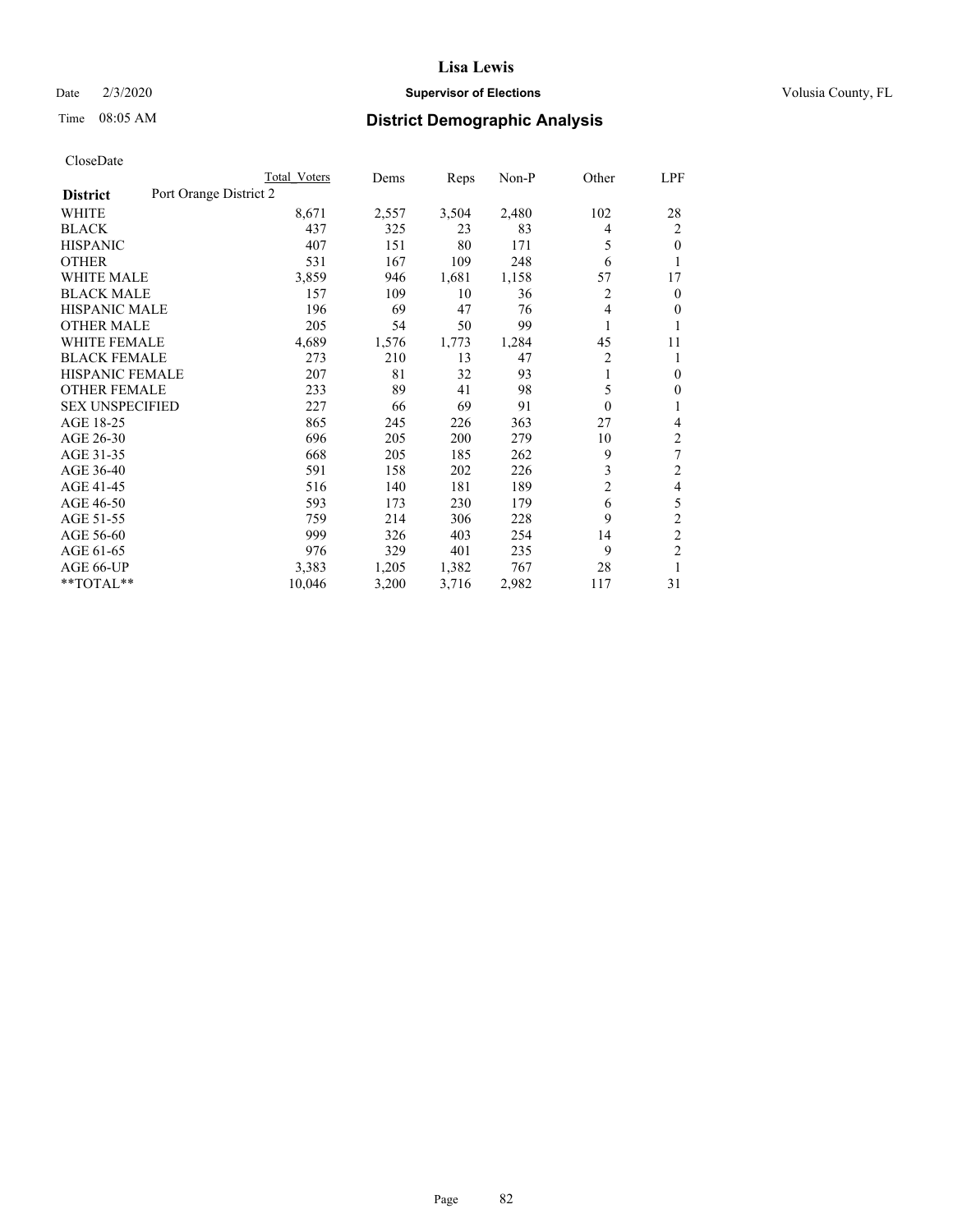#### Date  $2/3/2020$  **Supervisor of Elections** Volusia County, FL

# Time 08:05 AM **District Demographic Analysis**

|                        | Total Voters           | Dems  | Reps  | Non-P | Other | LPF              |
|------------------------|------------------------|-------|-------|-------|-------|------------------|
| <b>District</b>        | Port Orange District 3 |       |       |       |       |                  |
| WHITE                  | 10,818                 | 2,912 | 4,726 | 3,015 | 132   | 33               |
| <b>BLACK</b>           | 436                    | 314   | 16    | 103   | 3     | $\mathbf{0}$     |
| <b>HISPANIC</b>        | 496                    | 163   | 115   | 212   | 2     | 4                |
| <b>OTHER</b>           | 685                    | 197   | 183   | 299   | 6     | $\theta$         |
| <b>WHITE MALE</b>      | 4,911                  | 1,123 | 2,255 | 1,439 | 69    | 25               |
| <b>BLACK MALE</b>      | 199                    | 135   | 11    | 51    | 2     | $\boldsymbol{0}$ |
| <b>HISPANIC MALE</b>   | 223                    | 70    | 68    | 81    | 1     | 3                |
| <b>OTHER MALE</b>      | 268                    | 82    | 71    | 111   | 4     | 0                |
| <b>WHITE FEMALE</b>    | 5,765                  | 1,752 | 2,409 | 1,535 | 62    | 7                |
| <b>BLACK FEMALE</b>    | 232                    | 175   | 5     | 51    |       | $\mathbf{0}$     |
| <b>HISPANIC FEMALE</b> | 265                    | 92    | 46    | 125   |       | 1                |
| <b>OTHER FEMALE</b>    | 294                    | 93    | 86    | 113   | 2     | 0                |
| <b>SEX UNSPECIFIED</b> | 278                    | 64    | 89    | 123   | 1     | 1                |
| AGE 18-25              | 1,082                  | 289   | 327   | 441   | 20    | 5                |
| AGE 26-30              | 855                    | 237   | 274   | 327   | 13    | 4                |
| AGE 31-35              | 794                    | 204   | 274   | 302   | 9     | 5                |
| AGE 36-40              | 852                    | 224   | 288   | 320   | 15    | 5                |
| AGE 41-45              | 741                    | 215   | 265   | 248   | 10    | 3                |
| AGE 46-50              | 823                    | 242   | 329   | 241   | 8     | 3                |
| AGE 51-55              | 877                    | 242   | 378   | 238   | 13    | 6                |
| AGE 56-60              | 1,046                  | 279   | 468   | 288   | 10    |                  |
| AGE 61-65              | 1,125                  | 360   | 499   | 256   | 9     | 1                |
| AGE 66-UP              | 4,240                  | 1,294 | 1,938 | 968   | 36    | 4                |
| $*$ TOTAL $*$          | 12,435                 | 3,586 | 5,040 | 3,629 | 143   | 37               |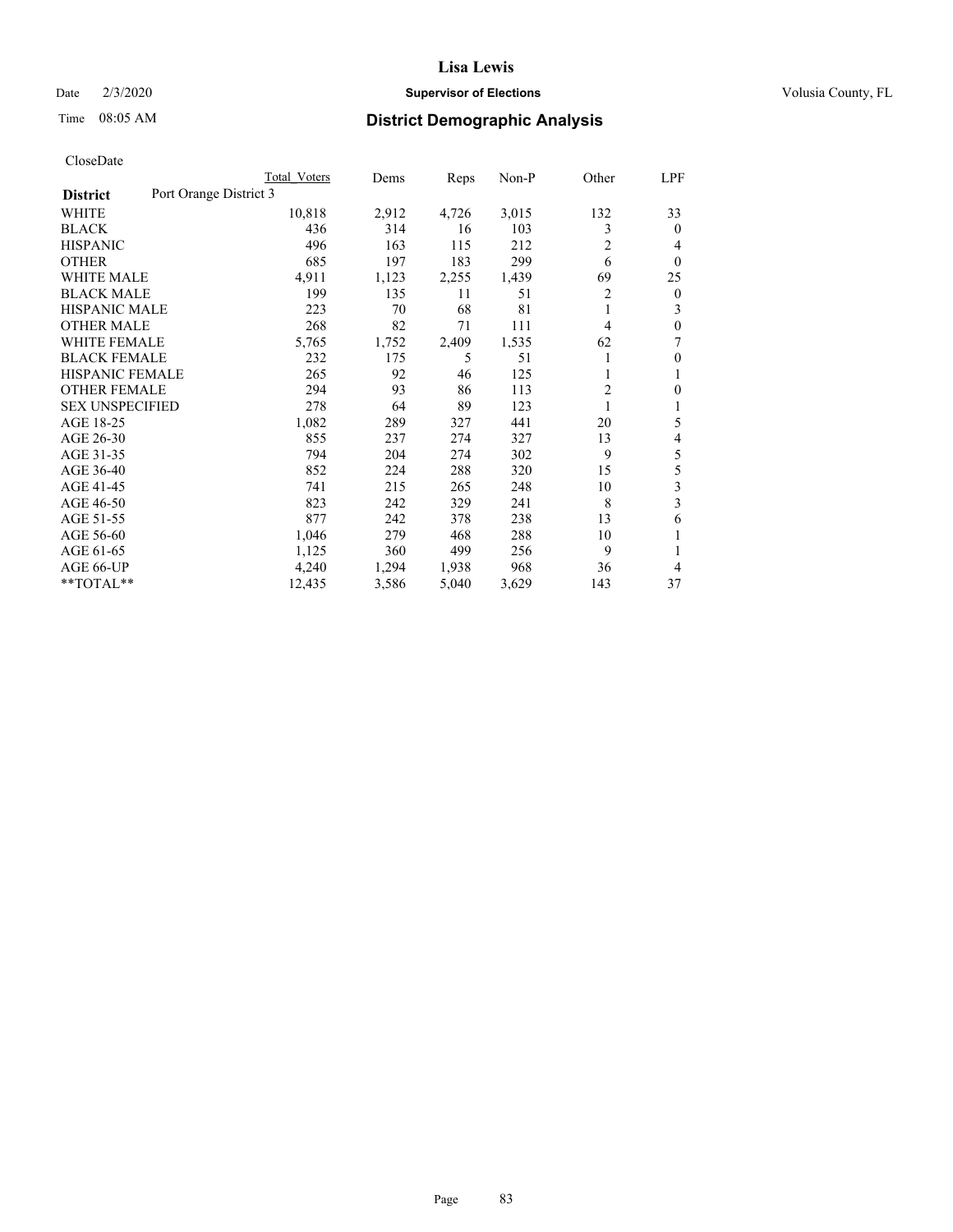### Date  $2/3/2020$  **Supervisor of Elections** Volusia County, FL

# Time 08:05 AM **District Demographic Analysis**

|                                           | Total Voters | Dems  | Reps  | $Non-P$ | Other        | LPF            |
|-------------------------------------------|--------------|-------|-------|---------|--------------|----------------|
| Port Orange District 4<br><b>District</b> |              |       |       |         |              |                |
| WHITE                                     | 10,032       | 2,630 | 4,618 | 2,645   | 103          | 36             |
| <b>BLACK</b>                              | 305          | 217   | 21    | 66      |              | $\mathbf{0}$   |
| <b>HISPANIC</b>                           | 426          | 151   | 129   | 139     | 6            | 1              |
| <b>OTHER</b>                              | 666          | 220   | 158   | 276     | 10           | $\overline{2}$ |
| <b>WHITE MALE</b>                         | 4,703        | 1,051 | 2,267 | 1,307   | 51           | 27             |
| <b>BLACK MALE</b>                         | 144          | 94    | 15    | 35      | $\mathbf{0}$ | $\mathbf{0}$   |
| <b>HISPANIC MALE</b>                      | 185          | 59    | 61    | 63      | 2            | $\mathbf{0}$   |
| <b>OTHER MALE</b>                         | 249          | 76    | 66    | 98      | 7            | $\overline{2}$ |
| <b>WHITE FEMALE</b>                       | 5,195        | 1,550 | 2,294 | 1,290   | 52           | 9              |
| <b>BLACK FEMALE</b>                       | 156          | 120   | 6     | 29      |              | $\mathbf{0}$   |
| HISPANIC FEMALE                           | 231          | 89    | 63    | 74      | 4            | 1              |
| <b>OTHER FEMALE</b>                       | 300          | 121   | 69    | 107     | 3            | $\theta$       |
| <b>SEX UNSPECIFIED</b>                    | 266          | 58    | 85    | 123     | $\theta$     | $\mathbf{0}$   |
| AGE 18-25                                 | 1,107        | 278   | 361   | 436     | 26           | 6              |
| AGE 26-30                                 | 625          | 189   | 207   | 218     | 8            | 3              |
| AGE 31-35                                 | 675          | 214   | 216   | 227     | 12           | 6              |
| AGE 36-40                                 | 768          | 218   | 260   | 278     | 8            | 4              |
| AGE 41-45                                 | 857          | 207   | 351   | 278     | 14           | 7              |
| AGE 46-50                                 | 1,028        | 238   | 478   | 300     | 10           | 2              |
| AGE 51-55                                 | 961          | 233   | 461   | 255     | 9            | 3              |
| AGE 56-60                                 | 1,133        | 297   | 566   | 259     | 6            | 5              |
| AGE 61-65                                 | 1,050        | 346   | 483   | 214     | 7            | $\mathbf{0}$   |
| AGE 66-UP                                 | 3,225        | 998   | 1,543 | 661     | 20           | 3              |
| **TOTAL**                                 | 11,429       | 3,218 | 4,926 | 3,126   | 120          | 39             |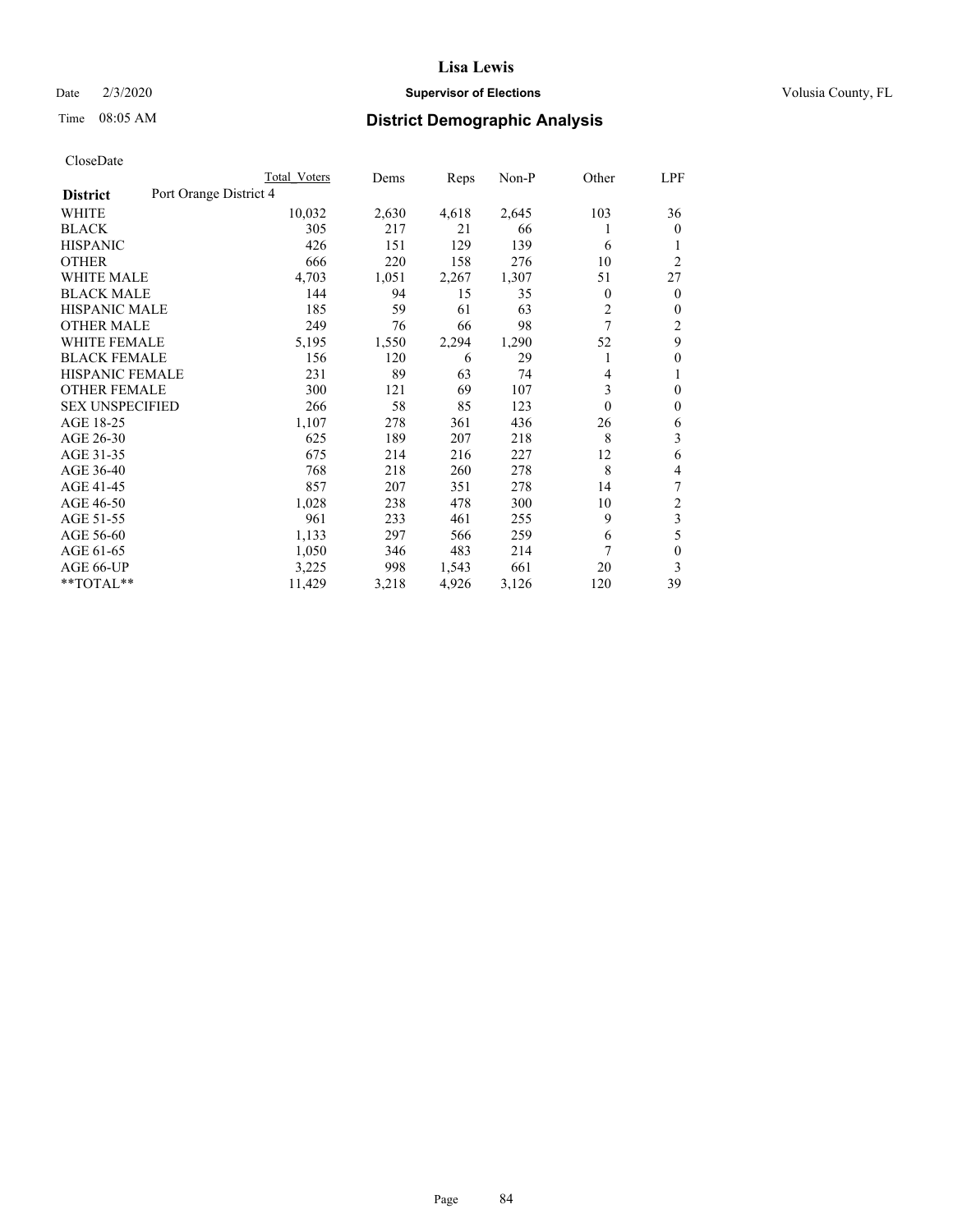### Date  $2/3/2020$  **Supervisor of Elections** Volusia County, FL

# Time 08:05 AM **District Demographic Analysis**

|                        |               | Total Voters | Dems  | Reps  | Non-P | Other          | LPF            |
|------------------------|---------------|--------------|-------|-------|-------|----------------|----------------|
| <b>District</b>        | South Daytona |              |       |       |       |                |                |
| WHITE                  |               | 6,911        | 2,145 | 2,687 | 1,960 | 98             | 21             |
| <b>BLACK</b>           |               | 662          | 502   | 20    | 135   | 5              | $\mathbf{0}$   |
| <b>HISPANIC</b>        |               | 301          | 131   | 65    | 100   | 4              |                |
| <b>OTHER</b>           |               | 410          | 141   | 93    | 173   | 1              | $\overline{2}$ |
| WHITE MALE             |               | 3,153        | 816   | 1,329 | 947   | 49             | 12             |
| <b>BLACK MALE</b>      |               | 245          | 177   | 10    | 55    | 3              | $\theta$       |
| <b>HISPANIC MALE</b>   |               | 131          | 45    | 35    | 48    | $\overline{2}$ | 1              |
| <b>OTHER MALE</b>      |               | 133          | 47    | 34    | 52    | $\theta$       | $\mathbf{0}$   |
| <b>WHITE FEMALE</b>    |               | 3,678        | 1,312 | 1,331 | 978   | 49             | 8              |
| <b>BLACK FEMALE</b>    |               | 411          | 323   | 9     | 77    | 2              | $\mathbf{0}$   |
| HISPANIC FEMALE        |               | 161          | 80    | 30    | 49    | $\overline{2}$ | $\theta$       |
| <b>OTHER FEMALE</b>    |               | 193          | 76    | 50    | 64    | 1              | $\overline{2}$ |
| <b>SEX UNSPECIFIED</b> |               | 179          | 43    | 37    | 98    | $\theta$       | 1              |
| AGE 18-25              |               | 706          | 212   | 178   | 295   | 16             | 5              |
| AGE 26-30              |               | 602          | 198   | 139   | 248   | 14             | 3              |
| AGE 31-35              |               | 576          | 202   | 146   | 217   | 9              | $\overline{c}$ |
| AGE 36-40              |               | 530          | 194   | 132   | 194   | 6              | 4              |
| AGE 41-45              |               | 451          | 135   | 127   | 177   | 10             | $\overline{c}$ |
| AGE 46-50              |               | 555          | 183   | 206   | 160   | 3              | 3              |
| AGE 51-55              |               | 661          | 225   | 261   | 168   | 5              | $\overline{2}$ |
| AGE 56-60              |               | 904          | 309   | 366   | 221   | 7              | 1              |
| AGE 61-65              |               | 887          | 326   | 343   | 205   | 13             | $\theta$       |
| AGE 66-UP              |               | 2,412        | 935   | 967   | 483   | 25             | $\overline{2}$ |
| **TOTAL**              |               | 8,284        | 2,919 | 2,865 | 2,368 | 108            | 24             |